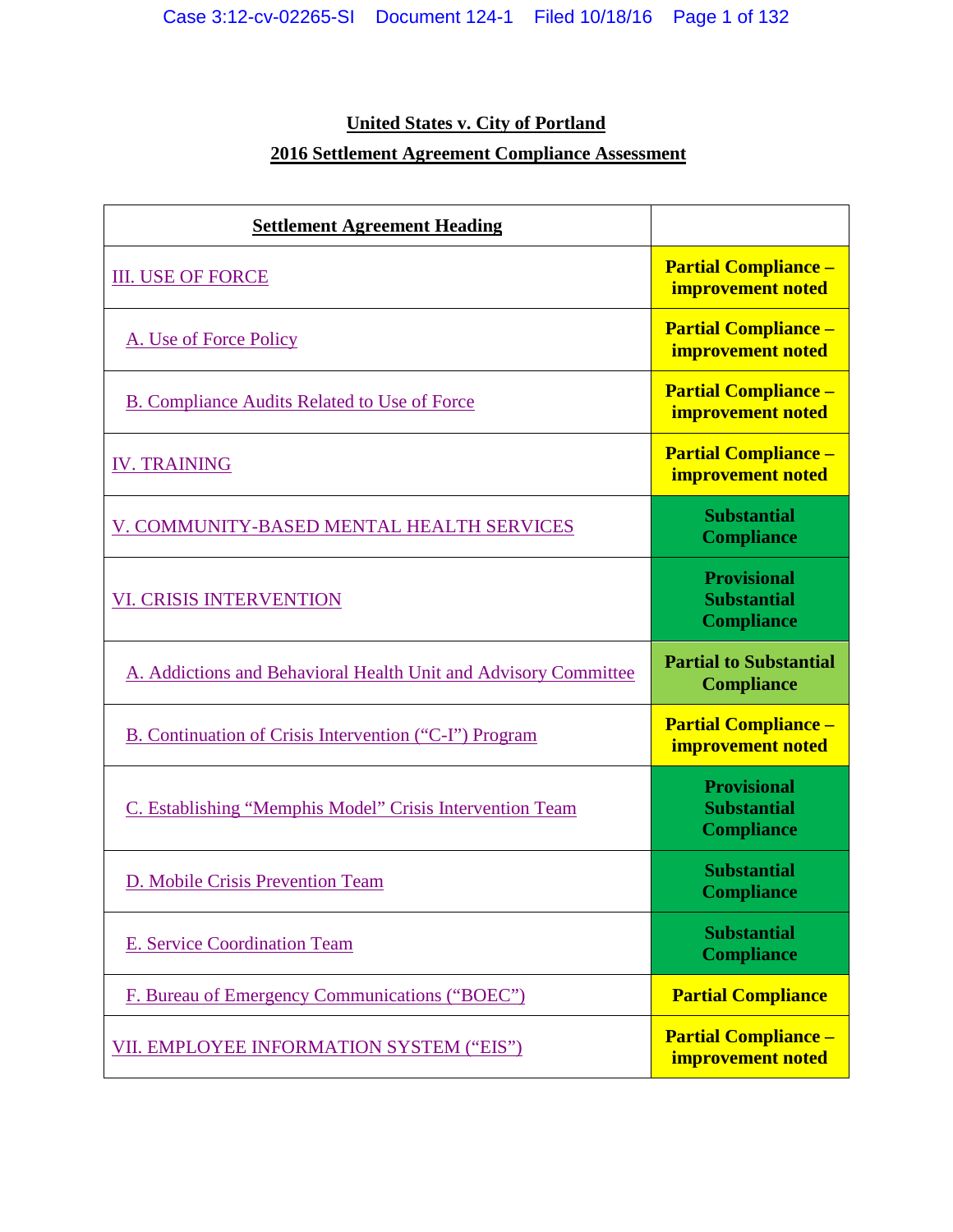<span id="page-1-0"></span>

| VIII. OFFICER ACCOUNTABILITY                                                            | <b>Partial Compliance -</b><br>improvement noted   |
|-----------------------------------------------------------------------------------------|----------------------------------------------------|
| A. Investigation Timeframe                                                              | <b>Partial Compliance -</b><br>improvement noted   |
| B. On Scene Public Safety Statements and Interviews                                     | <b>Partial Compliance -</b><br>improvement noted   |
| C. Conduct of IA Investigations                                                         | <b>Partial Compliance</b>                          |
| D. Citizen Review Committee ("CRC") Appeals                                             | <b>Substantial</b><br><b>Compliance</b>            |
| E. Discipline                                                                           | <b>Partial Compliance -</b><br>improvement noted   |
| F. Communication with Complainant and Transparency                                      | <b>Substantial</b><br><b>Compliance</b>            |
| IX. COMMUNITY ENGAGEMENT AND CREATION OF<br>COMMUNITY OVERSIGHT ADVISORY BOARD ("COAB") | Non-compliance -<br>significant barriers<br>noted  |
| X. AGREEMENT IMPLEMENTATION AND ENFORCEMENT                                             | <b>Partial to Substantial</b><br><b>Compliance</b> |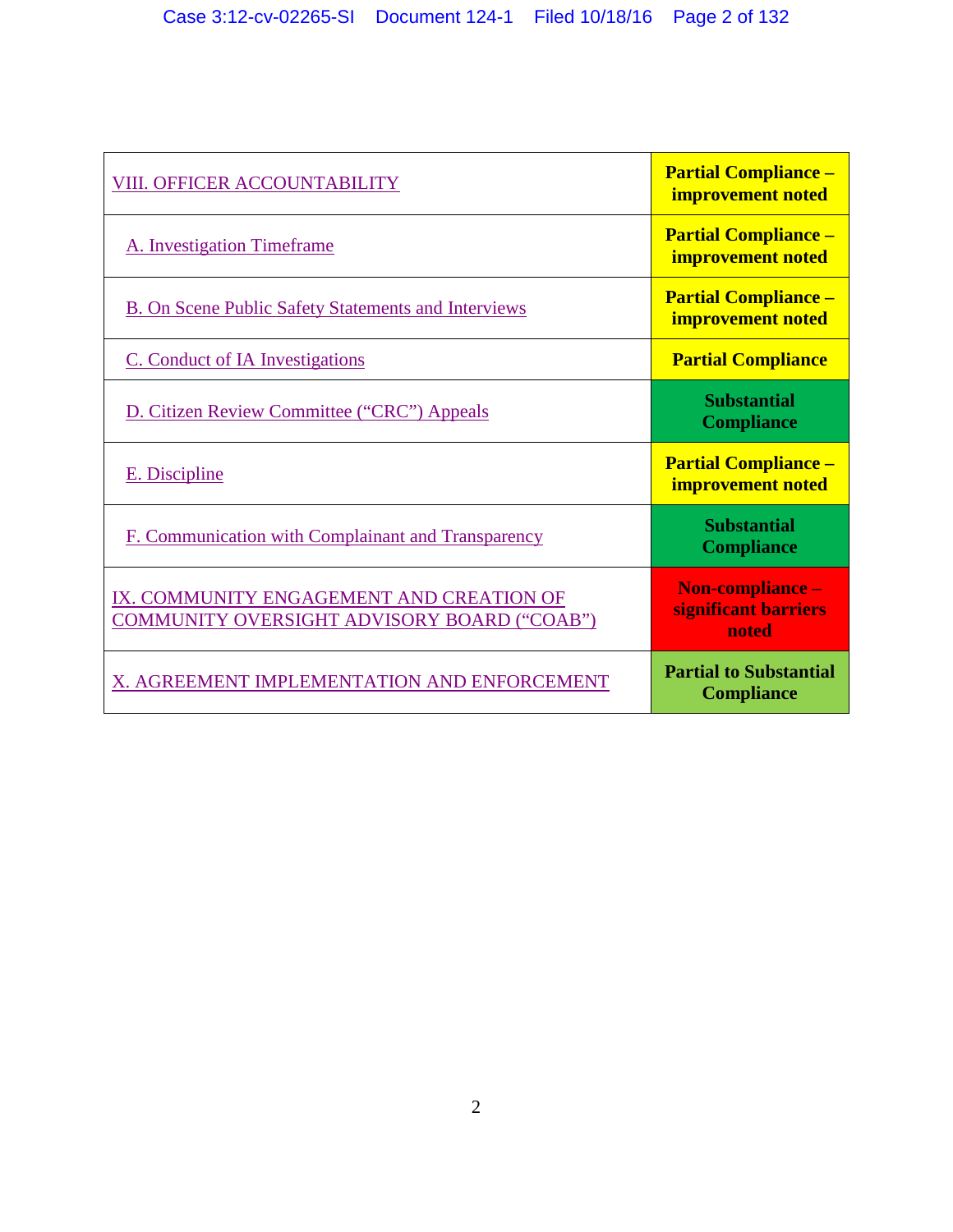#### **III. USE OF FORCE**

PPB shall revise its existing use of force policy and force reporting requirements to ensure that all force, particularly force involving persons with actual or perceived mental illness: (a) is used only in accordance with the Constitution and laws of the United States; (b) is no greater than necessary to accomplish a lawful objective; (c) is properly documented, reported, and accounted for; and (d) is properly investigated, reviewed, evaluated, and, if necessary, remedied. PPB shall attempt to avoid or minimize the use of force against individuals in perceived behavioral or mental health crisis, or those with mental illness and direct such individuals to the appropriate services where possible. In addition, PPB shall ensure that officers use non-force and verbal techniques to effect compliance with police orders whenever feasible, especially in the course of conducting welfare checks or effecting arrests for minor offenses or for persons whom officers have reason to believe are experiencing a mental health crisis; de-escalate the use of force at the earliest possible moment; only resort to those use of force weapons, including less-lethal weapons, as necessary; and refrain from the use of force against individuals who are already under control by officers, or who may express verbal discontent with officers but do not otherwise pose a threat to officers or others, or impede a valid law enforcement function. To achieve these outcomes, PPB shall implement the requirements set out below.

| <b>Status</b>   | <b>Partial Compliance-Ongoing obligation</b>                                                                                                                                                                                                                                                                                                                                                                                                                                                                                                                                                                                                                                                                                                   |  |
|-----------------|------------------------------------------------------------------------------------------------------------------------------------------------------------------------------------------------------------------------------------------------------------------------------------------------------------------------------------------------------------------------------------------------------------------------------------------------------------------------------------------------------------------------------------------------------------------------------------------------------------------------------------------------------------------------------------------------------------------------------------------------|--|
| <b>Analysis</b> | Compliance with this Paragraph requires that PPB draft policies that incorporate the<br>Agreement's requirements, and that PPB achieve the designated outcomes by<br>training to the policies, applying them, and verifying that the policy requirements<br>are being met in practice. This Paragraph also requires implementation of the<br>subsequent Paragraphs in this Section.                                                                                                                                                                                                                                                                                                                                                            |  |
|                 | Policies                                                                                                                                                                                                                                                                                                                                                                                                                                                                                                                                                                                                                                                                                                                                       |  |
|                 | As of this report, PPB has not revised its existing use of force policy. PPB<br>published a draft of its use of force policy, Directive 1010.00, in November 2015.<br>Compliance Officer Community Liaison ("COCL") and COAB commented on the<br>policy in April 2016. During the past year, the Parties have engaged in negotiations<br>surrounding implementation of the Settlement Agreement's force reporting<br>requirements. Though these negotiations have not resolved the issues, Department<br>of Justice ("DOJ") and the City will endeavor to agree upon force policies<br>compliant with the Settlement Agreement. DOJ and PPB are scheduled to discuss<br>necessary changes to the policy in October 2016.                       |  |
|                 | The current PPB Directive 1010.00 includes some of the requirements of the<br>Agreement, but PPB must revise the policy to comport with all Settlement<br>Agreement requirements. Directive 1010.00 emphasizes that force must be<br>objectively reasonable under the totality of the circumstances. But Directive<br>1010.00 does not require that Members use force no greater than necessary to<br>accomplish a lawful objective. The current 1010.00 does not address the use of<br>non-force and verbal techniques to effect compliance (although PPB has revised<br>Directive 850.20, "Police Response to Mental Health Crisis," to address this<br>requirement for the subset of calls involving actual or perceived mental illness and |  |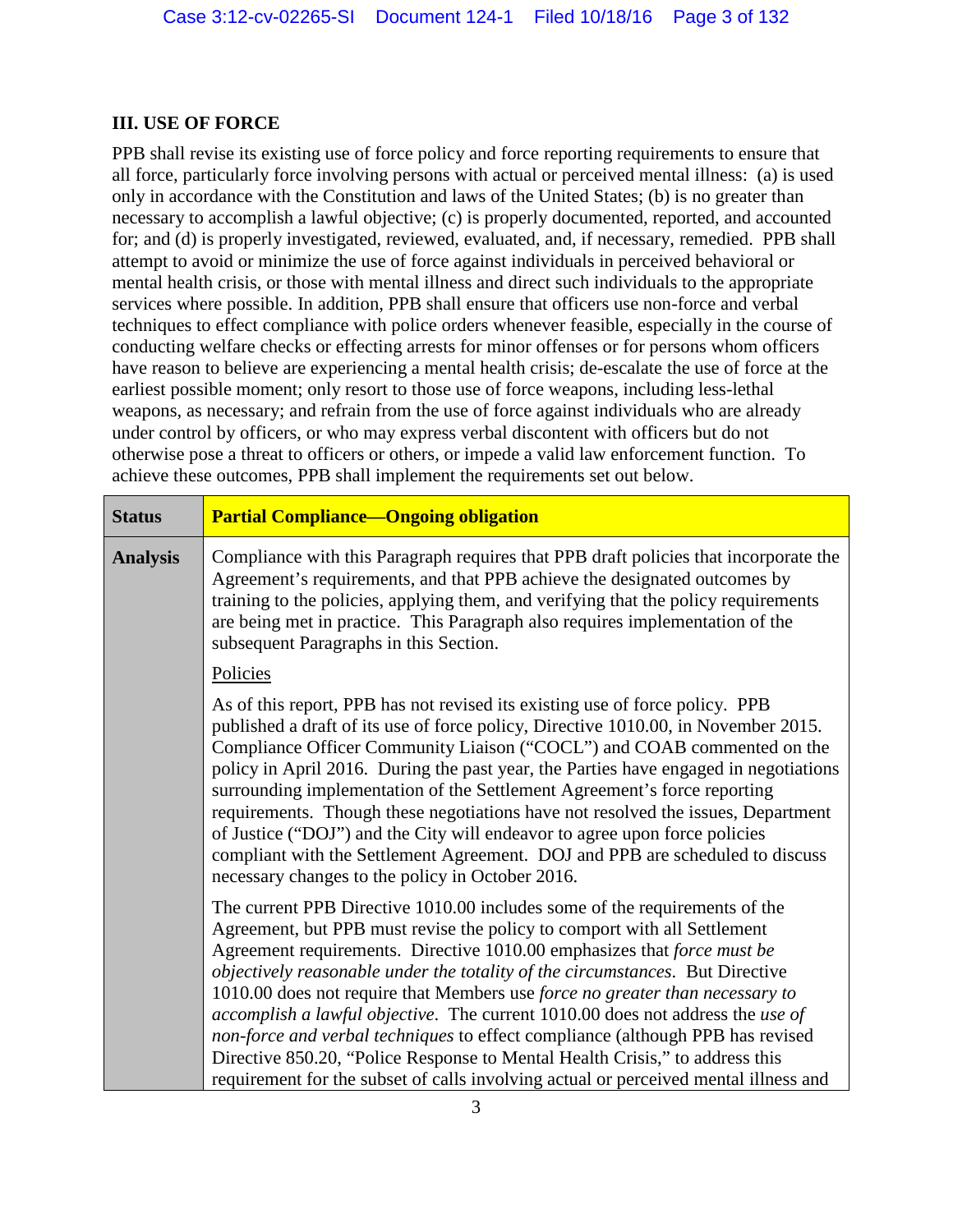crisis). Directive 1010.00 does not call for *minimizing the use of force against individuals in crisis or with mental illness*; it calls only for Members, when deciding whether to use force, to "take into account all information, when feasible, including [indications] that a person has, or is perceived to have, mental illness." Directive 1010.00 does not prohibit Officers from *using force against individuals who are already under control by officers, or who may express verbal discontent with officers but do not otherwise pose a threat to officers or others, or impede a valid law enforcement function*.

Directive 1010.00 provides poor direction to Members on *documentation and reporting of force*. *See* comments to Paragraph 69.

As to *proper investigation, review, evaluation, and remedies of force*, Directive 940.00 requires After Action Reports for many types of force, but the policy requires further revision. *See* comments to Paragraph 70.

#### Training

Portland Police Bureau provided training lesson plans from its 2014 and 2015 Advanced Academy classes (*i.e.*, recent cadet graduates of state law enforcement training), and for in-service training that DOJ and COCL observed in December 2015. These lesson plans largely reinforced the point that Members may only use *force that is objectively reasonable* under the totality of the circumstances, and that weighing the factors recited in *Graham v. Connor* must support such a determination. These points were featured in classroom trainings and scenariobased trainings alike. However, the lesson plans do not instruct Officers to use *force that is no greater than necessary to accomplish a lawful objective*, and in fact, sometimes expressed a contrary view: several lesson plans opined that "*Graham* does not allow for a 'least force' or 'best option' analysis." *See, e.g.*, Lesson Plan – 2014-1 Advanced Academy – Use of Force, at 2 (on file). Use of force lesson plans encouraged Officers to consider known or suspected mental illness, but did not highlight *minimizing use of force against individuals in crisis or with mental illness*. Use of force trainings did not appear to focus on *verbal de-escalation and non-force techniques*, although DOJ observed such a lesson for Members seeking the specialized Enhanced Crisis Intervention Training ("ECIT") certification, and some of the content therein could be adapted to train the entire police force.

Adhering to the requirements of the Settlement Agreement will require PPB to train Members on *documenting, reporting, and accounting for use of force*. Among other documents we reviewed was a 2015 PPB lesson plan entitled, "Use of Force and Conflict Reporting." The lesson plan had many positive features, including instruction on reporting the circumstances justifying the use of force; however, instruction on reporting the actual force used, strangely, received only passing mention. Force must also be *properly investigated, reviewed, evaluated, and, if necessary, remedied*. On this point, PPB's 2016 Q1 Force Audit Report called for additional "coaching from command and clear direction on reporting requirements." Force Audit Rep. at 14. Supervisors we met with during a visit to PPB facilities reluctantly admitted that, although the Bureau has held discreet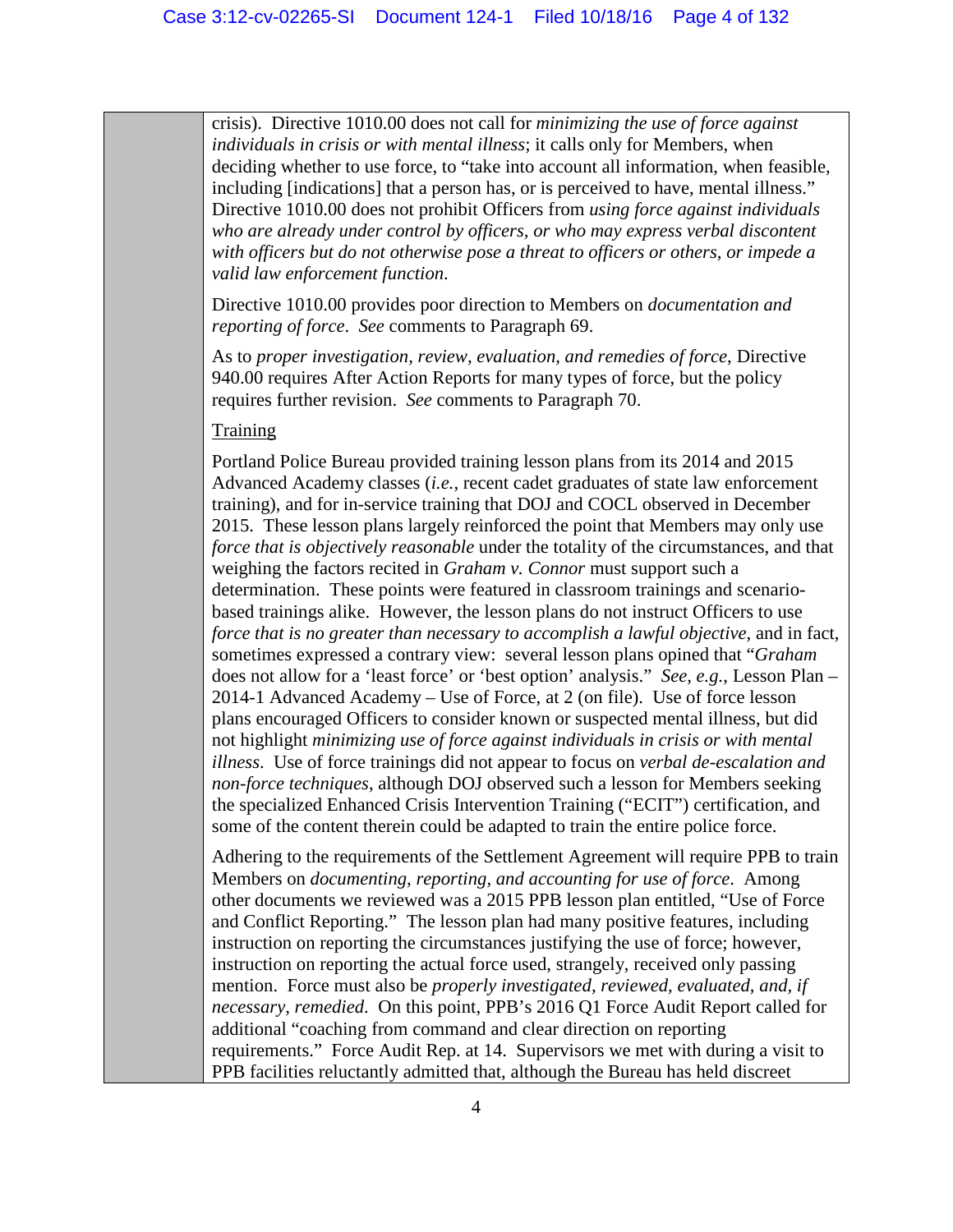meetings in an attempt to message what is required, more formal training in this area is in order.

#### Performance

 $\overline{a}$ 

We did not find very many incidents that even arguably constituted unreasonable use of force in the sample of force reports and After Action reports that we reviewed. Notwithstanding, PPB's 2016 Q1 audit presented serious concerns that did not arise in the cases in our sample. *See, e.g.*, Force Audit Rep. at 5 (one baton, six hand/foot strikes, one canine bite, one pepper spray deployment, eleven Taser deployments, and nine firearms pointed against subjects who were "tensing up, thrashing around, wiggling"). These concerns will require renewed analysis by PPB.

However, a lack of necessary documentation prevents drawing any broad conclusions, and even on the evidence available, discreet issues persist. For example, supervisors are not consistently recording findings as to *whether officers used the least amount of appropriate force*. *See* Force Audit Rep. at 6 (Sergeants did not include such a finding in 8% of cases, Lieutenants in 14% of cases, and Captains or Commanders in 2[1](#page-4-0)% of cases).<sup>1[2](#page-4-1)</sup> Documents and information missing from reports also make it premature to reach broad conclusions about whether Members *de-escalate at the earliest possible moment*, as discussed in our response to Paragraph 66(a).

PPB Members must also *attempt to avoid or minimize the use of force against individuals in perceived behavioral or mental health crisis, or those with mental illness*. PPB use of force reports included a number of instances in which PPB Members made good decisions in encounters with individuals with actual or perceived mental illness, particularly in those instances where ECIT Officers were deployed. We noted instances where Officers wisely developed a plan for taking the person into custody with less force than allowed by law. Any time Officers encounter individuals exhibiting signs of mental illness, allowing time to pass and developing a plan can be good practice.

Members do not appear to be consistently adhering to Bureau Electronic Control Weapon "ECW" policy, *see* comments to Par. 74(b), but we cannot say that they are resorting *to use of force weapons, including less-lethal weapons,* more than necessary.

Due at least in part to the confusing force reporting process established in Directive 1010.00, Members are not *properly reporting, documenting, or accounting for all use of force* in the Bureau. *See* Force Audit Rep. at 10 (Officers did not completely and accurately account for their force decision making in more than 22% of the

<span id="page-4-0"></span><sup>&</sup>lt;sup>1</sup> Strangely, even absent this information, the Force Audit Report found that "officers" consistently chose force options reasonably calculated to establish or maintain control with the least amount of appropriate force." Force Audit Rep. at 4.

<span id="page-4-1"></span><sup>&</sup>lt;sup>2</sup> In fairness to the supervisors themselves, PPB has not incorporated this requirement into policy, and guidance on After Action Report drafting has been limited.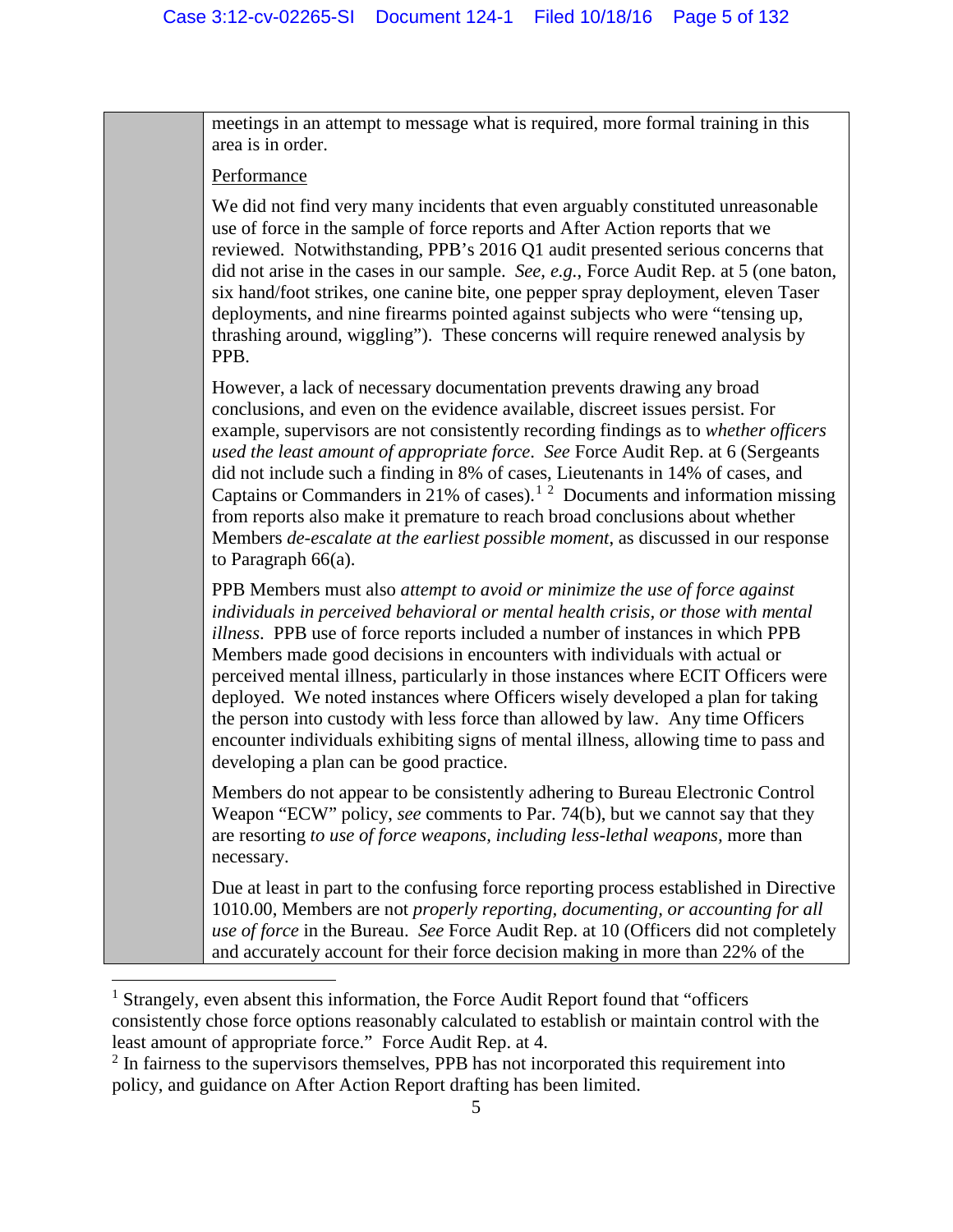|                                                                                                                                                                                                                                                                                                                                      | cases reviewed by supervisors).                                                                                                                                                                                                                                                                                                                                                                                 |  |
|--------------------------------------------------------------------------------------------------------------------------------------------------------------------------------------------------------------------------------------------------------------------------------------------------------------------------------------|-----------------------------------------------------------------------------------------------------------------------------------------------------------------------------------------------------------------------------------------------------------------------------------------------------------------------------------------------------------------------------------------------------------------|--|
|                                                                                                                                                                                                                                                                                                                                      | Although we found many After Action Reports that reflected thorough<br>investigation, review, and evaluation of force, After Action Reports were missing<br>important information in as many as 50 cases, of 113 uses of force overall in 2016<br>Q1. See comments to Par. 75(b). This suggests room for improvement.                                                                                           |  |
| Portland Police Bureau's success at directing individuals in perceived behavioral<br>or mental health crisis, or those with mental illness, to the appropriate services is<br>discussed in Section VI, Crisis Intervention.                                                                                                          |                                                                                                                                                                                                                                                                                                                                                                                                                 |  |
| The Force Audit Report does not capture whether <i>officers use non-force and verbal</i><br>techniques to effect compliance whenever feasible.                                                                                                                                                                                       |                                                                                                                                                                                                                                                                                                                                                                                                                 |  |
| Members used force – sometimes considerable – against individuals who PPB<br>describes as "wiggling, thrashing around, or tensing up." See Force Audit Rep.<br>at 5. Portland Police Bureau needs to assess whether such individuals " $poseld$ ] a<br>threat to officers or others, or impede[d] a valid law enforcement function." |                                                                                                                                                                                                                                                                                                                                                                                                                 |  |
| <b>Technical</b><br><b>Assistance</b>                                                                                                                                                                                                                                                                                                | As described in DOJ's comments throughout this Section, and as confirmed in the<br>Force Audit Report, policies and trainings on use of force, reporting, investigating,<br>and supervisory review all require attention. Portland Police Bureau must urgently<br>improve the guidance that it is delivering to Members, particularly where Members<br>are adapting to unfamiliar processes, such as the audit. |  |
|                                                                                                                                                                                                                                                                                                                                      | The Parties have held a monthly videoconference dedicated to addressing<br>comments on one or more policies. Critical policies nevertheless remain<br>outstanding. We recommend an extended summit between the Parties to resolve<br>critical concerns with current policies.                                                                                                                                   |  |
|                                                                                                                                                                                                                                                                                                                                      | We also recommend that PPB urgently begin developing training for supervisors on<br>After Action investigation and chain-of-command review, to correct the<br>documentation deficiencies discussed above.                                                                                                                                                                                                       |  |

# <span id="page-5-0"></span>**A. Use of Force Policy**

66. PPB shall maintain the following principles in its existing use of force policies:

a. PPB shall use only the force reasonably necessary under the totality of circumstances to lawfully perform its duties and to resolve confrontations effectively and safely; and

| <b>Status</b>   | <b>Partial compliance – ongoing obligation</b>                                                                                                                                                                                                                                                                                                  |  |
|-----------------|-------------------------------------------------------------------------------------------------------------------------------------------------------------------------------------------------------------------------------------------------------------------------------------------------------------------------------------------------|--|
| <b>Analysis</b> | Policy                                                                                                                                                                                                                                                                                                                                          |  |
|                 | Portland Police Bureau Directive 1010.00 "prohibits force that is not objectively<br>reasonable." This Directive requires that members "[s]atisfy the constitutional<br>standard by using only force that is objectively reasonable under the totality of<br>circumstances" and, "[w]hen applying force, continually assess the amount of force |  |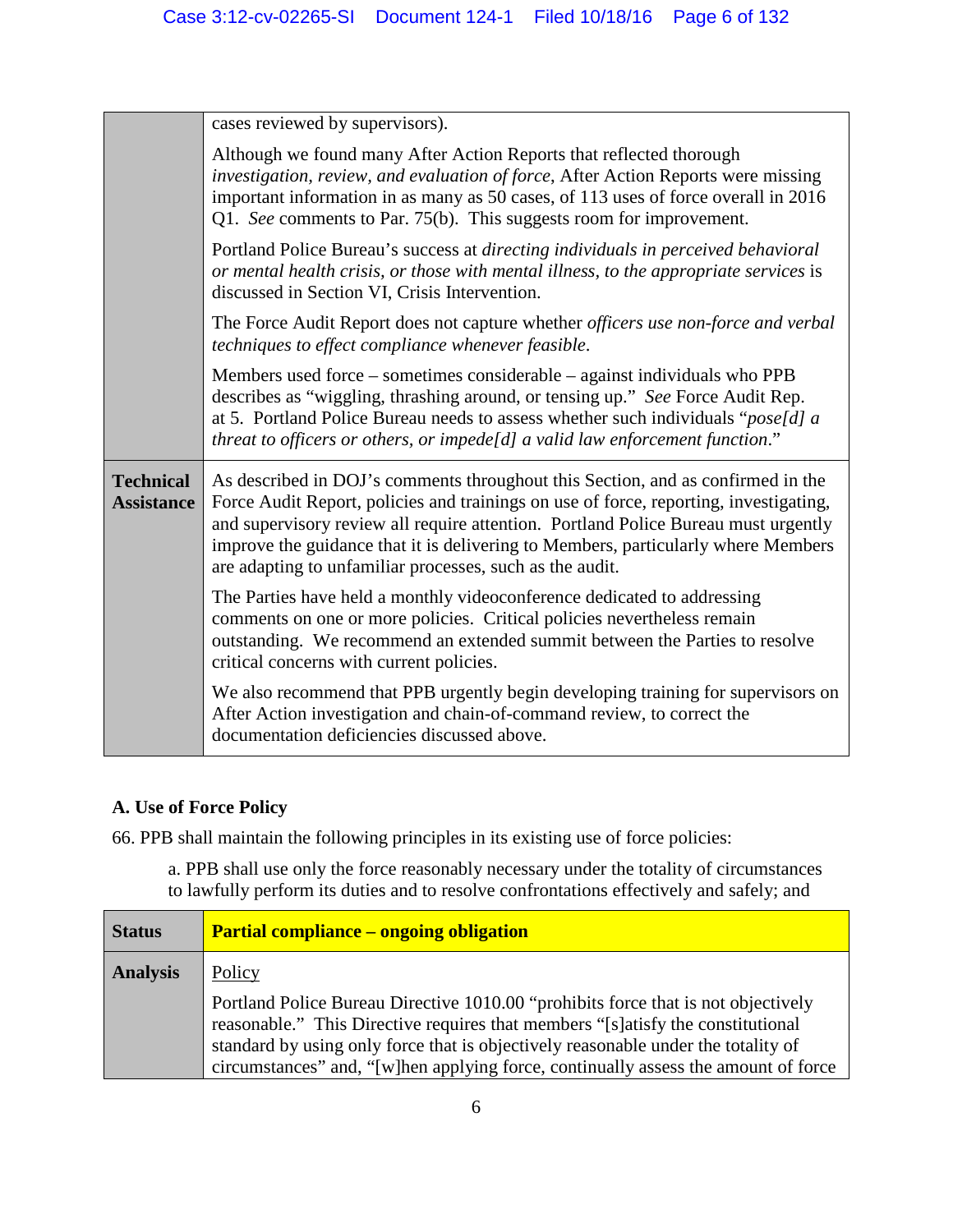required, including the number of Officers required to control a subject and deescalate as reasonable."

The above-quoted language of Directive 1010.00 presents an alternative formulation of the standard in Paragraph 66(a) of the Settlement Agreement. While 1010.00 largely captures Paragraph 66(a)'s mandate that PPB policy permit only the force that is reasonably necessary, it presents problems for compliance with other Settlement Agreement Paragraphs. *See, e.g.*, comments to Par. 67 (highlighting that the current 1010.00 does not ask Members to de-escalate "the amount of force used, including the number of officers who use force, … to a level reasonably calculated to maintain control with the least amount of appropriate force"). Thus, PPB's alternative formulation fails to achieve compliance.

#### **Training**

The Settlement Agreement requires that the City implement Paragraph 66, meaning PPB must train for adherence to Paragraph 66(a). As discussed above, an initial review of PPB lesson plans show that they use the standard of objective reasonableness under the totality of the circumstances; however, the lesson plans teach that *Graham* does not allow for a "least force" review. *See* Lesson Plan – 2014-1 Advanced Academy –Use of Force, at 2 (on file). *See also* PPB Lesson Plan – Defensive Tactics – Course Overview, at 3 ("encouraging" PPB members – but not requiring them—to "seek outcomes that involve less force than the upper maximum allowed by law"). This is an inaccurate restatement of *Graham* and contradicts the terms of the Settlement Agreement that City has agreed to defend. Nothing in the Constitution prohibits PPB from incorporating the terms of the Settlement Agreement into training, including Paragraph 66.

#### Performance

In DOJ's 2015 *Settlement Agreement Compliance Status Assessment Report*, we noted, "In order to demonstrate that PPB has brought to fruition in practice Paragraph 66(a), PPB must be able to fully report on uses of force and audit force reports and investigations. Short of such reporting and auditing, PPB cannot demonstrate implementation of the force policy." *See also* Settlement Agreement, introductory Par. on Use of Force (requiring that PPB implement its use of force policy); *id.* Par. 172 (requiring that PPB apply policies uniformly and hold Officers accountable).

Members are reporting force and supervisors are conducting investigations. Portland Police Bureau has been able to show its Members' work in these areas through its new audit process and its first Force Audit Report. Portland Police Bureau has serious deficiencies in policy and training, *see, e.g.*, comments to Pars. 69 and 70, and adherence even to current policy has been inconsistent. But force reporting and the advent of the audit have dramatically expanded PPB's capacity to manage force.

The Force Audit Report found that "officers consistently chose force options reasonably calculated to establish or maintain control with the least amount of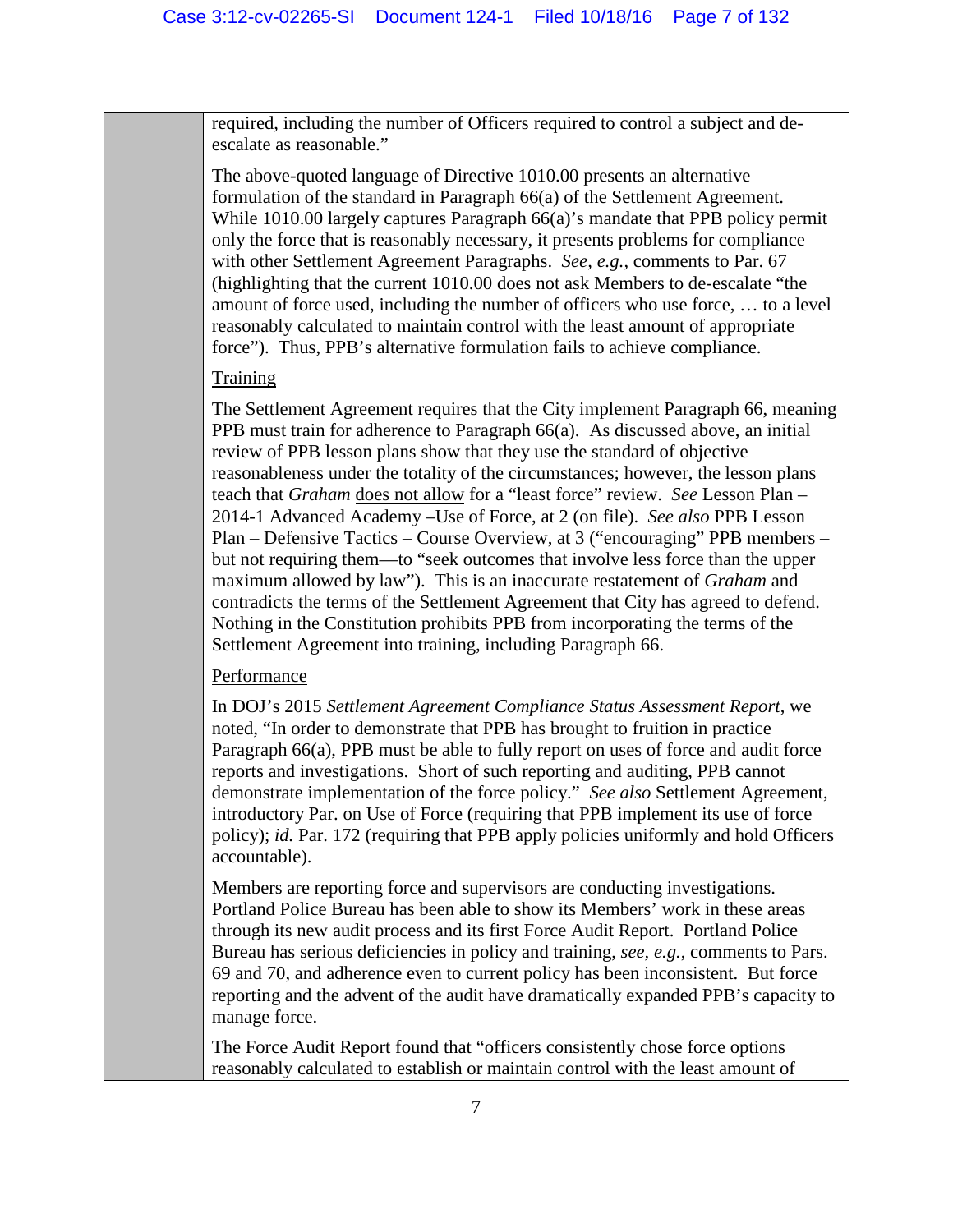|                                       | appropriate force when compared to the subject's resistance." In light of the data<br>that was missing or incomplete in far too many files, see comments to Par. 75(b),<br>and concerns PPB raised about incomplete Officer narratives, see comments to<br>$Par.74(c)(ii)$ , we think such a broad conclusion is premature. However, based on<br>the case files that DOJ reviewed, there were a number of instances where Members<br>made and described very good decisions leading up to the use of force. Here are<br>two examples:                                                                    |  |
|---------------------------------------|----------------------------------------------------------------------------------------------------------------------------------------------------------------------------------------------------------------------------------------------------------------------------------------------------------------------------------------------------------------------------------------------------------------------------------------------------------------------------------------------------------------------------------------------------------------------------------------------------------|--|
|                                       | 1. Members cornered a bank robbery suspect. A Member displayed his<br>firearm, and ordered subject to the ground. The subject fled. Members<br>caught him, and engaged in a brief struggle involving strikes to the subject.<br>At one point, a Member threatened to use his Taser, but decided not to. The<br>subject was subdued without resort to a weapon.                                                                                                                                                                                                                                           |  |
|                                       | 2. Members were dispatched to check on the welfare of a suicidal man; upon<br>arrival, they found him in traffic, confronting vehicles and damaging cars.<br>The Officers could not get the subject to respond. They made a plan to take<br>him into custody for medical care. They decided against pepper spray due<br>to wind. After multiple warnings, a Member deployed an ECW, but missed.<br>The subject fled, running through private property. Officers decided to let<br>subject run rather than tackle him, and the subject finally collapsed.<br>Officers then took the subject into custody. |  |
|                                       | Documents PPB produced pursuant to this Paragraph: PPB did not produce<br>documents related to Paragraph 66 in connection with its 2015 Q4, 2016 Q1, or<br>2016 Q2 reports. $3$                                                                                                                                                                                                                                                                                                                                                                                                                          |  |
| <b>Technical</b><br><b>Assistance</b> | Portland Police Bureau will need to revise training consistent with the Agreement.<br>Portland Police Bureau is clearly focused on achieving compliance with Paragraph<br>66, but Members will need to report on all of the requirements in the Agreement<br>with more consistency in order to create the record necessary to demonstrate<br>compliance with this Paragraph.                                                                                                                                                                                                                             |  |

b. PPB expects officers to develop and display, over the course of their practice of law enforcement, the skills and abilities that allow them to regularly resolve confrontations without resorting to force or the least amount of appropriate force.

| <b>Status</b>   | <b>Partial compliance – ongoing obligation</b>                               |  |
|-----------------|------------------------------------------------------------------------------|--|
| <b>Analysis</b> | Policy                                                                       |  |
|                 | Portland Police Bureau Directive 315.30 includes clauses that touch upon the |  |

<span id="page-7-0"></span><sup>&</sup>lt;sup>3</sup> Portland Police Bureau produces quarterly self-reports on the Bureau's progress towards compliance. Documents supporting these reports' findings accompany each report. We make reference to which documents, if any, PPB produces with these reports.

l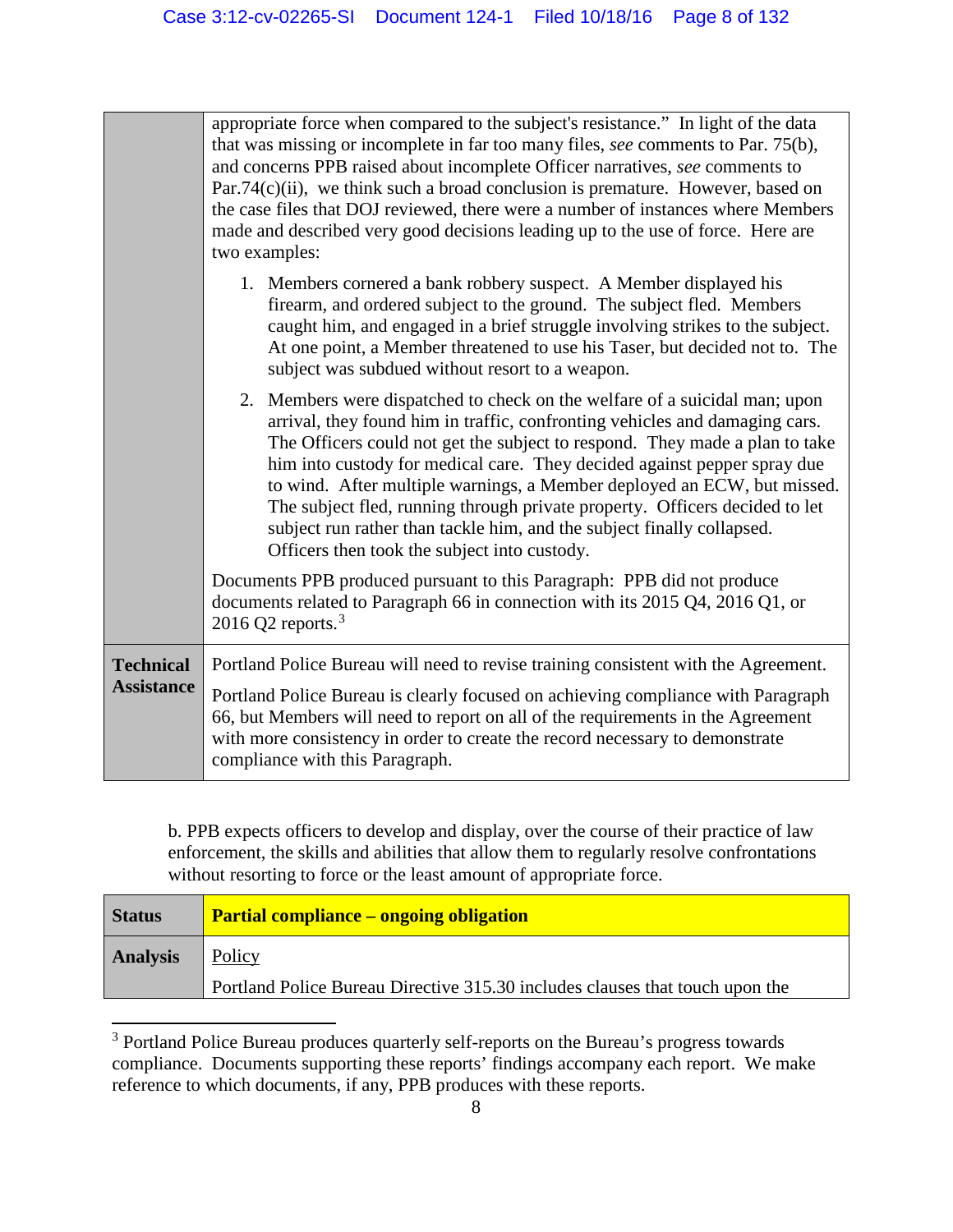principle embodied in Settlement Agreement Paragraph 66(b). Among other mandates, Directive 315.30 "requires that members use sound tactics and good decision-making during a confrontation" and, when managing a confrontation, requires that members "make confrontation management decisions based on available options reasonably calculated to resolve the confrontation safely and effectively, with as little reliance on force as practical." *See also id.* ("The relevant inquiry for this confrontation management standard is whether the member pursued the Bureau's goal of resolving a confrontation safely and effectively with as little reliance on force as practical and whether there is a valid reasoning in the member's confrontation management decision-making."). This, along with discussion of Members' skill development, adequately captures the requirement of Paragraph 66(b).

## **Training**

Portland Police Bureau must instruct Members on their obligations under Paragraph 66(b). The in-service use of force training we observed included a section that adequately emphasizes the need for skill development over Members' careers.<sup>[4](#page-8-0)</sup> Ideally, the lesson plan should add a clause encouraging Members to resolve confrontations with *no force* when possible (in addition to the current instruction to use as little force as possible).

Portland Police Bureau will also need to train Officers to ensure the actual skills development. Thus, PPB will need to address the other gaps in training identified herein, and ensure that skill development is prioritized, in order to support

<span id="page-8-0"></span> $\overline{\phantom{a}}$ <sup>4</sup> "Directive 315.30 Satisfactory Performance

- In an event that involves both confrontation management and an application of force, member's force use is governed by this Directive, Directive 1010.00, Use of Force, and member's confrontation management is governed by the Bureau's Directive 315.30, Satisfactory Performance. Members must meet the requirements of both policies. Compliance with one policy is not determinative of compliance with the other policy.
- When managing a confrontation, members must make confrontation management decisions based on available options reasonably calculated to resolve the confrontation safely and effectively, with as little reliance on force as practical.
- In applying this standard to a member's performance, the Bureau shall evaluate the member's decision-making from the perspective of the member at the moment the decisions were made.
- This confrontation management standard is separate from and does not modify the useof-force standard in Directive 1010.00.
- The relevant inquiry for this confrontation management standard is whether the member pursued the Bureau's goal of resolving a confrontation safely and effectively with as little reliance on force as practical and whether there is a valid reasoning in the member's confrontation management decision-making.
- Over the course of their practice of law enforcement, members must develop and display the skills and abilities that allow them to regularly resolve confrontations without resorting to the higher levels of force allowed by the constitutional standard."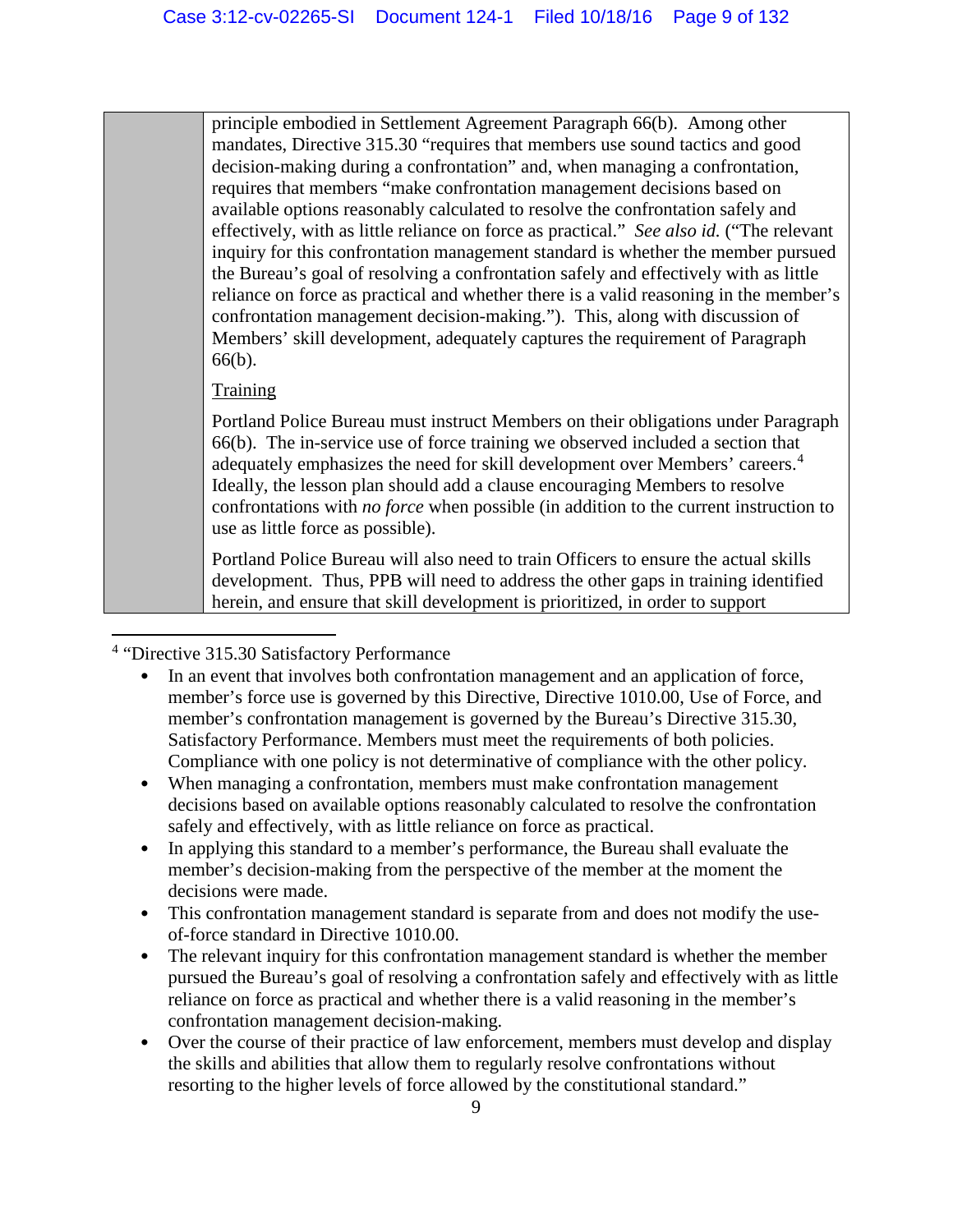|                                       | Members' professional development and help them regularly resolve confrontations<br>with little or no force.                                                                                                                                                                                                                                                                                                                                                                                                                                                                                                                                                                                                                                |  |
|---------------------------------------|---------------------------------------------------------------------------------------------------------------------------------------------------------------------------------------------------------------------------------------------------------------------------------------------------------------------------------------------------------------------------------------------------------------------------------------------------------------------------------------------------------------------------------------------------------------------------------------------------------------------------------------------------------------------------------------------------------------------------------------------|--|
|                                       | Performance                                                                                                                                                                                                                                                                                                                                                                                                                                                                                                                                                                                                                                                                                                                                 |  |
|                                       | Implementation also requires auditing to verify adherence to this standard.<br>Portland Police Bureau has not shared any efforts to assess Members' skill<br>development in this area over the course of their practice of law enforcement. The<br>Force Audit Report does not track Members' use of force over their career (and, in<br>fact, does not even track whether Members use force differently than others or<br>contrary to policy). Routine administrative review of use of force is a relatively<br>recent institution at PPB, so the Bureau will no doubt require time to build a record<br>of Members' skill development. Notwithstanding, documenting such development<br>needs to be prioritized and rigorously conducted. |  |
|                                       | Portland Police Bureau did not produce any documents in support of compliance<br>with Paragraph 66 related to its 2015 Q4, 2016 Q1, or 2016 Q2 reports.                                                                                                                                                                                                                                                                                                                                                                                                                                                                                                                                                                                     |  |
| <b>Technical</b><br><b>Assistance</b> | Portland Police Bureau is laying a foundation for eventual compliance with<br>Paragraph 66(b).                                                                                                                                                                                                                                                                                                                                                                                                                                                                                                                                                                                                                                              |  |
|                                       | Portland Police Bureau still needs to develop measures of how Members resolve<br>conflicts, and whether they regularly use as little force as appropriate. This should<br>take account of both Members' successful resolution of confrontations and any<br>problems that arise, so that the latter can be addressed.                                                                                                                                                                                                                                                                                                                                                                                                                        |  |

67. PPB shall add to its use of force policy and procedures the following use of force principles:

a. Officers shall use disengagement and de-escalation techniques, when possible, and/or call in specialized units when practical, in order to reduce the need for force and increase officer and civilian safety;

b. In determining whether to use force, officers will take into account all information, when feasible, including behavior, reports, and known history as conveyed to or learned by the officer by any means, indicating that a person has, or is perceived to have, mental illness;

c. The use of force shall be de-escalated as resistance decreases and the amount of force used, including the number of officers who use force, shall de-escalate to a level reasonably calculated to maintain control with the least amount of appropriate force; and

d. Objectively unreasonable uses of force shall result in corrective action and/or discipline, up to and including termination.

| <b>Status</b>   | <b>Partial compliance – ongoing obligation</b>                                   |  |
|-----------------|----------------------------------------------------------------------------------|--|
| <b>Analysis</b> | Policy                                                                           |  |
|                 | Portland Police Bureau has incorporated Paragraph 67(b) into policy. This is not |  |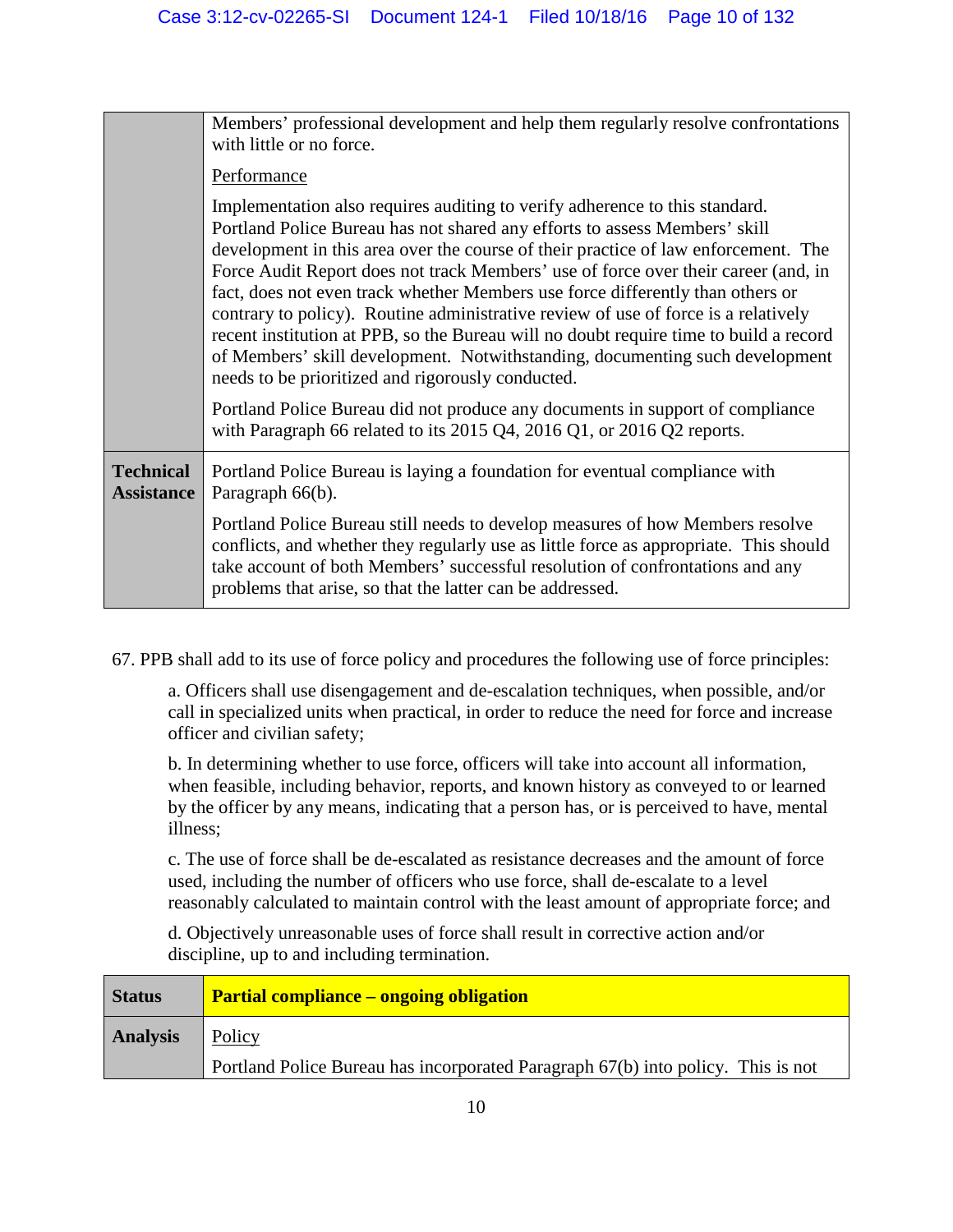the case for other elements of Paragraph 67. Portland Police Bureau must modify its policies consistent with the below:

- Although the current Directive 1010.00 discusses de-escalation after Members are already applying force, it does not discuss de-escalation prior to an application of force. Directive 1010.00 needs to direct Members to attempt de-escalation throughout an encounter.
- Paragraph 67(a) is clear: Members must use de-escalation techniques "when possible;" PPB must adopt this standard. Currently, Directive 1010.00 only requires de-escalation "as reasonable."
- Similarly, 1010.00 must direct Members to de-escalate any use of force as resistance decreases and to reduce the amount of force used, including the number of Officers who use force, to a level reasonably calculated to maintain control with the least amount of appropriate force. Currently, 1010.00 only requires de-escalation and reducing the number of Officers "as reasonable."
- Directive 1010.00 does not currently discuss disengagement; the policy must direct Members to use disengagement when possible.
- Portland Police Bureau should review Directive 1010.00 to ensure that it sufficiently directs Officers to take advantage of "specialized units" whenever they would reduce the need for force; currently, the Directive only mentions specialized units in response to persons in known or perceived mental health crisis.
- Portland Police Bureau use of force policies must clearly require corrective action and/or discipline, up to and including termination, for objectively unreasonable uses of force.
- Directive 1010.00 incorporates some of the language of Settlement Agreement Paragraph  $67(c)$  – except that it only requires Members to deescalate "as reasonable," rather than "de-escalate to a level reasonably calculated to maintain control with the least amount of appropriate force," as required by the Agreement.

## **Training**

While lesson plans that teach use of force policy emphasized the objective reasonableness standard, not all of the other elements required by the Settlement Agreement are appropriately addressed. One Advanced Academy lesson plan discouraged applying "a 'least force' or 'best option' analysis," and stated that, where less force would be safe and effective, Members still need only "*consider*" reducing the force used (emphasis added). *See* Lesson Plan – 2014-1 Advanced Academy –Use of Force, at 2 (on file).

The Advanced Academy lesson plans discussed de-escalation, disengagement, and mental illness, but took an uncoordinated approach to these topics. De-escalation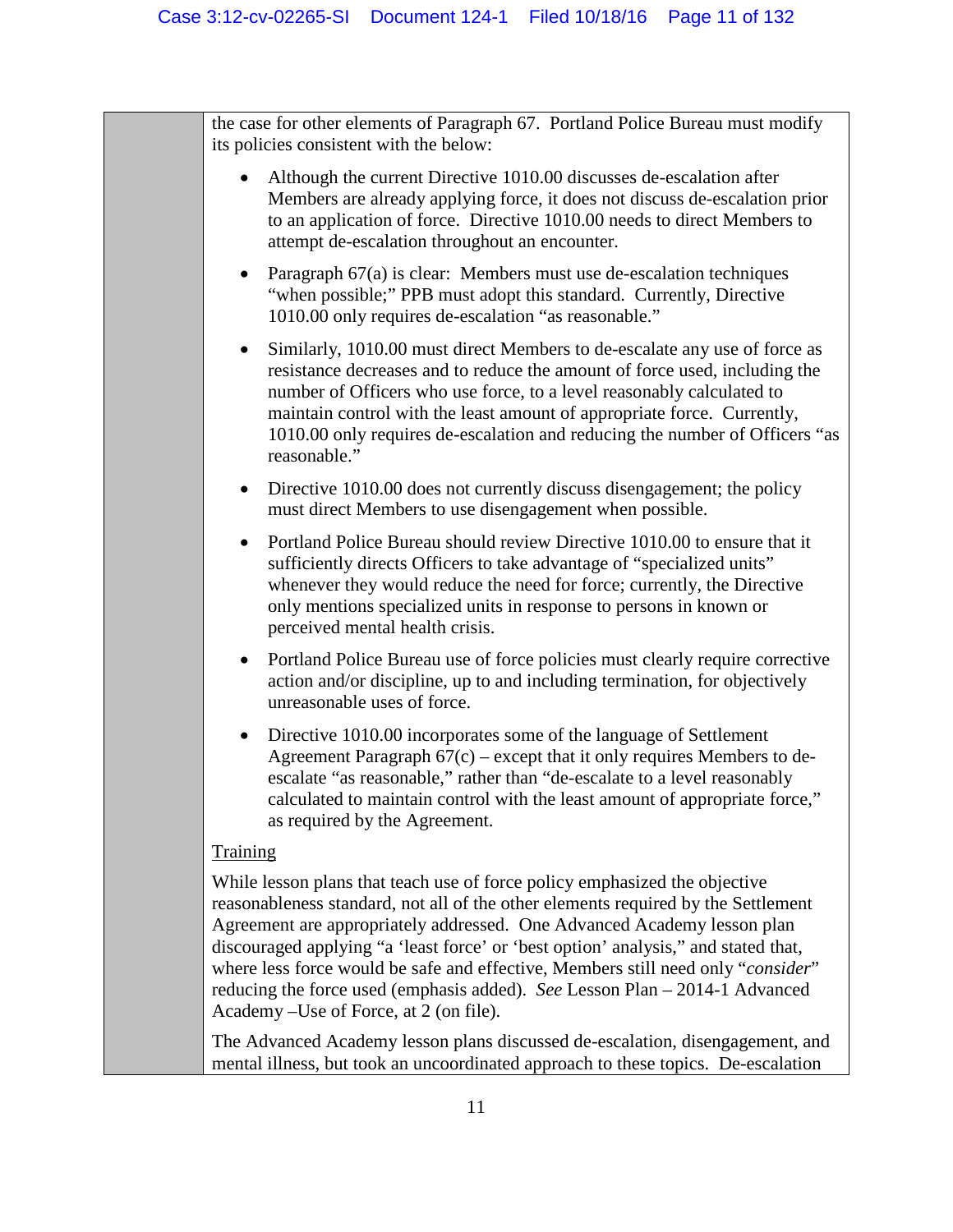|                   | was discussed in greatest detail in the lesson plan on "Critical Incident Resolution,"<br>but hardly at all in "Use of Force." While PPB trainings on crisis response teach<br>Members to utilize learned skills in negotiation and problem solving rather than<br>defaulting to force, PPB's lesson plan on "Use of Force and Conflict Reporting"<br>inappropriately mentions mental illness exclusively in the context of justifying<br>increased force. See, e.g., "Defensive Tactics-Use of Force and Conflict<br>Reporting," at 7 (2015) ("We often are confronted with suspects that are  so<br>mentally altered  that they are stronger and more insensitive to pain than other<br>citizens. Take the time to share in the report how the technique was expected to<br>achieve a result, but the suspect was able to overcome it. The lack of success helps<br>provide justification for switching to other methods of control."). |
|-------------------|-------------------------------------------------------------------------------------------------------------------------------------------------------------------------------------------------------------------------------------------------------------------------------------------------------------------------------------------------------------------------------------------------------------------------------------------------------------------------------------------------------------------------------------------------------------------------------------------------------------------------------------------------------------------------------------------------------------------------------------------------------------------------------------------------------------------------------------------------------------------------------------------------------------------------------------------|
|                   | Performance                                                                                                                                                                                                                                                                                                                                                                                                                                                                                                                                                                                                                                                                                                                                                                                                                                                                                                                               |
|                   | Once PPB revises its policy to comply with Paragraph 67, it must implement the<br>policy and hold Officers accountable for complying with these principles.                                                                                                                                                                                                                                                                                                                                                                                                                                                                                                                                                                                                                                                                                                                                                                               |
|                   | De-escalation to maintain control with the least amount of appropriate force: As<br>discussed in our response to Paragraph $66(a)$ , it would be premature to make broad<br>conclusions about Members' de-escalation and adherence to the "least force"<br>standard, given the missing documents and information discovered in the audit<br>process.                                                                                                                                                                                                                                                                                                                                                                                                                                                                                                                                                                                      |
|                   | Disengagement when possible: The Force Audit Report did not assess Members'<br>use of disengagement. DOJ remains concerned that PPB's policy on<br>disengagement is not always well calibrated to the circumstances, in particular the<br>risks subjects present to themselves or others. See comments to Paragraph 99.                                                                                                                                                                                                                                                                                                                                                                                                                                                                                                                                                                                                                   |
|                   | Corrective Action for Unreasonable Force: Because supervisors are not<br>consistently documenting training, policy, or tactical deficiencies, see comments to<br>Paragraph 77(e), we are unable to assess PPB's performance here.                                                                                                                                                                                                                                                                                                                                                                                                                                                                                                                                                                                                                                                                                                         |
|                   | Documents PPB produced pursuant to this Paragraph: PPB did not produce<br>documents related to Paragraph 67 in connection with its 2015 Q4, 2016 Q1, or<br>2016 Q2 reports.                                                                                                                                                                                                                                                                                                                                                                                                                                                                                                                                                                                                                                                                                                                                                               |
| <b>Technical</b>  | Modify policies to include the requirements of the Agreement.                                                                                                                                                                                                                                                                                                                                                                                                                                                                                                                                                                                                                                                                                                                                                                                                                                                                             |
| <b>Assistance</b> | Coordinate trainings such that they consistently instruct Members to adhere to<br>policy and observe the principles in the Agreement.                                                                                                                                                                                                                                                                                                                                                                                                                                                                                                                                                                                                                                                                                                                                                                                                     |
|                   | Ensure that involved Members always submit reports, and that the reports capture<br>all of the requisite elements.                                                                                                                                                                                                                                                                                                                                                                                                                                                                                                                                                                                                                                                                                                                                                                                                                        |

## 1. Electronic Control Weapons

68. PPB shall revise PPB Directive 1051.00 regarding Taser, Less-Lethal Weapon System to include the following principles: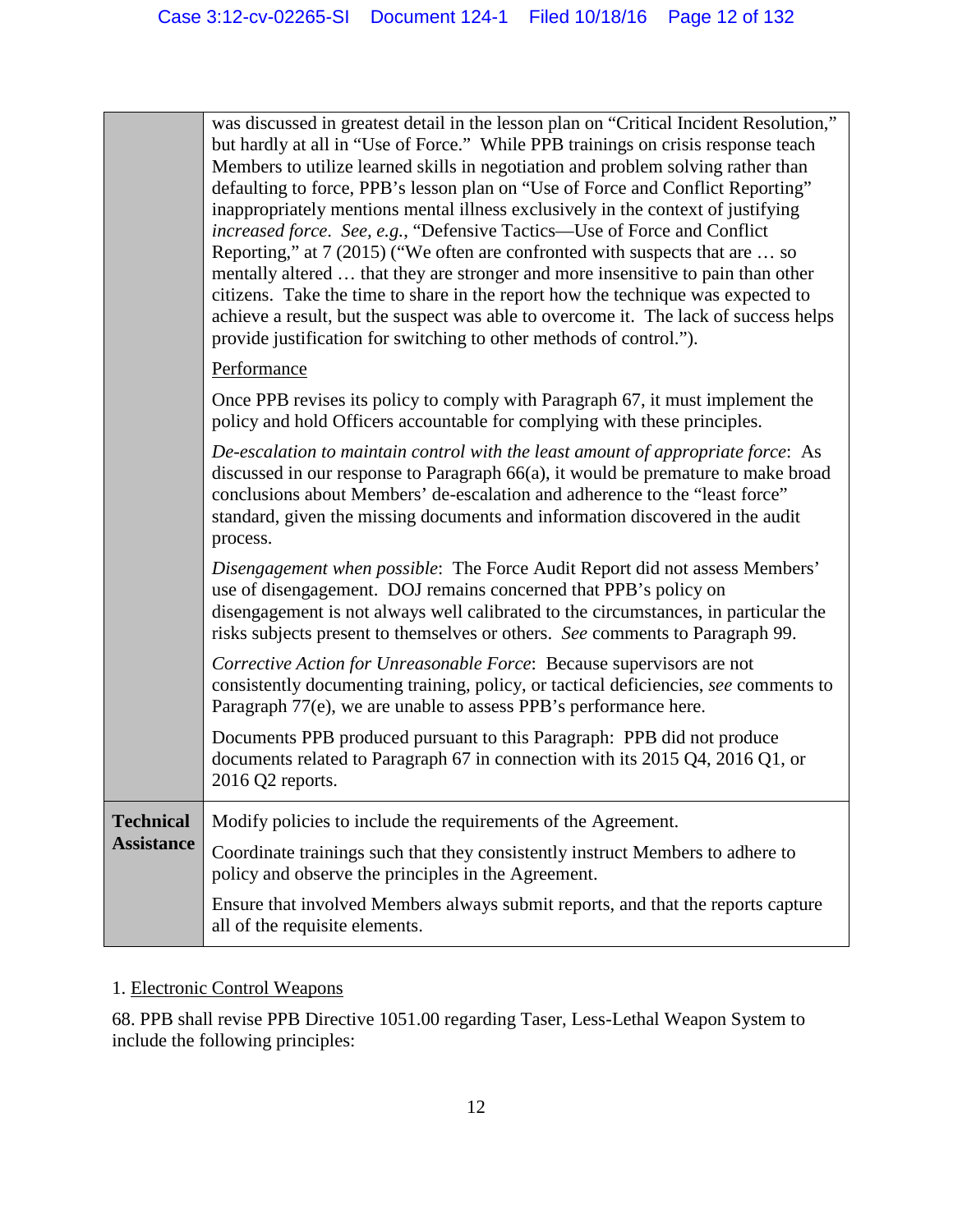a. Prohibition against the use of ECWs for pain compliance against those suffering from mental illness or emotional crisis except in exigent circumstances, and then only to avoid the use of a higher level of force;

b. Unless it would present a danger to the officer or others, that officers shall issue a verbal warning, or attempt to utilize hand signals where there is a language barrier or the subject is hearing impaired, prior to deploying their ECW;

c. Officers shall follow protocols developed by PPB in conjunction with medical professionals on their responsibilities following ECW use;

d. Only one ECW at a time may be used on a subject, intentionally, except where lethal force would be permitted;

e. After one standard ECW cycle (5 seconds), the officer shall reevaluate the situation to determine if subsequent cycles are necessary, including waiting for a reasonable amount of time to allow the subject to comply with the warning. Officers shall describe and explain the reasonableness of each ECW cycle in their use of force reports;

f. Officers shall make every reasonable effort to attempt handcuffing during and between each ECW cycle. Officers should avoid deployments of more than three ECW cycles unless exigent circumstances warrant use;

g. ECWs shall not be used on handcuffed or otherwise restrained persons, unless doing so is necessary to prevent them from causing serious physical injury to themselves or others, or if lesser attempts of control have been ineffective and/or to avoid greater application of use of force; and

h. Officers receive annual ECW in service training including proficiency and policy changes, if any.

| <b>Status</b>   | <b>Partial compliance – ongoing obligation</b>                                                                                                                                                                                                                                                                                                                                                                                                                                                                                                                                                                                                               |  |
|-----------------|--------------------------------------------------------------------------------------------------------------------------------------------------------------------------------------------------------------------------------------------------------------------------------------------------------------------------------------------------------------------------------------------------------------------------------------------------------------------------------------------------------------------------------------------------------------------------------------------------------------------------------------------------------------|--|
| <b>Analysis</b> | Policy                                                                                                                                                                                                                                                                                                                                                                                                                                                                                                                                                                                                                                                       |  |
|                 | Portland Police Bureau has not modified its use of force policy, Directive 1010.00,<br>to conform to the Settlement Agreement. In DOJ's view, Directive 1010.00 should<br>be finalized before Directive 1051.00 (ECW) undergoes review. Thus, pursuant to<br>a working agreement between the Parties that has functioned effectively in other<br>contexts, PPB has withheld revision of 1051.00. Our concerns about Directive<br>1051.00, as shared previously, include the following:<br>The Directive does not require Members to utilize hand signals where there<br>$\bullet$<br>is a language barrier or the subject is hearing impaired as required by |  |
|                 | Paragraph 68(b).                                                                                                                                                                                                                                                                                                                                                                                                                                                                                                                                                                                                                                             |  |
|                 | • Paragraph $68(d)$ only permits the intentional use of more than one ECW at<br>the same time in situations when "lethal force" would be permitted.<br>Directive 1051.00, Section 2.11 lessens this standard for simultaneous use<br>to avoid the need for a "higher level of force."                                                                                                                                                                                                                                                                                                                                                                        |  |
|                 | Directive 1051.00 omits Paragraph 68(f)'s prohibition of more than three                                                                                                                                                                                                                                                                                                                                                                                                                                                                                                                                                                                     |  |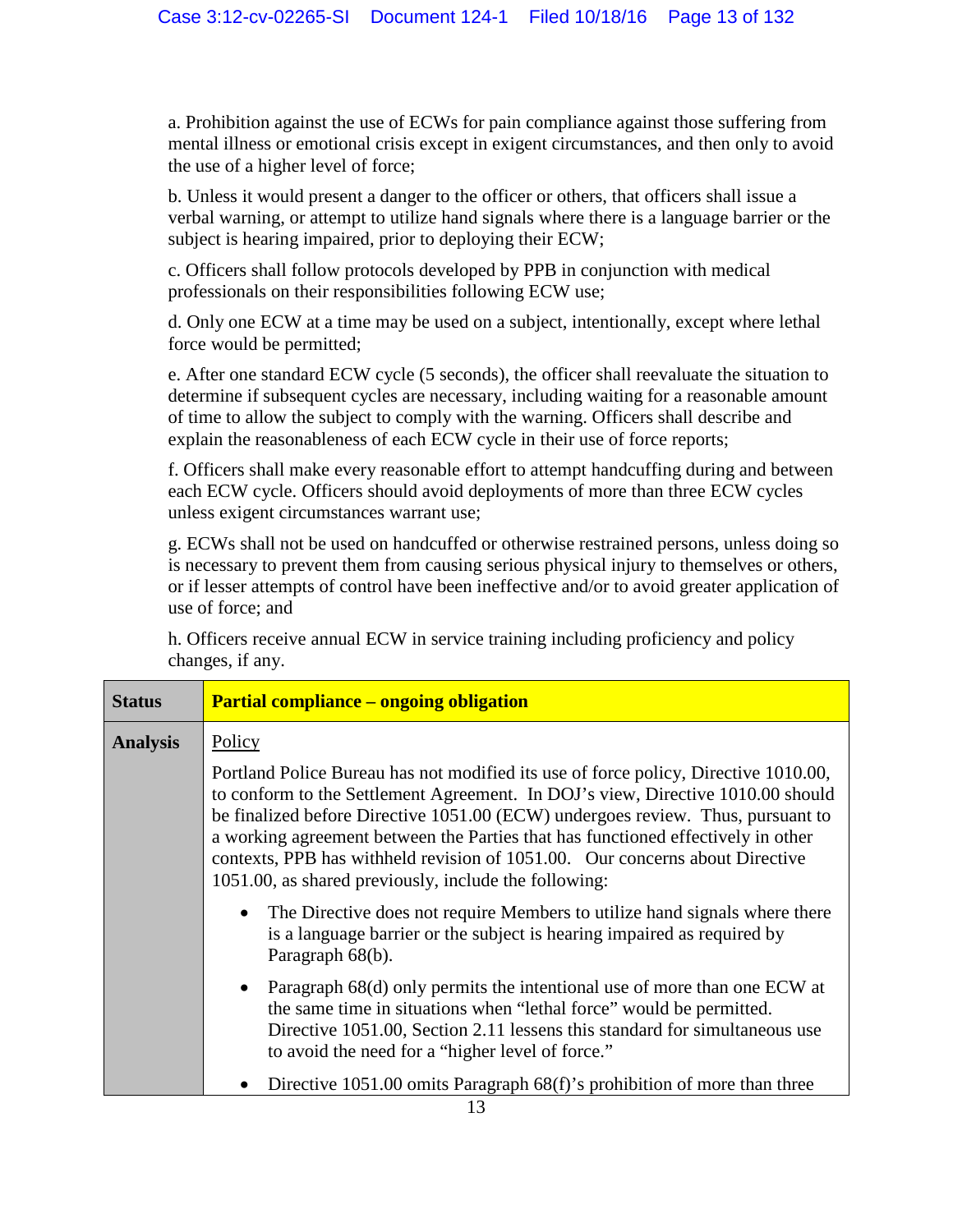|  | ECW cycles absent exigency. Cf. Directive 1051.00, Section 1.9. |
|--|-----------------------------------------------------------------|
|  |                                                                 |

• Commendably, PPB's prohibition on ECW use against restrained subjects is slightly more restrictive than Paragraph 68(g) requires. *See* Directive 1051.00, Section 2.5.

#### **Training**

Implementation requires annual training on electronic control weapons including proficiency and policy changes, if any. DOJ observed annual in-service training on electronic control weapons in December 2015. Based on our direct observation of PPB's in-service training, we stated in our technical assistance letter:

PPB emphasized technical proficiency of ECW applications, but poorly integrated policy and critical decision making. Classroom training on ECW policy was rushed and referred to a prior legal training presentation, which, itself, was incomplete. Instruction needed clearer discussion of issuing warnings prior to deploying an ECW, including the fact that people in mental health crisis may need to be given more time to respond to commands. PPB did not present the full list of exclusions when Officers should not use an ECW. Instruction completely omitted mention of the risk of a subject falling after ECW application. There was also no discussion of probe removal or policy requirements for rendering aid for probe removal. COCL observed trainers emphasizing the need to go from "call-to-call" over the need to spend time speaking to subjects in crisis. Training should discuss the applicability of the crisis intervention policy and the Settlement Agreement mandate to call upon specialized units, such as ECIT Officers, when the situation permits.

*United States v. City of Portland* - Technical Assistance Letter Regarding In-Service Training (Feb. 26, 2016), *available at*  [https://www.justice.gov/crt/file/847051/download.](https://www.justice.gov/crt/file/847051/download)

## **Performance**

Implementation of the policy also requires performing pursuant to the standards in the Agreement and verification of that performance. Our review of PPB uses of force revealed concerns about ECW (Taser) deployments, as discussed in our analysis of Paragraph 74(b).

Some Members reported that two ECW models are in circulation in the Bureau. Pulling the trigger on one model automatically activates a five-second cycle. That is not the case with the other model: it remains activated during a continuous trigger pull.

Documents PPB produced pursuant to this Paragraph: PPB did not produce documents related to Paragraph 68 in connection with its 2015 Q4, 2016 Q1, or 2016 Q2 reports.

**Technical** As described further in response to Paragraph 74(b), PPB continues to see extensive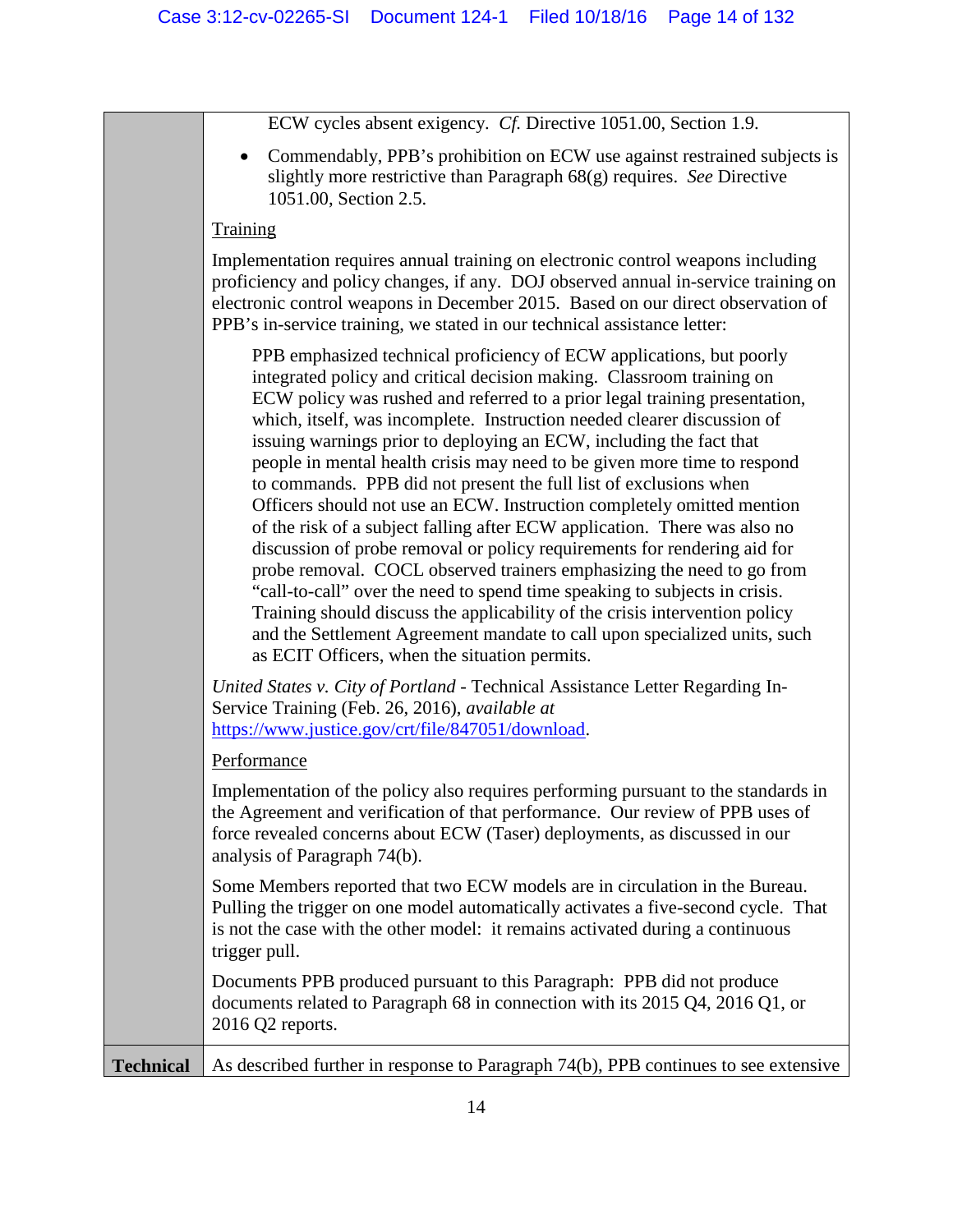**Assistance** problems with ECW deployments. Too many ECW deployments violated policy; supervisors too often defended these policy violations; and Members candidly shared with DOJ that ECWs often malfunction, preventing appropriate use and reliable accountability. *See also* Force Audit Rep. at 5 (of the 26 cases in which Members deployed ECWs, 11 were used against individuals who were "tensing up, thrashing around, wiggling"). Thus, PPB needs to revisit its ECW program at all levels. The Bureau will be revising all use of force policies, including its ECW policy. It has the necessary ECW trainers, but PPB could better execute ECW training, to include an emphasis on limiting ECW deployments to five seconds. It must also hold Officers accountable for ECW policy violations. Further, PPB may want to explore the purchase of devices limiting the length of ECW deployments to five seconds. This way, Members would not need to guess how long they have deployed the weapon. (If PPB does provide new equipment, it

## 2. Use of Force Reporting Policy and Use of Force Report

69. PPB shall revise its policies related to use of force reporting, as necessary, to require that:

will of course need to ensure Members receive training on it.)

a. All PPB officers that use force, including supervisory officers, draft timely use of force reports that include sufficient information to facilitate a thorough review of the incident in question by supervisory officers; and

b. All officers involved or witnesses to a use of force provide a full and candid account to supervisors.

| <b>Status</b>   | <b>Partial compliance – ongoing obligation</b>                                                                                                                                                                                                                                                                                                                                                                                                                                                                                                                                                                                                                                                                                                                                                                                                                                                                                                                                                                                                                                                                                      |
|-----------------|-------------------------------------------------------------------------------------------------------------------------------------------------------------------------------------------------------------------------------------------------------------------------------------------------------------------------------------------------------------------------------------------------------------------------------------------------------------------------------------------------------------------------------------------------------------------------------------------------------------------------------------------------------------------------------------------------------------------------------------------------------------------------------------------------------------------------------------------------------------------------------------------------------------------------------------------------------------------------------------------------------------------------------------------------------------------------------------------------------------------------------------|
| <b>Analysis</b> | Policy                                                                                                                                                                                                                                                                                                                                                                                                                                                                                                                                                                                                                                                                                                                                                                                                                                                                                                                                                                                                                                                                                                                              |
|                 | According to the Agreement, "All PPB officers that use force [must] draft<br>use of force reports that include sufficient information." The current PPB<br>Directive 1010.00 requires that, "Members who use force must include a<br>description of that exercise of police authority in the report required by Directive<br>910.00." See Directive 1010.00, section 9.1. Directive 910.00 covers General<br>Offense Reports, often used to convey information about criminal investigations.<br>See, e.g., Directive 910.00, subsection 2.2.2 ("Reports [include] the results of the<br>member's investigation. I the disposition of any property or evidence taken into<br>custody, the results of records searches, etc."). Use of force reports serve an<br>entire different function from these general offense or incident reports: force<br>management and accountability for Officers' conduct, principally. It is not<br>generally accepted practice to use incident reports to serve these force management<br>and accountability functions. If PPB intends to do so, it needs to be clear about<br>Members' obligations. |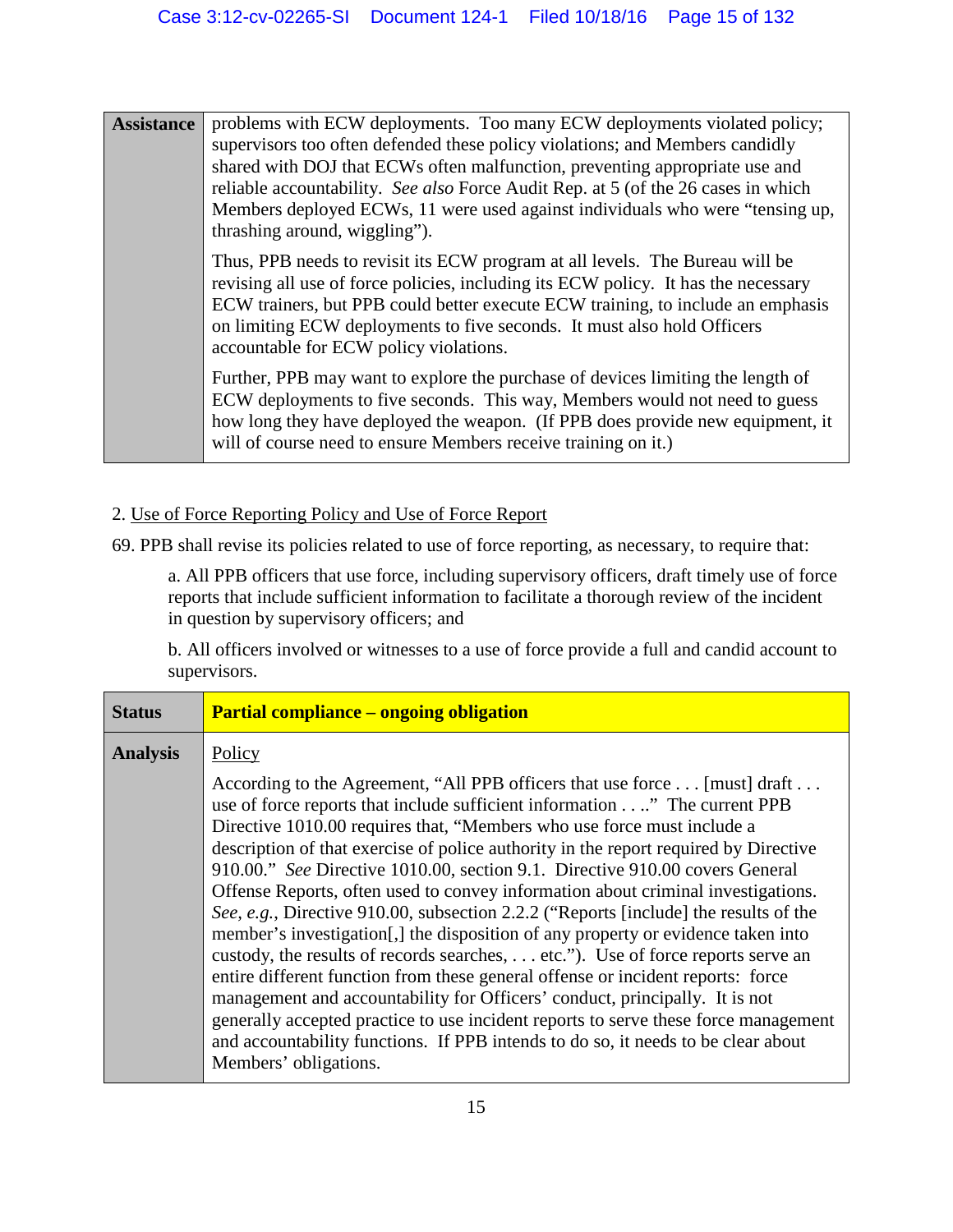Directive 1010.00 is not sufficiently clear. As to some types of use of force control holds where no injury occurs—Directive 1010.00 only requires the General Offense Report. As to other types of force, 1010.00 also requires Members to "submit the Force Data Collection Report ("FDCR") section of the General Offense Report." *See* Directive 1010.00, section 9.2 (requiring the FDCR only for "the force options listed on that report"). And for uses of force that qualify as "force events," but not other uses of force, Directive 1010.00 advises Members that they must "initiate the 940.00 process." In sum, the policy is confusing, and does not conform to generally accepted practices for reporting force.

Directive 1010.00 also does not sufficiently instruct Members on what their force reports must contain. Few of the requirements of Settlement Agreement Paragraphs  $74(a)(i)$  and  $74(c)$  appear in Directive 1010.00. Thus, PPB fails to instruct Members to include information on which supervisors will later judge their reports. Compounding the risk of confusion, Members in some cases will be reporting force via a form normally dedicated to reporting crimes, without the Force Data Collection Report to guide them.

In the grand scheme, PPB's revisions to 1010.00 several years ago clearly improved force management by requiring the reporting of use of force. However, maintaining different processes for different types of force makes the force management process unnecessarily complicated for PPB's Members, supervisors, and Chief.

PPB's policies must also include a timeliness requirement, *e.g.*, before the end of the Officer's shift, unless incapacitated. Directive 1010.00 includes no such requirement. Directive 910.00 permits the involved Member to submit the field report the day after the use of force, with supervisor approval. (Additionally, Directive 910.00 does not require sufficient information in the report, as discussed above.)

Portland Police Bureau must also require Members to timely and accurately report shootings in which they are involved, *i.e.*, it will need to undertake revisions to Directive 1010.10.

Directive 1010.00 does not require Members to provide a full and candid account of uses of force that they witness.

## **Training**

Portland Police Bureau produced lesson plans related to reporting use of force. Many aspects of these trainings are sound. The Advanced Academy lesson plan on "Use of Force and Conflict Reporting" instructs Members to "address all of the elements defined under 'totality of the circumstances'" in their report, using PPB's Use of Force directive as a template. The lesson plan distinguishes between the authority to make an arrest, on the one hand, and whether the severity of that crime justifies a given use of force, on the other. The lesson plan encourages Members to cite specific facts in addition to conclusions such as "subject resisted."

However, trainings in this area will need to be improved. For example, the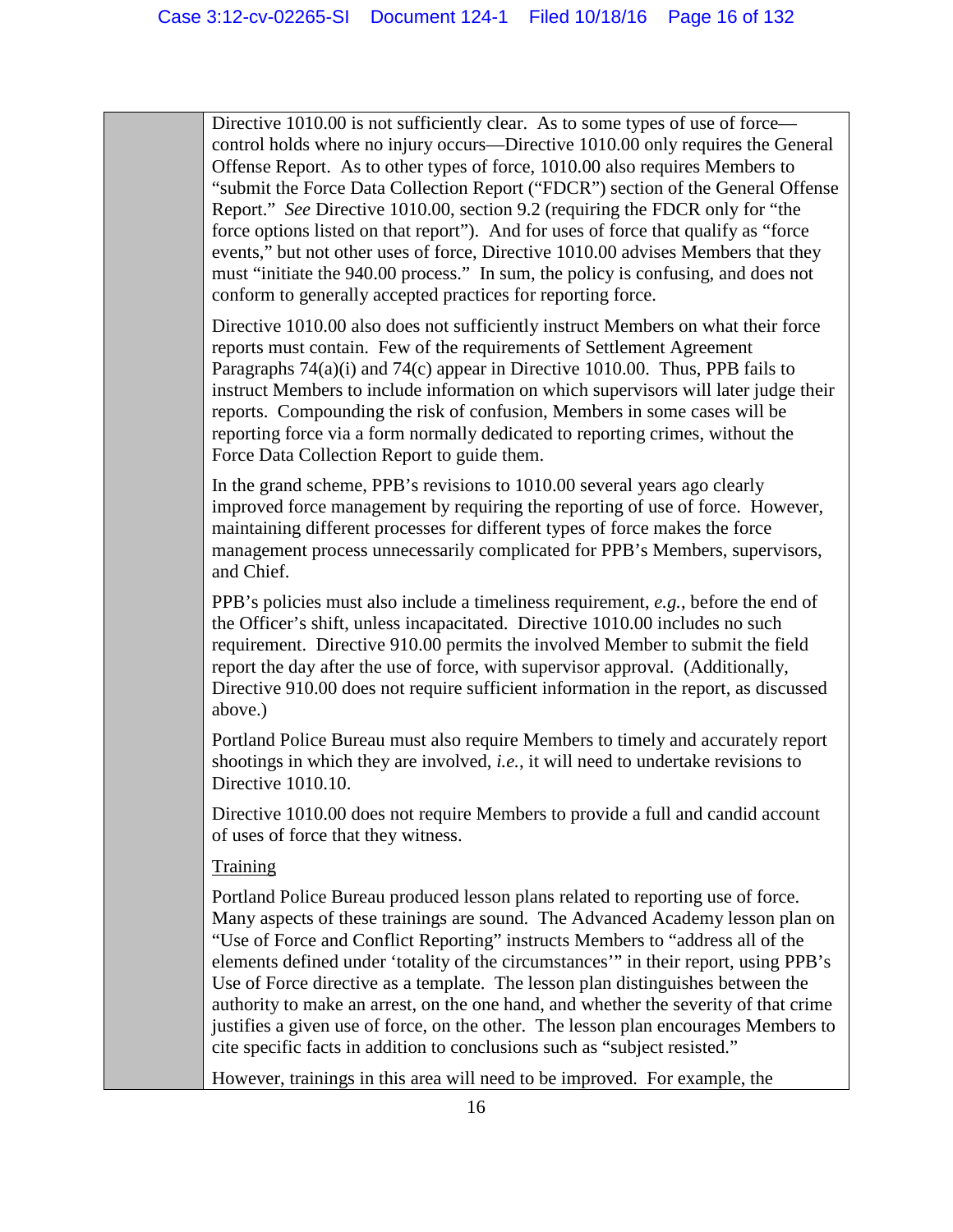Advanced Academy lesson plan counsels Members to "*positively* report the totality of the circumstances" (emphasis added). Reminding Officers to report neutrally all relevant facts, including those circumstances that support a decision to use force, is appropriate. Repeatedly admonishing Officers to emphasize the positive is disconcerting. Further, these admonitions come at the expense of instructions to include in reports other elements required by the Settlement Agreement, such as discussing the actual force applied.

The training contains other concerning messages. To cite two examples:

- The Advanced Academy lesson plan counsels Officers, "After having survived and been victorious in a force encounter, don't later become victim to legal or administrative review unnecessarily." This choice of words presents several problems. An Officer's "survival" may be at stake in some encounters, but certainly not all cases where force is used. It does not advance the goals of the training to portray all uses of force as a competition or test of survival. Moreover, the City of Portland agreed that the Police Bureau should implement routine administrative review of use of force, and training should not suggest otherwise. Portland Police Bureau's characterization of Officers adhering to such a review as "victims" is also at odds with the terms of the Settlement Agreement and generally accepted practices.
- The Advanced Academy lesson plan tells Officers, "Who gets to define the 'totality of circumstances?' You do." Seemingly, PPB intended this turn of phrase to underscore the importance of Officers reporting the factors they considered in using force. However, the quoted passage also sends the erroneous message that the Officer is the ultimate arbiter of what facts render use of force reasonable or not. A supervisor or judicial Officer may view the totality of the circumstances differently than the Officer does in her or his report; PPB should not promise otherwise.

PPB trainings will also need to instruct Members to include all of the requirements in Agreement Paragraphs 74(a)(i) and 74(c) in their force reports.

## Performance

*Timeliness of Involved Officers' Use of Force Report.* Par. 69(a).

As discussed below in response to Paragraph  $74(c)(i)$ , PPB's audit of the timeliness of submission of force reports requires further refinement to ensure (1) that it uses reliable data, and (2) that it measures adherence to proper Bureau policy, rather than some other standard. The Force Inspector will also want to explain going forward why no FDCRs were submitted after some uses of force, and why others were days or weeks late, as the audit found.

*Sufficiency of Information in Involved Officers' Use of Force Reports and Witness Officers' Accounts.* Par. 69(a).

Portland Police Bureau is almost certainly underreporting force. Directive 1010.00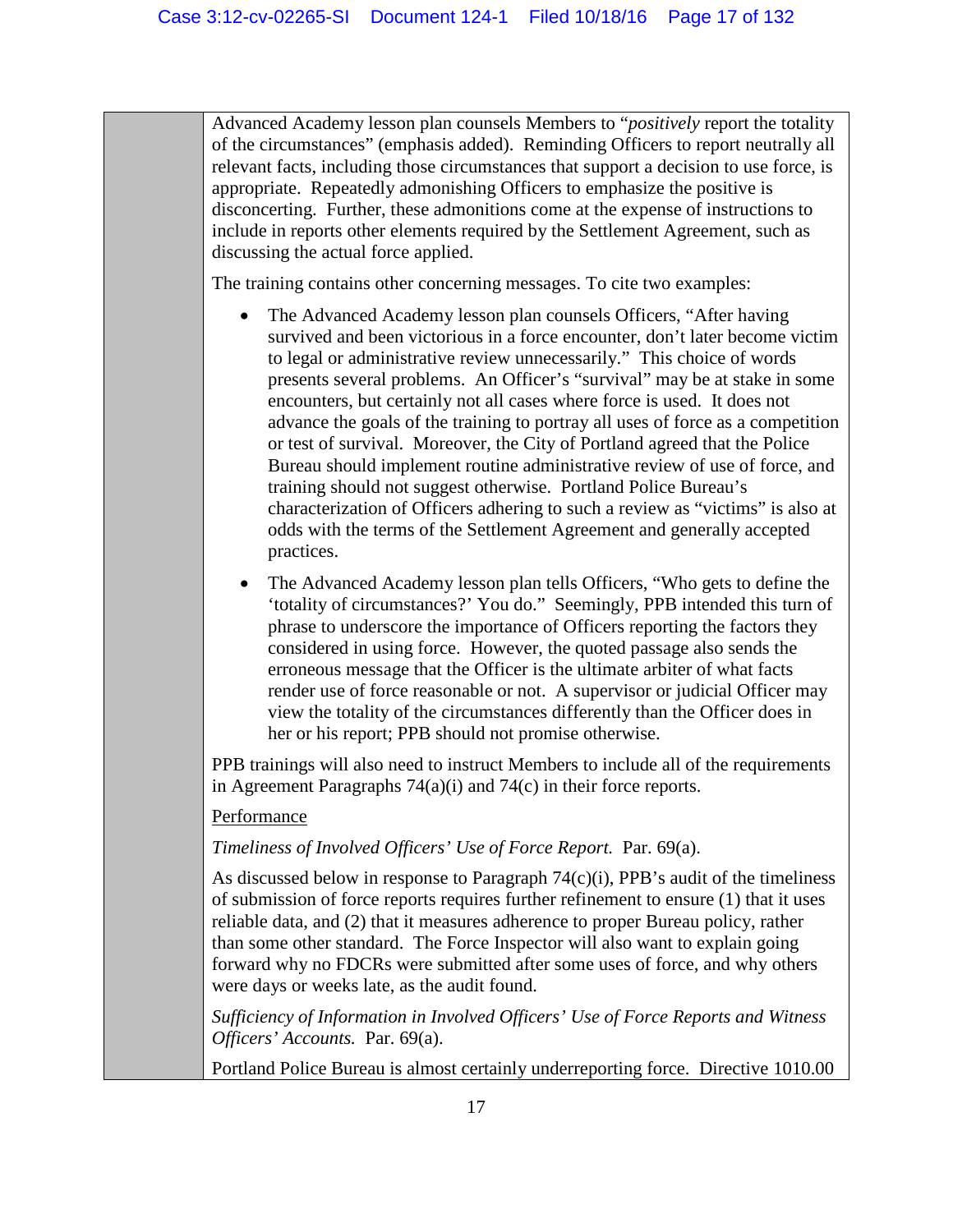|                                       | does not require Members to complete FDCRs for control holds when they do not<br>result in injury, so at a minimum, PPB has limited data about such incidents.<br>Portland Police Bureau also chose to exclude from its audit some instances in<br>which firearms were pointed at subjects. See, e.g., Force Audit Rep. at 2 ("Pointing<br>of a Firearm  was audited only when used with another AAR generating force<br>option (takedown, for example).  This number [of pointing firearms cited in the<br>Report] is not representative of the total number of PFA applications."). Without a<br>comprehensive and precise picture of all PPB uses of force, it is difficult to gauge<br>how effectively Members are reporting force. |
|---------------------------------------|-----------------------------------------------------------------------------------------------------------------------------------------------------------------------------------------------------------------------------------------------------------------------------------------------------------------------------------------------------------------------------------------------------------------------------------------------------------------------------------------------------------------------------------------------------------------------------------------------------------------------------------------------------------------------------------------------------------------------------------------|
|                                       | As PPB's audit and our review of the existing data both found, Members' reports<br>are too frequently incomplete (and supervisors are too often failing to identify<br>problems). See comments to Paragraph 74(c).                                                                                                                                                                                                                                                                                                                                                                                                                                                                                                                      |
|                                       | Witness Officer Accounts. Par. 69(b).                                                                                                                                                                                                                                                                                                                                                                                                                                                                                                                                                                                                                                                                                                   |
|                                       | We reviewed many cases in which investigating supervisors interviewed numerous<br>witnesses, both Officer and civilian, including some that bordered on exhaustive.<br>Likewise, the Force Audit Report found, "The investigating Sergeant personally<br>spoke to the involved witness member to make an inquiry sufficient to describe the<br>nature of the force and the member's justification in 85 (94%) of the 90 AARs<br>audited that included a witness officer." Force Audit Rep. at 13. The five outlier<br>cases noted in the audit need to be addressed appropriately.                                                                                                                                                      |
|                                       | Documents PPB produced pursuant to this Paragraph: PPB did not produce<br>documents related to Paragraph 69 in connection with its 2015 Q4, 2016 Q1, or<br>2016 Q2 reports.                                                                                                                                                                                                                                                                                                                                                                                                                                                                                                                                                             |
| <b>Technical</b><br><b>Assistance</b> | The Bureau should revise 1010.00 to direct Members who use force (or supervise<br>the use of force) to complete a single use of force report with the necessary data and<br>narrative description for all types of force.                                                                                                                                                                                                                                                                                                                                                                                                                                                                                                               |
|                                       | Portland Police Bureau should also require Members to report all uses of force that<br>they witness in writing. Properly done, this would satisfy Paragraph 69(b) and<br>enable PPB supervisors to review some uses of force in a more streamlined manner.<br>Portland Police Bureau supervisors can still interview witness Officers as needed.                                                                                                                                                                                                                                                                                                                                                                                        |
|                                       | Policy and training on force reporting needs to advise Members of all of the<br>elements that their force reports must contain.                                                                                                                                                                                                                                                                                                                                                                                                                                                                                                                                                                                                         |
|                                       | See comments to the other Paragraphs referenced in the above analysis for technical<br>assistance.                                                                                                                                                                                                                                                                                                                                                                                                                                                                                                                                                                                                                                      |

## 3. Use of Force Supervisory Investigations and Reports

70. PPB shall continue enforcement of Directive 940.00, which requires supervisors who receive notification of a force event to respond to the scene, conduct an administrative review and investigation of the use of force, document their findings in an After Action Report and forward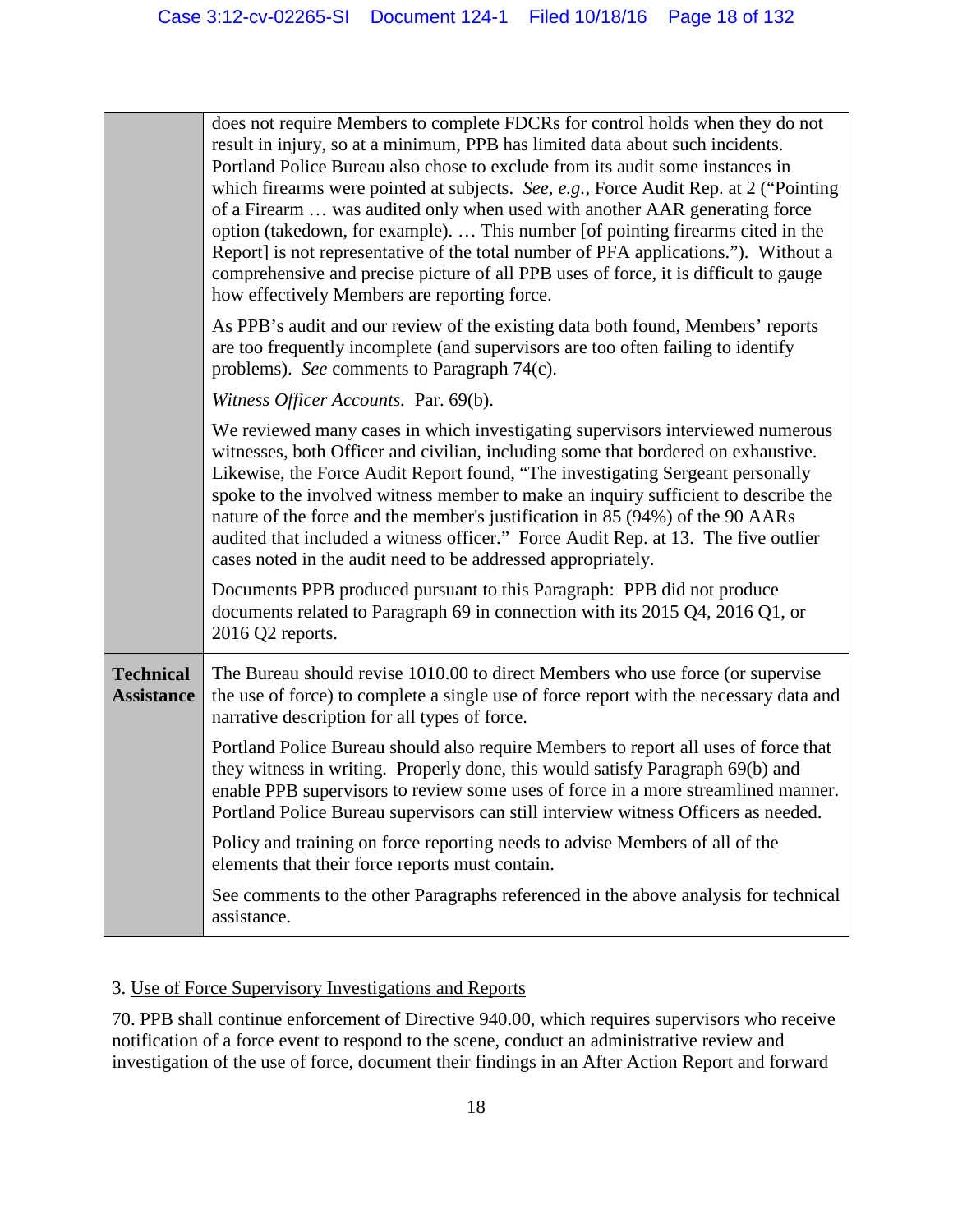their report through the chain of command. PPB shall revise Directive 940.00 to further require that supervisory officers:

a. Complete After Action Reports within 72 hours of the force event;

b. Immediately notify his or her shift supervisor and PSD regarding all officers['] Serious Use of Force, any Use of Force against persons who have actual or perceived mental illness, or any suspected misconduct. Where the supervisor suspects possible criminal conduct, the supervisor shall notify the PPB Detective Division. Where there is no misconduct, supervisors also shall determine whether additional training or counseling is warranted. PPB shall then provide such counseling or training consistent with this Agreement;

c. Where necessary, ensure that the subject receives medical attention from an appropriate medical provider; and

d. Interview officers individually and not in groups.

| <b>Status</b>   | <b>Partial compliance - ongoing obligation</b>                                                                                                                                                                                                                                                                                                                                                                                                                                                                                                                                                                                                                                                                                                 |
|-----------------|------------------------------------------------------------------------------------------------------------------------------------------------------------------------------------------------------------------------------------------------------------------------------------------------------------------------------------------------------------------------------------------------------------------------------------------------------------------------------------------------------------------------------------------------------------------------------------------------------------------------------------------------------------------------------------------------------------------------------------------------|
| <b>Analysis</b> | Policy<br>The Settlement Agreement defines "Force" as "any physical coercion used to<br>effect, influence or persuade an individual to comply with an order," beyond                                                                                                                                                                                                                                                                                                                                                                                                                                                                                                                                                                           |
|                 | "ordinary handcuffing of an individual who does not resist." Settlement Agreement<br>Par. 31. Portland Police Bureau must ensure that "all force is properly<br>investigated, reviewed, evaluated, and, if necessary, remedied." Id., Introduction<br>Paragraph, Use of Force section. What constitutes proper investigation, review,<br>evaluation and remedies may vary depending on the type of force applied and other<br>considerations: the use of a control hold against minimal resistance may require<br>less post hoc review than an officer-involved shooting, for example. Nevertheless,<br>according to the Agreement, PPB must appropriately investigate, review, evaluate<br>and remedy deficiencies in both of these examples. |
|                 | Against this backdrop, Paragraph 70 requires that PPB enforce Directive 940.00,<br>that is, require supervisors to investigate and review all "force events," document<br>investigative findings, and submit the findings for chain-of-command review. The<br>definition of "force" appears above; the Settlement Agreement does not separately<br>define "force event." Thus, while PPB may be at some liberty to define "force<br>event," it must operate to ensure that force is properly reviewed, evaluated, and if<br>need be, investigated and remedied. Moreover, the policy should meet generally<br>accepted practices for review of force. See Settlement Agreement, Introduction<br>Paragraph, Use of Force section.               |
|                 | The Directive does not currently meet these requirements. Currently, Directive<br>940.00 defines "force event" by reference to those types of force that PPB chooses<br>to list in the Force Data Collection Report section of the General Offense Report.<br>This creates several problems. First, the policy definition will fluctuate as the<br>FDCR form changes, which is far too fluid a means for defining what use of force                                                                                                                                                                                                                                                                                                            |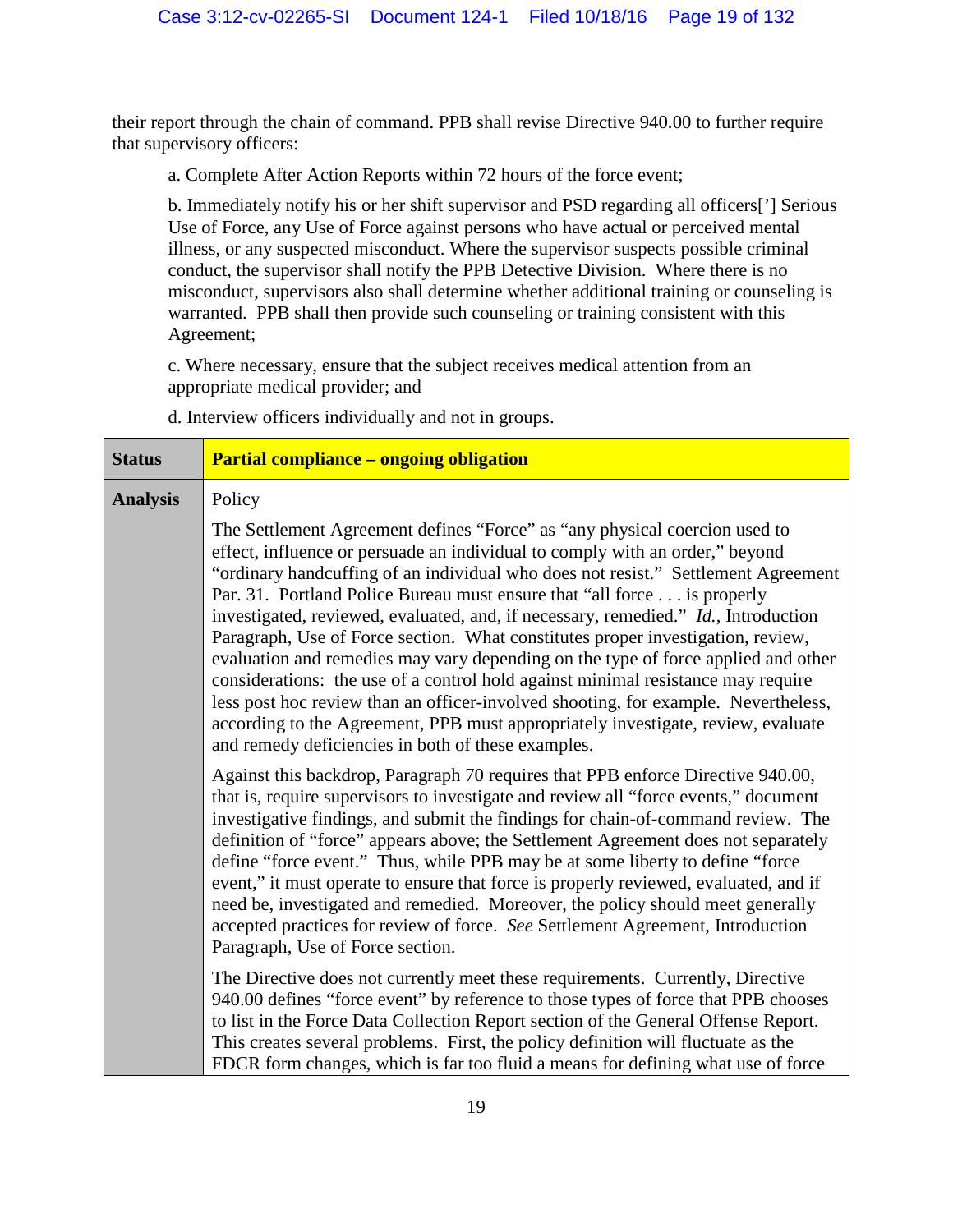require what level of review. Defining those "force events" that must be investigated by reference to those types of force listed in the use-of-force report also creates the counterproductive incentive for PPB to minimize the categories of force listed on its force reporting form, so as to eliminate the need to investigate them. In fact, PPB has done just this by omitting 'control hold without injury' from the FDCR. It is unclear what supervisory review, if any, these control holds receive. Finally, Directive 940.00 itself currently excludes an important type of use of force—pointing a firearm—from any type of 940.00 review requirement. PPB policy must ensure a proper investigation, review, and evaluation of every use of force by a PPB Member. What constitutes proper investigation, review, and evaluation may vary. But PPB must clearly define the parameters for all investigations, reviews, and evaluations, even where more abbreviated in scope.

Our other policy concerns include the fact that Directive 940.00 requires completion of the After Action Report within 72 hours, but provides for an extension that is not in the Agreement. Moreover, the grounds for the extension are not set forth in policy.

Finally, PPB policies contain language that is similar to, but materially different than, the requirements of 70(b) and (c). Neither Directive 940.00 nor Directive 1010.00 contains the language in Paragraph 70(d).

## **Training**

Command staff shared that force reporting has given Members the opportunity to hone report-writing skills, but PPB members consistently suggested PPB provide them additional, formal training on the force reporting and After Action Review process. The most recent such in-service training may pre-date the effective date of the Settlement Agreement.

## Performance

Portland Police Bureau's Force Audit Report says that certain types of force did not trigger an After Action Review. *See, e.g.*, Force Audit Rep. at 2 ("Cases involving [pointing a firearm] only do not generate an AAR."). But PPB does not describe what review, investigation, or evaluation supervisors undertook in response to use of force that did not receive AAR treatment. This presents a challenge to assessing compliance with the Settlement Agreement's requirements regarding use of force investigations.

The Force Audit Report found that almost all After Action Reports were completed within 72 hours. *See* comments to Par. 75(a).

The Force Audit Report did not adequately assess and describe performance under subparagraph 70(b). *See* comments to Pars. 75(k)-(l).

Documents PPB produced pursuant to this paragraph: PPB did not produce documents related to Paragraph 70 in connection with its 2015 Q4, 2016 Q1, or 2016 Q2 reports.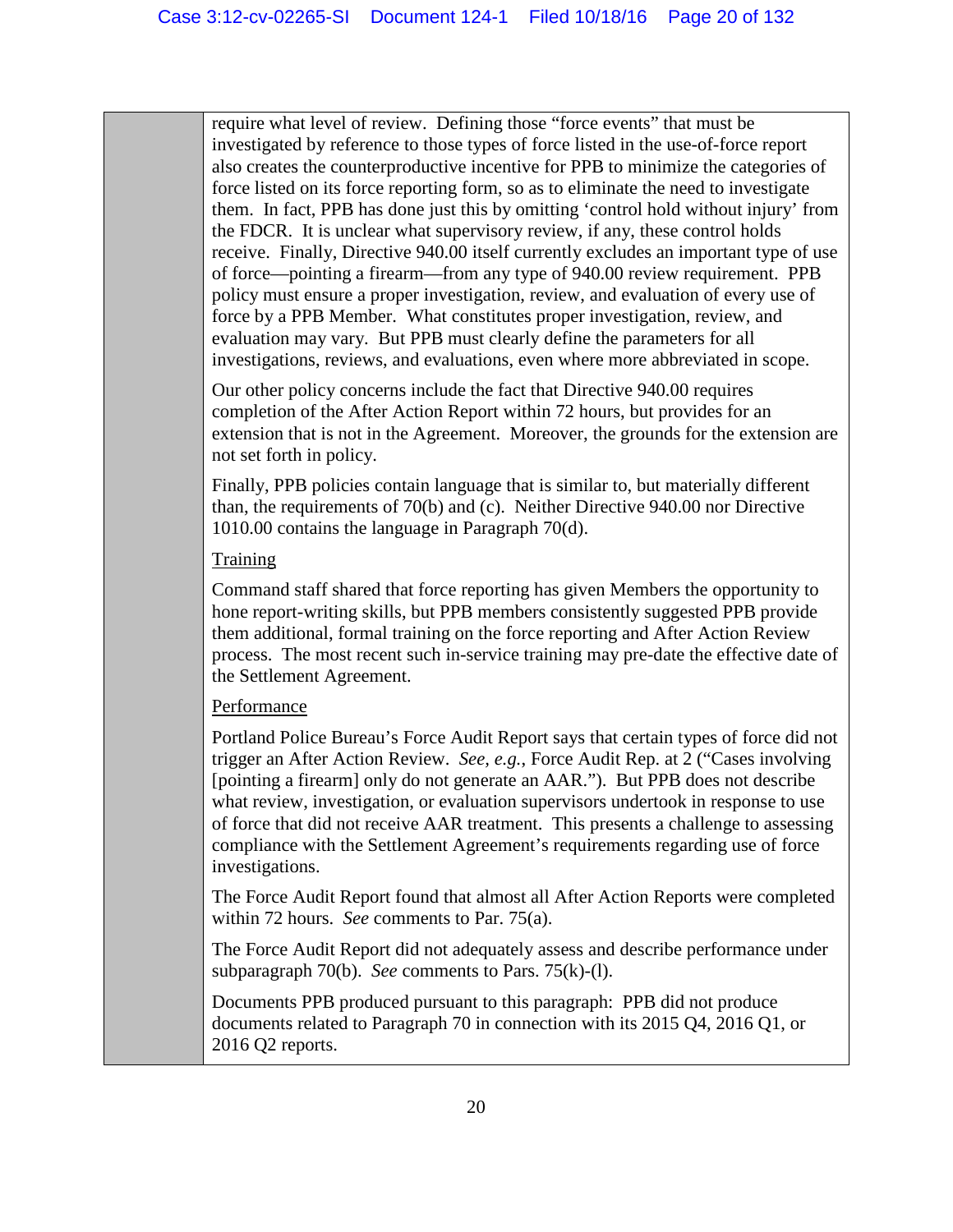| <b>Technical</b><br><b>Assistance</b> | As stated above, PPB policy must set forth a clear process that requires review and<br>evaluation of force, and where necessary, investigation and corrective action. This<br>applies to all control holds and pointing of firearms, just as with other types of<br>force. PPB should use the definition of "force" from the Settlement Agreement to<br>ensure that this takes place.                                                                                                                                                                                                                                                                                                                                                                                                                                                                                                        |
|---------------------------------------|----------------------------------------------------------------------------------------------------------------------------------------------------------------------------------------------------------------------------------------------------------------------------------------------------------------------------------------------------------------------------------------------------------------------------------------------------------------------------------------------------------------------------------------------------------------------------------------------------------------------------------------------------------------------------------------------------------------------------------------------------------------------------------------------------------------------------------------------------------------------------------------------|
|                                       | The rigorous investigation and review process that is beginning to take hold at PPB<br>is reasonable for most types of force.                                                                                                                                                                                                                                                                                                                                                                                                                                                                                                                                                                                                                                                                                                                                                                |
|                                       | A more limited review process for control holds that do not result in injury, for<br>example, could conform to the Agreement if it were properly implemented. Under<br>the right circumstances, Sergeants could be permitted to assess Members' use of<br>control holds (without injury or complaint thereof) based on written statements<br>from involved and witness Officers and other available evidence. Sergeants could<br>interview Officers as necessary. PPB would also need to ensure thorough and<br>accurate written reports by involved and witness Officers, and hold Sergeants<br>strictly accountable for making thorough and accurate findings. Chain of command<br>supervisors would review the Sergeant's findings and conclusions. This would free<br>up supervisors to better oversee field operations and ensure accountability for more<br>problematic uses of force. |

71. PPB shall maintain adequate patrol supervision staffing, which at a minimum, means that PPB and the City shall maintain its current sergeant staffing level, including the September 2012 addition of 15 sergeants.

| <b>Status</b>   | Substantial compliance – ongoing obligation                                                                                                                                                                                                                                                                                                                                                                                                                                                                                       |
|-----------------|-----------------------------------------------------------------------------------------------------------------------------------------------------------------------------------------------------------------------------------------------------------------------------------------------------------------------------------------------------------------------------------------------------------------------------------------------------------------------------------------------------------------------------------|
| <b>Analysis</b> | Portland Police Bureau reported 134 Sergeants and 651 Police Officers in fiscal<br>year 2012-13, see Michael Reese and Charlie Hales, Memorandum Re: Police<br>Bureau FY 2013-14 Budget Request, Attachment at 34 (Feb. 4, 2013), available at<br>https://www.portlandoregon.gov/cbo/article/433623, a staffing level of just less<br>than one Sergeant to every five Officers. $(1:5.1)$                                                                                                                                         |
|                 | Portland Police Bureau reported 135 Sergeants and 684 Police Officers in fiscal<br>year 2015-16, see Lawrence P. O'Dea III and Charlie Hales, Memorandum Re:<br>Police Bureau FY 2016-17 Budget Request, Attachment at 44-45 (Feb. 1, 2016),<br><i>available at https://www.portlandoregon.gov/cbo/article/561732 ("FY 2016-17</i><br>Requested Budget"), a staffing level of just better than one Sergeant to every five<br>Officers. $(1:4.8)$                                                                                  |
|                 | Note: PPB anticipates that a "staffing level crisis" will leave it with 120 fewer<br>sworn Officers at the end of fiscal year 2015-16 than at the beginning of fiscal year<br>2013-14. FY 2016-17 Requested Budget, at 2. Reduced staffing levels have<br>resulted from budget cuts in fiscal year 2013-14 and the subsequent departure of<br>more than 80 Officers. <i>Id.</i> Hiring has not kept pace with this attrition. <i>Id.</i><br>Portland Police Bureau does not report that reduced staffing will reduce the ratio of |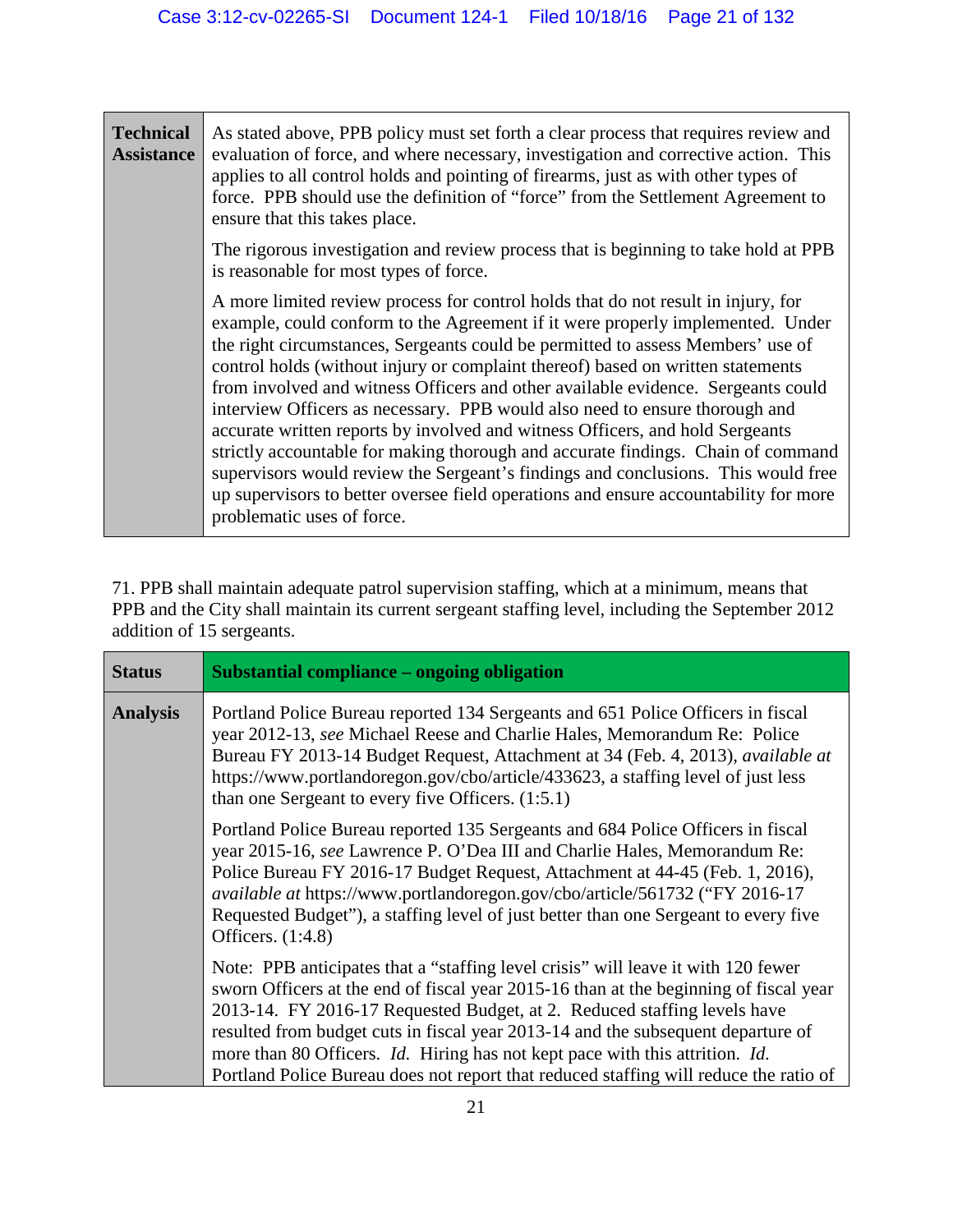|                                       | sergeants to officers. FY 2016-17 Requested Budget, Attachment at 44-45<br>(requesting funding for 592 Officers and 125 Sergeants).                                                       |
|---------------------------------------|-------------------------------------------------------------------------------------------------------------------------------------------------------------------------------------------|
|                                       | Documents PPB produced pursuant to this paragraph: in 2016 Q1 and Q2, PPB<br>produced one-page memoranda showing the distribution of Sergeants by precinct<br>and shift for each quarter. |
| <b>Technical</b><br><b>Assistance</b> | N/A                                                                                                                                                                                       |

72. PPB shall develop a supervisor investigation checklist to ensure that supervisors carry out these force investigation responsibilities. PPB shall review and revise the adequacy of this checklist regularly, at least annually.

| <b>Status</b>                         | <b>Partial compliance – ongoing obligation</b>                                                                                                                                                                                                                                                                                                                                                                                                                                                                                                                                           |
|---------------------------------------|------------------------------------------------------------------------------------------------------------------------------------------------------------------------------------------------------------------------------------------------------------------------------------------------------------------------------------------------------------------------------------------------------------------------------------------------------------------------------------------------------------------------------------------------------------------------------------------|
| <b>Analysis</b>                       | Portland Police Bureau included in its documentation in support of its 2016 Q1 and<br>Q2 quarterly reports a copy of the supervisor's checklist form.                                                                                                                                                                                                                                                                                                                                                                                                                                    |
|                                       | The supervisors with whom DOJ spoke stated that they frequently do not use PPB's<br>checklist at all, and in some cases, individual supervisors or precincts have<br>developed alternative checklists or methodologies to guard against leaving<br>mandatory information out of an After Action Report.                                                                                                                                                                                                                                                                                  |
|                                       | DOJ and PPB's own Force Inspector appear to agree that mandating the use of a<br>single checklist would benefit the force review and audit processes. Members and<br>supervisors would benefit from a set of shared expectations about what each report<br>must contain.                                                                                                                                                                                                                                                                                                                 |
|                                       | DOJ discussed with PPB the possibility of creating a data entry portal or form that<br>obligates the user to enter (or find 'not applicable') every piece of information<br>required by the Settlement Agreement, while also prompting the user to enter<br>narrative information as appropriate. Such a portal, if properly designed and<br>implemented, could define expectations for supervisors, while helping PPB to<br>satisfy the requirements of paragraph 72. PPB took the helpful step of starting to<br>design a portal that could form the basis for progress on this front. |
|                                       | PPB reports delaying the mandatory annual revisions to the checklist until Directive<br>940.00 is revised.                                                                                                                                                                                                                                                                                                                                                                                                                                                                               |
| <b>Technical</b><br><b>Assistance</b> | In order to provide clear guidance, set clear expectations, and ensure that the<br>responsibilities in the checklist are carried out, PPB policy needs to mandate the<br>elements of the investigation included in the checklist.                                                                                                                                                                                                                                                                                                                                                        |

73. PPB shall revise its policies concerning chain of command reviews of After Action Reports, as necessary, to require that: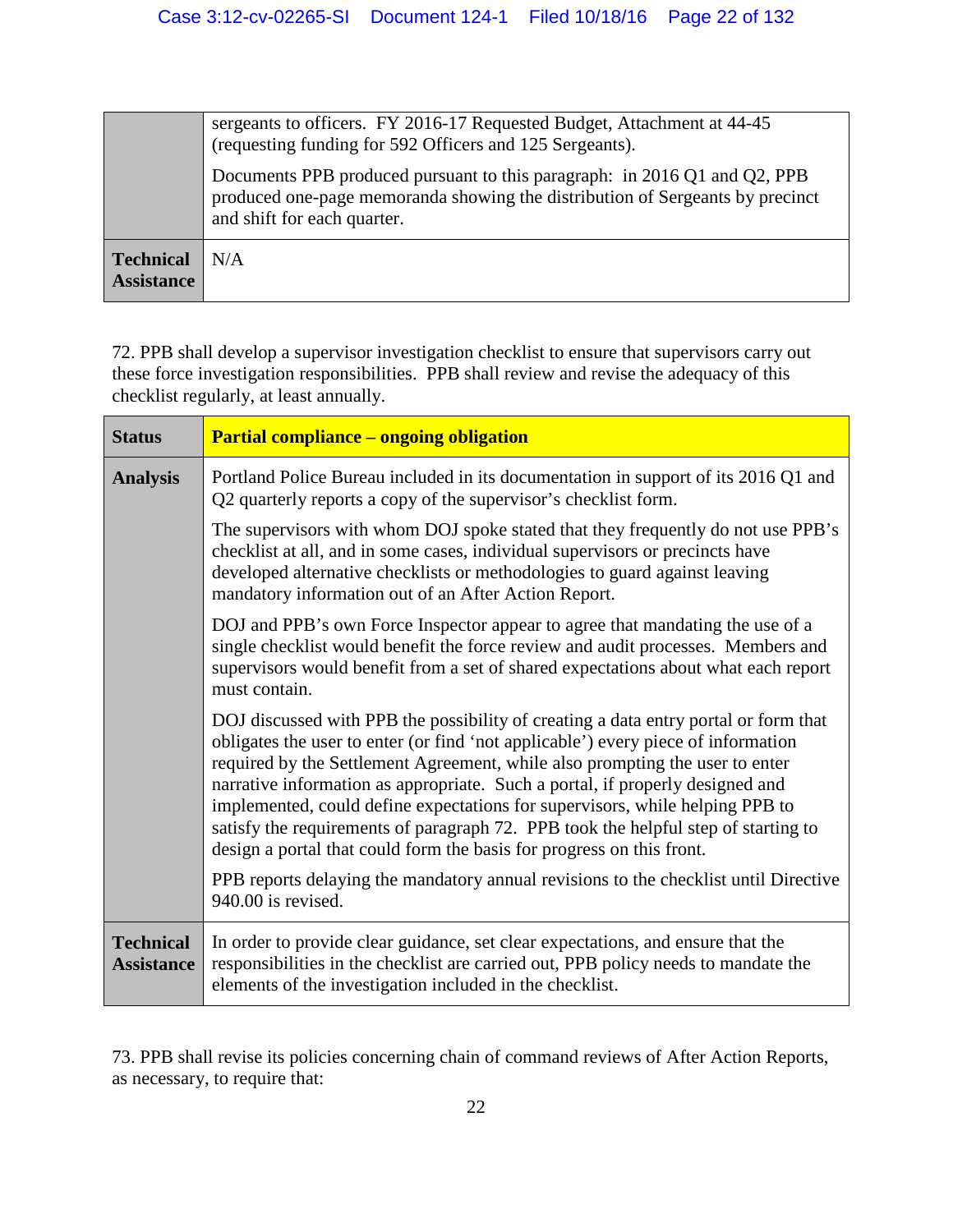a. EIS tracks all Directive 940.00 comments, findings and corrections;

b. All supervisors in the chain of command are subject to and receive corrective action or discipline for the accuracy and completeness of After Action Reports completed by supervisors under their command;

c. All supervisors in the chain of command are accountable for inadequate reports and analysis;

d. A supervisor receives the appropriate corrective action, including training, demotion, and/or removal from a supervisory position when he or she repeatedly conducts deficient investigations. Where a shift commander, or precinct commander, repeatedly permits deficient investigations, the shift commander, or precinct commander, receives the appropriate corrective action, including training, demotion, and/or removal from a supervisory position;

e. When, after investigation, a use of force is found to be out of policy, PPB shall take appropriate corrective action consistent with the Accountability provisions of this Agreement;

f. Where the use of force indicates policy, training, tactical, or equipment concerns, the immediate supervisor shall notify the Inspector and the Chief, who shall ensure that PPB timely conducts necessary training and that PPB timely resolves policy, tactical, or equipment concerns; and

g. The Chief or designee, as well as PSD, has discretion to re-assign a use of force investigation to the Detective Division or any PPB supervisor.

| <b>Partial compliance – ongoing obligation</b>                                                                                                                                                                                                                                                                                                                                                                                                                                                                                                  |
|-------------------------------------------------------------------------------------------------------------------------------------------------------------------------------------------------------------------------------------------------------------------------------------------------------------------------------------------------------------------------------------------------------------------------------------------------------------------------------------------------------------------------------------------------|
| Policy                                                                                                                                                                                                                                                                                                                                                                                                                                                                                                                                          |
| Section 5 of Directive 940.00 does not address supervisors' obligations with respect<br>to submitting into the Employee Information System ("EIS") comments, findings,<br>and corrections from after action reviews. This is a necessary step to meet the<br>tracking requirements of Paragraph $73(a)$ . The mere cross reference to the<br>"Employee Information System Directive 345.00" in the header to 940.00 is<br>insufficient. Directive 345.00 does not, on its own, meet the broader recordation<br>requirements of Paragraph 73(a). |
| Current PPB policy does not specify that Members, and those who review their<br>reports may receive discipline for inaccurate or incomplete reports (although the<br>disciplinary matrix does say that failure to submit a report may result in discipline).<br>Directive 940.00 requires that conducting or permitting subordinates to conduct<br>repeated deficient investigations will be "addressed," but does not specify that<br>supervisors may be demoted and/or removed from a supervisory position as a<br>consequence.               |
| Training<br>Portland Police Bureau will need to advise Members of these provisions during                                                                                                                                                                                                                                                                                                                                                                                                                                                       |
|                                                                                                                                                                                                                                                                                                                                                                                                                                                                                                                                                 |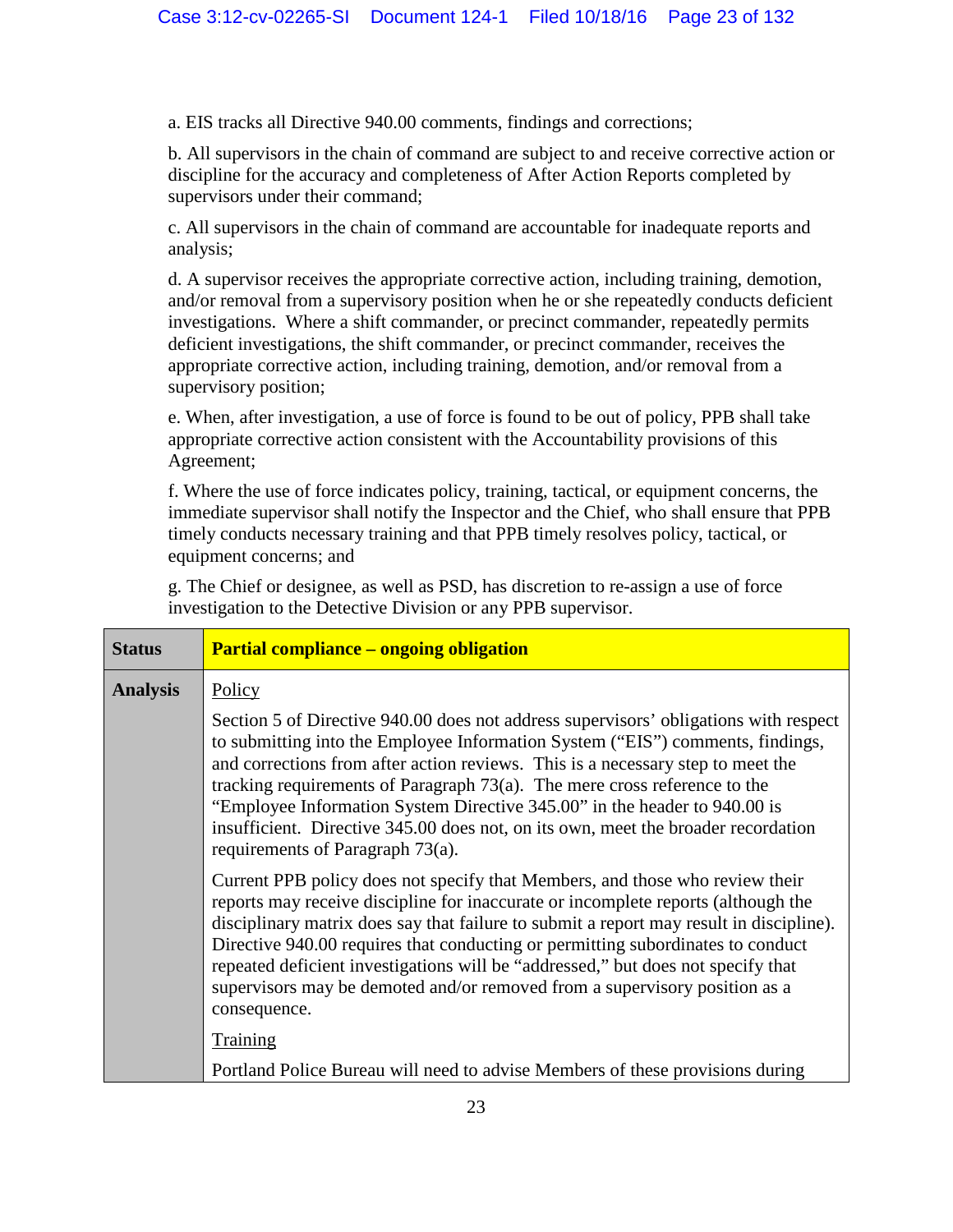training on force reporting and investigations. The trainings DOJ reviewed did not include discussion related to Paragraph 73. Performance

The Force Audit Report found that supervisors rarely *use EIS to document their discussion of policy or training deficiencies or poor tactical decisions*. *See* Force Audit Rep. at 21; *compare* Par. 73(a). This instills little confidence that EIS is effectively tracking any other Directive 940.00 comments, findings or corrections, as required by Paragraph 73.

The Force Audit Report provided some indication of the actual completeness, accuracy, and adequacy of reports, sharing that additional investigation was often needed, but not ordered. *See* comments to Par. 77(b); comments to Par. 74(c). *Cf.* comments to Par. 75(b). But, the Report never says whether supervisors' failure to resolve these incomplete investigations resulted in "*corrective action or discipline*." *Compare* Par. 73(b). We cannot say whether *supervisors in the chain of command are held accountable for inadequate reports and analysis*. *Compare* Par. 73(c).

The Force Audit Report did not mention whether the Force Inspector and or Chief *was notified of policy, training, tactical, or equipment concerns*, notwithstanding that more than 30% of supervisor reviews identified some tactical or training issue. *See* Force Audit Rep. at 7. The Force Audit Report also did not discuss whether PPB conducted any necessary training or resolved the tactical issues found. This is of particular concern given that PPB has well-known equipment problems that require redress. *See* Technical Assistance in response to Paragraph 68.

The Force Audit Report did not directly address whether a supervisor *repeatedly conducted deficient investigations* or more senior supervisors *repeatedly permitted them*. However, 22% of supervisory reviews should have identified an incomplete report and did not. *See* comments to Par. 76(c).

Documents PPB produced pursuant to this paragraph: PPB did not produce documents related to Paragraph 73 in connection with its 2015 Q4, 2016 Q1, or 2016 Q2 reports.

**Technical Assistance** Note that ensuring that supervisors include in After Action Reports the items on Paragraph 72's checklist or other Settlement Agreement required contents does not equate to requiring that such information occupy a specific line on a specific form. If supervisors include the requisite information in a report, they should not be penalized for placing the information in an unpreferred location on that form. PPB must empower its supervisors to investigate Members' compliance with the policy elements corresponding to the standard in this Paragraph, and empower more senior supervisors to join or dissent from the Sergeants' findings, as appropriate. Unnecessarily penalizing supervisors demoralizes, rather than empowers.

> At the same time, we are eager to find solutions that work for PPB's Force Inspector and auditing staff to make the process work for them, too.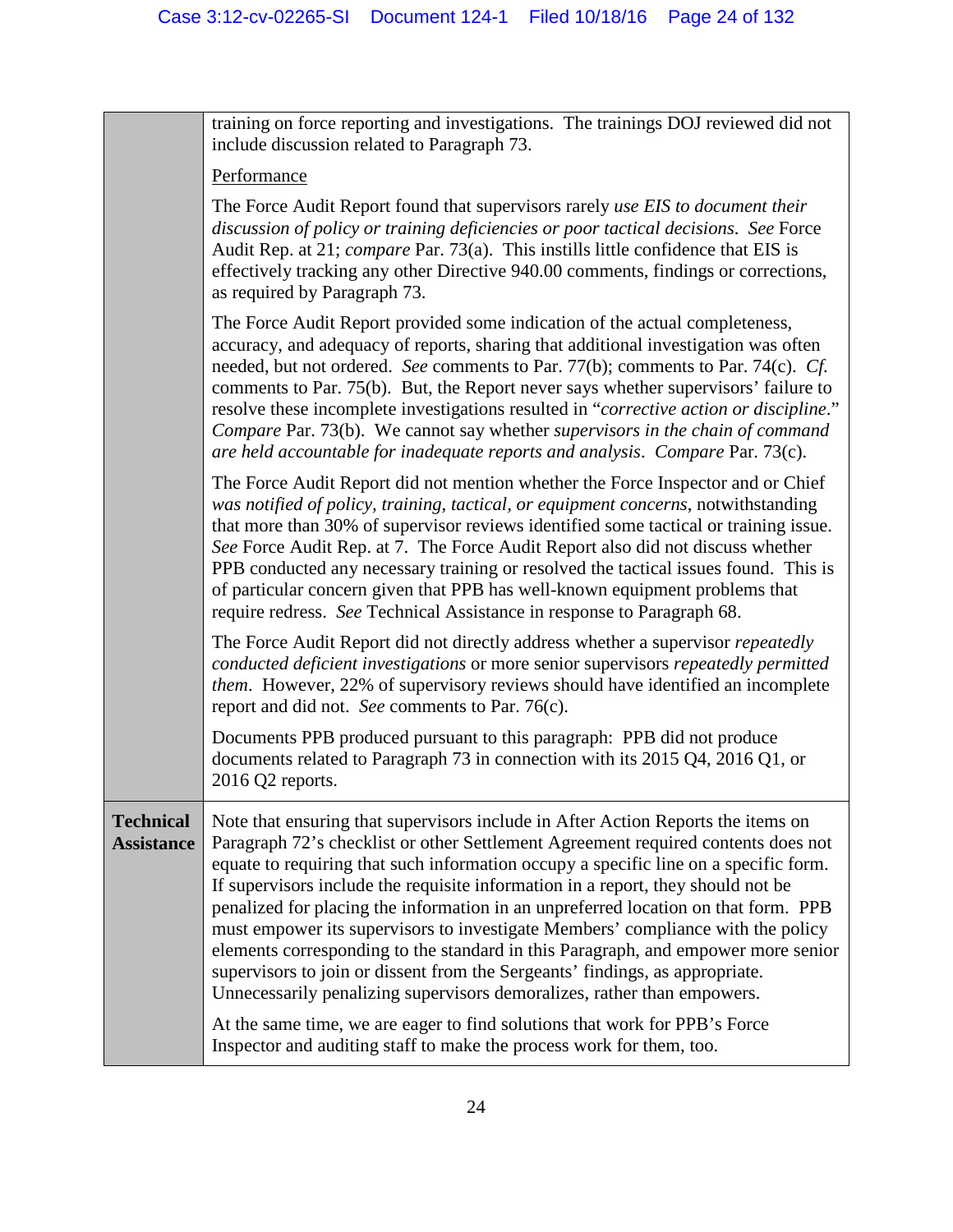#### <span id="page-24-0"></span>**B. Compliance Audits Related to Use of Force**

74. In consultation with the COCL, the Inspector, as part of PPB's quarterly review of force, will audit force reports and Directive 940.00 Investigation Reports to ensure that:

a. With respect to use of force generally:

i. reports describe the mental health information available to officers and the role of that information in their decision making;

ii. officers do not use force against people who engage in passive resistance that does not impede a lawful objective;

iii. when resistance decreases, officers de-escalate to a level reasonably calculated to maintain control with the least amount of appropriate force;

iv. officers call in specialty units in accordance with procedure;

v. officers routinely procure medical care at the earliest available opportunity when a subject is injured during a force event; and

vi. officers consistently choose options reasonably calculated to establish or maintain control with the least amount of appropriate force.

b. With respect to ECW usages:

i. ECW deployment data and Directive 940.00 reports are consistent, as determined by random and directed audits. Discrepancies within the audit should be appropriately investigated and addressed;

ii. officers evaluate the reasonableness and need for each ECW cycle and justify each cycle; when this standard is not met, this agreement requires supervisor correction;

iii. officers are universally diligent in attempting to use hands-on control when practical during ECW cycles rather than waiting for compliance; and

iv. officers do not attempt to use ECW to achieve pain compliance against subjects who are unable to respond rationally unless doing so is reasonably calculated to prevent the use of a higher level of force.

c. With respect to use of force reporting, the reports:

i. are completed as soon as possible after the force incident occurs, but no later than the timeframes required in policy;

ii. include a detailed description of the unique characteristics of the event, using common everyday language, sufficient to allow supervisors to accurately evaluate the quality of the officer's decision making and performance;

iii. include a decision point description of the force decision making;

iv. include a detailed description of the force used, to include descriptive information regarding the use of any weapon;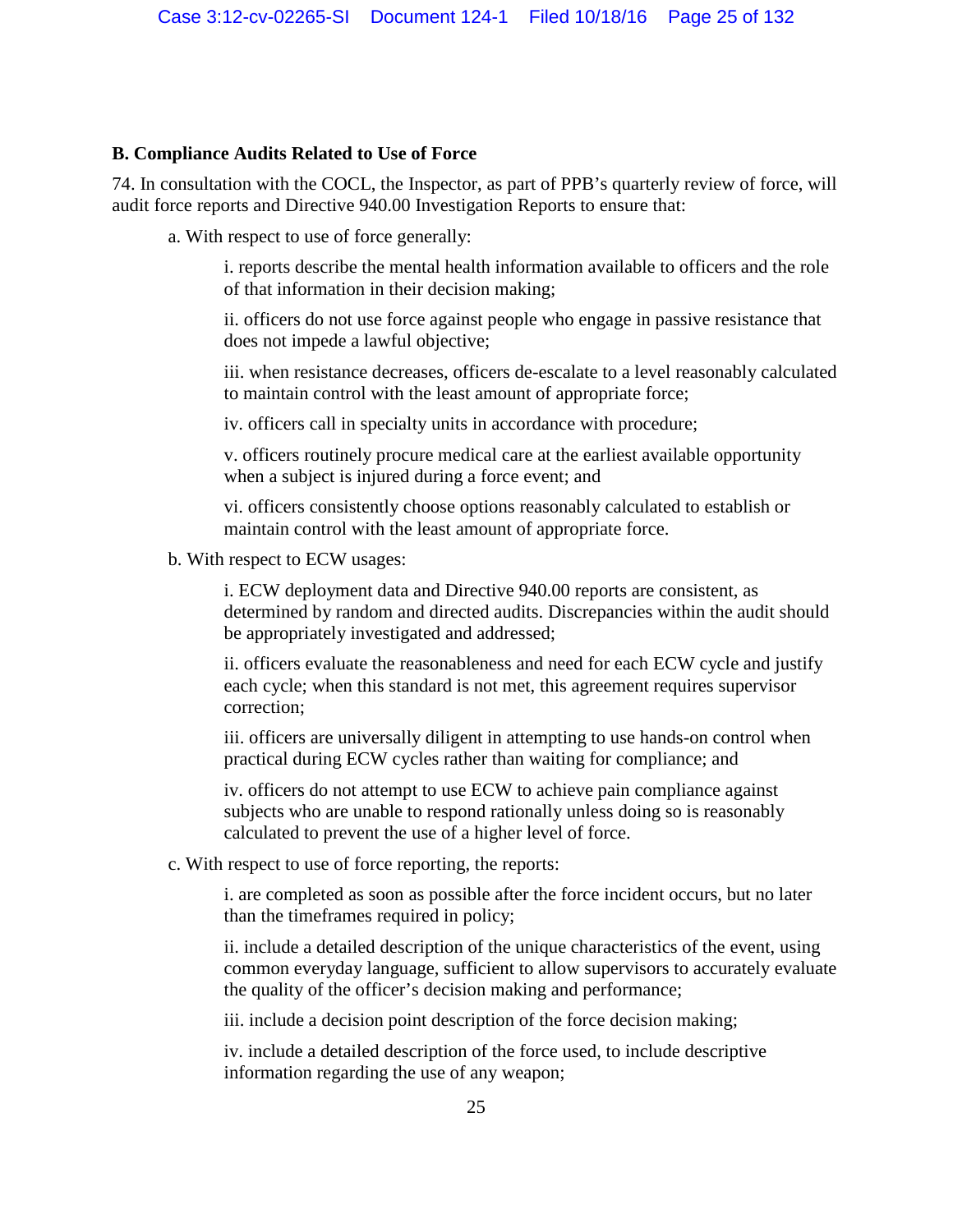v. include a description of any apparent injury to the suspect, any complaint of injury, or the absence of injury (including information regarding any medical aid or on-scene medical evaluation provided);

vi. include the reason for the initial police presence;

vii. include a description of the level of resistance encountered by each officer that led to each separate use of force and, if applicable, injury;

viii. include a description of why de-escalation techniques were not used or whether they were effective;

ix. include whether the individual was known by the officer to be mentally ill or in mental health crisis;

x. include a general description of force an officer observes another officer apply; and

xi. demonstrate that officers consistently make diligent efforts to document witness observations and explain when circumstances prevent them from identifying witnesses or obtaining contact information. Reports will include all available identifying information for anyone who refuses to provide a statement.

| <b>Status</b>   | <b>Partial compliance – ongoing obligation</b>                                                                                                                                                                                                                                                                                                                                                                                                                                                                                                                                                                                                                                                                                                                                                                                                                                                                                                                                                                    |
|-----------------|-------------------------------------------------------------------------------------------------------------------------------------------------------------------------------------------------------------------------------------------------------------------------------------------------------------------------------------------------------------------------------------------------------------------------------------------------------------------------------------------------------------------------------------------------------------------------------------------------------------------------------------------------------------------------------------------------------------------------------------------------------------------------------------------------------------------------------------------------------------------------------------------------------------------------------------------------------------------------------------------------------------------|
| <b>Analysis</b> | In 2015, we asked that "PPB and the COCL $\ldots$ actively engage with one another in<br>developing the sample size and methodology for the audits and discuss the<br>qualitative assessments of the sample with COCL's police practices expert."<br>Settlement Agreement Compliance Status Assessment Rep., at 14 (Sept. 10, 2015).<br>Portland Police Bureau did consult with COCL to develop a methodology for the<br>audit, and audited force reports and After Action Reviews in 2016 Q1. As noted<br>above, this is an important first step. We appreciate the hard work of those PPB<br>Members who have accurately memorialized the instances in which they have been<br>compelled to use force; Sergeants (and other frontline supervisors) who have<br>rigorously investigated force incidents and memorialized their findings; supervisors<br>in the chain of command who have reviewed findings; and criminal analysts who<br>reviewed, compiled, and distilled the information in the force reports. |
|                 | Significant work remains. Improvements in policies and training noted herein will<br>provide Members with clarity on their respective obligations to report, review,<br>investigate, and ensure accountability for use of force. The audit also requires<br>improvements, including:                                                                                                                                                                                                                                                                                                                                                                                                                                                                                                                                                                                                                                                                                                                              |
|                 | • Developing better measurements (for example, the component data for its<br>decision-point analysis);                                                                                                                                                                                                                                                                                                                                                                                                                                                                                                                                                                                                                                                                                                                                                                                                                                                                                                            |
|                 | Reporting how it reached some conclusions;                                                                                                                                                                                                                                                                                                                                                                                                                                                                                                                                                                                                                                                                                                                                                                                                                                                                                                                                                                        |
|                 | Ensuring that far-reaching conclusions are based upon complete and<br>accurate data in reports; and,                                                                                                                                                                                                                                                                                                                                                                                                                                                                                                                                                                                                                                                                                                                                                                                                                                                                                                              |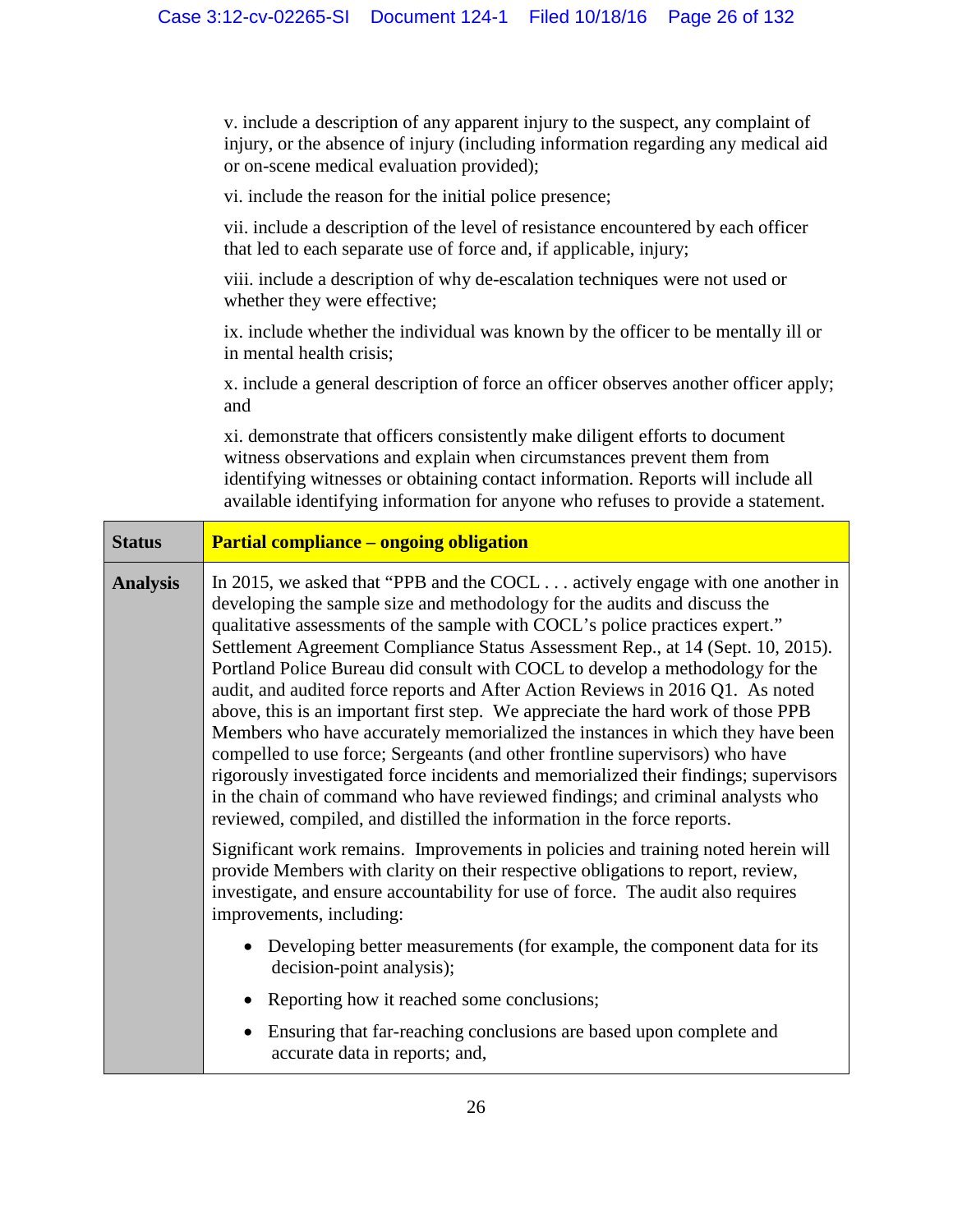• Eliminating typographical errors from the data and statistics reported.<sup>[5](#page-26-0)</sup>

These concerns are discussed in greater detail herein.

Documents PPB produced pursuant to this Paragraph included:

- Force Audit Report 2016 Q1;
- Force Audit Report Cover Memo;
- Force Data Summary Reports for 2015 Q4 and 2016 Q1 and Q2;
- Audit details for several dozen individual force cases.

(Paragraphs 74-77 almost universally referenced the same sets of documents from one report to the next.)

## Use of Force

The audit must ensure that force *reports describe the mental health information available to Members and its role in their decisions*. *See* Par. 74(a)(1). To ensure this outcome, the audit must first identify in which cases Members had information about a subject's mental health and in which they did not. The Force Audit Report does not describe whether the Force Inspector made this assessment. The Report says that in 52 cases, Members did say that mental health information was available; as to the other 159 cases, the Report does not say whether mental health information was available or not. (Concerns about the accuracy of the data are underscored by the fact that many Members described the mental health information available to them, but did not check a box to that effect.) If Members are not reporting whether mental health information is available or not, it may be that PPB policy does not direct them to.

The Force Audit Report does reveal that those Members who state that they had mental health information available could articulate some role that the information played in their force decision-making. This is promising.

Portland Police Bureau's distinction between "passive" and "active" resistance does not comport with the Settlement Agreement, making it impossible to gauge to what extent its Members "*use force against people who engage in passive resistance that does not impede a lawful objective*." Par. 74(a)(ii). The Settlement Agreement defines "passive resistance" as "non-compliance with officer commands that is non-violent and does not pose an immediate threat to the officer or the public."

<span id="page-26-0"></span> $\overline{\phantom{a}}$ <sup>5</sup> Two examples may be representative:

• The Report says that a subset totaling 17 ECW applications equates to 40% of the total Bureau-wide ECW applications for the quarter, and a second subset of 13 applications equates to 60% of the total. *See* Force Audit Rep. at 9. It appears that PPB mixed up the percentage attributable to each of the two subsets.

<sup>•</sup> The Report says in one paragraph that nine serious use of force cases occurred during the first quarter, then in the next paragraph says that five such cases occurred. *See* Force Audit Rep. at 20.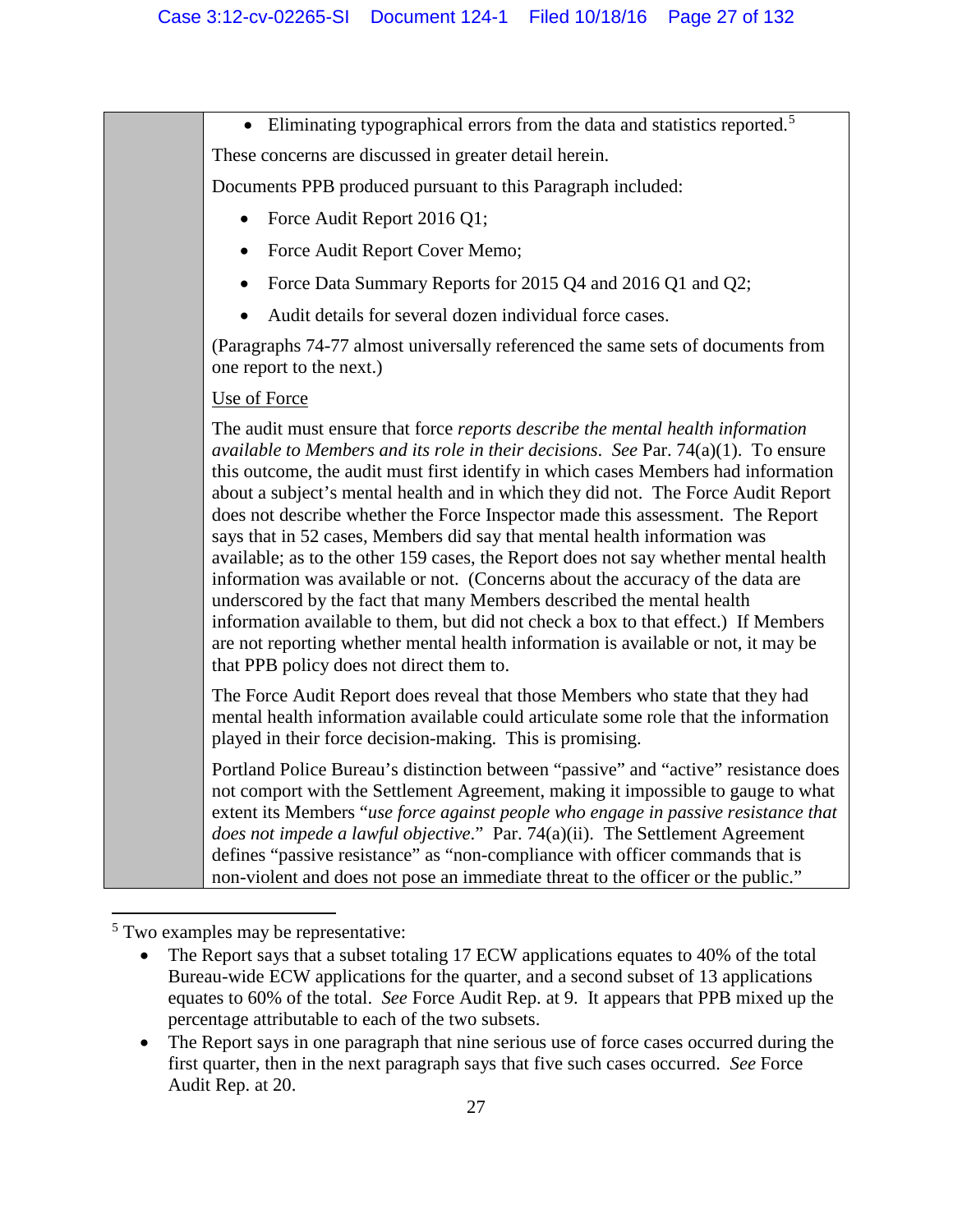Par. 46. The Settlement Agreement's definition would include "wiggling" and "tensing up," and in many cases might include "thrashing around"—all behaviors that PPB excludes from its own definition of "passive resistance."

Portland Police Bureau Members pointed firearms and used batons, hand and/or foot strikes, K9 bites, pepper spray, Tasers, and takedowns against individuals who were tensing up, thrashing around, and/or wiggling. Future audits will need to review these incidents with the scrutiny mandated by the Settlement Agreement to determine whether they meet the Settlement Agreement's definition of passive resistance, and whether the force used was appropriate.

Supervisors are not consistently recording findings as to whether officers used the *least amount of appropriate force*. *See* Par. 74(a)(vi); Force Audit Rep. at 6 (Sergeants did not include a finding in 8% of cases, Lieutenants in 14% of cases, and Captains or Commanders in 21% of cases). Investigations lacked important data and testimony, including missing FDCRs and Taser download reports. *See* comments to Par. 76. Finally, PPB's understanding of what force is appropriate also appears to conflict with the language of the Settlement Agreement. *See infra* (pointing out disparity between PPB definition of "passive resistance" and that in the Settlement Agreement). Absent this information and analysis, and given PPB's misapplication of the Settlement Agreement, it is hard to concur with the Force Audit Report's broader conclusion that "officers consistently chose force options reasonably calculated to establish or maintain control with the least amount of appropriate force." *Id.* at 4.

The Force Audit Report's review of whether *officers called in specialty units in accordance with procedure* was helpful. The Report cites the three most common specialized units called. The Report cited one supervisor's finding that a specialized unit should have been called but was not. At the same time, the Report acknowledges that PPB is still developing an independent, reliable measure for whether or not officers are calling specialized units in accordance with policy.

*Audit reports to ensure that officers routinely procure medical care at the earliest available opportunity when a subject is injured during a force event.* Par.  $74(a)(v)$ .

The Force Audit Report states that officers consistently documented the medical care subjects received. Force Audit Rep. at 12. But the Report does not state whether subjects received care at the earliest available opportunity. This will be a focus of our review going forward.

#### ECW (Taser) Usage

The Inspector conducted many of the requisite reviews. The Force Audit Report, in conjunction with other data and our independent review of PPB ECW (Taser) deployments, raised concerns.

For example:

• ECW deployment data was missing from 5 of the 22 ECW deployment cases in 2016 Q1. *See* Force Audit Rep. at 8. This prevents the Inspector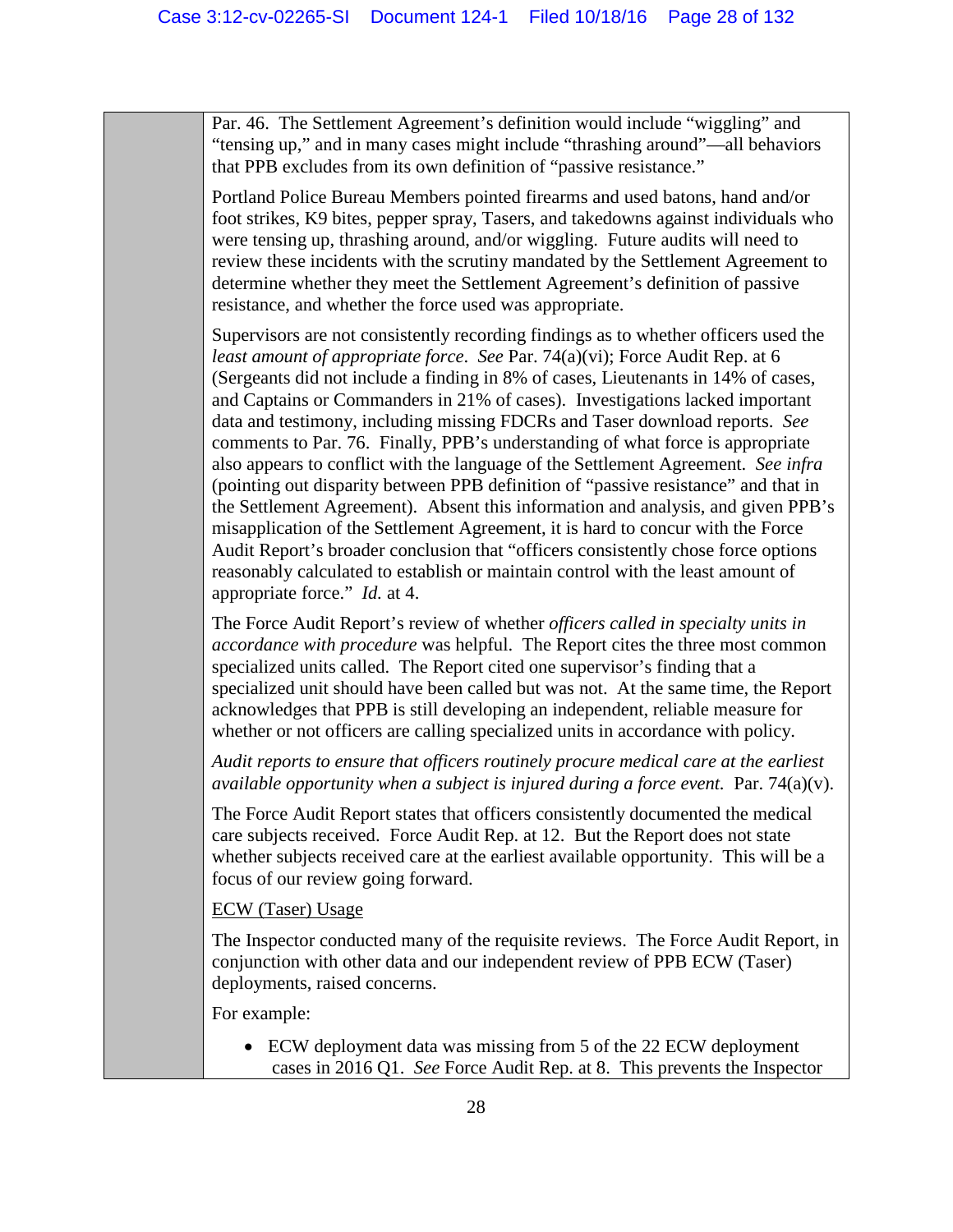from *assessing deployment data for consistency with officer testimony or identifying discrepancies*. *See* Par. 74(b)(1).

- We also found inconsistencies between the actual deployments of ECWs and the Members' intended and/or perceived deployments: for example, a single ten-second cycle when a Member reportedly perceived two fivesecond cycles; a seven-second cycle following by an eight-second cycle that the member "intended . . . to be one continuous cycle"; etc. These unintended discharges were rarely explained sufficiently or appropriately scrutinized by superiors.
	- Current PPB Directive 1051.00 requires, "*After an ECW cycle the member shall reevaluate the situation to determine if subsequent cycles are necessary*, including waiting for a reasonable amount of time to allow the subject to comply with the warning.. . . When the operator of the ECW overrides the automatic five (5) second shut down by continually commanding energy delivery, each additional five (5) seconds or fraction thereof, is a unique cycle and requires justification by the operator." Directive 1051.00. Portland Police Bureau Members did not consistently adhere to this policy, and supervisors did not consistently enforce it. Some PPB Taser deployments extended beyond the standard five-second cycle. In some cases, supervisors failed to note the policy violation—and even defended their conclusions, despite access to the policy demonstrating otherwise and the opportunity to reflect upon the case. This is problematic and inconsistent with the Settlement Agreement, policy and generally accepted practice.
	- The Force Audit Report provided voluminous information associated with *officers' attempts to use hands-on control during ECW cycles* (Par. 74(b)(iii)), but never arrived at the critical issue: whether Members diligently attempted to use control holds in lieu of continued ECW cycles. The Report did indicate involved Members' opinions about whether handson control was practical; whether the involved Member's narrative contained sufficient information; and considerations weighed by the Members in deciding between further ECW deployments and hands-on control. We encourage including this information in future reports, although it needs to be synthesized to describe whether Members are making appropriate judgments about whether hands-on control can be achieved. This section of the Report was difficult to parse, in part because the Report switched between discussing ECW 'cases' and ECW 'cycles' when citing figures.
	- The Report does not discuss whether ECW's were used for *pain compliance*. *Compare* Par. 74(b)(iv).
- In one case, the officer reported that he deployed his ECW because the subject was holding a screwdriver while in "a ready stance or aggressive posture"—the meaning of which was unclear. To make matters worse, the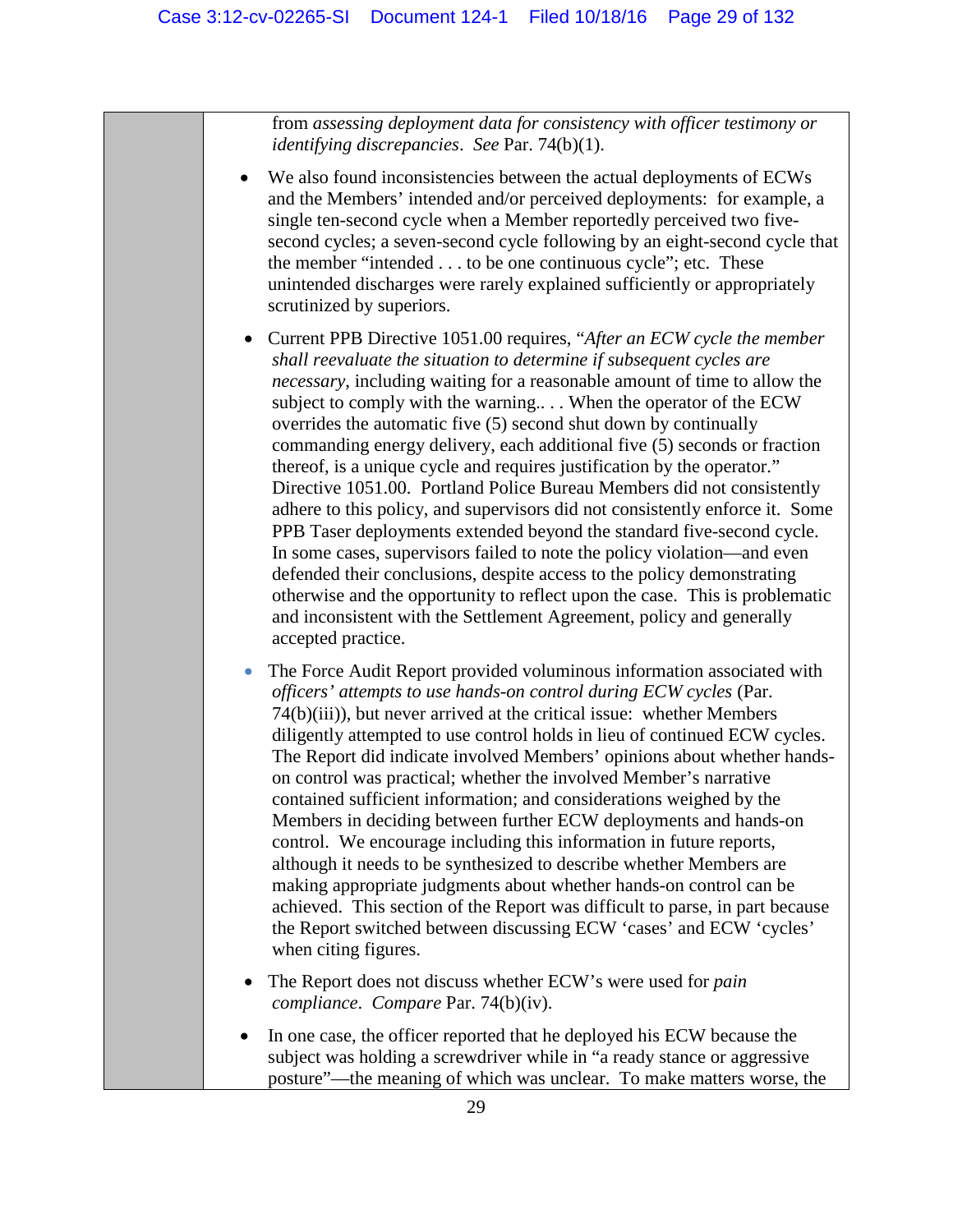Captain in the chain of command reported that the officer deployed his ECW, "to stop [the subject from] eluding on foot . . .." Somehow, the Captain also found that the subject "still . . . presented an immediate threat to the officer." Ambiguities in the reporting and review process like this call into question the versions of events reported and set unclear standards for Members.

- The actual ECWs in circulation at PPB may be subject to malfunction. One supervisor acknowledged that PPB is not providing Members with equipment designed to capture accurate data: "some of the older Tasers show inaccurate deployments."
- At least one supervisor misunderstands how ECW technology works. The supervisor commented that a hand/foot strike was appropriate because an alternative force option—the Taser—could have delivered an electrical charge to the officer applying a control hold. In actuality, the ECW will only affect the subject onto whom the ECW barbs attach. This is a training issue PPB must address.

Finally, PPB-wide statistics raise serious concerns. Portland Police Bureau's gross ECW use has remained fairly constant, even as PPB makes 25% fewer arrests over the past two years. *See* 2016 Q2 Force Data Summary Rep., at 18 (demonstrating that, while the number of custodies each quarter has dropped to 6,600 from a peak of 9,000 in the past two years, quarterly ECW deployments have fluctuated between 14 and 25). Thus, Members are using ECWs more frequently as a function of custodies. In addition, of the 26 cases in which Members deployed ECWs, 11 were used against individuals who were "tensing up, thrashing around, wiggling" (what PPB defines as "active resistance"). *See* Force Audit Rep. at 5.

#### Force Reporting

*Whether reports are completed as soon as possible after the force incident occurs, but no later than the timeframes required in policy.* Par. 74(c)(1).

Because the Force Audit Report assumed that "an FDCR . . . submitted one day after the event [could] still [fall] within the officer's shift," it erroneously applied the premise that all "FDCRs . . . submitted within one day of the force event [should be] coded as submitted on time." Members are generally required to submit 910.00 reports, i.e., General Offense Reports, by the end of their shift. *See*  PPB Directive 910.00, section 1.1; *cf.* Force Audit Rep. at 14-15. There is no reason to assume that submitting a report within one day of the event is timely.

The policy needs to be modified to more clearly require timely submission of reports, including the FDCR. Submission of all relevant information by the end of shift would be consistent with generally accepted practices. However, current policy imposes one deadline for submission of the General Offense Report, and no deadline for submission of the FDCR. Further, even the deadline for submission of the report is qualified. This is confusing.

The audit found that 90% of involved officers reported submitting their FDCR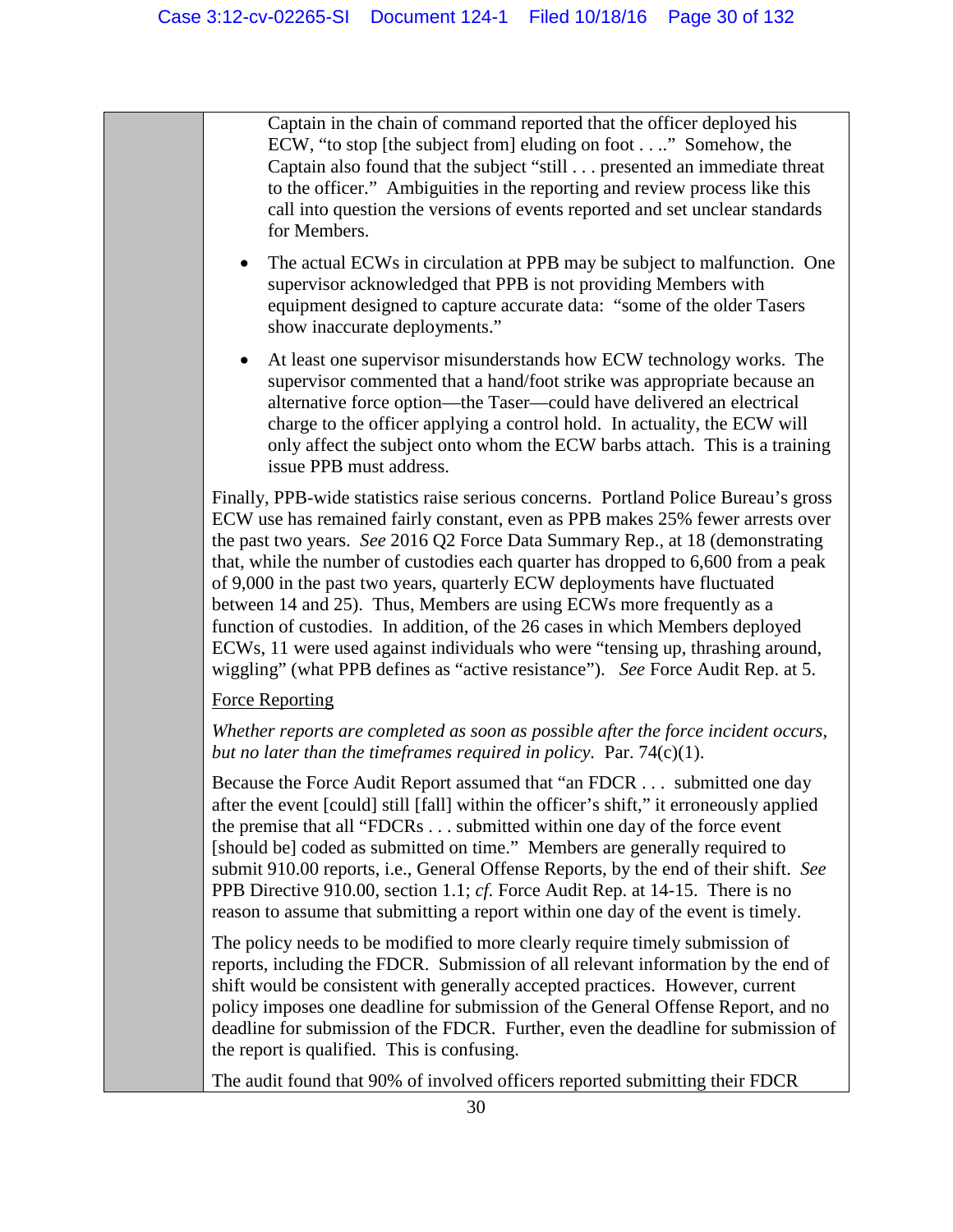within one day of the use of force. Force Audit at 14. However, the reliability of the data appears questionable. The Force Audit Report assessed timeliness by relying on the dates that the respective officers manually entered on their FDCRs. We appreciate the effort that Members have put forth to implement this honor system, and the Force Audit Report's assessment of report timeliness has some value, even if based upon the dates that officers are entering themselves. However, the unreliability of the current system is demonstrated by six reports dated *prior to*  the use of force they were describing, and other reports dated so close in time to the call for service or use of force as to question the accuracy. The Force Audit Report acknowledges that an automatically generated time stamp is necessary to truly verify the time at which an FDCR is submitted. We agree. This solution would help simplify the lives of officers and auditors alike.

Five Officers audited failed to complete FDCRs after using force, two reports were submitted 2-10 days after the use of force, and two FDCRs were submitted 30 or more days after the use of force. The Force Audit Report does not discuss these incidents further. Portland Police Bureau needs to examine the causes for the late or non-submissions, and take steps to address them.

*Whether reports use common everyday language to sufficiently describe the unique characteristics of the event.* Par. 74(c)(ii).

Portland Police Bureau has clearly mobilized in an effort to more consistently, and in greater detail, report their use of force.

There is still significant room for improvement in this area, however. The audit found that the officer's narrative was not a complete and accurate account of the force decision making in more than 22% of the cases reviewed by supervisors. *See* Force Audit Rep. at 10 (102 of 452 supervisor reviews should have identified these errors, but did not). Although PPB attributes this statistic to a coding issue related to descriptions of alternative force options, the problem actually seems more extensive: "the most common information missing from an officer's narrative report was (1) documentation of witness statements, (2) description of other force options considered, and (3) description of the subject's injuries or lack thereof." Force Audit Report at 14. DOJ's review confirmed that many reports included insufficient detail. For example, Members often substitute conclusions for key facts:

- A report said that the subject was "verbally hostile and non-cooperative" immediately before force was used. The report does not tell what the subject actually said.
- Another report attributed an "aggressive and agitated manner" to the subject, but offered no facts to support this conclusion.
- An officer said he "deescalated the situation," but did not explain how.

This prevents supervisors from conducting an adequate review. The Advanced Academy training explained how to avoid doing exactly this. *See* comments to Par.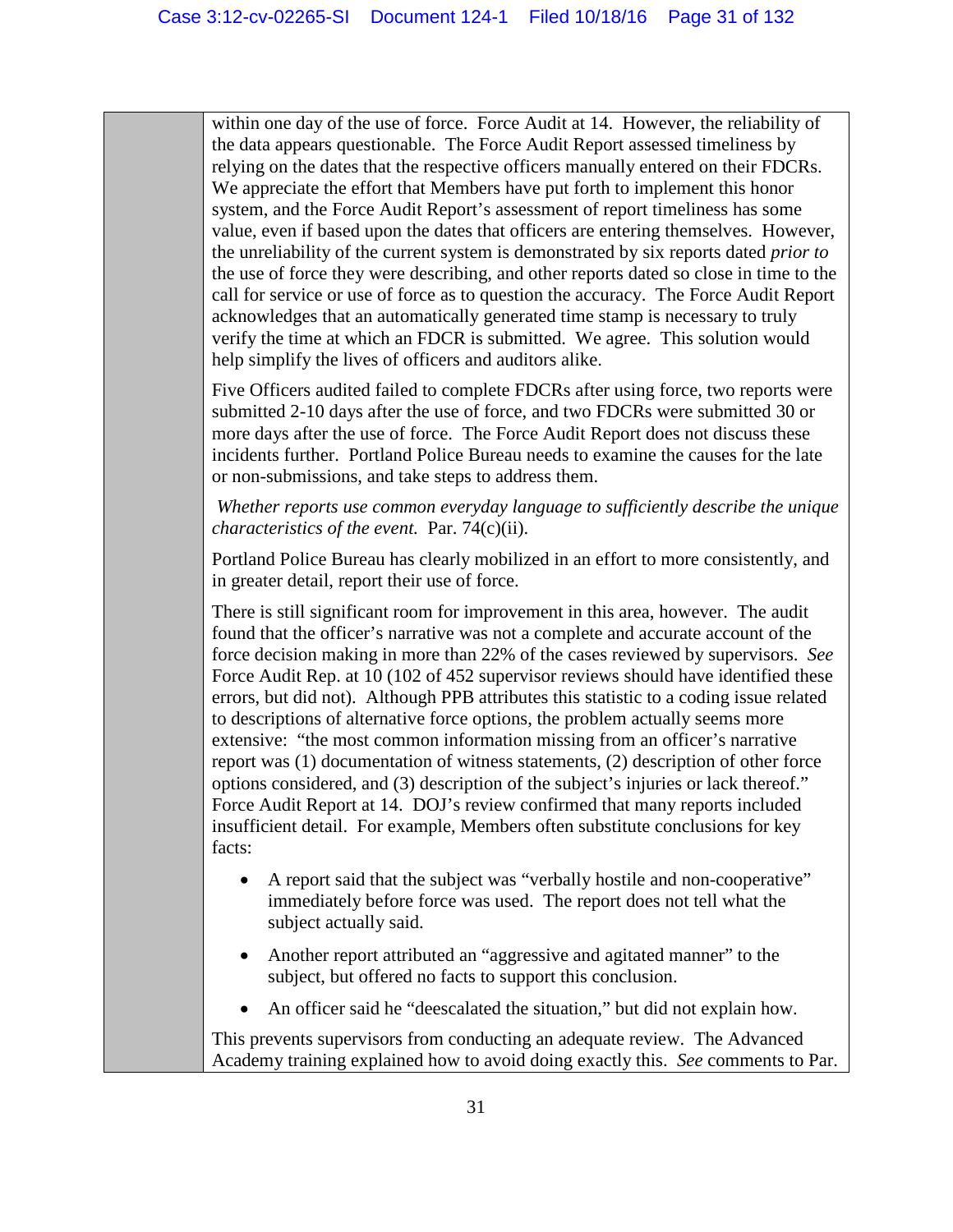69. Perhaps in-service training could include a refresher on this point.

*Whether use of force reports include a decision point description.* Par. 74(c)(iii).

The Force Inspector appears to have made a sincere attempt at auditing reports for whether they include a decision point description of events surrounding the use of force. However, the data points audited are insufficient to measure whether the officers included a decision-point description.

'Decision-point analysis' refers to analyzing each use of force from the inception of the police-citizen encounter rather than focusing narrowly on the ultimate use of force. *See* Police Assessment Resource Center, National Guidelines for Police Monitors (2009), *available at* http://www.parc.info/national-guidelines-for-policemonitors/. "An officer-involved shooting, for example, is best analyzed from the moment police officers are dispatched. Each key strategic or tactical decision by the officers thereafter should be subject to thorough review in which alternatives are considered." *Id.* As but one paradigm, police-citizen encounters can be broken down into four phases:

Violent police-citizen confrontations are usually initiated by a direct observation or a summoning by radio by another police officer or by a citizen. In response to this initial information, the officer makes preliminary decisions, then confronts the citizen or citizens of concern in the transaction, and finally engages in a direct exchange of information, usually verbal, that leads more or less directly to the violence. For purposes of analysis, it is convenient to think of the transaction in four phases: anticipation, entry, information exchange, and the final decision that leads to an act of violence.

Arnold Binder & Peter Scharf, *The Violent Police-Citizen Encounter*, 452 Annals Am. Acad. Pol. & Soc. Sci. 111, 116 (Nov. 1980). Each phase is subject to separate analysis.

By contrast, "The [Force Inspector's] audit methodology collects two data points at the officer level designed to measure a decision point description of the force decision making[:] (1) documentation of the subject's resistance prior to the application of force and (2) documentation of alternative force options considered." These two data points relate to the final decision to use force. By the Force Inspector limiting his assessment to these two data points, he excludes what Binder and Scharf call the anticipation, entry, and information exchange phases of the encounter.

*Whether reports describe suspect injuries, complaint of injury, or lack of injury.* Par.  $74(c)(v)$ .

The Force Audit Report does a very good job of breaking out the number of force reports that document injuries, complaint of injury, lack of injury, and, importantly, the number of reports that were silent as to injuries. Portland Police Bureau's thorough review brought to light a specific outcome: even where officers noted the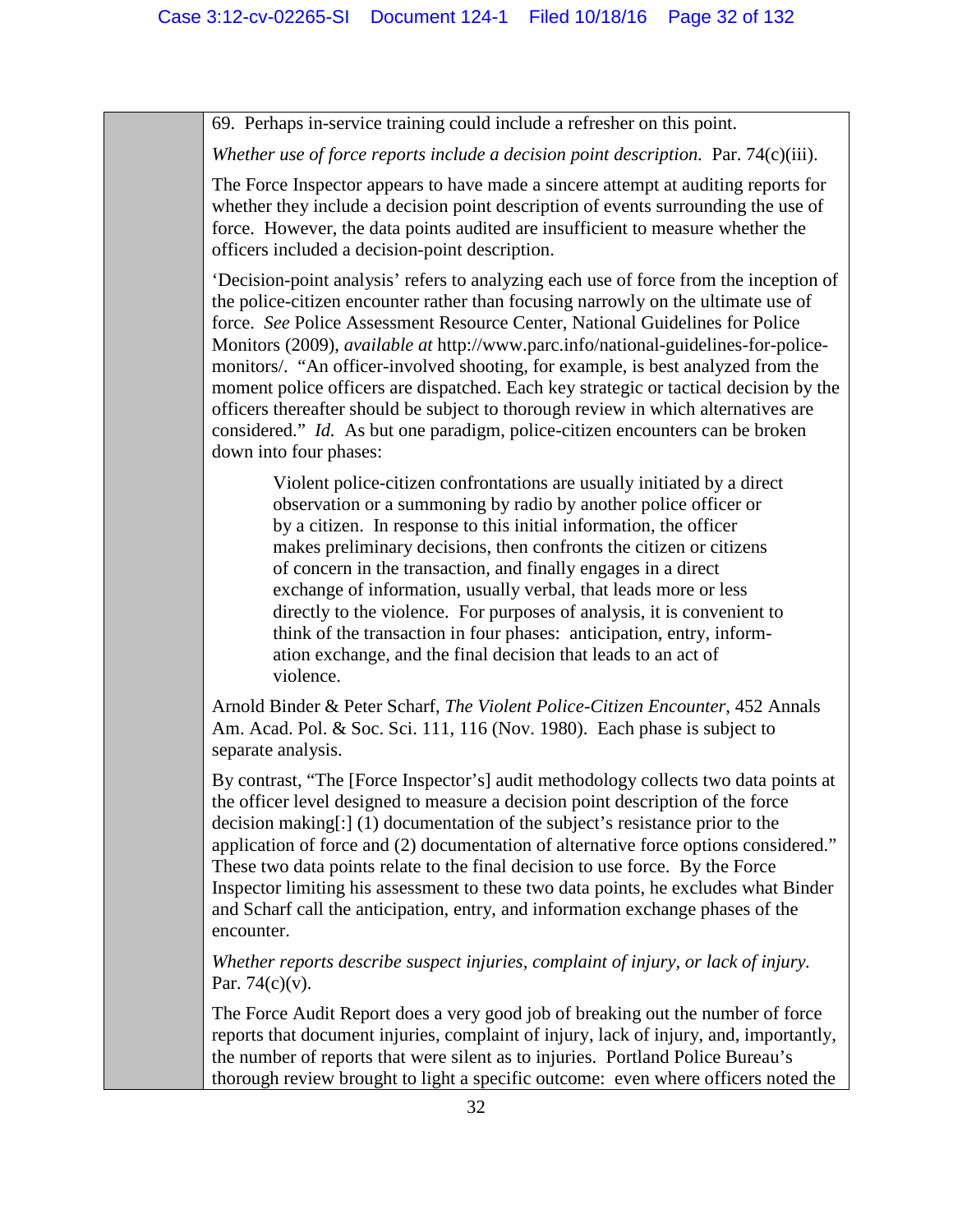| subject's injury or lack thereof in the FDCR, they often did not include this<br>information in the narrative portion of the report (as would seem to be necessary to<br>comply with Subparagraph $74(c)(v)$ ). This outcome demonstrates for PPB the<br>pitfalls of requiring Members to submit different kinds of reports for different uses<br>of force, each on different deadlines. Portland Police Bureau can simplify this<br>process for Members and improve the data it receives.                                                                                                                                                                                                                   |
|--------------------------------------------------------------------------------------------------------------------------------------------------------------------------------------------------------------------------------------------------------------------------------------------------------------------------------------------------------------------------------------------------------------------------------------------------------------------------------------------------------------------------------------------------------------------------------------------------------------------------------------------------------------------------------------------------------------|
| The Reason for Initial Police Presence. Par. $74(c)(vi)$ .                                                                                                                                                                                                                                                                                                                                                                                                                                                                                                                                                                                                                                                   |
| The Force Audit Report found that only four of the 113 involved Members' reports<br>audited neglected to include the reason for the initial police presence. The Report<br>found that all Sergeants audited included this information.                                                                                                                                                                                                                                                                                                                                                                                                                                                                       |
| Whether reports included a description of the level of resistance encountered. Par.<br>$74(c)(vii)$ .                                                                                                                                                                                                                                                                                                                                                                                                                                                                                                                                                                                                        |
| Portland Police Bureau's audit found that, universally, Officers adequately reported<br>the level of resistance encountered, and that supervisors almost always did the<br>same. See Force Audit Rep. at 11.                                                                                                                                                                                                                                                                                                                                                                                                                                                                                                 |
| Description of why de-escalation techniques were not used or whether they were<br><i>effective.</i> Par. $74(c)(viii)$ .                                                                                                                                                                                                                                                                                                                                                                                                                                                                                                                                                                                     |
| The Force Audit Report noted that in 23% of cases, Officers did not claim to use<br>de-escalation techniques, Force Audit Rep. at 3, but the Report does not discuss<br>why de-escalation techniques were not used in those cases. The Report also does<br>not analyze whether de-escalation was effective when used.                                                                                                                                                                                                                                                                                                                                                                                        |
| Whether the individual was known to be mentally ill or in mental health crisis. Par.<br>$74(c)(ix)$ .                                                                                                                                                                                                                                                                                                                                                                                                                                                                                                                                                                                                        |
| The Force Audit Report shares that some Members "indicated knowledge" of a<br>subject's mental illness prior to use of force, Force Audit Rep. at 19, but the audit<br>does not appear to have analyzed whether the Members who did not so indicate<br>actually knew of the subject's mental illness.                                                                                                                                                                                                                                                                                                                                                                                                        |
| Whether the reports include a description of force an officer observes another<br><i>officer apply.</i> Par. 74 $(c)(x)$ .                                                                                                                                                                                                                                                                                                                                                                                                                                                                                                                                                                                   |
| The Force Audit Report's presentation of this issue was confusing. The Report<br>says that PPB audited "209 officer-subject interactions, with 224 force options<br>applied." Even were we to accept these figures as accurate, <sup>6</sup> it is not clear from the<br>statistics presented that PPB analyzed every report to check for observations.<br>Twenty-six of the 209 officer-subject interactions involved officers working alone.<br>See Force Audit Rep. at 13. That leaves 183 Officer-subject interactions involving<br>multiple Officers. If we understand Officer-subject interaction to refer to a use of<br>force, it is unclear why PPB should not expect 183 reports from the Officers |

 $\overline{\phantom{a}}$ 

<span id="page-32-0"></span><sup>&</sup>lt;sup>6</sup> As noted elsewhere, it appears that this number does not accurately reflect PPB's actual use of force during the quarter.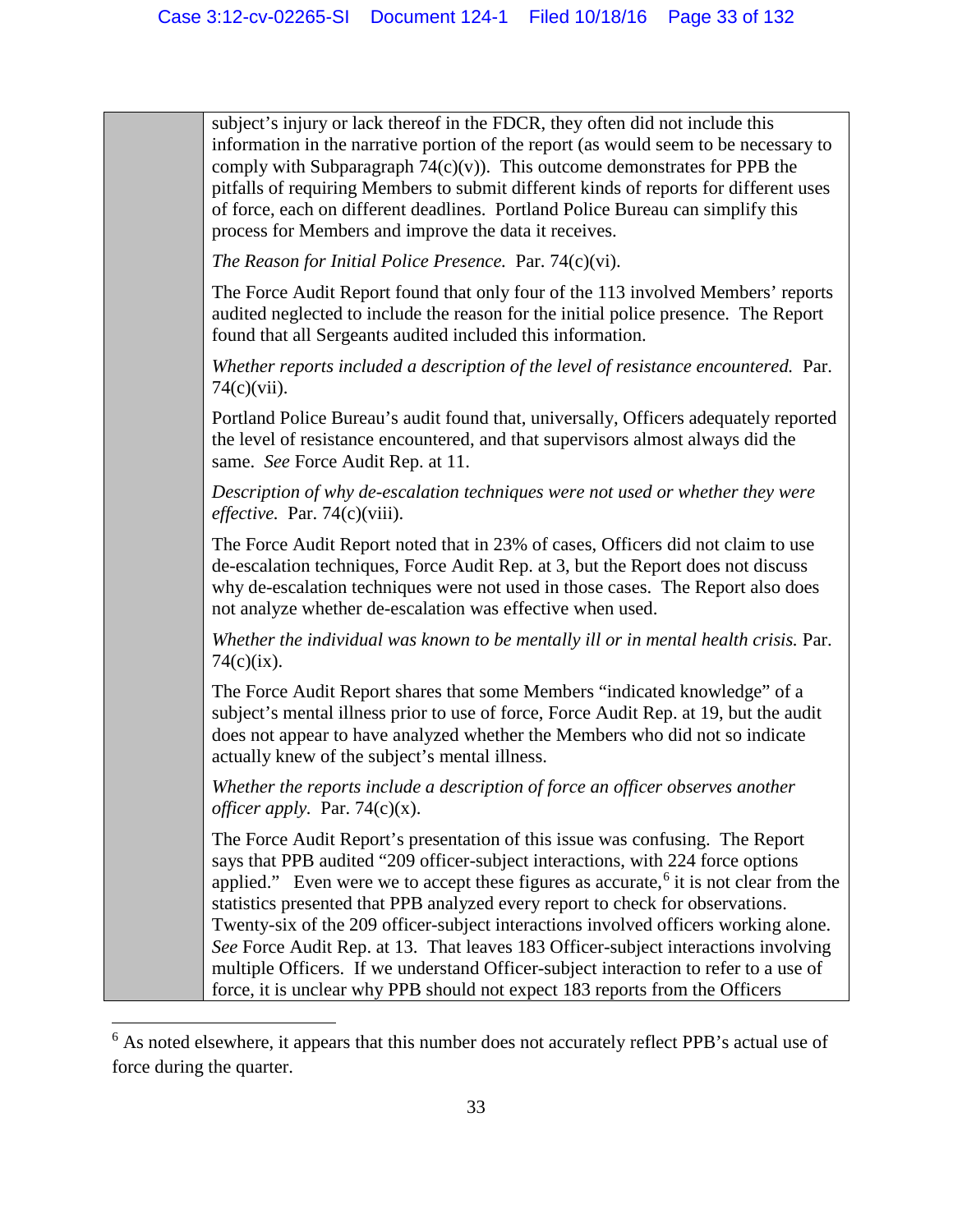|                                       | involved. Instead, PPB only cites 134 remaining reports at issue: 126 where<br>Officers included observations, and 8 where they did not. See id.                                                                                                                                                                                                                                                                                                                                                                                                                                                                                                                     |
|---------------------------------------|----------------------------------------------------------------------------------------------------------------------------------------------------------------------------------------------------------------------------------------------------------------------------------------------------------------------------------------------------------------------------------------------------------------------------------------------------------------------------------------------------------------------------------------------------------------------------------------------------------------------------------------------------------------------|
|                                       | Even were we to accept PPB's representation that eight Members neglected to<br>report a use of force by another Member, that raises the question of what corrective<br>action PPB took. The Report needs to speak to this.                                                                                                                                                                                                                                                                                                                                                                                                                                           |
|                                       | Whether reports demonstrate officers' diligent efforts to document witness<br>observations and explain when circumstances prevent them from identifying<br>witnesses, and include identifying information for anyone who refuses. Par.<br>$74(c)(xi)$ .                                                                                                                                                                                                                                                                                                                                                                                                              |
|                                       | In 27 of 113 cases, the investigating Sergeant included no contact information for a<br>witness who declined to provide a statement. See Force Audit Rep. at 13. This<br>leaves room for improvement.                                                                                                                                                                                                                                                                                                                                                                                                                                                                |
| <b>Technical</b><br><b>Assistance</b> | PPB should view the audit and Force Audit Report as serving two functions. First,<br>they can provide PPB command staff with information critical to PPB's force<br>management, including information about Members' use of force and the reporting<br>and review systems. Second, the Force Audit Report can also demonstrate progress<br>towards compliance. The Report should be designed with these two purposes in<br>mind, and messaged accordingly. If information in the Report is not helping<br>command staff manage force, and is not relevant to PPB's compliance status, PPB<br>may be well served to question the value of including such information. |
|                                       | Portland Police Bureau should be asking involved Members to report (a) whether<br>mental health information was available; (b) if so, what information; (c) whether<br>the information played a role in force decision making; and (c) if so, what role it<br>played.                                                                                                                                                                                                                                                                                                                                                                                                |
|                                       | Portland Police Bureau's review of the force used against individuals who were<br>"tensing up, thrashing around, or wiggling" seems to have been based upon the<br>false assumption that this constitutes "active," rather than "passive," resistance.<br>PPB needs to renew its review of these cases from Q1.                                                                                                                                                                                                                                                                                                                                                      |
|                                       | For Technical Assistance related to ECW (Taser) usage, please see our comments<br>associated with Paragraph 68.                                                                                                                                                                                                                                                                                                                                                                                                                                                                                                                                                      |
|                                       | We agree with the Force Audit Report's conclusion that PPB would benefit from an<br>automatically generated time stamp to verify the time at which an FDCR is<br>submitted.                                                                                                                                                                                                                                                                                                                                                                                                                                                                                          |
|                                       | In addition, each level of the chain of command should be closely reviewing<br>reports, including the time at which reports are submitted. When discrepancies are<br>discovered, corrective action should be taken. Supervisors should not wait for the<br>audit to identify untimely reports.                                                                                                                                                                                                                                                                                                                                                                       |
|                                       | Portland Police Bureau should ensure that its training adequately teaches all of the<br>information that officers and supervisors must include in their reports. When the<br>information included in a report is inadequate or missing, PPB should take                                                                                                                                                                                                                                                                                                                                                                                                              |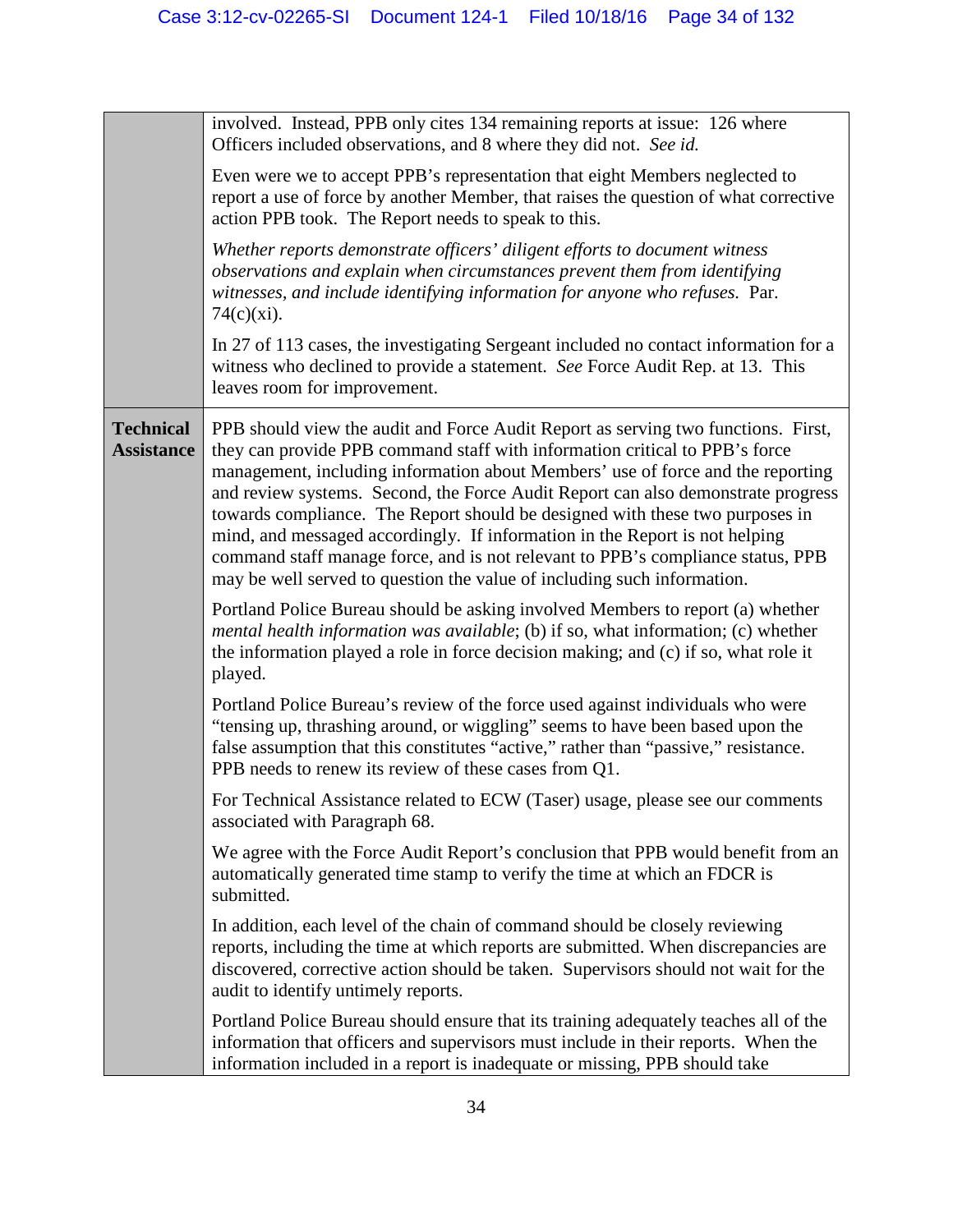corrective action and document it.

Portland Police Bureau's decision-point analysis needs to capture all of the phases of the police-citizen encounter. (And, as previously mentioned, PPB should instruct its Members via policy and training to include the necessary information in reports.)

As discussed above, PPB should modify the use of force policy to require a single report with all of the requisite data for every type of use of force.

75. In consultation with the COCL, the Inspector shall audit force reports and Directive 940.00 investigations to determine whether supervisors consistently:

a. Complete a Supervisor's After Action Report within 72 hours of notification;

b. Review all use of force reports to ensure they include the information required by this Agreement and PPB policy;

c. Evaluate the weight of the evidence;

d. Use a "decision-point" approach to analyze each use of force;

e. Determine whether the officer's actions appear consistent with PPB policy, this Agreement, and best practices;

f. Determine whether there was legal justification for the original stop and/or detention;

g. Assess the incident for tactical and training implications, including whether the use of force may have been avoided through the use of de-escalation techniques or lesser force options;

h. Determine whether additional training or counseling is warranted;

i. Implement corrective action whenever there are material omissions or inaccuracies in the officers' use of force report, and for failing to report a use of force, whether applied or observed;

j. Document any non-disciplinary corrective action to remedy training deficiencies, policy deficiencies, or poor tactical decisions in EIS;

k. Notify PSD and the shift supervisor of every incident involving an officer's Serious Use of Force, and any Use of Force that could appear to a reasonable supervisor to constitute misconduct; and

l. Notify the Detective Division and shift supervisor of every force incident in which it could reasonably appear to a supervisor that an officer engaged in criminal conduct.

| <b>Status</b>   | <b>Partial Compliance—Ongoing Obligation</b>                                                                                                                   |
|-----------------|----------------------------------------------------------------------------------------------------------------------------------------------------------------|
| <b>Analysis</b> | Whether After Action Reports are being completed within 72 hours. Par. 75(a).                                                                                  |
|                 | According to the Force Audit Report, "Three of 113 AARs were not completed<br>within the required 72-hour period. The audit found that 2 of the 3 overdue AARs |
|                 | included an explanation and that the delay was approved." This is a helpful starting                                                                           |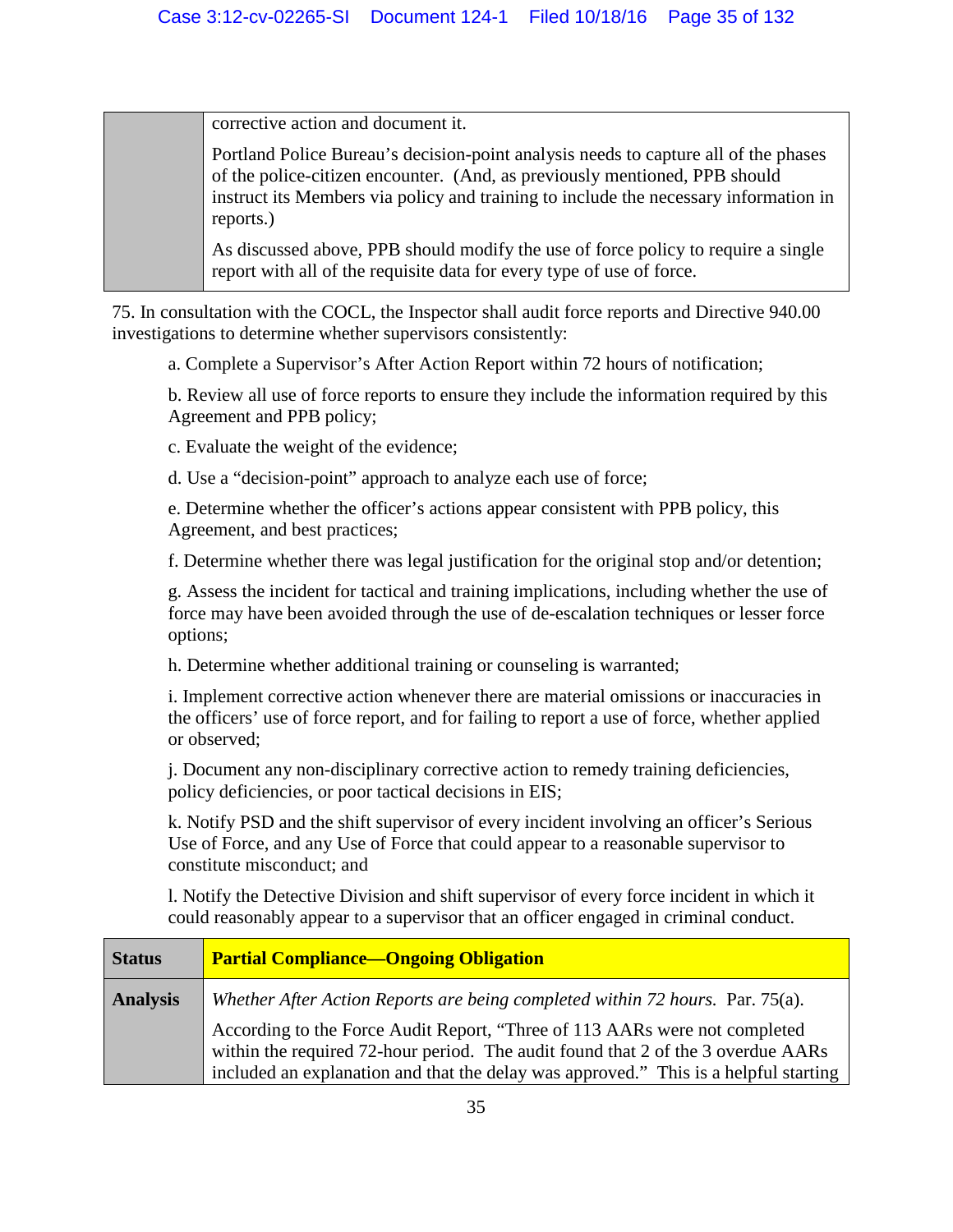point. However, the Settlement Agreement imposes a strict requirement that AARs be completed within 72 hours, and does not provide for "approved" delays beyond this window. Obviously, more explanation of what PPB means is necessary.

Whether use of force reports include the requisite information. Par. 75(b).

The audit revealed grave concerns about the completeness of officers' reports. Members did not completely and accurately account for the force decision making in more than 22% of the cases reviewed by supervisors. *See* Force Audit Rep. at 10. Five of 209 involved officers failed to complete an FDCR, and supervisors did not take note. *See* Force Audit Rep. at 16. The investigating supervisor failed to upload supporting photographs and/or videos to the database in twelve of 113 cases audited, and these failures were rarely caught. *See id.* The investigating sergeant did not request a statement from the subject in 13 of 113 force cases audited. *Id.* The force audit identified "20 . . . cases [in which] witness observations were not documented, and supervisors failed to explain the circumstances that prevented them from identifying witnesses." *Id.* at 13. That is, almost one in five investigations did not disclose whether witnesses to a use of force existed or not. The Force Audit Report does not share how many cases suffered from more than one such infirmity. Thus, the Report leaves open the possibility that as many as 50 of the 113 force cases audited lacked information fundamental to the investigation.

*Weight of the Evidence.* Par. 75(c).

Although the Force Audit Report cites the number of cases in which supervisors at each level considered the weight of the evidence in reaching their decision, it does not describe its criteria for reaching this determination. More detail is necessary about how PPB made this assessment.

Per the Force Audit Report, "[T]he Sergeant did not consider the weight of the evidence in 8 of 113 cases reviewed, the Lieutenant in 13 of 113 cases reviewed, the RU Manager in 11 of 113 cases reviewed, and the CHO in 10 of the 113 cases reviewed." Taken literally, this means that at least one in every 15 force incidents did not receive proper review. In conjunction with the Force Audit Report's findings concerning omitted evidence, this delivers a clear message that additional steps are necessary to ensure the integrity of PPB's supervisory force reviews.

*Use of a "decision-point" approach to analyze each use of force*. Par. 75(d).

"The [Force Inspector's] audit methodology collects two data points at the officer level designed to measure a decision point description of the force decision making[:] (1) documentation of the subject's resistance prior to the application of force and (2) documentation of alternative force options considered." These two limited data points fail to capture most of the phases of any given police-citizen encounter, as discussed above in relation to subparagraph  $74(c)(iii)$ . PPB will need to reassess its methodology for assessing subparagraph 75(d).

The auditors are not the only PPB Members confused about decision-point analysis. Supervisors make the statement that a "decision point analysis" was conducted, but, in our visit to PPB in August, several supervisors struggled to describe what the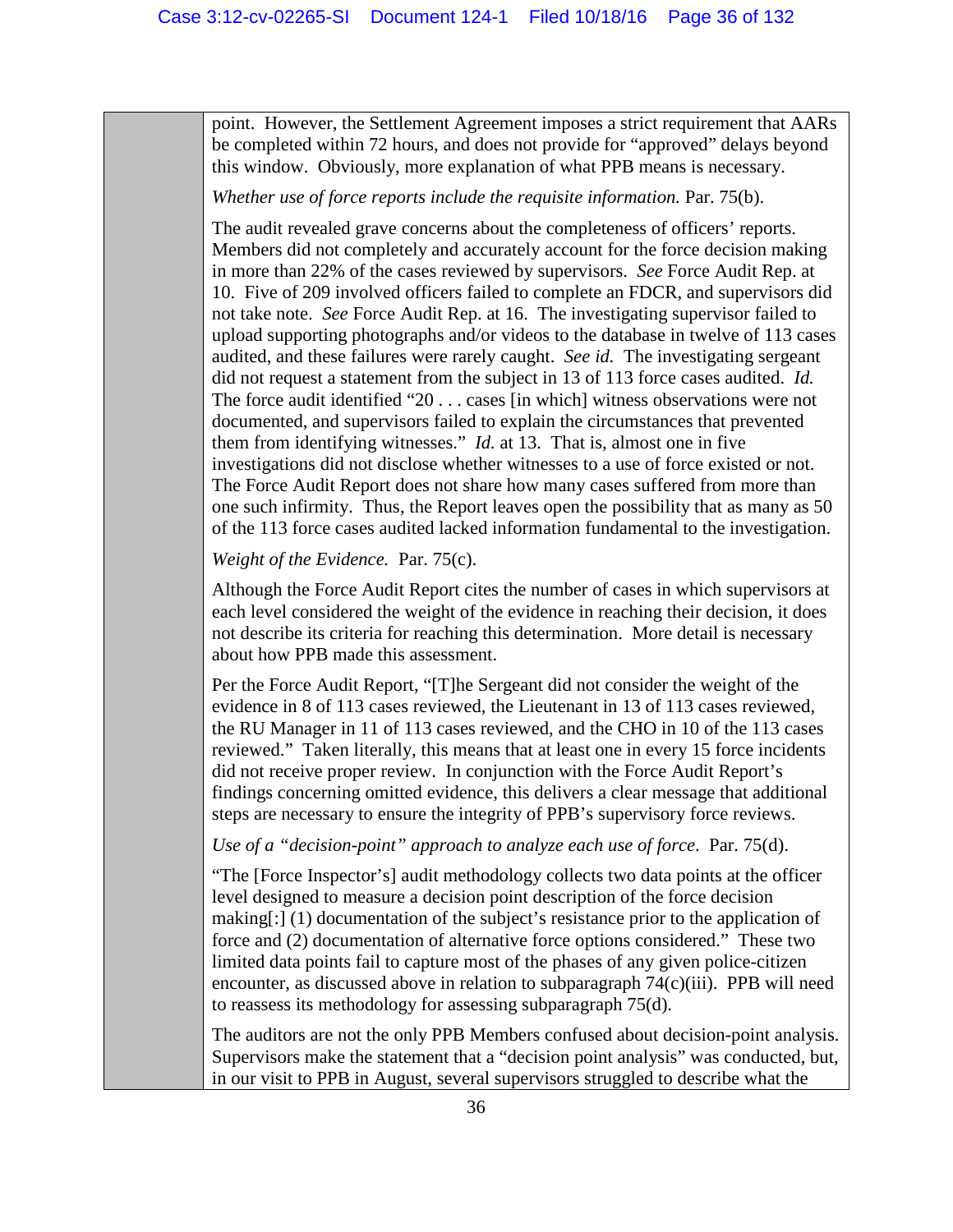term means or how such an analysis is conducted.

*Consistency with PPB policy, the Settlement Agreement, and best practices.* Par. 75(e).

Given the number of reports that lacked necessary documentation, witness accounts, or other critical information, we cannot agree with the finding that all but a handful of officers' conduct comported with policy, the Settlement Agreement, and best practices. *See* Force Audit Rep. at 15. If, as the audit says, supervisors made this finding notwithstanding the absence of information critical to such a determination, this raises questions about the integrity of the review process.

*Whether there was legal justification for the original stop and/or detention.* Par. 75(f).

The Force Audit Report states that supervisors found justification for the stop or detention that preceded use of force in 92% of cases – but does not say what happened in the other 8% of cases. *See* Force Audit Rep. at 13. The reader could reasonably interpret the Report as stating that eight percent of the stops or detentions in which force was used had no legal basis. The Report simply cannot be silent on these issues.

The Force Audit Report anticipates changes to "guidance" in order to address this last problem. It would be helpful to know if the Report is referring to changes to policy, training, or both.

*Assess the incident for tactical and training implications, including whether the use of force may have been avoided through the use of de-escalation techniques or lesser force options.* Par. 75(g).

It is not clear from the Force Audit Report that supervisors consistently assessed incidents for tactical and training implications. The Force Audit Report said that a supervisor had a tactical and/or training concern in 30% of cases, *see* Force Audit Rep. at 7, but does not share what assessment supervisors made in the other 70% of cases.

There is reason for close scrutiny. DOJ review found that supervisors did not identify all of the actual policy, training, or tactical issues that arose from officers' conduct. For example, several supervisors read into the ECW policy a non-existent exception to the 5-second deployment rule. *See* comments to paragraph 68.

Further, officers may not be supplying all of the information supervisors need to make this determination. In addition to other deficiencies, the audit found that only 30% of officer narratives documented force options considered besides the one used. *See* Force Audit Rep. at 11 (62 of the 209 officer narratives audited contained such analysis).

The Force Audit Report states that no supervisors found that force may have been avoided through de-escalation. *See* Force Audit Rep. at 3. This conveys relevant information to PPB command staff. PPB should also share whether any supervisors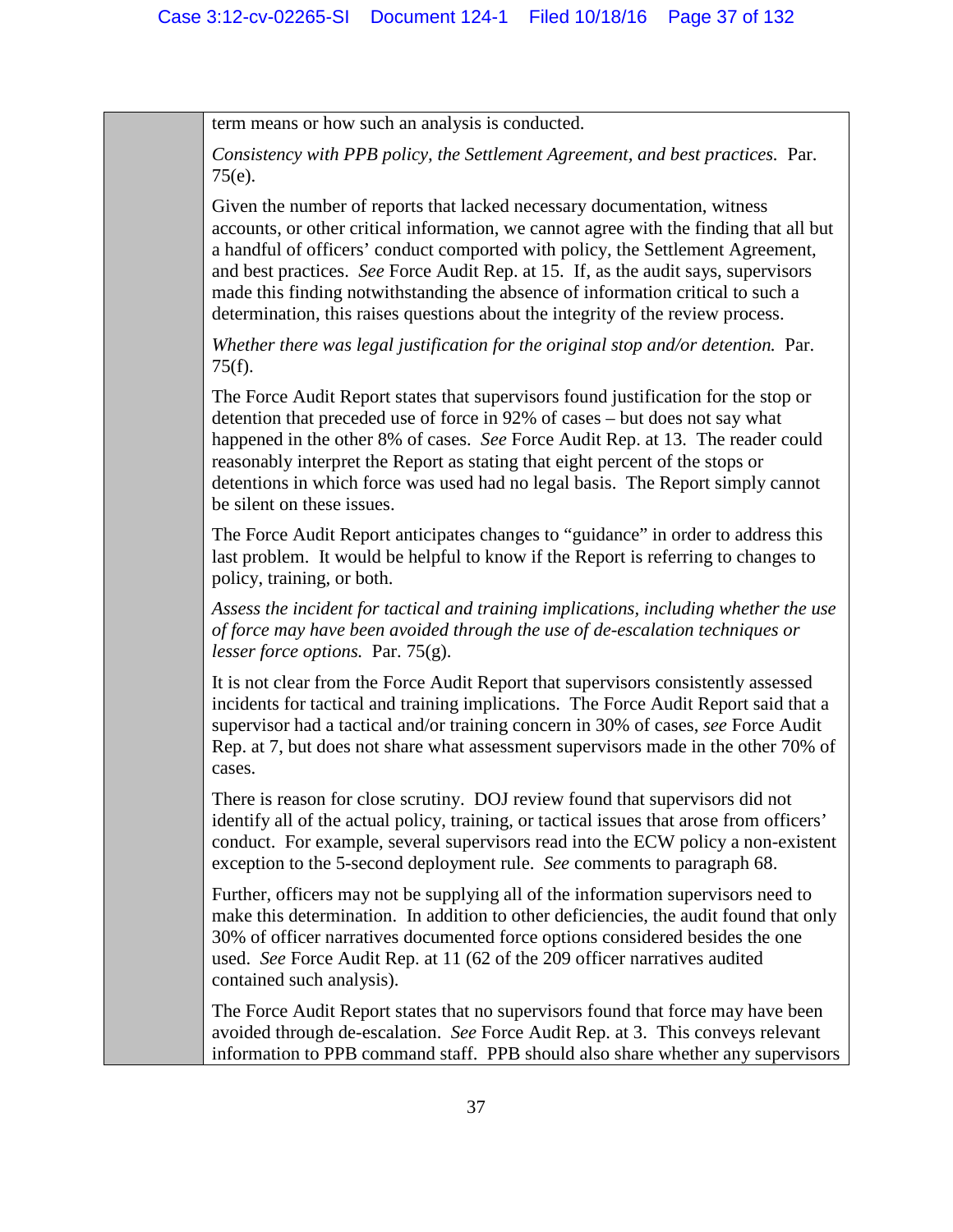neglected to review the need for de-escalation.

*Determine whether additional training or counseling is warranted.* Par. 75(h).

Although supervisors raised tactical and training concerns in response to some cases, the Force Audit Report does not share whether this translated into additional training or counseling.

*Whether corrective action was implemented for reporting omissions or inaccuracies, or failing to report a use of force.* Par. 75(i).

The Force Inspector undertook this review, and found as follows: "On average, supervisors failed to take corrective action when there were material omissions or inaccuracies with officers' reports 86% of the time." *See* Force Audit Rep. at 21. The Force Inspector recommends revising the reporting directive and training for supervisors, in order to better explain this point.

Five officers failed to complete FDCRs for their use of force, but PPB's audit found that no supervisor reported taking corrective action.

*Document any non-disciplinary corrective action to remedy training deficiencies, policy deficiencies, or poor tactical decisions in EIS.* Par. 75(j).

Rarely did supervisors use EIS to document their discussion of policy or training deficiencies or poor tactical decisions with officers. *See, e.g.*, Force Audit Rep. at 21 (finding that, when a training deficiency, policy deficiency, or poor tactical decision was identified for supervisors, the EIS entry contained the information in 8 of the 330 EIS entries audited).

*Whether supervisors notify designated personnel of every serious use of force, and any use of force that could appear to constitute misconduct.* Par. 75(k).

The Force Audit Report states that all nine serious uses of force were referred to the Professional Standards Division. *See* Force Audit Rep. at 20.

Evidence of misconduct triggers a requirement that supervisors report the matter to Professional Standards Division ("PSD") and other designated entities, under subparagraphs  $75(k)$  and  $77(g)$ . Auditing to ensure compliance with these subparagraphs must begin by determining in which cases evidence of misconduct surfaced, and then looking at what happened in those cases.

It is difficult to decipher whether PPB took the first step. The Force Audit Report cites a total number of cases that required PSD notification, but does not say how many of those cases included misconduct. *See* Force Audit Rep. at 20. It is not clear that the Force Inspector independently reviewed each case for evidence of misconduct. PPB will need to clarify these points in future reports.

*Notify the Detective Division and shift supervisor of every force incident in which it could reasonably appear that an officer engaged in criminal conduct.* Par. 75(l).

Although they employ slightly different wording, subparagraphs 75(l) and 77(f) require that PPB supervisors in the chain-of-command notify certain entities within PPB whenever the investigation evidences criminal conduct. (Subparagraph 77(e)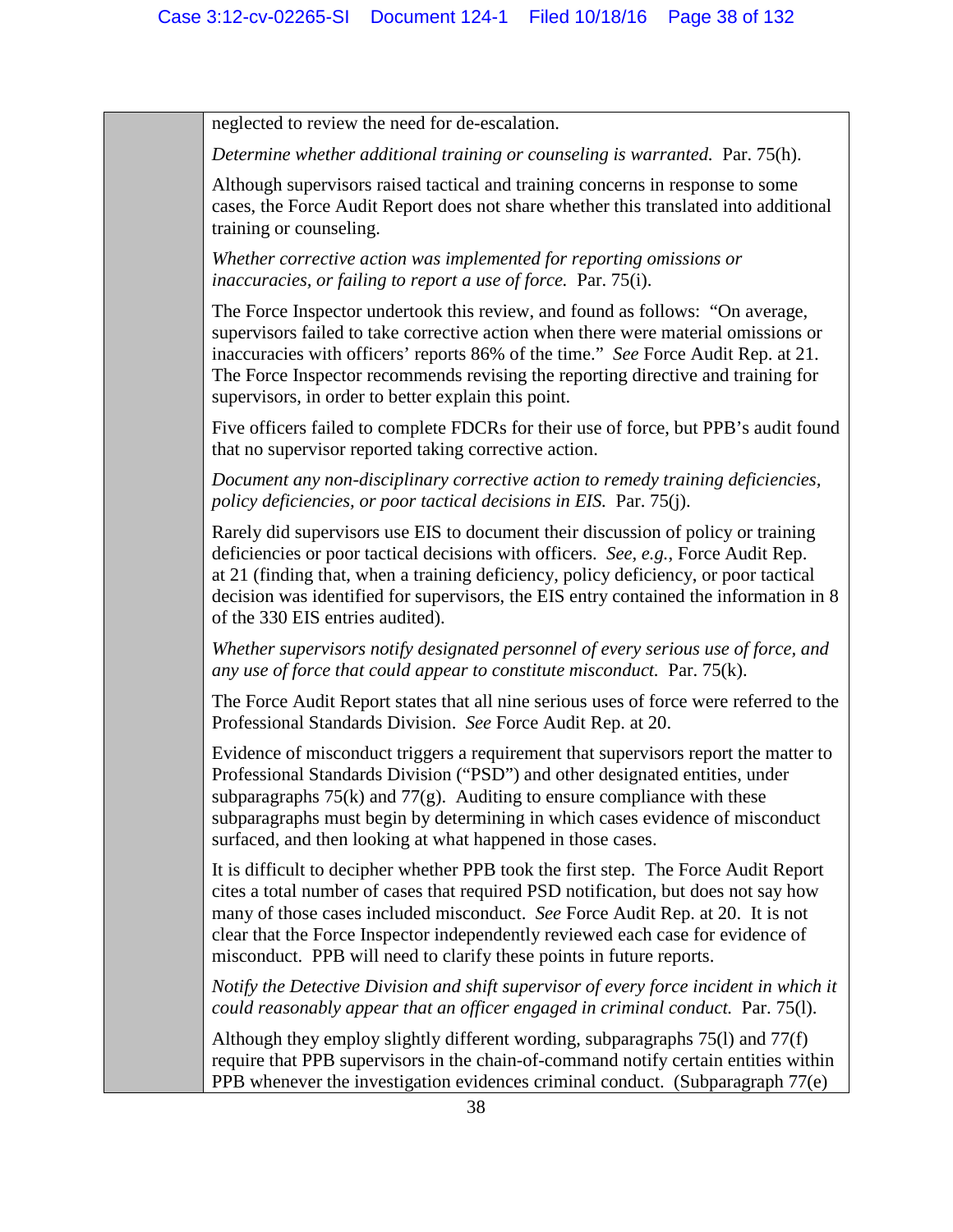|                                       | also requires that PPB suspend the use of force investigation when such evidence<br>surfaces.) Auditing to ensure compliance with this subparagraph must begin by<br>determining in which cases evidence of criminal conduct surfaced, and then<br>looking at what happened in those cases. The Force Audit Report skips the first<br>step. The Force Inspector does not independently review each case for evidence of<br>criminal conduct. Instead, it looks only at the set of cases in which supervisors<br>notified other entities, and asks whether criminal conduct was at issue. See Force<br>Audit Rep. at 20. This is insufficient.                                                           |
|---------------------------------------|---------------------------------------------------------------------------------------------------------------------------------------------------------------------------------------------------------------------------------------------------------------------------------------------------------------------------------------------------------------------------------------------------------------------------------------------------------------------------------------------------------------------------------------------------------------------------------------------------------------------------------------------------------------------------------------------------------|
| <b>Technical</b><br><b>Assistance</b> | We agree with the Force Audit Report's repeated recommendation that PPB must<br>revise its reporting directive and provide training. See, e.g., Force Audit Rep.<br>at 16, 21. PPB must urgently revise its policies to capture the requirements of the<br>Settlement Agreement and best practices, as Members should be looking to a<br>single, sufficiently directive source (i.e., policy) for guidance on their actions. As<br>discussed elsewhere herein, PPB has not accomplished this yet. The paragraph 72<br>checklist should be amended to capture all requirements that investigating<br>supervisors must meet, and appended to the policy so that supervisors know that it<br>is mandatory. |
|                                       | Subjects of PPB Members' force often refused to give a statement or they<br>responded with negligible factual details. PPB will inevitably receive some such<br>responses. Notwithstanding, it may help for the investigating supervisor to explain<br>to subjects that her/his role is to investigate the officers' conduct, and that the<br>subject can assist in that effort.                                                                                                                                                                                                                                                                                                                        |
|                                       | PPB policy and training must provide supervisors with sufficient guidance so that<br>they will weigh the evidence according to the terms of the Settlement Agreement<br>and document their determination.                                                                                                                                                                                                                                                                                                                                                                                                                                                                                               |
|                                       | PPB should take care not to limit "misconduct" to violations of the Graham<br>standard, as it does in writing subparagraph $75(k)$ into policy. Members can engage<br>in misconduct during a given encounter, <i>independent</i> of the reasonableness of the<br>use of force.                                                                                                                                                                                                                                                                                                                                                                                                                          |
|                                       | Auditing supervisors' performance may require the Force Inspector to<br>independently review the cases in order to verify that the supervisor did not miss<br>anything.                                                                                                                                                                                                                                                                                                                                                                                                                                                                                                                                 |

76. In consultation with the COCL, the Inspector shall conduct a quarterly analysis of force data and supervisors' Directive 940.00 reports designed to:

a. Determine if significant trends exist;

b. Determine if there is variation in force practice away from PPB policy in any unit;

c. Determine if any officer, PPB unit, or group of officers is using force differently or at a different rate than others, determine the reason for any difference and correct or duplicate elsewhere, as appropriate;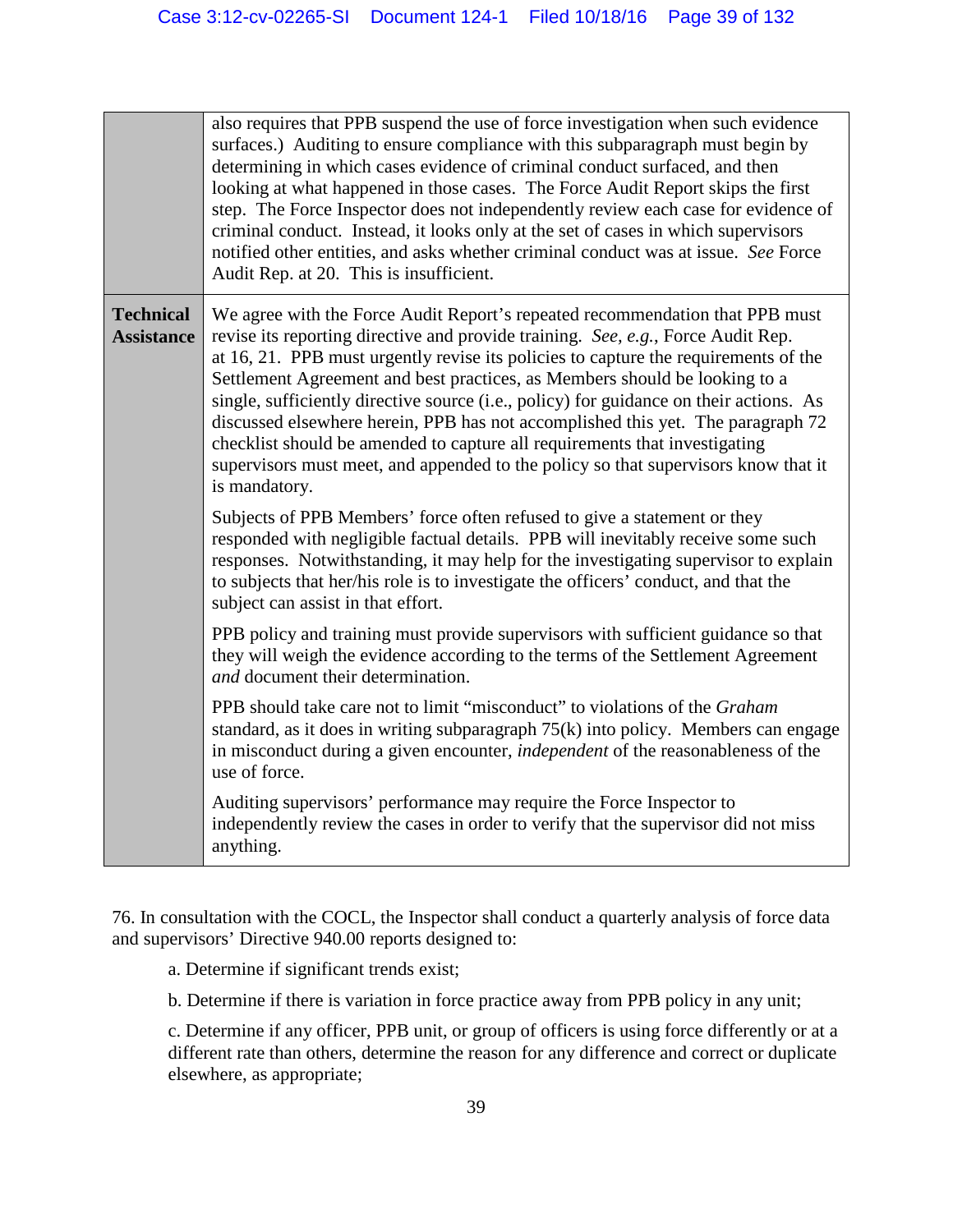# d. Identify and correct deficiencies revealed by the analysis; and

e. Document the Inspector's findings in an annual public report.

| <b>Status</b>   | <b>Partial Compliance—Ongoing Obligation</b>                                                                                                                                                                                                                                                                                                                                                                                                                                                                                                                                                                                                                                                                                                                                           |
|-----------------|----------------------------------------------------------------------------------------------------------------------------------------------------------------------------------------------------------------------------------------------------------------------------------------------------------------------------------------------------------------------------------------------------------------------------------------------------------------------------------------------------------------------------------------------------------------------------------------------------------------------------------------------------------------------------------------------------------------------------------------------------------------------------------------|
| <b>Analysis</b> | Portland Police Bureau encloses with its supporting documents in response to<br>paragraph 76 each quarter a copy of its "Force Data Summary Report." With its<br>2016 Q2 quarterly report, PPB also enclosed a copy of its Force Audit Report, Q1<br>2016.                                                                                                                                                                                                                                                                                                                                                                                                                                                                                                                             |
|                 | <b>Force Data Summary Report</b>                                                                                                                                                                                                                                                                                                                                                                                                                                                                                                                                                                                                                                                                                                                                                       |
|                 | The Force Data Summary Report includes:                                                                                                                                                                                                                                                                                                                                                                                                                                                                                                                                                                                                                                                                                                                                                |
|                 | Breakdowns of use of force and arrests by demographic of the subject,<br>precinct, shift, type of force used, and nature of the call for service, among<br>others;                                                                                                                                                                                                                                                                                                                                                                                                                                                                                                                                                                                                                     |
|                 | Comparisons between the incidence of each type of force and the number of<br>$\bullet$<br>custodies PPB executed; and the total number of "FDCR-level" uses of<br>force;                                                                                                                                                                                                                                                                                                                                                                                                                                                                                                                                                                                                               |
|                 | Comparisons between the incidence of each type of force and the total<br>$\bullet$<br>number of "FDCR-level" uses of force;                                                                                                                                                                                                                                                                                                                                                                                                                                                                                                                                                                                                                                                            |
|                 | A chart of the gross number of uses of each type of force, chronologically<br>$\bullet$<br>quarter by quarter; and                                                                                                                                                                                                                                                                                                                                                                                                                                                                                                                                                                                                                                                                     |
|                 | A separate section on "heat mapping" that shows the number of uses of<br>force during each shift at each of the three precincts.                                                                                                                                                                                                                                                                                                                                                                                                                                                                                                                                                                                                                                                       |
|                 | Portland Police Bureau shared with DOJ and the COCL during a meeting in August<br>2016 the reasons it produces the Force Data Summary Report: members of the<br>public have expressed appreciation to PPB for regularly sharing these data, and it<br>informs Members of statistics in other precincts and Bureau wide. Meanwhile,<br>compiling the data and producing the report impose a relatively modest burden on<br>PPB's Crime Analysts. We appreciate the value to the public and PPB in<br>producing the Force Data Summary Report, and encourage PPB to continue to do<br>so. Recommendations for improving the utility of the Force Data Summary Report<br>are included herein.                                                                                             |
|                 | However, as PPB acknowledged during our meetings, the contents of the Force<br>Data Summary Report do not map neatly onto the requirements of paragraph 76.<br>Paragraph 76 requires, <i>inter alia</i> , that PPB identify trends; units that use force away<br>from policy; units or groups of officers that use force differently or at different rates<br>than others; and deficiencies revealed by the analysis. The Force Data Summary<br>Report largely focuses on Bureau-wide findings, plus "heat mapping" that breaks<br>force down by shift and precinct. It does not identify units or groups of officers<br>using force differently or away from policy, and does not share deficiencies in<br>Members' use of force. As described in the below technical assistance, the |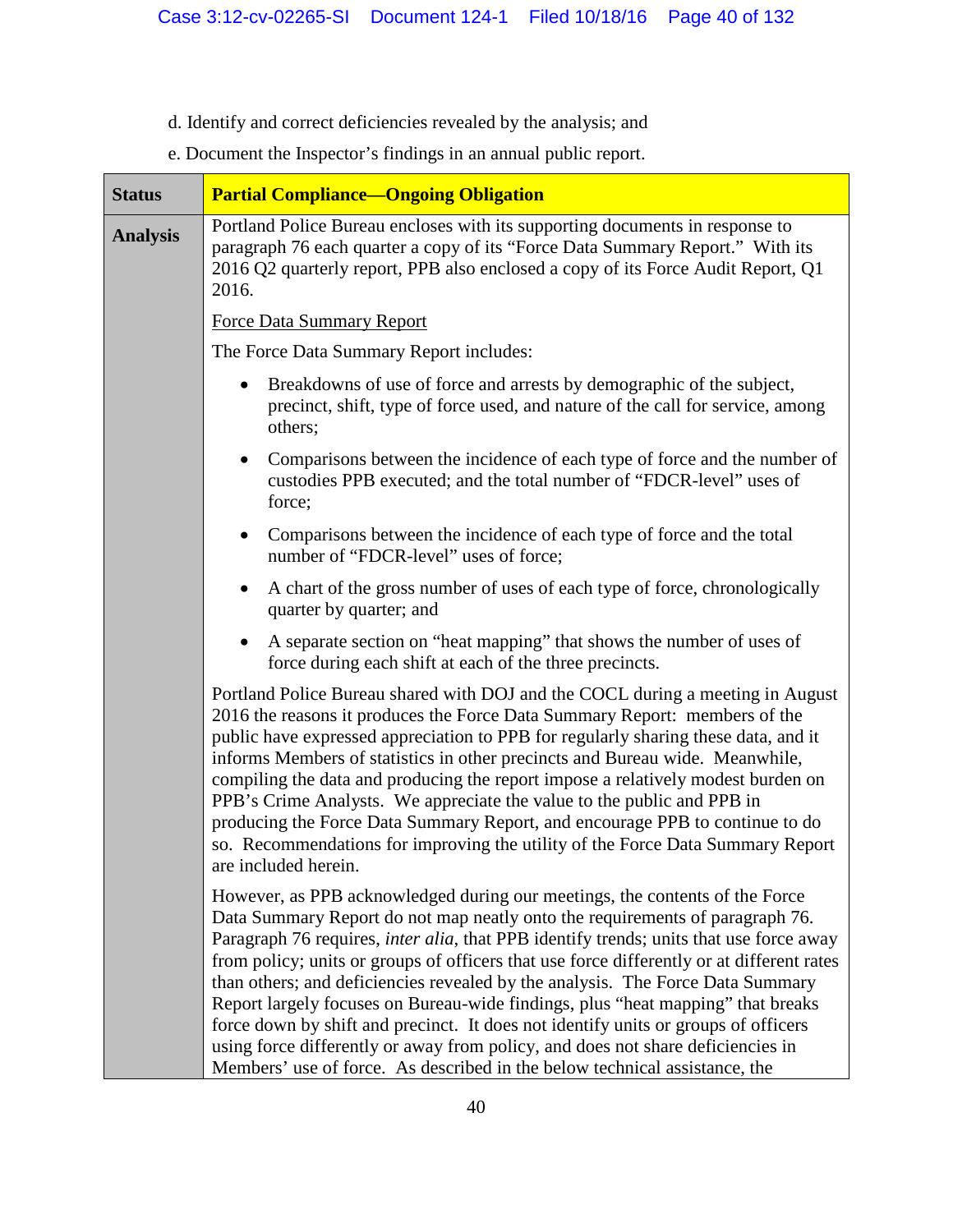analyses in the report could conform more closely to generally accepted practices, yield the trends required by the Agreement, and at the same time increase the value for PPB command staff seeking to manage the Bureau's use of force.

The Force Data Summary Report produces a few statistics relevant to Settlement Agreement compliance. First, the gross number of Taser uses by PPB Members has remained largely constant over several years, notwithstanding a 25% drop in the number of custodies. Second, five individuals were subjected to 3 or more Taser applications during a single encounter in Q2. Third, individuals in mental health crisis constituted eleven of the twenty subjects to whom Tasers were applied in Q2. Each of these findings is worthy of closer analysis.

Force Audit Report

The Force Audit Report, produced for the first time with PPB's 2016 Q2 report, begins to address some of the requirements of paragraph 76. As stated above, we appreciate the work at all levels that formed the basis for the Force Audit Report. The Report includes a number of statistics from the quarter. Further analysis of these statistics may lead to reliable trends or variations in the use of force.

The Force Audit Report brought to light some patterns that will help PPB manage force going forward. To cite a few examples:

- Everyone in the force reporting system, from involved Members to the Chief, would benefit from a system to time-stamp reports with the actual time they are submitted.
- Fifty-two of 209 Members involved in uses of force in Q1 reported mental health information available to them at the time. *See* Force Audit Rep. at 17. But only 27 FDCRs had a check mark in the box for "Officer had Prior Knowledge of Subject's Mental Health History." *Id.* Clearly, the box on the FDCR is not serving the purpose that PPB hopes. The Report recommends modifying the language on the FDCR and additional training.
- Supervisors are not taking corrective action even where they identify deficiencies. *See* Force Audit Rep. at 21 ("On average, supervisors failed to take corrective action when there were material omissions or inaccuracies with officers' reports 86% of the time.").
- Even if supervisors are discussing policy or training deficiencies or poor tactical decisions with Members, EIS does not reflect that. *See* comments to subparagraph 75(g).

As to some of the Report's other findings, more analysis is required to determine what, if anything, the statistics means for force management. For example, the Force Audit Report says, "East Precinct used the takedown force option less than the other precincts and used the hands/feet (strikes/kicks) force option more than any other precinct/division – almost 3 times more frequently than any other precinct/division." *See* Force Audit Rep., Q1 2016 (January - March), at 3. As PPB notes, the Bureau must undertake further study of the uses of force that give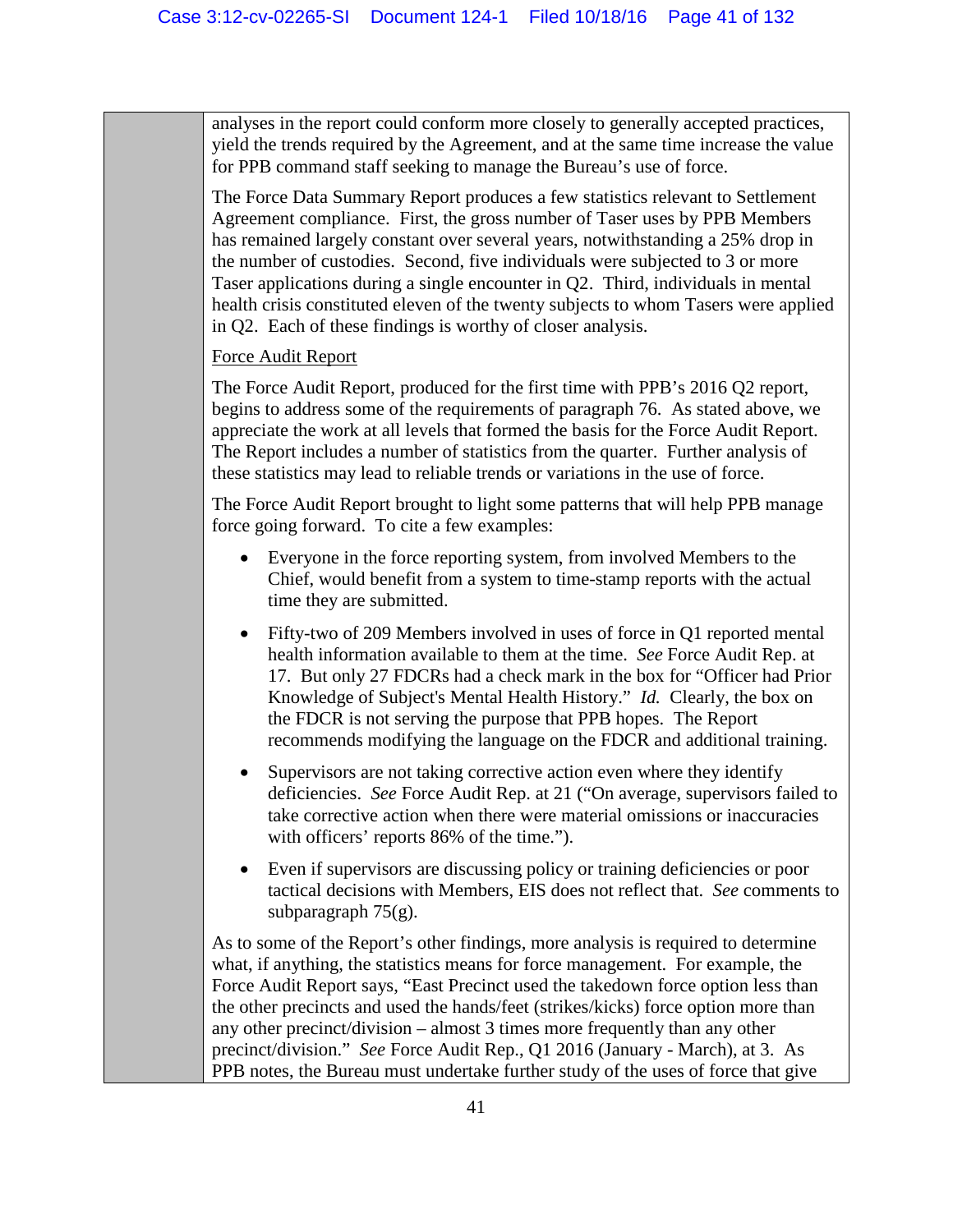rise to statistics like this. *See* Force Audit Rep. at 3. Portland Police Bureau will want to know if some East Precinct Members or units use strikes more often than others. Portland Police Bureau will want to know more about the resistance East Precinct officers faced in this class of cases. Portland Police Bureau will also want the facts known by the Members at the time they used strikes on a subject. Portland Police Bureau must undertake these second order analyses in order to determine whether the trend is significant, whether East Precinct Members are using force differently (or, instead, are just faced with different situations); whether the Members use of force deviates from policy; and whether any deficiencies exist.

Many of the Report's farthest-reaching conclusions are subject to question, however. For example, the Force Audit Report found that "officers consistently chose force options reasonably calculated to establish or maintain control with the least amount of appropriate force" and "[t]he force options chosen by the officers were consistent with training and policy." *See* Force Audit Rep. at 4. However, PPB does not cite data that would support these conclusions, and other evidence in the Report tends to call it into question. For example:

- In 24 cases, at least one chain-of-command reviewer neglected to render an opinion on whether the involved Member chose the appropriate force option. *Id.* at 6. It seems counterintuitive that the Force Inspector found that Members were choosing the appropriate option "consistently," even without the benefit of chain-of-command opinions in nearly one-quarter of uses of force.
- The Force Audit Report cites twelve cases in which Members pointed firearms at subjects who were either passive or were "tensing up, thrashing, or wiggling." *See* Force Audit Rep. at 5. This is a use of force that could have deadly consequences, used against individuals who reportedly exhibited little resistance. Portland Police Bureau justifies these uses of force because (a) they were "high risk traffic stops," *Id.* at 4-5, and/or (b) the subject passively resisting was "impeding a lawful objective," *Id.* at 4. Portland Police Bureau presents no facts to substantiate either claim or clarify its usage of these terms. Moreover, the Settlement Agreement does not give PPB per se authorization to point firearms at individuals just because their passive resistance "impedes a lawful objective." It does, however, require that use of force be objectively reasonable.

The Force Audit Report claims that officers' FDCRs and narrative reports were "comprehensive," *see* Force Audit Rep. at 4, but many case files lacked critical pieces of information that could corroborate or refute the officers' accounts. For example, 10 FDCRs and 73 narrative reports failed to discuss injury to the subject or lack thereof. *Id.* at 5. (The Force Audit Report also mentions two subjects who sustained broken bones during encounters with PPB Members, but does not discuss these cases in any detail.) Also Taser download reports were missing from 5 of the 22 Taser cases in Q1. *See id.* at 8. Review of specific cases also raises doubts about PPB's broad conclusions above. For example, in one case, an officer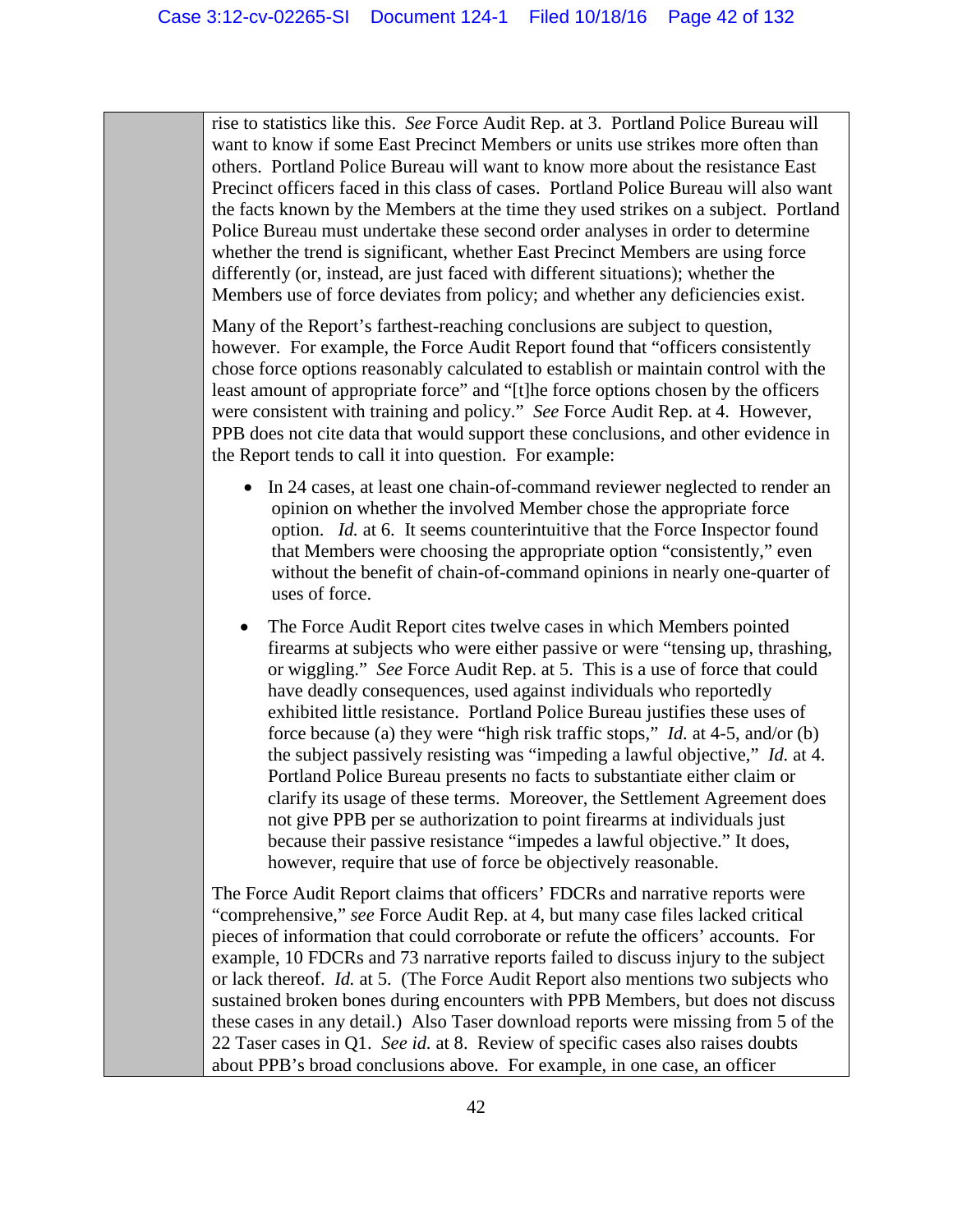|                                       | deployed his ECW for "a continuous seven seconds." The officer conceded he<br>"held the trigger down as the Taser did not have the immediate effect [that] he<br>simply held down the trigger until the subject was not a threat." (The subject was<br>reportedly large and quite violent.) PPB policy requires re-evaluation after each<br>five-second ECW cycle or fraction thereof. The officer's conduct clearly violated<br>policy; his supervisors approved his actions. We identified other, similar cases.                                                                                                                                                                                                                                         |
|---------------------------------------|------------------------------------------------------------------------------------------------------------------------------------------------------------------------------------------------------------------------------------------------------------------------------------------------------------------------------------------------------------------------------------------------------------------------------------------------------------------------------------------------------------------------------------------------------------------------------------------------------------------------------------------------------------------------------------------------------------------------------------------------------------|
| <b>Technical</b><br><b>Assistance</b> | <b>Force Data Summary Report</b><br>As described elsewhere herein, PPB should focus on assessing members'<br>"use of force" – rather than "FDCR-level force," "FDCR Force," "Force<br>Event," "Applications of Force," or other terms used in the Force Data<br>Summary that are not defined in the Settlement Agreement (and do not<br>necessarily promote better force management). Using so many different<br>terms to refer in different ways to uses of force by PPB Members risks<br>obscuring, rather than clarifying, the information in the Force Data<br>Summary Report's tables, graphs, and narrative sections. To the extent that<br>the terms listed above reflect current PPB policy, PPB will need to modify<br>its policies in this area. |
|                                       | As a general principle, if PPB is excluding one or more categories of<br>"force" as the Settlement Agreement defines that term when producing<br>these data, many critical statistics may be rendered unreliable. For example,<br>it appears that PPB excludes control holds that do not result in injury from<br>the entire Force Data Summary Report, notwithstanding that such holds<br>may constitute "force."                                                                                                                                                                                                                                                                                                                                         |
|                                       | In comparing the incidence of use of force to PPB activities more generally,<br>$\bullet$<br>the best denominator that PPB has used thus far is "custodies," as the 2016<br>Q2 Force Data Summary Report defines that term. Use of force as a<br>function of total "calls for service" is not a helpful statistic, as many calls<br>for service have or should have a very low probability of ever escalating to<br>a situation where force is required.                                                                                                                                                                                                                                                                                                   |
|                                       | It was not immediately clear to DOJ what value PPB derives from<br>comparing each type of force (control holds, takedowns, etc.) to total<br>applications of force in a graph. The parties may benefit from discussing<br>these graphs before PPB includes them in the next report.                                                                                                                                                                                                                                                                                                                                                                                                                                                                        |
|                                       | The graph displaying number of uses of force by day and shift for each<br>precinct (the "heat maps," as the COCL has described them) has value.<br>PPB must drill deeper, however, to units and groups of officers who are<br>using force differently (including use of force inconsistent with policy).                                                                                                                                                                                                                                                                                                                                                                                                                                                   |
|                                       | In several cases, the Force Data Summary Report includes facts that seem to<br>require more context to understand. For example, the heat map shows<br>increased use of force on weekend nights in Central Precinct compared to<br>other shifts at that precinct. It would be helpful to know whether the                                                                                                                                                                                                                                                                                                                                                                                                                                                   |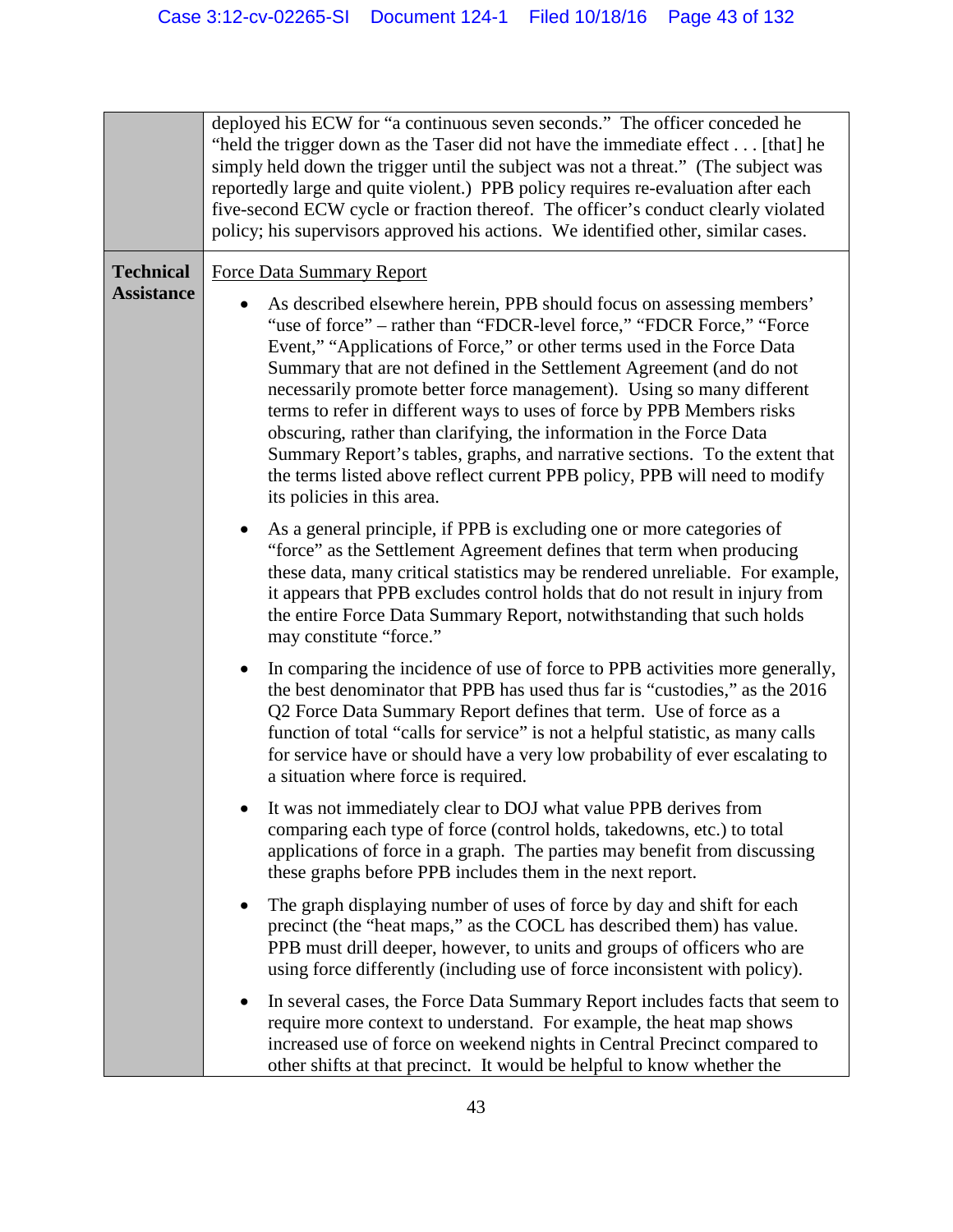number of visitors to the Precinct peaks at these times, whether Members are more likely to be faced with an armed subject at these times, and whether the nature of the crimes reported and committed bears distinctive characteristics at these times, among other contextual factors.

- The Report generally shares little about the resistance Members faced in using force. The Force Audit Report could make additional inquiries that would address this requirement. For example, pages four and five of the Report recite which types of force were used most prevalently against which levels of resistance. This provides little guidance about whether the force was appropriate. Moreover, the Report provides almost no context by which to judge whether the type of force was necessary to accomplish some objective: whether facts justified the use of a higher level of force than ordinarily associated with the subject's actions,<sup>[7](#page-43-0)</sup> or conversely whether some consideration suggested less force should be used.
- The 'Perspectives' subsection under each section devoted to a type of force seems to repeat much of the data found in each corresponding 'Force Charts' section.

#### Force Audit Report (as it relates to paragraph 76)

In the Force Audit Report, PPB draws a number of comparisons between different numerical figures. The value of some of these was not immediately clear. For example, we did not understand the value of presenting:

- The overall number of force applications per force case, *see* Force Audit Rep. 2016 Q1, at 2;
- The overall number of force options utilized per officer, *id.*;
- The ratio of the number of force applications to the number of force cases audited, for each of the three patrol precincts, *id.* at 3;
- The frequency with which subjects exhibited each of PPB's categories of resistance, *id.* at 4;
- The frequency with which subjects exhibited a category of resistance when multiple force applications were used, *id.*;
- The most frequent type of resistance encountered when each type of force was used – that is, the narrative portion on pages five and six that repeats the information in the table, *id.* at 5. (The table on page five is valuable, however.)

It may help to discuss these further.

l

<span id="page-43-0"></span> $<sup>7</sup>$  Although the Force Audit Report refers to three incidents in which officers pointed firearms at</sup> subjects who only passively resisted as "high risk traffic stops" this generalization does not provide much detail that would help understand the facts known to the officers at the time.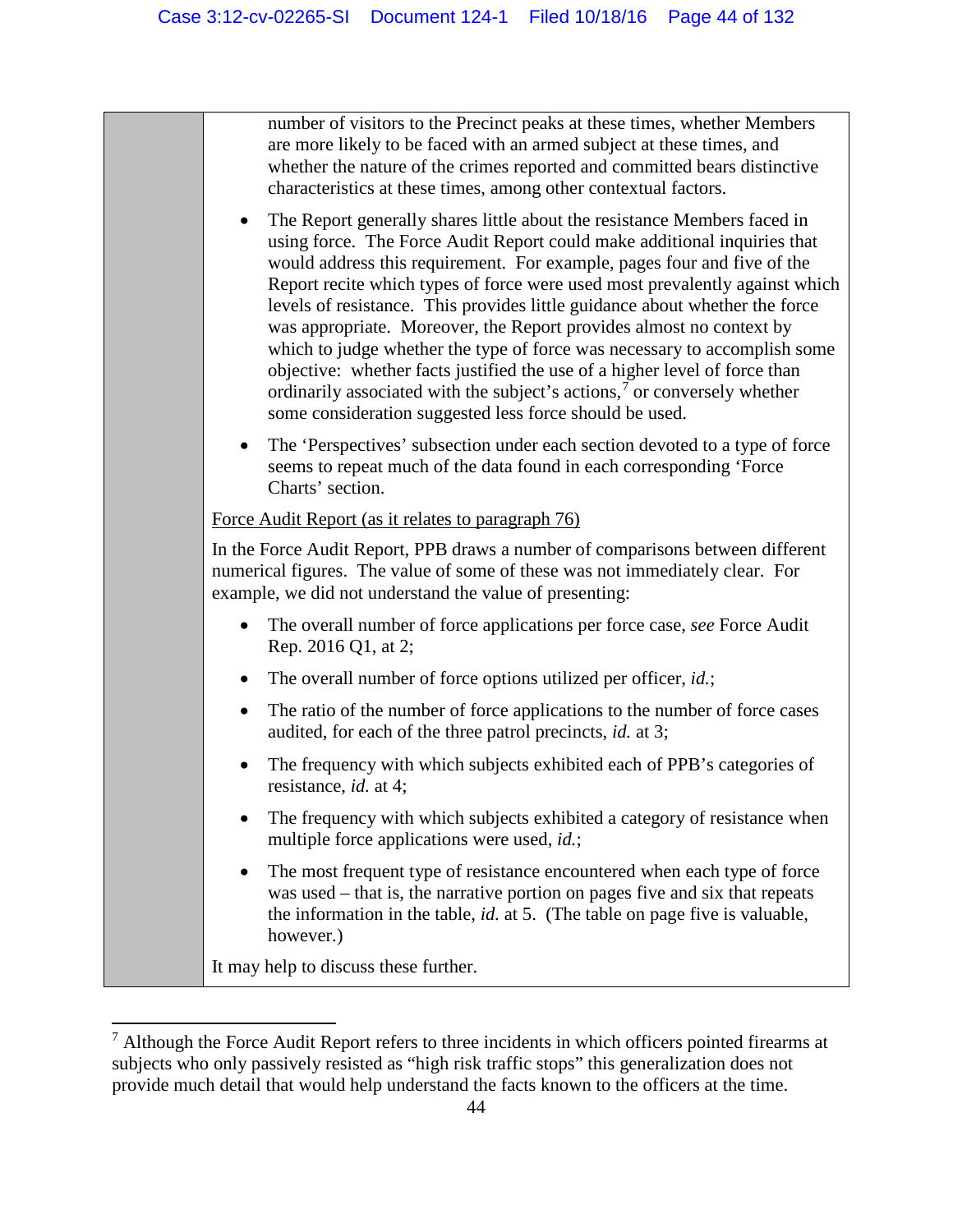| In addition:                                                                                                                                                                                                                                                                                                                                                                                                                                     |
|--------------------------------------------------------------------------------------------------------------------------------------------------------------------------------------------------------------------------------------------------------------------------------------------------------------------------------------------------------------------------------------------------------------------------------------------------|
| As in the Force Data Summary Report, PPB acknowledges at various points<br>$\bullet$<br>of the Force Audit Report that its figures do not capture all force used by<br>PPB Members. See, e.g., Force Audit Rep. at 2 (a Member pointing a<br>firearm at a suspect "was audited only when used with another AAR<br>generating force option (takedown, for example)"). Clearly, PPB is<br>underreporting its use of force as a result.             |
| • The use of jargon such as "high risk traffic stop" may hold specific meaning<br>for PPB. However, the lawfulness of use of force is, at its core, a fact-<br>dependent question, and thus the mere invocation of jargon does little to<br>address either the lawfulness or consistency with policy of a specific use of<br>force. We discourage the practice of using such terms where, instead, close<br>analysis of the facts is called for. |
| As discussed above, identifying the items called for by paragraph 76 will<br>$\bullet$<br>require additional analysis of the types of data PPB collected and presented<br>in the Q1 Report.                                                                                                                                                                                                                                                      |

77. In consultation with the COCL, the Inspector shall audit the adequacy of chain of command reviews of After Action Reports using the following performance standards to ensure that all supervisors in the chain of command:

a. Review Directive 940.00 findings using a preponderance of the evidence standard;

b. Review Directive 940.00 reports to ensure completeness and order additional investigation, when necessary;

c. Modify findings as appropriate and document modifications;

d. Order additional investigation when it appears that there is additional relevant evidence that may assist in resolving inconsistencies or improve the reliability or credibility of the findings and counsel the investigator;

e. Document any training deficiencies, policy deficiencies, or poor tactical decisions, ensure a supervisor discusses poor tactical decisions with the officer and ensure the discussion is documented in EIS;

f. Suspend an investigation immediately and notify the branch Assistant Chief, the Director of PSD, and the Detectives Division whenever the investigating supervisor, shift commander or Division commander finds evidence of apparent criminal conduct by a PPB officer; and

g. Reports a matter to PSD for review and investigation whenever an investigating supervisor, shift commander or precinct commander finds evidence of apparent misconduct by a PPB officer or employee.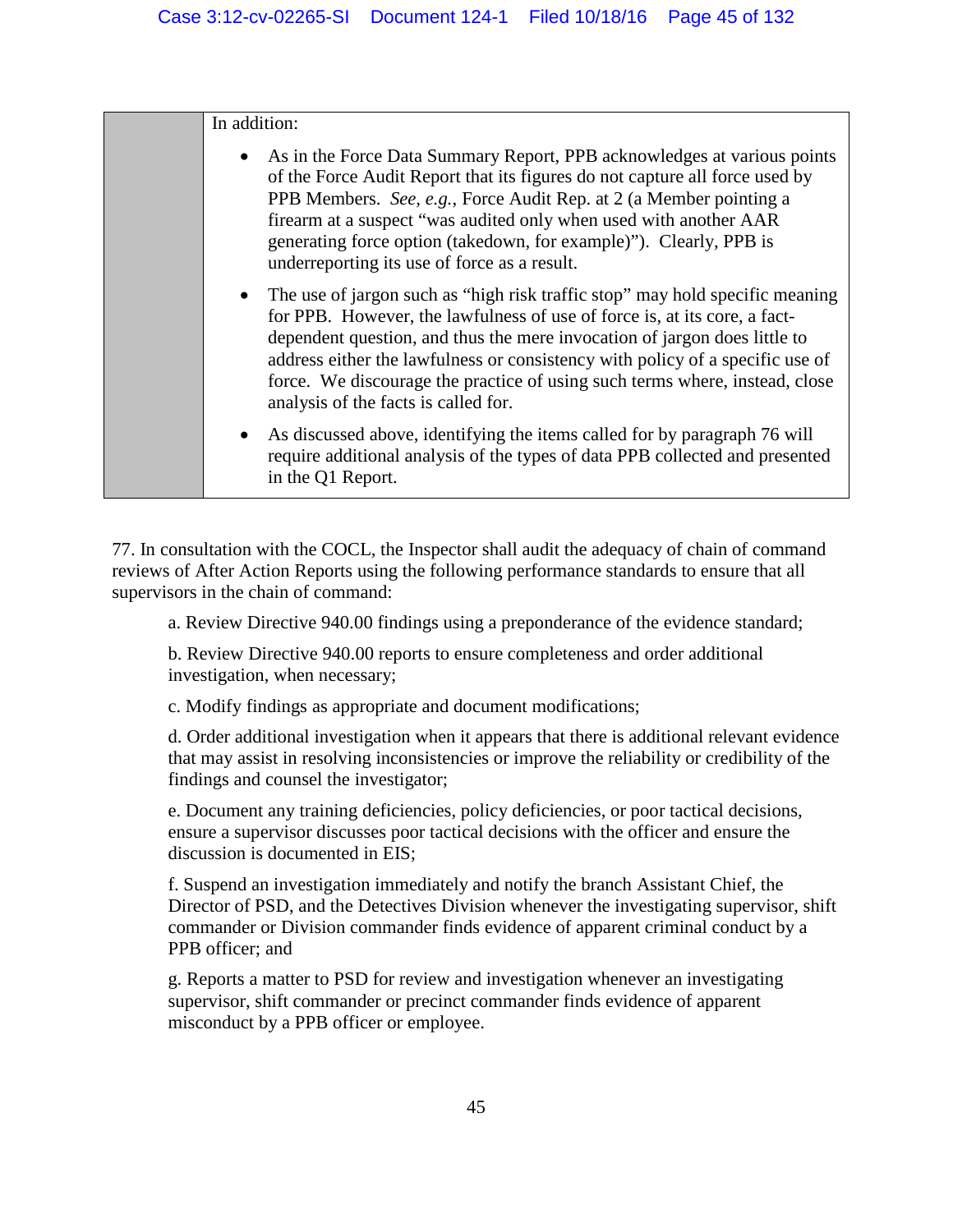| <b>Status</b>   | <b>Partial Compliance-Ongoing Obligation</b>                                                                                                                                                                                                                                                                                                                                                                                                                                                                                                                                                                                                                                                                                                                                                                                                                                                                                                                                     |
|-----------------|----------------------------------------------------------------------------------------------------------------------------------------------------------------------------------------------------------------------------------------------------------------------------------------------------------------------------------------------------------------------------------------------------------------------------------------------------------------------------------------------------------------------------------------------------------------------------------------------------------------------------------------------------------------------------------------------------------------------------------------------------------------------------------------------------------------------------------------------------------------------------------------------------------------------------------------------------------------------------------|
| <b>Analysis</b> | Application of the preponderance standard. Par. 77(a).                                                                                                                                                                                                                                                                                                                                                                                                                                                                                                                                                                                                                                                                                                                                                                                                                                                                                                                           |
|                 | The Force Audit Report provides the percentage of cases where supervisors<br>"measured  to determine whether the evidence supporting the officer's account<br>was greater than any alternative account." See Force Audit Rep. at 14. The Report<br>does not make clear how it determined that supervisors undertook this<br>measurement, nor whether their method of measuring was sound. More detail is<br>necessary about how PPB purports to make this assessment.                                                                                                                                                                                                                                                                                                                                                                                                                                                                                                            |
|                 | Even were we to accept the Report's outcomes as accurate, the Report found that in<br>only 88% of cases did command staff measure whether the evidence supporting the<br>officer's account was greater than any alternative account. Literally, this means<br>that in one of every nine cases, PPB cannot say whether an alternative finding<br>should have been reached, based upon the evidence. Clearly, additional policy<br>guidance and training are necessary, as recommended by the Force Audit Report<br>(and as discussed elsewhere herein). A single, clearly-structured force report<br>template may also help bring this number up.                                                                                                                                                                                                                                                                                                                                 |
|                 | Completeness of 940.00 reports and ordering additional investigation and whether<br>additional investigations were ordered when it would assist. Par. 77(b).                                                                                                                                                                                                                                                                                                                                                                                                                                                                                                                                                                                                                                                                                                                                                                                                                     |
|                 | Subparagraph 77(b) requires PPB audits to ensure that supervisors review<br>Sergeants' 940.00 reports, ensure completeness, and order additional investigation<br>when necessary. Likewise, subparagraph 77(d) requires that PPB audit to ensure<br>that supervisors "[o]rder additional investigation when it appears that there is<br>additional relevant evidence that may assist[,] and counsel the investigator." Of<br>the 452 supervisory reviews (presumably, the sum of 113 reviews each by<br>Sergeants, Lieutenants, Captains, and the Chief's Office), the Force Audit Report<br>found that 105 should have requested additional investigation, and did not. More<br>than one in four force investigations was incomplete, and thus at least one in four<br>investigating Sergeants is not receiving the necessary counseling. This appears to<br>be an extraordinarily high number, and may reflect Bureau policy and training<br>deficiencies the Report mentions. |
|                 | A chart on page 22 of the Force Audit Report breaks down the 105 flagged<br>supervisor reviews, it appears, by the rank of the supervisor and the unit.<br>Supervisors neglecting to request additional information when they should "was a<br>common deficiency across all levels of command and units, but seemed slightly<br>elevated at North precinct[,]" according to the Report. The Report lists the types of<br>necessary information that supervisors at North Precinct failed to request; these<br>included failure to photograph the subject (2 cases), failure to get a statement from<br>the subject or witnesses (3), and failure to require witness officer statements (2).<br>This information is helpful: it gives the reader some sense of PPB's criteria for<br>measuring completeness of reports, and highlights areas that may require                                                                                                                     |
|                 |                                                                                                                                                                                                                                                                                                                                                                                                                                                                                                                                                                                                                                                                                                                                                                                                                                                                                                                                                                                  |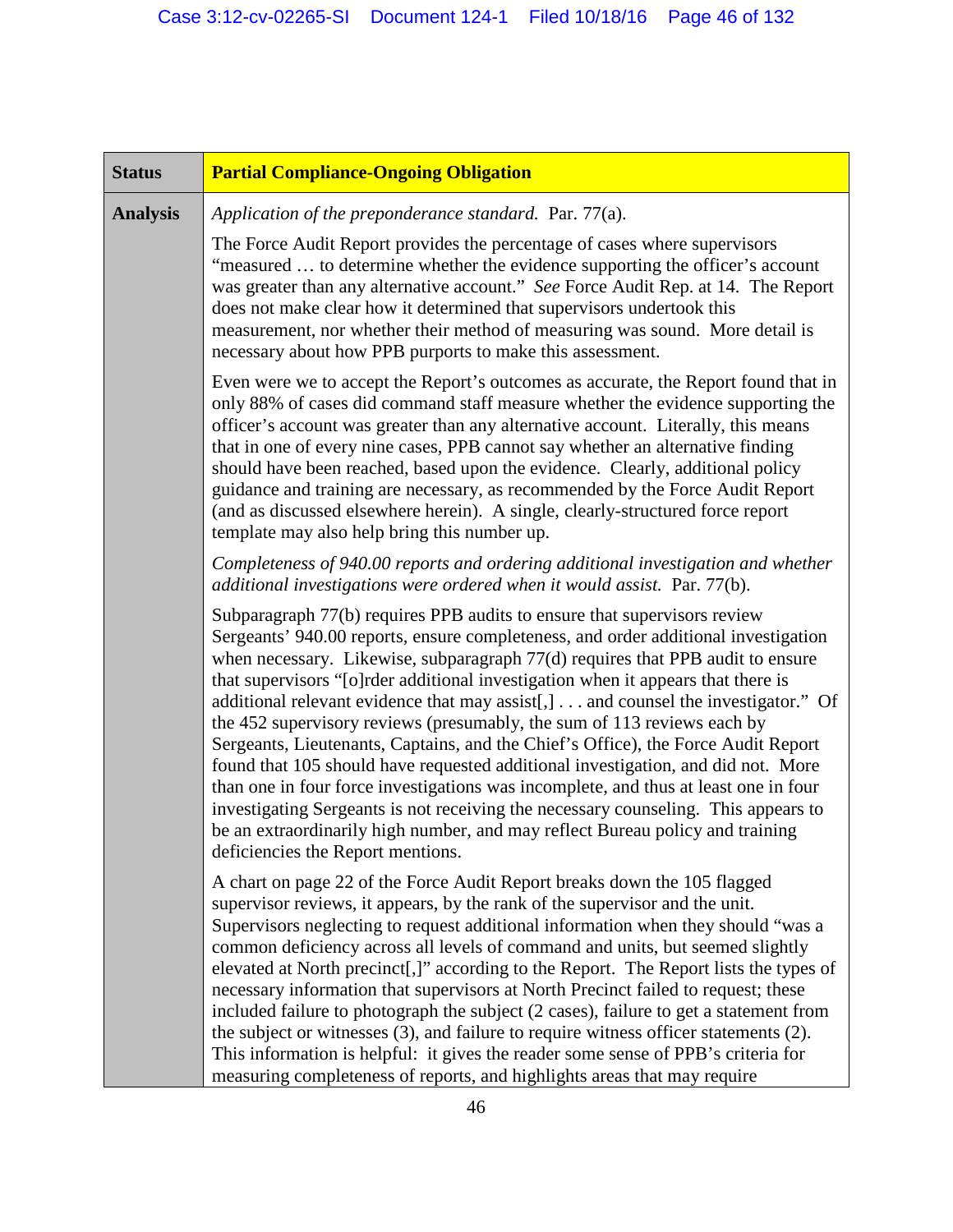#### improvement.

PPB needs to describe its findings in greater detail. PPB should list the criteria by which completeness is assessed. In addition, the deficiency was common across all levels of command and units, but the Report only provides details about North Precinct.

More analysis is also necessary here. The Report should make clear how the additional information is necessary or could assist in resolving inconsistencies or improve the reliability or credibility of the findings. Perhaps a discussion of representative cases would be helpful; PPB discussed individual cases in a different context on page four, for example. In addition, the Report should recommend more specific solutions and provide a basis for these proposals; although we share PPB's confidence that its supervisory personnel are capable of improving, the Bureau will only achieve the "clearer process" that the Report calls for if the Force Inspector explains how the process can be clarified.

One discreet point requires clarification: in some instances, it appears supervisors pointed out the need for additional investigation, while their superiors in the chain of command either disagreed or overlooked the issue. For example, the Chief's Office missed the need for additional evidence in ten cases from North Precinct, but the Lieutenants and Captains in North Precinct only missed nine and seven, respectively. This suggests that reports exist where a Lieutenant and/or Captain requested additional investigation, but the Chief's Office (erroneously) did not share this view. Portland Police Bureau should describe why this might be.

*Whether findings modified as appropriate, and modifications documented.* Par. 77(c).

Subparagraph 77(c) asks that PPB audit to ensure that supervisors in the chain-ofcommand modify AAR findings "as appropriate" and document those modifications. The Force Audit Report counts the number of modifications that supervisors documented. *See* Force Audit Rep. at 22. The Report does not assess whether the modifications were appropriate, and it does not present a tally of necessary modifications that never took place. In the absence of such assessments, and in light of the Report's findings that 12% of reviews did not assess the evidence according to a preponderance standard and 25% of supervisor reviews should have prompted additional information but did not, we are skeptical that findings are being modified as appropriate.

*Whether additional investigations were ordered when it would assist.* Par. 77(d).

See above.

*Documentation of training deficiencies, policy deficiencies, and poor tactical decisions; Supervisory discussion of poor tactical decisions, and documentation in EIS.* Par. 77(e).

The Force Audit Report gives some indication of what training, policy, or tactical issues are being identified. *See, e.g.*, Force Audit Rep. at 7 ("Aside from the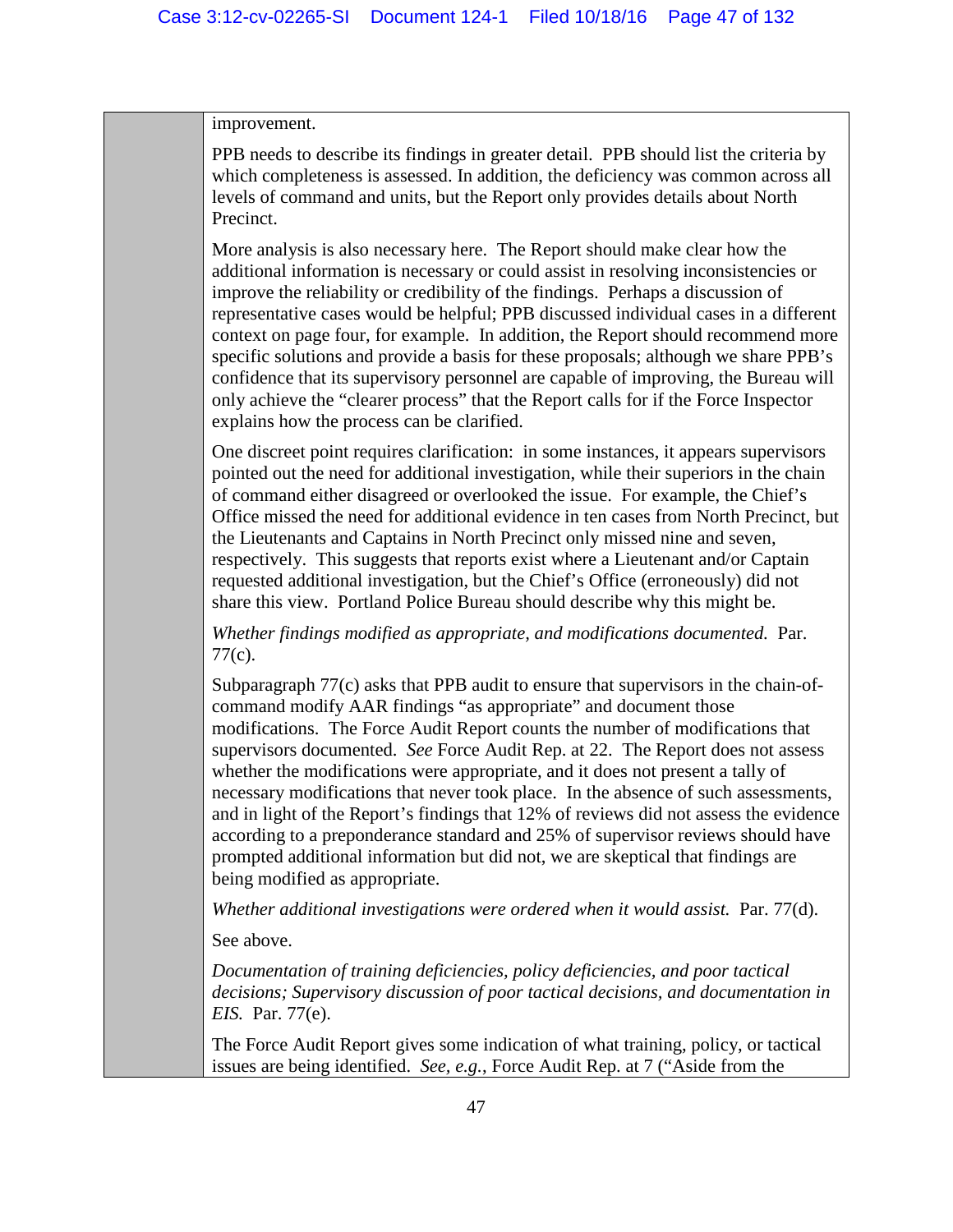|                                       | tactical or training issues categorized as 'Other', the most common tactical or<br>training issue identified was failure to wait for/request cover (21 findings),<br>followed by handcuffing (12 findings)."). We invite more discussion of these<br>points, as they represent opportunities for the Chief to manage force and Members<br>to refine their practices.                                                                                                                                                                                     |
|---------------------------------------|----------------------------------------------------------------------------------------------------------------------------------------------------------------------------------------------------------------------------------------------------------------------------------------------------------------------------------------------------------------------------------------------------------------------------------------------------------------------------------------------------------------------------------------------------------|
|                                       | As noted above, those issues that were identified were rarely documented in EIS.<br>See comments to subparagraph 75(g).                                                                                                                                                                                                                                                                                                                                                                                                                                  |
|                                       | Whether supervisors suspended the investigation and notified the appropriate<br>entities when evidence of apparent criminal conduct surfaced. Par. 77(f).                                                                                                                                                                                                                                                                                                                                                                                                |
|                                       | Portland Police Bureau did not make this assessment. See comments to<br>subparagraph 75(1).                                                                                                                                                                                                                                                                                                                                                                                                                                                              |
|                                       | Report to PSD when evidence of misconduct surfaces. Par. 77(g).                                                                                                                                                                                                                                                                                                                                                                                                                                                                                          |
|                                       | It is not clear that PPB made this assessment. See comments to<br>subparagraph $75(k)$ .                                                                                                                                                                                                                                                                                                                                                                                                                                                                 |
| <b>Technical</b><br><b>Assistance</b> | Each more senior supervisor in the chain of command should review<br>documentation of a given use of force, and independently assess the reasonableness<br>of and necessity for the force used.                                                                                                                                                                                                                                                                                                                                                          |
|                                       | However, senior supervisors need not always restate all of the Sergeant's findings<br>or analyses. To the extent that the Lieutenant, Captain, or Assistant Chief's<br>findings and analyses are already captured by the Sergeant's written assessment,<br>the more senior supervisor can concisely describe his decision making process and<br>concur with the findings and analysis below. Of course, where adequate review<br>calls for a command-level supervisor to make alternative or additional findings,<br>s/he should document such findings. |

## **IV. TRAINING**

78. All aspects of PPB training shall reflect and instill agency expectations that officers are committed to the constitutional rights of the individuals who have or are perceived to have mental illness whom they encounter, and employ strategies to build community partnerships to effectively increase public trust and safety. To achieve these outcomes, PPB shall implement the requirements below.

| <b>Status</b>   | <b>Partial Compliance – improvement, ongoing obligation</b>                                                                                                                                                                                                                                                                                                                                                                                                                                             |
|-----------------|---------------------------------------------------------------------------------------------------------------------------------------------------------------------------------------------------------------------------------------------------------------------------------------------------------------------------------------------------------------------------------------------------------------------------------------------------------------------------------------------------------|
| <b>Analysis</b> | Portland Police Bureau does not include entries for paragraph 78 in its quarterly<br>report. Portland Police Bureau did not produce documents in support of paragraph<br>78 compliance in its associated data production for its quarterly report. Given that<br>the second sentence of this paragraph refers to the paragraphs that follow, the<br>absence of PPB's statement for paragraph 78 is understandable.<br>We note, however, that the first sentence does contain a substantive requirement— |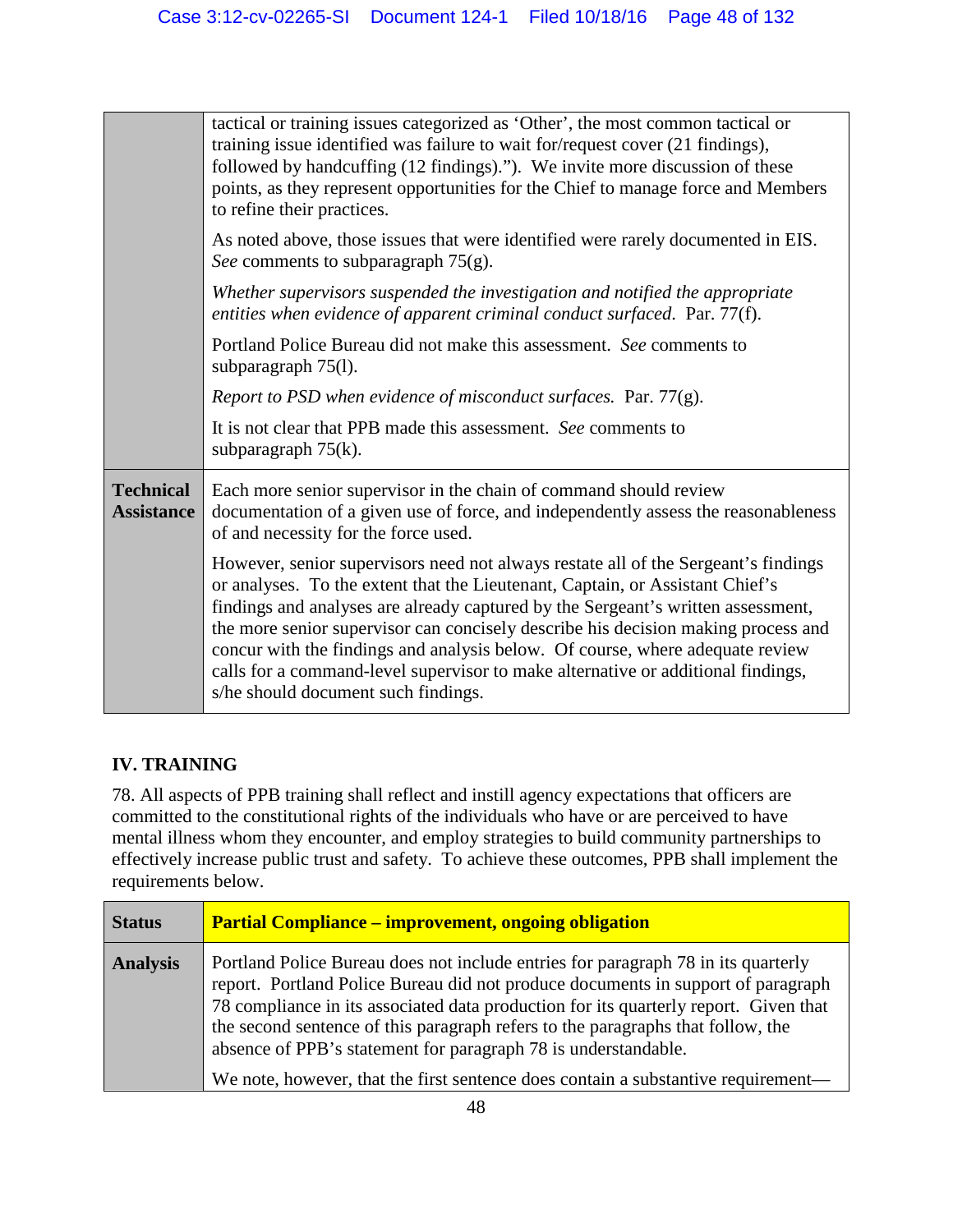| one with which PPB has made progress in the past year, as described in our                                                                                                                                                                                                                                                                                                           |
|--------------------------------------------------------------------------------------------------------------------------------------------------------------------------------------------------------------------------------------------------------------------------------------------------------------------------------------------------------------------------------------|
|                                                                                                                                                                                                                                                                                                                                                                                      |
| We interpret "All aspects of PPB training" to include ECIT, Advanced<br>Academy, In-Service, and Supervisor In-Service. The available evidence<br>suggests that PPB is making a genuine effort to improve these major<br>training programs. We cannot provide a summative judgment on Par. 78<br>until we have documents indicating that "all aspects of PPB training"               |
| We will evaluate training progress in terms of both the implementation<br>conditions described below and the achievement of outcomes listed in<br>paragraph 78, namely, the constitutional treatment of individuals who have<br>or are perceived to have mental illness, the building of community<br>partnerships, the increase of public trust, and the increase of public safety. |
| See COCL Compliance Report, January through June 2016, at Par. 79.                                                                                                                                                                                                                                                                                                                   |
| As laid out in further detail below, we have informed our assessment of this and all<br>other training provisions based on document review and direct observation of the                                                                                                                                                                                                             |
| In order to comply with paragraph 78, PPB must comply with all of Section IV.                                                                                                                                                                                                                                                                                                        |
|                                                                                                                                                                                                                                                                                                                                                                                      |

79. The Training Division shall review and update PPB's training plan annually. To inform these revisions, the Training Division shall conduct a needs assessment and modify this assessment annually, taking into consideration: (a) trends in hazards officers are encountering in performing their duties; (b) analysis of officer safety issues; (c) misconduct complaints; (d) problematic uses of force; (e) input from members at all levels of PPB; (f) input from the community; (g) concerns reflected in court decisions; (h) research reflecting best practices; (i) the latest in law enforcement trends; (j) individual precinct needs; and (k) any changes to Oregon or federal law or PPB policy.

| <b>Status</b>   | Substantial Compliance – significant improvement, ongoing obligation                                                                                                                                                                                                                                                                                                                                                  |
|-----------------|-----------------------------------------------------------------------------------------------------------------------------------------------------------------------------------------------------------------------------------------------------------------------------------------------------------------------------------------------------------------------------------------------------------------------|
| <b>Analysis</b> | Portland Police Bureau has made significant progress in informing its training<br>plan and collecting input from various sources, though additional work will be<br>required as this process matures.                                                                                                                                                                                                                 |
|                 | Portland Police Bureau completed a training needs assessment in September 2015,<br>an evaluation of in-service training in July 2016, and a revised in-service training<br>plan in September 2016. We agree with COCL's most recent compliance report<br>that: "PPB has made a serious effort to conduct the 2015 Training Needs<br>Assessment in a manner consistent with accepted practices in the field of program |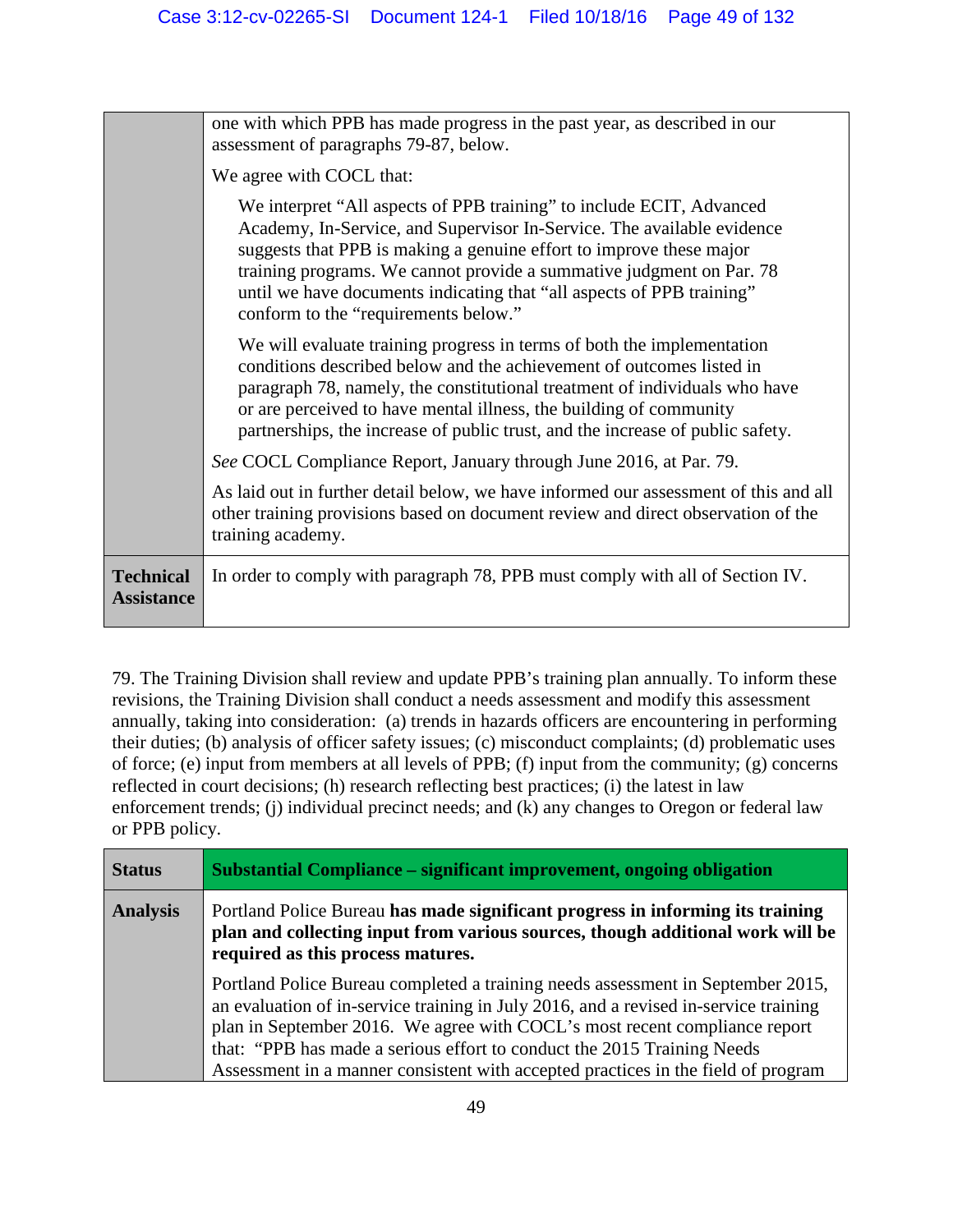evaluation. Available data were used to identify training needs and the report covers the major requirements of the Settlement Agreement as well as additional topics of training." *See* COCL Compliance Report, January through June 2016, at Par. 79.

COCL recently produced a technical assistance statement to assist the City in coming into compliance with this provision. *See* TECHNICAL ASSISTANCE STATEMENT, Subject: Training Needs Assessment, Prepared by ROSENBAUM & WATSON, LLP, Compliance Officer and Community Liaisons (COCL), July 1, 2016, available at [http://www.cocl-](http://www.cocl-coab.org/sites/default/files/COCL%20Training%20Needs%20Assessment%20TA%20Statement%20%20submitted%207.5.2016.pdf)

[coab.org/sites/default/files/COCL%20Training%20Needs%20Assessment%20TA](http://www.cocl-coab.org/sites/default/files/COCL%20Training%20Needs%20Assessment%20TA%20Statement%20%20submitted%207.5.2016.pdf) [%20Statement %20submitted%207.5.2016.pdf.](http://www.cocl-coab.org/sites/default/files/COCL%20Training%20Needs%20Assessment%20TA%20Statement%20%20submitted%207.5.2016.pdf)

COCL acknowledges that prior to this technical assistance, it had not engaged in a "detailed discussion of the Training Needs Assessment." *Ibid.* at 2. Thus, only recently has PPB had the benefit of COCL's additional guidance on this provision.

Although COCL recommended in its technical assistance statement that PPB conduct citywide surveys for trends in "performance hazards" for Par. 79(a) (*ibid.*  at 5), the Settlement Agreement does not require that effort. Rather, PPB's after action reviews provide the agency data on current performance hazards and the Training Division solicited performance hazard information from interviews of precinct commanders. *See* DOJ: Training Division Status Update In-Service Training Needs Assessment, April - June 2016, dated July 28, 2016. In lieu of a separate survey, PPB could inform its training plan by outcomes of the Community Engagement and Outreach Plan ("CEO Plan"), once the City and COAB have brought that plan to fruition. *See* Settlement Pars. 141, 146.

Commendably, PPB met with its Training Advisory Council ("TAC") to inform the Bureau's training plan. *See* Par. 87 assessment, below. TAC serves as the community voice in PPB's training plan. In June 2016, TAC provided specific recommendations on training. *See* "2016 TRAINING AND USE OF FORCE REPORT RECOMMENDATIONS," Portland Police Bureau Training Advisory Council, June 14, 2016, available at

[https://www.portlandoregon.gov/police/article/581581.](https://www.portlandoregon.gov/police/article/581581) We agree with COCL's assessment in its most recent quarterly report that PPB specifically should address the TAC recommendations in its Training Needs Assessment.

Also, commendably, PPB solicited assessment of training needs from reviews of allegations of misconduct by both Independent Police review ("IPR") and PSD. *See* DOJ: Training Division Status Update In-Service Training Needs Assessment, April - June 2016, dated July 28, 2016. Portland Police Bureau's solicitation of IPR's and TAC's input to its training is responsive to DOJ's 2015 report card critique and technical assistance.

Portland Police Bureau's Behavioral Health Unit ("BHU") Advisory Committee also informed the training plan. *See* Par. 95 assessment, below.

Portland Police Bureau provided categorical data responsive to each subsection of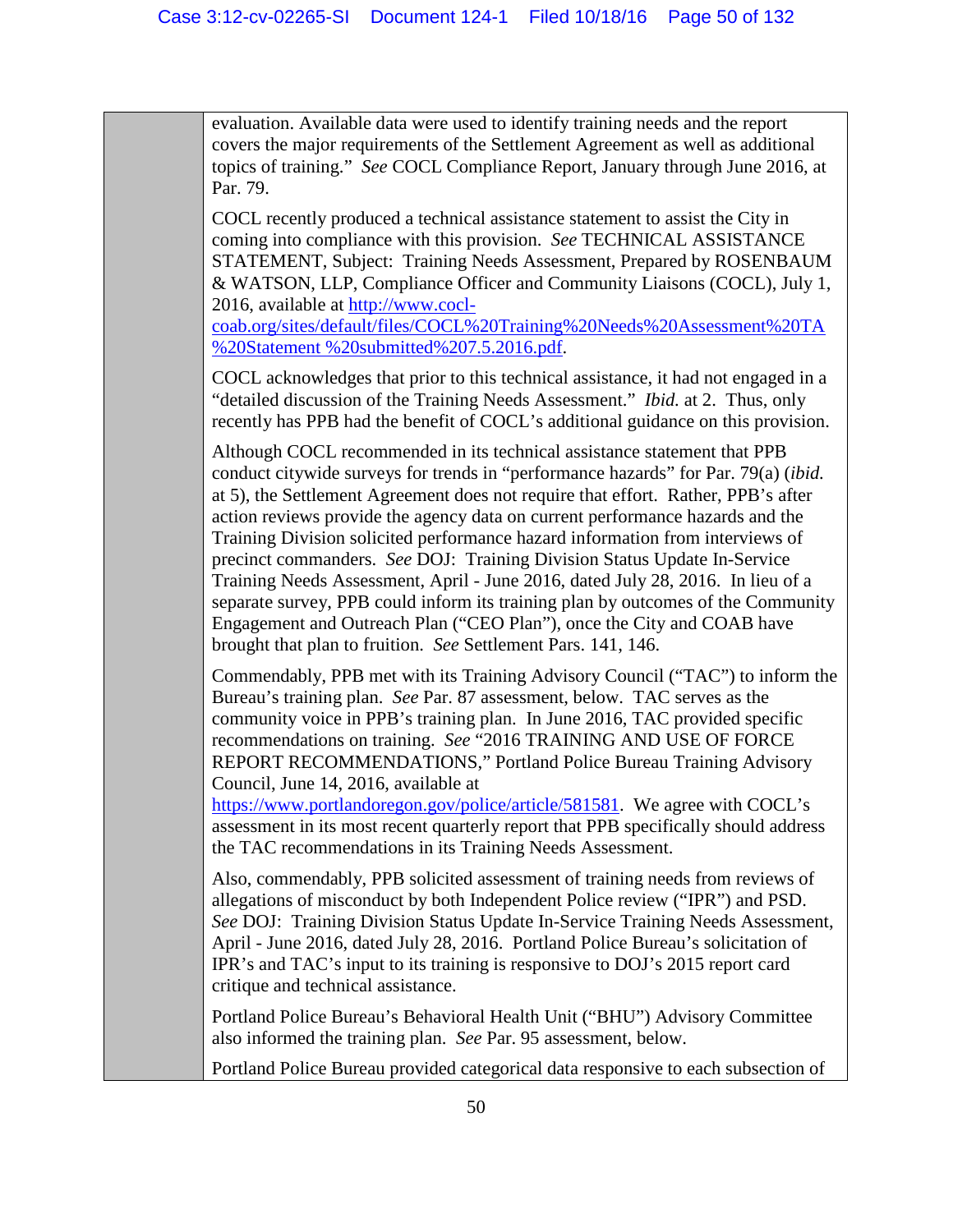Par. 79(a)-(k). *See* DOJ: Training Division Status Update In-Service Training Needs Assessment, April - June 2016, dated July 28, 2016. In addition to PPB's written statements regarding actions taken to comply with Par. 79, other sources during our monitoring support PPB's compliance:

- We directly observed in-service training with our expert consultant and COCL's police practices consultant. We found many positive aspects and others in which to offer technical assistance. *See United States* v. *City of Portland* - Technical Assistance Letter Regarding In-Service Training, dated Feb. 26, 2016, available at [https://www.justice.gov/crt/file/847051/download.](https://www.justice.gov/crt/file/847051/download) While we observed PPB's significant dedication to training, one area of serious concern was the training offered by an Assistant City Attorney. That session emphasized the City's asserted defenses to problematic uses of force, rather than demonstrating compliance with Par. 79(d)'s direction to use problematic uses of force to inform training needs.
- One of PPB's recently re-investigated force incidents reveals an effective feedback loop to inform training needs based on problematic uses of force, as envisioned in Par. 79(d). In our 2015 report card for Par. 121, we discussed at length allegation 2014-C-0265. Portland Police Bureau recently completed a re-investigation of that allegation, for which the investigation identified a failure to train in the particularized, individualized suspicion requirement for *Terry* stops. As an outgrowth of this more fulsome investigation, the reviewing supervisor provided a memo to the training division on the lack of a record of training on this basic constitutional requirement. *See* 2014-C-0265. While we critique the adequacy of the investigation and finding in that case (*see* Section VIII, below), we laud PPB's use of an administrative investigation to identify a training need.
- Par. 79(h) requires that PPB research best practices for training. Following our provision of technical assistance in a February 26, 2016 letter, we engaged in follow-up discussions with PPB. We recommended that PPB employ a deescalation training scheme approved by the Court monitor in our Seattle Police matter. *See United States* v. *City of Seattle*, 2:12-cv-01282-JLR, D.E. 198-1, Filed 04/01/15. PPB's Training Captain reported that PPB had already sought out and planned to use those very same materials. This is emblematic of PPB's willingness to adopt best practices.

Lastly, after lengthy and detailed negotiations, DOJ recently approved a revised Policy 1500, which includes provisions that govern PPB's training plan. DOJ and the City specifically considered and incorporated, where appropriate, COAB's recommendations to Policy 1500.

#### **Technical Assistance** We will assess whether and how PPB responds to the TAC recommendations as we continue to monitor compliance with this provision. The PPB's Employee Information System ("EIS"), though not yet fully matured, also should inform future training plans.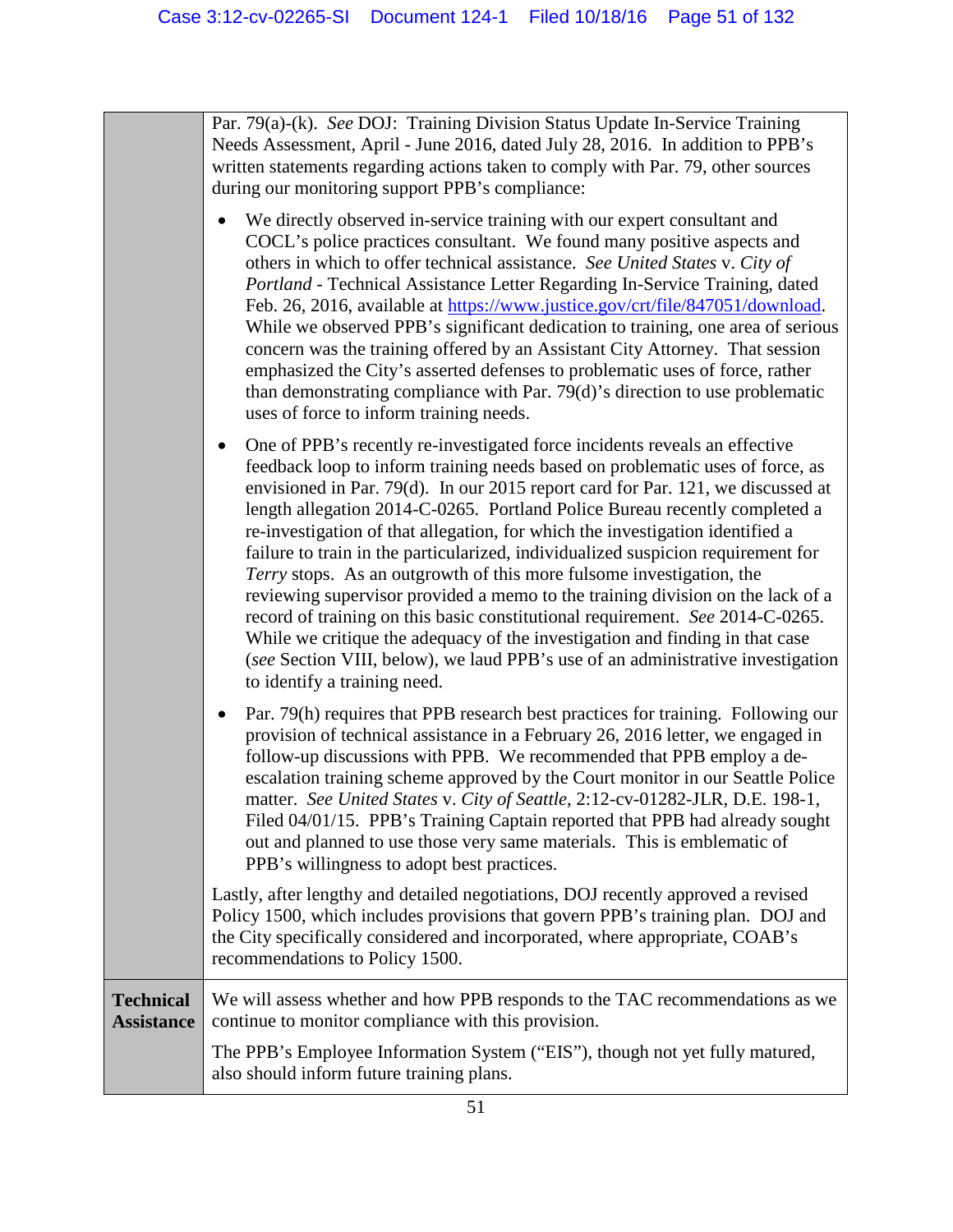As before, as PPB further implements other provisions of the Settlement Agreement, PPB necessarily will have to revise its training assessment and training plan. Specifically, PPB and COCL have not yet brought the training audit to fruition. This audit will inform future iterations of the training plan.

80. Within 180 days of the Effective Date, PPB shall develop and implement a process that provides for the collection, analysis, and review of data regarding the effectiveness of training for the purpose of improving future instruction, course quality, and curriculum. These evaluations shall measure and document student satisfaction with the training received; student learning as a result of training; and the extent to which program graduates are applying the knowledge and skills acquired in training to their jobs. This audit shall be reported to the Training Division Manager and shall include student evaluations of the program and the instructor.

| <b>Status</b>   | <b>Partial Compliance – significant improvement</b>                                                                                                                                                                                                                                                                                                                                                                                                                                                                                                                                       |
|-----------------|-------------------------------------------------------------------------------------------------------------------------------------------------------------------------------------------------------------------------------------------------------------------------------------------------------------------------------------------------------------------------------------------------------------------------------------------------------------------------------------------------------------------------------------------------------------------------------------------|
| <b>Analysis</b> | PPB has come far in its collection of data to assess training efficacy based on<br>the Kirkpatrick Model (i.e., a four step analysis of reaction, learning, behavior,<br>and results) though PPB still has more work to do.                                                                                                                                                                                                                                                                                                                                                               |
|                 | Whereas we noted in last year's report card that PPB had only presented plans for<br>some survey tools, this year, PPB provided analysis of completed survey data for a<br>number of its in-service training weeks. Thus, PPB has taken demonstrable steps<br>toward data collection and analysis. However, we agree with COCL that "PPB's<br>current effort contains the necessary elements of an evaluation, though it lacks the<br>methodological rigor we believe would make results and conclusions reliable." See<br>COCL Compliance Report, January through June 2016, at Par. 80. |
|                 | We diverge from one significant COCL recommendation. COCL recommended<br>that PPB incorporate pre-test measures to ensure officers are mastering course<br>content. Id. While pre-tests may yield useful data, the Settlement Agreement does<br>not require them. Moreover, pretests are not a standard practice for police<br>academies nationally and would consume valuable, but limited, training time.                                                                                                                                                                               |
|                 | Based on our direct observation of PPB's in-service training, we stated in our<br>technical assistance letter:                                                                                                                                                                                                                                                                                                                                                                                                                                                                            |
|                 | Settlement Agreement paragraph 80 requires that PPB implement data<br>collection and analysis regarding the effectiveness of training.<br>Specifically, these data must include student satisfaction, learning, and<br>application. PPB previously has asserted that it is applying the<br>Kirkpatrick model for data collection, analysis, and improvement of<br>training. However, we did not witness the necessary data collection to                                                                                                                                                  |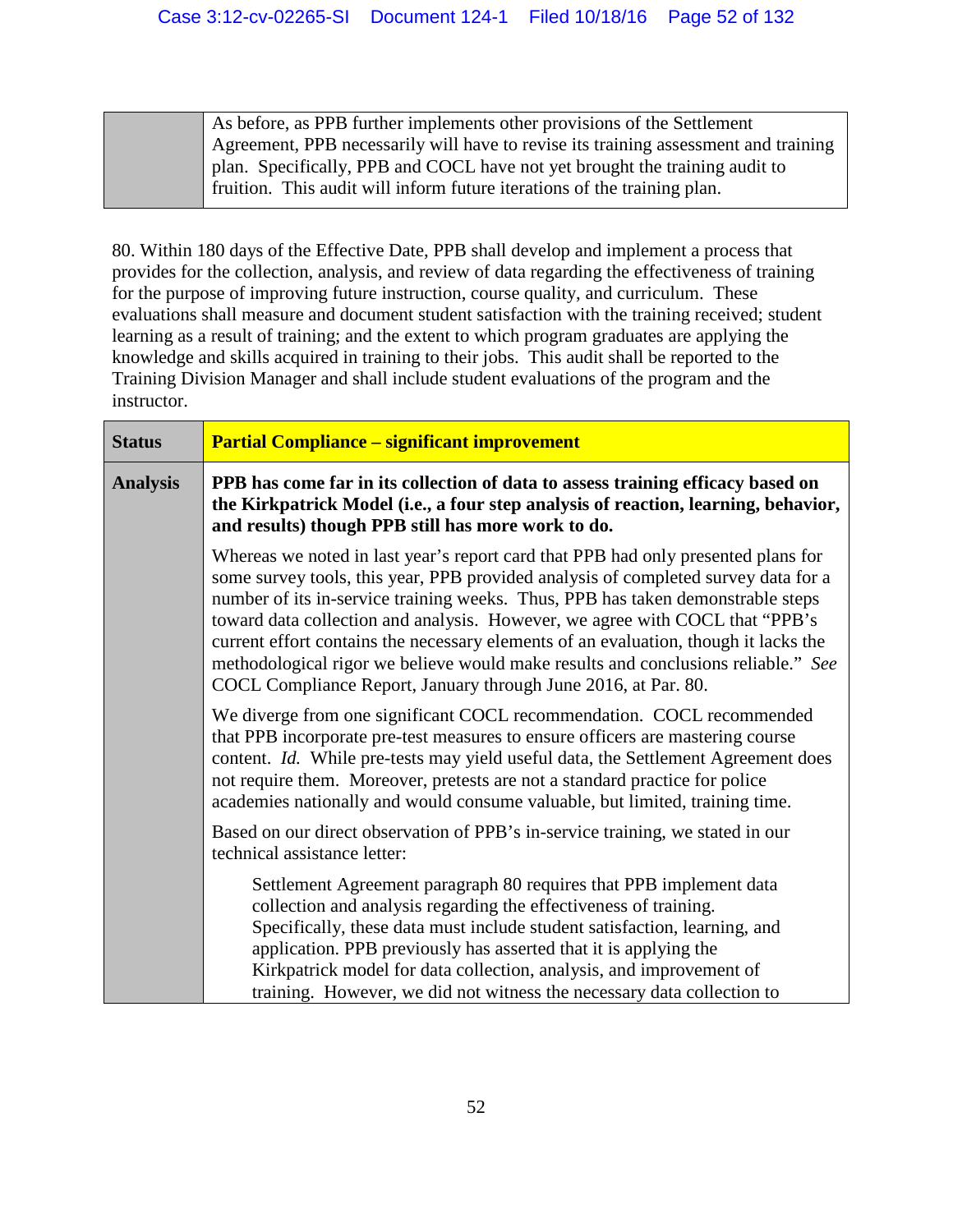|                                       | feed into this model.                                                                                                                                                                                                                                                                                                                                                                                                                                                                                                                                                                                                                                                                                                                                                                                                                                                                                                                                                                                                                                                                                                                                                                                                                                                                                                                                                                                                                                                                                                                                                                                                                                                  |
|---------------------------------------|------------------------------------------------------------------------------------------------------------------------------------------------------------------------------------------------------------------------------------------------------------------------------------------------------------------------------------------------------------------------------------------------------------------------------------------------------------------------------------------------------------------------------------------------------------------------------------------------------------------------------------------------------------------------------------------------------------------------------------------------------------------------------------------------------------------------------------------------------------------------------------------------------------------------------------------------------------------------------------------------------------------------------------------------------------------------------------------------------------------------------------------------------------------------------------------------------------------------------------------------------------------------------------------------------------------------------------------------------------------------------------------------------------------------------------------------------------------------------------------------------------------------------------------------------------------------------------------------------------------------------------------------------------------------|
|                                       | For the observed in-service training, PPB did not use written,<br>individually identifiable, competency-based quizzes of policy or tactics. <sup>8</sup><br>For one class, PPB instructors gave an eight-question use-of-force policy<br>quiz. However, the quizzes were anonymous. Theoretically, PPB could<br>use the results to evaluate instructors, but not students. Similarly, PPB<br>distributed an anonymous survey of the entire training. Strangely,<br>though, this anonymous survey points out that it could be subject to a<br>public records request. That admonition seems intended to discourage<br>criticism. Such comments are not typical or appropriate for this type of<br>survey research. [COCL similarly found that the public-records<br>admonition is highly unusual in police research, but problematic for<br>ensuring quality data. See COCL Compliance Report, January through<br>June 2016, at Par. 79]. For some practicum instruction, PPB required<br>that all class members successfully complete certain exercises, e.g.,<br>firearm qualification. For other exercises, however, PPB did not include<br>any mechanisms or measures to assure or measure students'<br>understanding or competence. For example, PPB did not check whether<br>most students properly applied tourniquets and therefore did not<br>determine whether students learned the material. In previous reports, the<br>COCL has recommended a more rigorous evaluation plan for training.<br>We reiterate the importance of data collection and analysis of training.<br>See United States v. City of Portland - Technical Assistance Letter Regarding In- |
|                                       | Service Training, dated Feb. 26, 2016, available at<br>https://www.justice.gov/crt/file/847051/download.                                                                                                                                                                                                                                                                                                                                                                                                                                                                                                                                                                                                                                                                                                                                                                                                                                                                                                                                                                                                                                                                                                                                                                                                                                                                                                                                                                                                                                                                                                                                                               |
| <b>Technical</b><br><b>Assistance</b> | Portland Police Bureau should implement competency-based evaluations to<br>determine student learning.                                                                                                                                                                                                                                                                                                                                                                                                                                                                                                                                                                                                                                                                                                                                                                                                                                                                                                                                                                                                                                                                                                                                                                                                                                                                                                                                                                                                                                                                                                                                                                 |
|                                       | Once PPB develops more rigorous data, PPB must review those data and should<br>apply its data analysis to a quality improvement loop.                                                                                                                                                                                                                                                                                                                                                                                                                                                                                                                                                                                                                                                                                                                                                                                                                                                                                                                                                                                                                                                                                                                                                                                                                                                                                                                                                                                                                                                                                                                                  |
|                                       | Portland Police Bureau should consider data from the community in assessing "the<br>extent to which program graduates are applying the knowledge and skills acquired<br>in training to their jobs." See Par. 80. In part, PPB could use the CEO Plan for this                                                                                                                                                                                                                                                                                                                                                                                                                                                                                                                                                                                                                                                                                                                                                                                                                                                                                                                                                                                                                                                                                                                                                                                                                                                                                                                                                                                                          |

<span id="page-52-0"></span><sup>&</sup>lt;sup>8</sup> In PPB's documents produced in support of its quarterly reports, PPB asserted that this observation from our February 26, 2016 letter was its first notice that PPB should use competency-based evaluations. *See* Action Item 80 Learning Assessments 2nd Quarter: April - June 2016. Actually, in our 2015 report card, we told PPB: "PPB should also assess efficacy of training through: **competency-based testing** at the completion of each course; utilizing the Inspector's Audits FDCRs and 940s; utilizing community surveys; and outcomes assessment such as training needs identified in crisis situation reports, internal affairs reviews, or force review boards." *See* Settlement Agreement Compliance Status Assessment Report –September 10, 2015, (emphasis added) available at [https://www.justice.gov/crt/case](https://www.justice.gov/crt/case-document/file/771296/download)[document/file/771296/download.](https://www.justice.gov/crt/case-document/file/771296/download)

 $\overline{a}$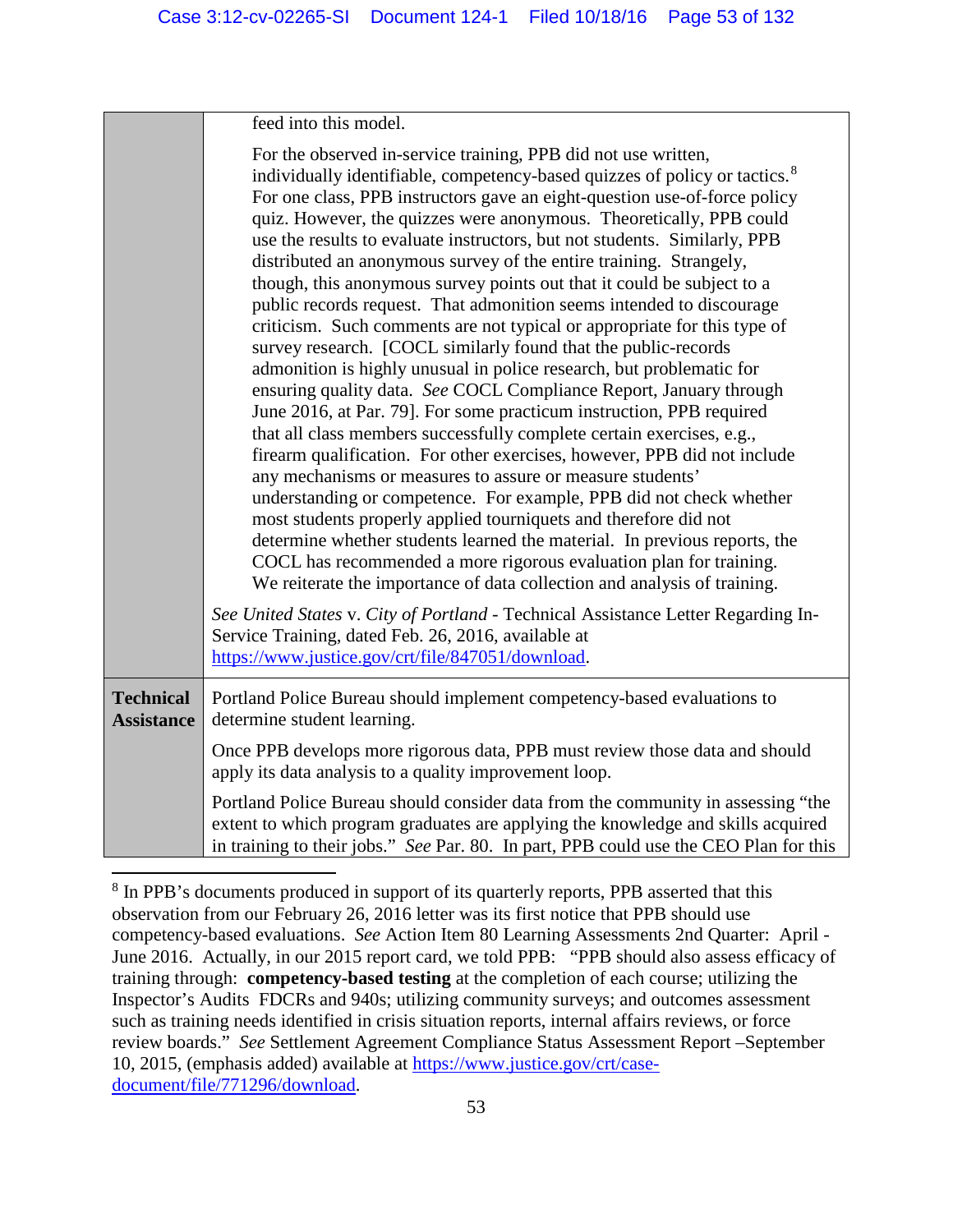purpose. *See* Settlement Pars. 141, 146

81. PPB shall ensure that the Training Division is electronically tracking, maintaining, and reporting complete and accurate records of current curricula, lesson plans, training delivered, attendance records, and other training materials in a central, commonly accessible, and organized file system. Each officer's immediate supervisor shall review the database for the officers under his/her command at least semi-annually.

| <b>Status</b>   | <b>Partial Compliance - improvement</b>                                                                                                                                                                                                                                                                                                                                                                                                                                                                                                                                                                                                                                                                                                                                                                                                                      |
|-----------------|--------------------------------------------------------------------------------------------------------------------------------------------------------------------------------------------------------------------------------------------------------------------------------------------------------------------------------------------------------------------------------------------------------------------------------------------------------------------------------------------------------------------------------------------------------------------------------------------------------------------------------------------------------------------------------------------------------------------------------------------------------------------------------------------------------------------------------------------------------------|
| <b>Analysis</b> | The City has delayed PPB's long-intended use of Learning Management<br>System ("LMS") software in place of PPB's in-house Skills Manager program.<br>LMS will electronically monitor training-related activities within PPB.                                                                                                                                                                                                                                                                                                                                                                                                                                                                                                                                                                                                                                 |
|                 | Portland Police Bureau reported that it has been attempting to procure LMS since<br>the first quarter of 2015. More recently, PPB reported delays caused by the City's<br>unwillingness to procure the software, and then the City's need to coordinate the<br>software with a larger cloud services contract. See PPB Quarterly Report, Par.<br>81(a), August 15, 2016. LMS implementation was not set to begin until August 17,<br>2016. See Q2 Learning Management System Update Memo, August 8, 2016.                                                                                                                                                                                                                                                                                                                                                    |
|                 | While PPB contended that its use of Skills Manager since 2005 met the obligations<br>of paragraph 81, we disagreed in our 2015 assessment. Skills Manager did not<br>track all trainings, particularly those provided outside of the academy at the unit<br>level. Thus, the City's delay in LMS has hindered its agency's ability to comply<br>with this provision.                                                                                                                                                                                                                                                                                                                                                                                                                                                                                         |
|                 | Absent a fully functional LMS, PPB supervisors must rely on an incomplete<br>training record to review their subordinates' training records.                                                                                                                                                                                                                                                                                                                                                                                                                                                                                                                                                                                                                                                                                                                 |
|                 | Commendably, PPB has attempted work-around fixes to track officers' training.<br>PPB readily admits that has encountered several problems in doing so. See PPB<br>Quarterly Report, Par. 81(b), August 15, 2016. The PPB's Snapshot program<br>reports training by the year whereas the State's DPSST reports compliance with 84-<br>hour requirement for a three-year period. Id. Portland Police Bureau also receives<br>DPSST's compliance reports until after the reporting period. Id. Accordingly,<br>PPB's Training Division is running reports on certification requirements for<br>officers. Id. This effort has yielded reports listing officers whom have not met<br>their annual in-service training requirements and PPB has acted to provide the<br>necessary trainings. See email from LT Kraig McGlathery PPB Training Division,<br>undated. |
|                 | This work-around process, while productive, is not the same as the supervisory<br>review of training records that the Settlement Agreement envisions. First, the<br>Settlement Agreement does not limit the training review to only in-service training.<br>Supervisors should review records for not only in-service training, but also any<br>assignment-specific training officers should have, e.g., Special Emergency                                                                                                                                                                                                                                                                                                                                                                                                                                   |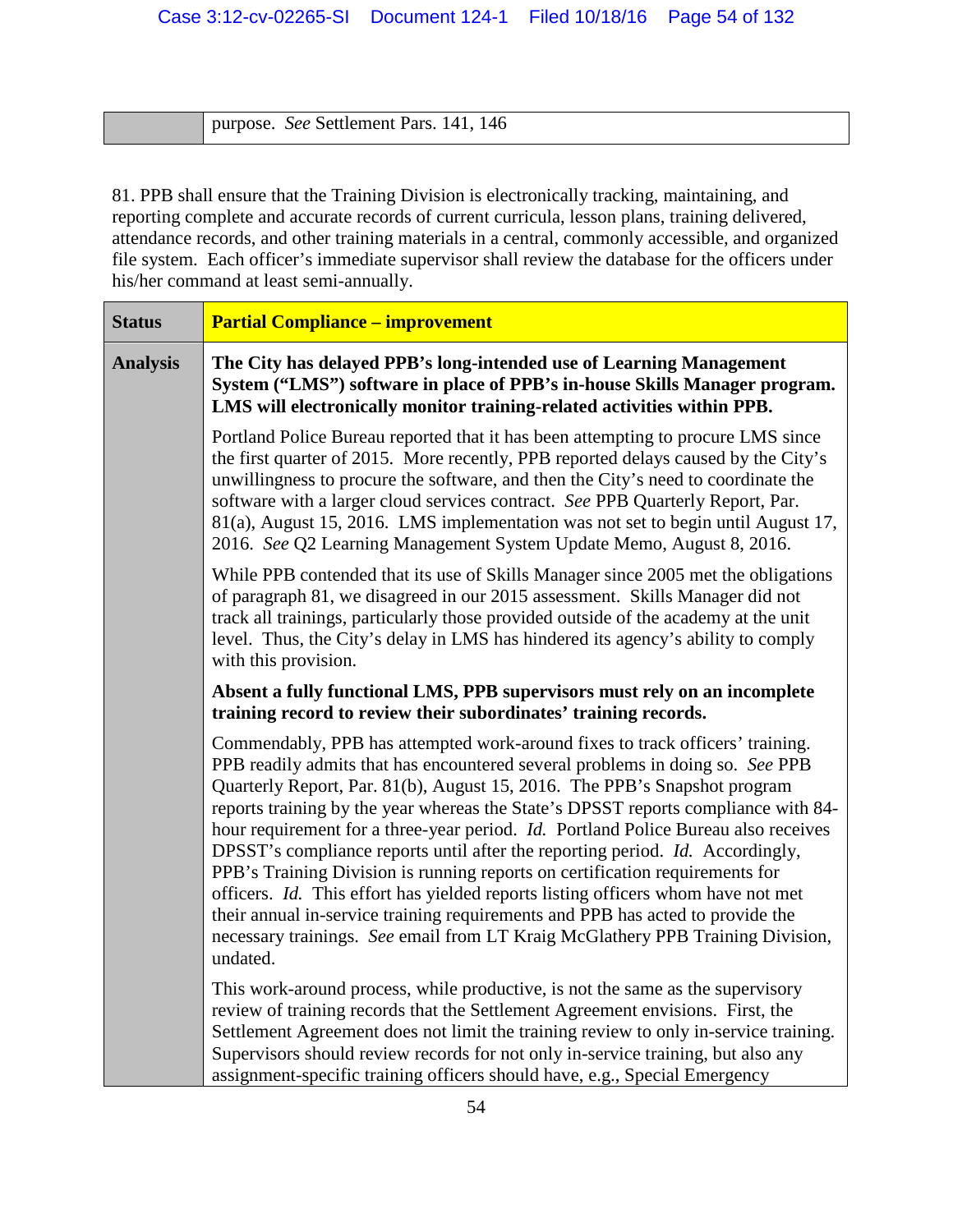|                                       | Reaction Team ("SERT") or K-9. Second, this work-around removes the goal of<br>having the supervisor who is responsible for his or her subordinates familiar with<br>their training and training needs. This Settlement Agreement goal dovetails with<br>the Settlement Agreement requirement that supervisors check their subordinates'<br>EIS entries. See Section VII, herein. |
|---------------------------------------|-----------------------------------------------------------------------------------------------------------------------------------------------------------------------------------------------------------------------------------------------------------------------------------------------------------------------------------------------------------------------------------|
| <b>Technical</b><br><b>Assistance</b> | PPB must bring its data management system to fruition, but should be careful to<br>ensure that the system addresses all aspects required by this provision of the<br>Settlement Agreement.                                                                                                                                                                                        |
|                                       | As with COCL, "Upon complete implementation of the LMS, we will ask PPB for<br>a technical demonstration to ensure that it adheres to the requirements of Par. 81."<br>See COCL Compliance Report, January through June 2016, at Par. 80.                                                                                                                                         |
|                                       | Portland Police Bureau supervisors must assume the role of checking their<br>subordinates' training records. Supervisors' role would not obviate the utility of<br>Training Division's review of in-service training for state certification criteria.                                                                                                                            |

82. PPB shall report training delivered and received semi-annually to the Assistant Chief of Operations and, during the pendency of this Agreement, to DOJ.

| <b>Status</b>                         | <b>Substantial Compliance – ongoing obligation</b>                                                                                                                                                                                                                                                                                                                                                                                                                                                                                                                                                                                                                                                                            |
|---------------------------------------|-------------------------------------------------------------------------------------------------------------------------------------------------------------------------------------------------------------------------------------------------------------------------------------------------------------------------------------------------------------------------------------------------------------------------------------------------------------------------------------------------------------------------------------------------------------------------------------------------------------------------------------------------------------------------------------------------------------------------------|
| <b>Analysis</b>                       | Commendably, PPB delivered nearly 17,000 hours of internal training and nearly<br>5,000 hours of external training to its officers in just the first half of 2016. See<br>Course Attendance Summary Report, 2016 Course Attendance - Internal Courses<br>January – June, July 11, 2016; Course Attendance Summary Report, 2016 Course<br>Attendance - External Courses January - June, July 11, 2016. We agree with<br>COCL that while PPB has achieved substantial compliance with this paragraph, the<br>content of PPB's training reports should adhere to the criteria we have laid out for<br>paragraph 80 and the elements of evaluative training. See COCL Compliance<br>Report, January through June 2016, at Par. 82 |
| <b>Technical</b><br><b>Assistance</b> | To make this report more meaningful, PPB will have to bring to fruition its training<br>management systems consistent with Paragraph 81, which should provide PPB<br>executives with more useful data on training utilization.                                                                                                                                                                                                                                                                                                                                                                                                                                                                                                |

83. PPB shall institute guidelines to govern its selection of officers that serve as trainers and shall ensure that those officers do not have a history of using excessive force. The trainer selection guidelines shall prohibit the selection of officers who have been subject to disciplinary action based upon the use of force or mistreatment of people with mental illness within the three (3) preceding years, or twice in the preceding five (5) years, and will take into account if a civil judgment has been rendered against the City in the last five (5) years based on the officer's use of force.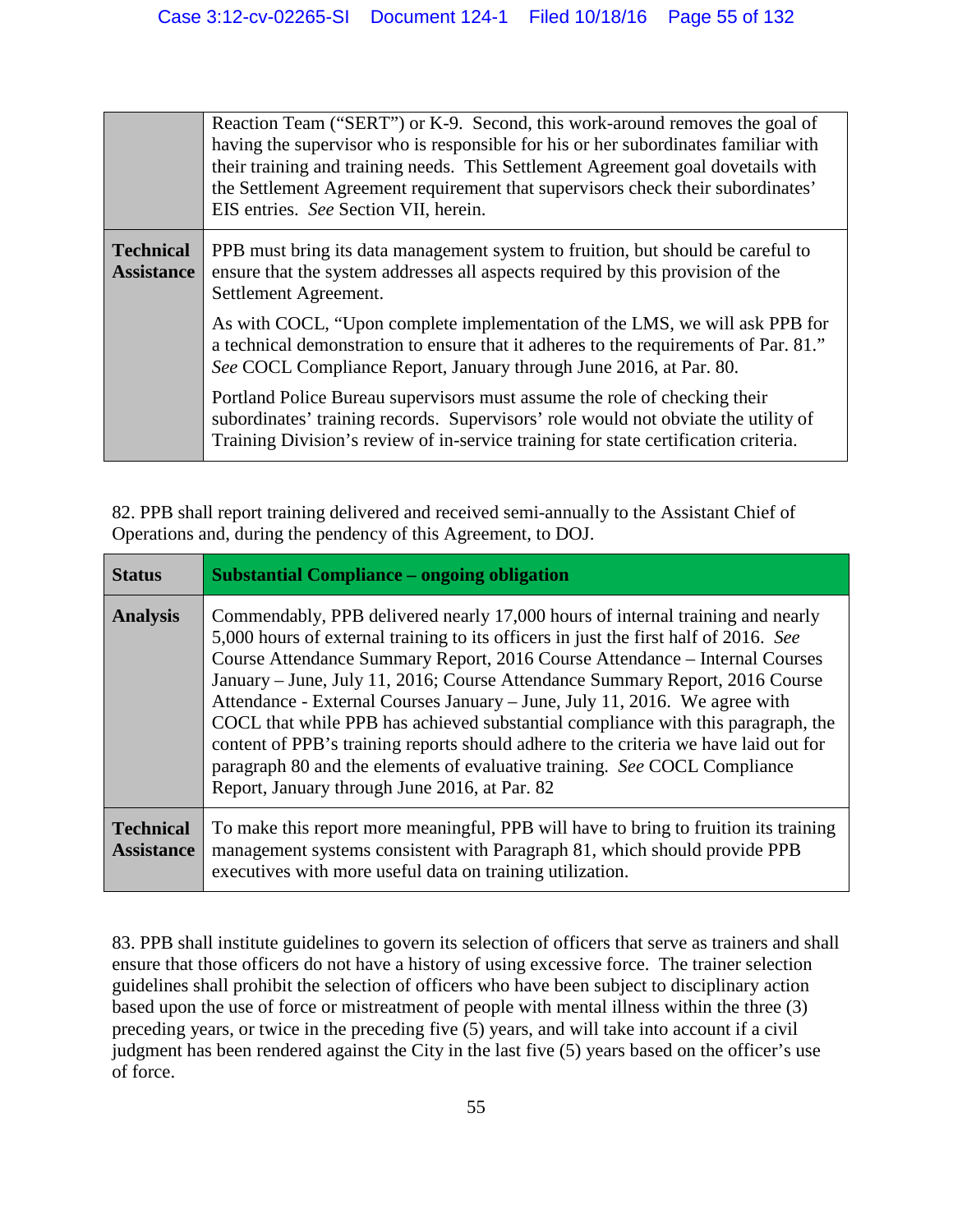| <b>Status</b>                         | <b>Substantial Compliance – ongoing obligation</b>                                                                                                                                                                                                                                                                                                                                                                                                                                                                                                        |
|---------------------------------------|-----------------------------------------------------------------------------------------------------------------------------------------------------------------------------------------------------------------------------------------------------------------------------------------------------------------------------------------------------------------------------------------------------------------------------------------------------------------------------------------------------------------------------------------------------------|
| <b>Analysis</b>                       | Commendably, PPB directly responded to our critique in our 2015 report card.<br>Portland Police Bureau revised Standard Operating Procedure 1-19 - Training<br>Division Instructor Selection Standards, moving the civil-judgment requirement<br>from paragraph 83 of the Settlement Agreement to the standard list of criteria for<br>consideration of instructor applicants. Portland Police Bureau also described in its<br>2016 Q1 report the application of the criteria from paragraph 83 to a candidate for a<br>position at the Academy's Armory. |
|                                       | We note, as did COCL, that PPB also demonstrated compliance with the<br>prohibition on selecting as instructors any officer who has been subject to<br>discipline for mistreatment of persons with mental illness, following the same<br>process as ECIT and BHRT reviews (see Pars. 101 and 108). See COCL<br>Compliance Report, January through June 2016, at Par. 83.                                                                                                                                                                                  |
| <b>Technical</b><br><b>Assistance</b> | We agree with COCL that if PPB decides to hire a trainer involved in a relevant<br>civil judgment, the training director should provide a justification and explanation<br>as to why the officer is fit for service as a trainer and the civil judgment is not a<br>disqualifying factor. See COCL Compliance Report, January through June 2016, at<br>Par. 83.                                                                                                                                                                                           |

84. All training that PPB provides shall conform to PPB's current policies at the time of training. PPB shall train all officers on the Agreement's requirements during the next in-service training scheduled.

a. With respect to patrol officers, PPB shall:

i. increase the use of role-playing scenarios and interactive exercises that illustrate proper use of force decision making, specifically including interactions with people who have or are perceived to have mental illness, including training officers on the importance and impact of ethical decision making and peer intervention;

ii. emphasize the use of integrated de-escalation techniques, when appropriate, that encourage officers to make arrests without using force;

iii. continue to provide training regarding an officer's duty to procure medical care whenever a subject is injured during a force event, and enhance and revise training as necessary to ensure that PPB's training in this regard is proactive and responsive to deficiencies identified by the Inspector, if any;

iv. continue to train on proactive problem solving and to utilize, when appropriate, disengagement, area containment, surveillance, waiting out a subject, summoning reinforcements, requesting specialized units, including CIT officers and mental health professionals, or delaying arrest;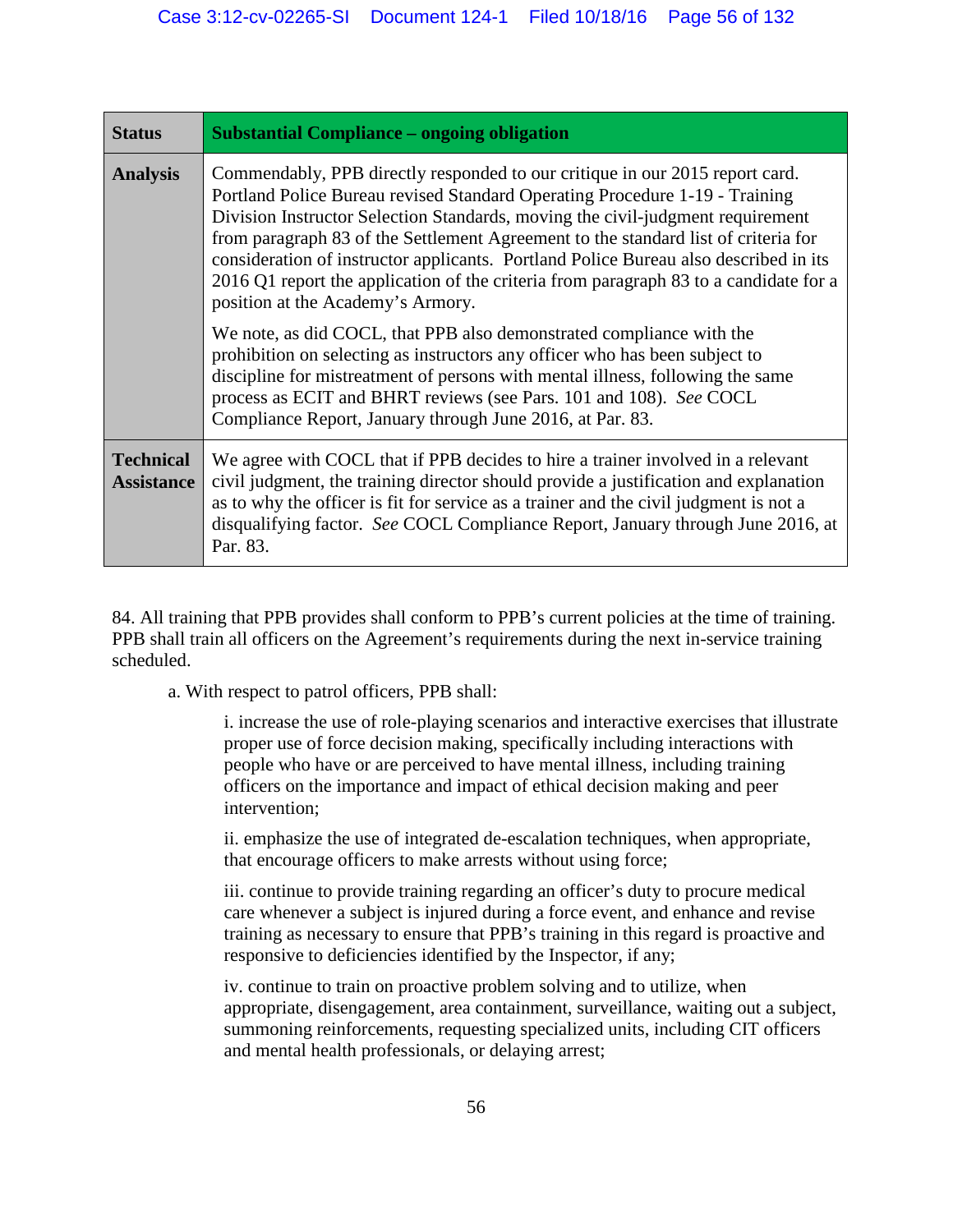v. describe situations in which a force event could lead to potential civil or criminal liability; and

vi. continue to train officers to avoid using profanity, prohibit using derogatory/demeaning labels, and also avoiding terms not currently appropriate for person-center communication, such as the term "mentals," in all work-related settings and communications, as well as when interacting with the public.

b. With respect to supervisors, provide additional training on how to:

i. conduct use of force investigations, including the supervisory investigatory responsibilities identified in Section III.A.3;

ii. evaluate officer performance as part of PPB's annual performance evaluation system; and

iii. foster positive career development and impose appropriate disciplinary sanctions and non-disciplinary corrective action.

| <b>Status</b>                         | <b>Substantial Compliance – ongoing obligation</b>                                                                                                                                                                                                                                                                                                                                                 |
|---------------------------------------|----------------------------------------------------------------------------------------------------------------------------------------------------------------------------------------------------------------------------------------------------------------------------------------------------------------------------------------------------------------------------------------------------|
| <b>Analysis</b>                       | PPB provided documentation evidencing that it provided training on the Settlement<br>Agreement to new officers attending the Advanced Academy in April 2016.<br>Likewise, we observed PPB's in-service training in December 2015, which also<br>included a teaching session concerning the Settlement Agreement.                                                                                   |
|                                       | COCL stated that it will assess the 2016 in-service training, now occurring, and<br>later supervisor training to evaluate materials for topics related to the Settlement<br>Agreement. See COCL Compliance Report, January through June 2016, at Par. 84.                                                                                                                                          |
| <b>Technical</b><br><b>Assistance</b> | We note that in speaking with officers about the ECIT program, some noted that<br>they understood they only needed to take certain action because the Department of<br>Justice made PPB do so. As the current Chief has stated correctly, PPB owns its<br>own reform. We encourage PPB to emphasize that it is undertaking reform at the<br>direction of its Chief, not the Department of Justice. |

85. In consultation with the COCL, the Inspector shall audit the training program using the following performance standards to ensure that PPB does the following:

a. Conducts a comprehensive needs assessment annually;

b. Creates a Training Strategic Plan annually;

c. Within 180 days of the Effective Date, develops and implements a process for evaluation of the effectiveness of training;

d. Maintains accurate records of Training delivered, including substance and attendance;

e. Makes Training Records accessible to the Director of Services, Assistant Chief of Operations, and DOJ;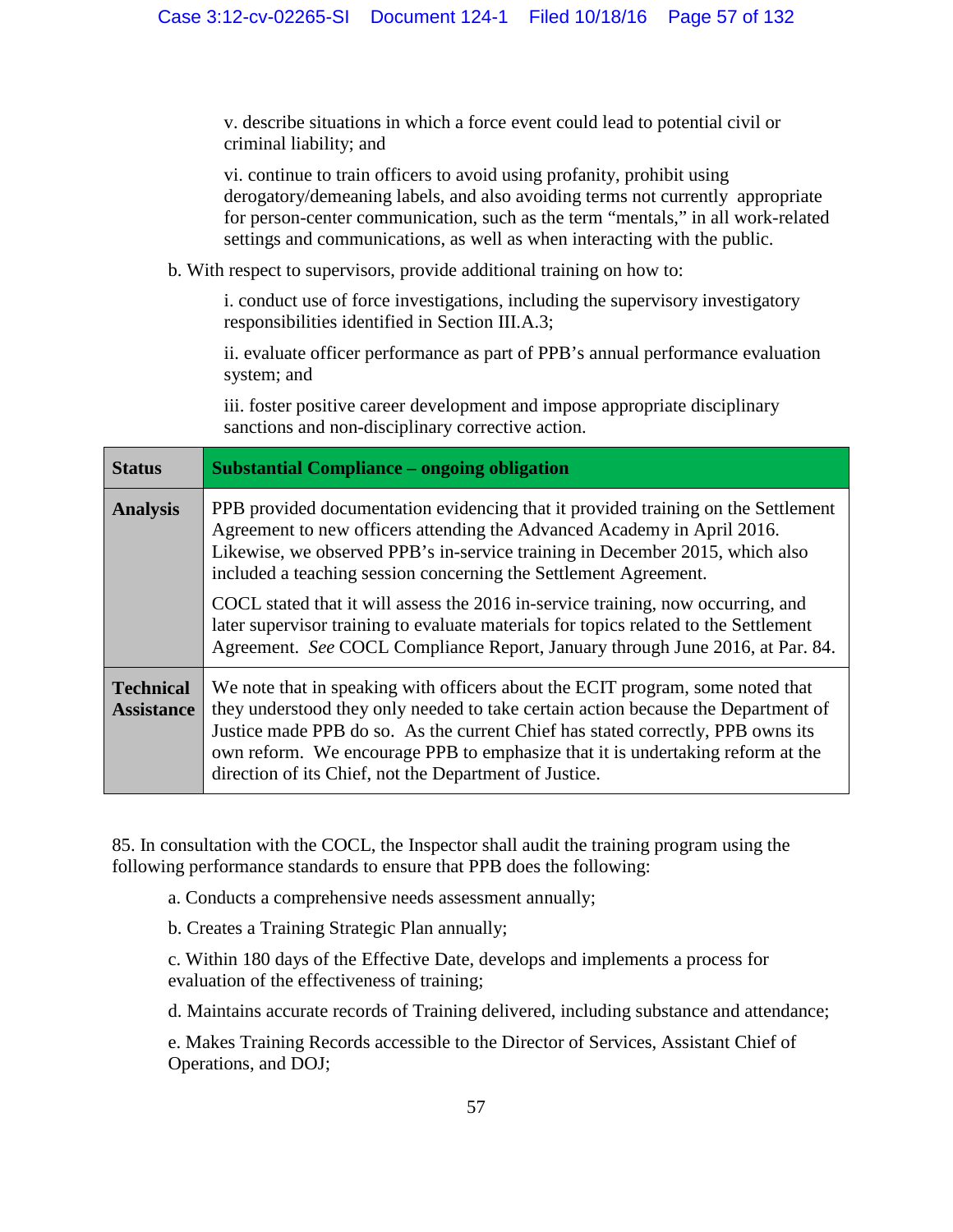f. Trains Officers, Supervisors, and Commanders on areas specific to their responsibilities; and

g. Ensures that sworn PPB members are provided a copy of all PPB directives and policies issued pursuant to this Agreement, and sign a statement acknowledging that they have received, read, and had an opportunity to ask questions about the directives and/or policies, within 30 days of the release of the policy.

| <b>Status</b>                         | <b>Partial Compliance – ongoing obligation</b>                                                                                                                                                                                                                                                                                                                                                                                                                                                                                                                                                                                                                                                                                                              |
|---------------------------------------|-------------------------------------------------------------------------------------------------------------------------------------------------------------------------------------------------------------------------------------------------------------------------------------------------------------------------------------------------------------------------------------------------------------------------------------------------------------------------------------------------------------------------------------------------------------------------------------------------------------------------------------------------------------------------------------------------------------------------------------------------------------|
| <b>Analysis</b>                       | Portland Police Bureau's ability to comply with these audit provisions has been<br>linked to COCL's collaboration to construct an effective audit. COCL and PPB<br>report that COCL agreed to provide PPB technical assistance concerning training<br>evaluation as a prerequisite to the audit. See COCL Compliance Report, January<br>through June 2016, at Par. 85; PPB 2016 Q1 and Q2 compliance report, at Par. 85.<br>Accordingly, COCL issued technical assistance statements related to Training<br>Needs Assessment (see Par. 79) and Training Evaluation (see Par. 80). COCL has<br>not yet produced technical assistance in connection with paragraph 85(b), (e), and<br>(g). See COCL Compliance Report, January through June 2016, at Par. 85. |
| <b>Technical</b><br><b>Assistance</b> | COCL and PPB must complete consultation regarding the audit and implement a<br>usable tool.                                                                                                                                                                                                                                                                                                                                                                                                                                                                                                                                                                                                                                                                 |

86. In consultation with the COCL, the Inspector shall gather and present data and analysis on a quarterly basis regarding patterns and trends in officers' uses of force to the Chief, the PPB Training Division, and to the Training Advisory Council. The Training Division and Training Advisory Council shall make written recommendations to the Chief regarding proposed changes in policy, training, and/or evaluations based on the data presented. The Inspector shall also, in coordination with the COCL and PSD, identify problematic use of force patterns and training deficiencies. The Chief's Office shall assess all use of force patterns identified by the Training Division and/or Training Advisory Council and timely implement necessary remedial training to address deficiencies so identified.

| <b>Status</b>   |
|-----------------|
| <b>Analysis</b> |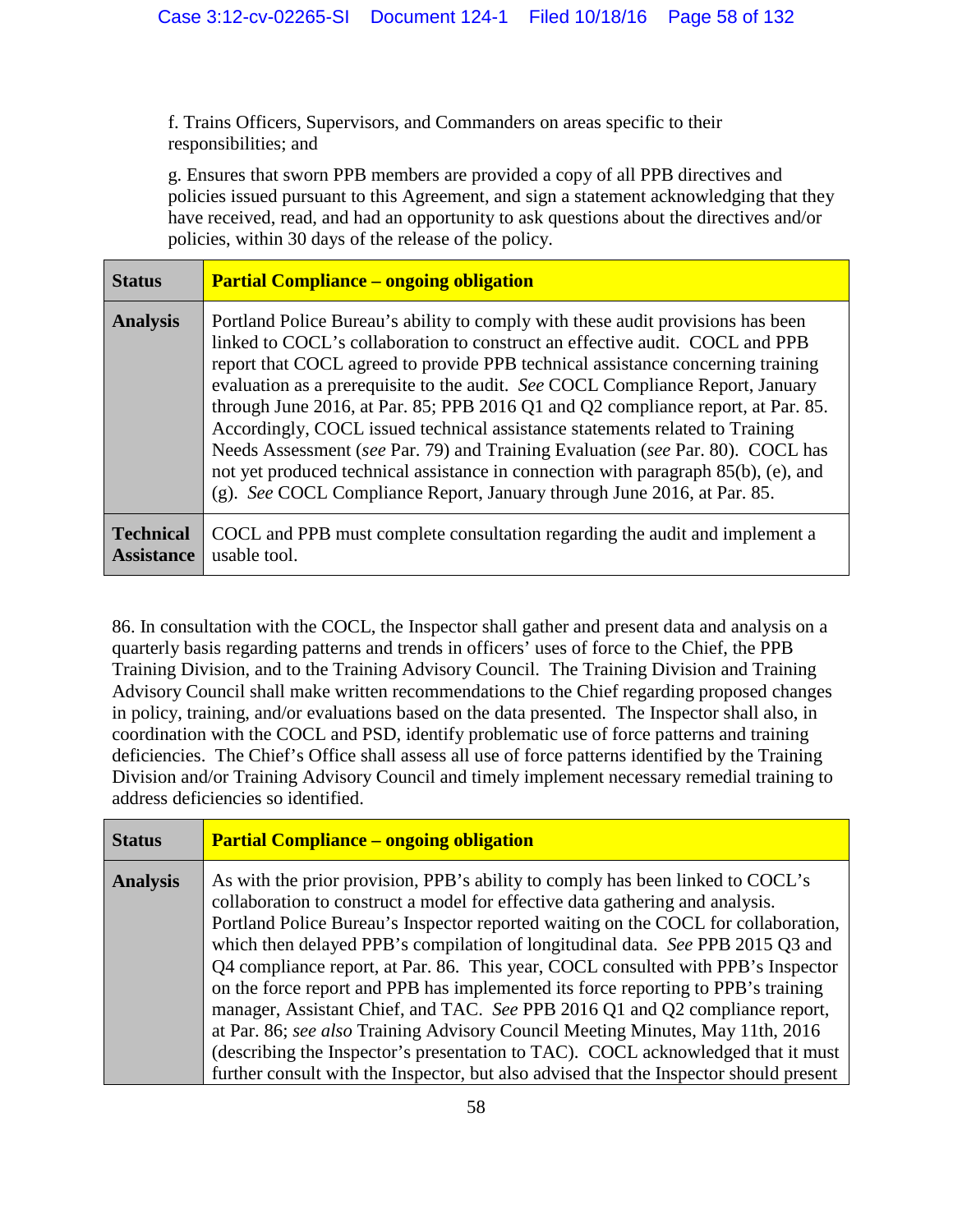|                                       | more force data to subsequent TAC meetings. See COCL Compliance Report,<br>January through June 2016, at Par. 86.                                                                                                                                                                                                                                                                                                                                                                                                                                                                                                                                        |
|---------------------------------------|----------------------------------------------------------------------------------------------------------------------------------------------------------------------------------------------------------------------------------------------------------------------------------------------------------------------------------------------------------------------------------------------------------------------------------------------------------------------------------------------------------------------------------------------------------------------------------------------------------------------------------------------------------|
|                                       | Commendably, in June 2016, the community volunteers who comprise the TAC<br>provided specific recommendations on training. See "2016 TRAINING AND USE<br>OF FORCE REPORT RECOMMENDATIONS," Portland Police Bureau Training<br>Advisory Council, June 14, 2016, available at<br>https://www.portlandoregon.gov/police/article/581581. See also Par. 79, above.<br>We agree with COCL that TAC's report was thoughtful and informative. TAC's<br>report provided recommendations concerning coaching of PPB instructors,<br>evaluation of training, and force reporting. <i>Id.</i> We do not reach conclusions,<br>however, on the TAC's recommendations. |
|                                       | We have not, as yet, received from PPB an established process for the Chief's<br>office to assess force patterns and implement remedies. COCL and PPB must<br>complete their consultation on data analysis to bring this later step to fruition.                                                                                                                                                                                                                                                                                                                                                                                                         |
| <b>Technical</b><br><b>Assistance</b> | COCL must complete its collaboration with PPB's Inspector to assist PPB with<br>coming into compliance.                                                                                                                                                                                                                                                                                                                                                                                                                                                                                                                                                  |
|                                       | PPB should respond to each item in TAC's recommendations.                                                                                                                                                                                                                                                                                                                                                                                                                                                                                                                                                                                                |
|                                       | Once PPB completes its COCL consultation, we expect PPB to provide<br>demonstrable evidence of data analysis for patterns of uses of force, followed by<br>remedial training to address deficiencies, if any.                                                                                                                                                                                                                                                                                                                                                                                                                                            |

87. Training Advisory Council meetings will be open to the public unless the matter under discussion is confidential or raises public safety concerns, as determined by the Chief.

| <b>Status</b>                         | <b>Substantial Compliance – ongoing obligation</b>                                                                                                                                                                                                                                                                          |
|---------------------------------------|-----------------------------------------------------------------------------------------------------------------------------------------------------------------------------------------------------------------------------------------------------------------------------------------------------------------------------|
| <b>Analysis</b>                       | TAC has been conducting public meetings. TAC even received extensive public<br>comment from Portland Copwatch. See Training Advisory Council Meeting<br>Minutes, May 11th, 2016. Portland Police Bureau has listed TAC agendas and<br>minutes, as well as TAC's report. See<br>https://www.portlandoregon.gov/police/61449. |
| <b>Technical</b><br><b>Assistance</b> | As we stated last year, like many other volunteers in this process, TAC members<br>deserve thanks.<br>We will assess TAC's planned review of its report.                                                                                                                                                                    |

## **V. COMMUNITY-BASED MENTAL HEALTH SERVICES**

88. The absence of a comprehensive community mental health infrastructure often shifts to law enforcement agencies throughout Oregon the burden of being first responders to individuals in mental health crisis. Under a separate agreement, the United States is working with State of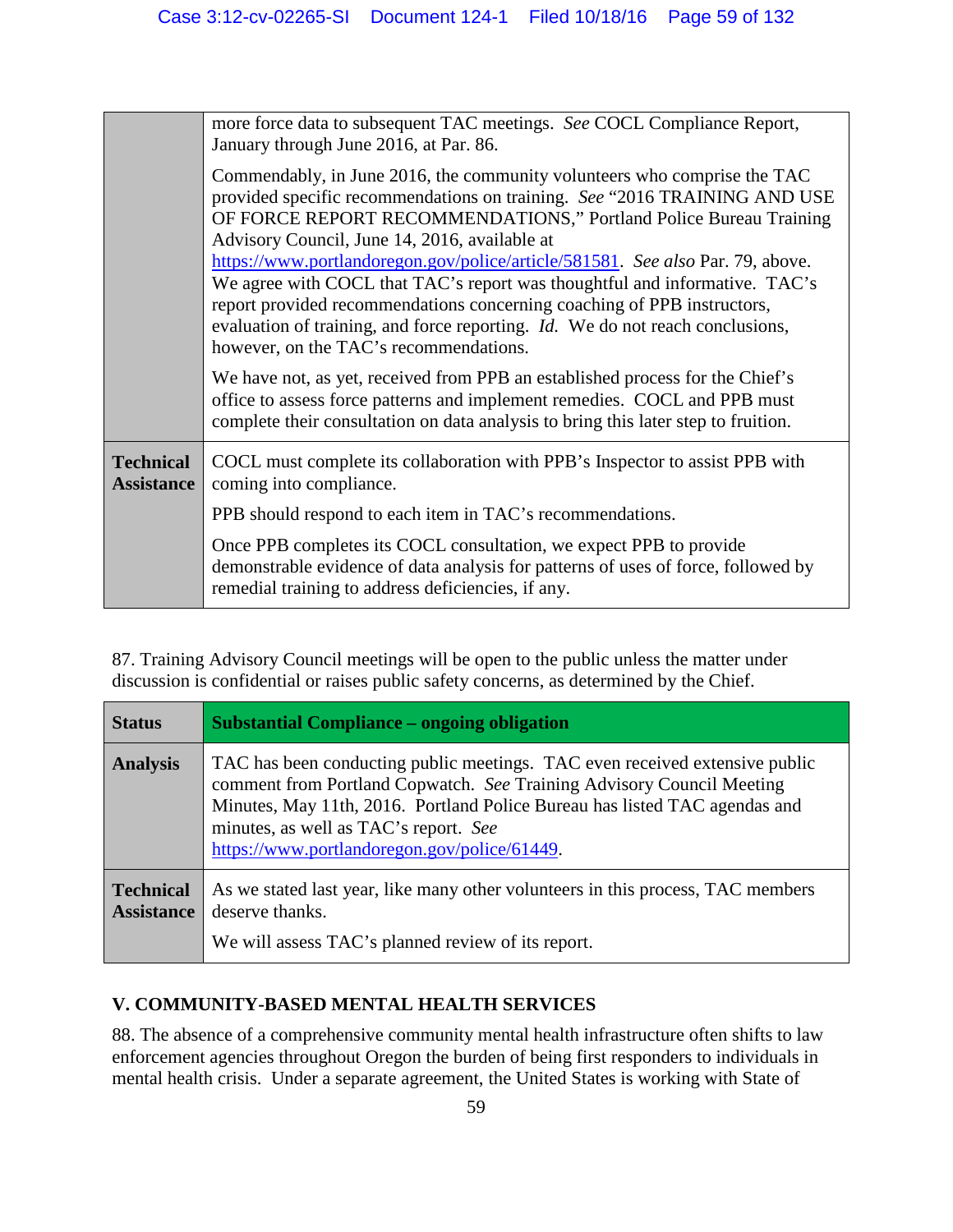Oregon officials in a constructive, collaborative manner to address the gaps in state mental health infrastructure. The state-wide implementation of an improved, effective community-based mental health infrastructure should benefit law enforcement agencies across the State, as well as people with mental illness. The United States acknowledges that this Agreement only legally binds the City to take action. Nonetheless, in addition to the City, the United States expects the City's partners to help remedy the lack of community-based addiction and mental health services to Medicaid clients and uninsured area residents. The City's partners in the provision of community-based addiction and mental health services include: the State of Oregon Health Authority, area Community Care Organizations ("CCOs"), Multnomah County, local hospitals, health insurance providers, commercial health providers, and existing Non-Governmental Organizations ("NGOs") such as community-based mental health providers, and other stakeholders.

| <b>Status</b>   | <b>Not measured</b>                                                                                                                                                                                                                                                                                                                                                                                                                                                                                                                                                                                                                                                                                                   |
|-----------------|-----------------------------------------------------------------------------------------------------------------------------------------------------------------------------------------------------------------------------------------------------------------------------------------------------------------------------------------------------------------------------------------------------------------------------------------------------------------------------------------------------------------------------------------------------------------------------------------------------------------------------------------------------------------------------------------------------------------------|
| <b>Analysis</b> | The State now has a plan for improved, community-based mental health<br>services.                                                                                                                                                                                                                                                                                                                                                                                                                                                                                                                                                                                                                                     |
|                 | We recognize that PPB continues to operate within the context of serious gaps in<br>community-based mental health services throughout the State, and PPB deserves<br>praise for initiating engagement with community partners in the effort to bridge the<br>service gaps.                                                                                                                                                                                                                                                                                                                                                                                                                                            |
|                 | Portland Police Bureau has done so by working with the Unity Center, further<br>discussed below, and with for-profit area hospitals, and by initiating conversations<br>with the Oregon Health Authority regarding the issues Officers face due to the<br>system gaps. In July 2016, the State finalized a Mental Health Performance Plan<br>for Adults with Serious and Persistent Mental Illness (the "Plan"). Input from law<br>enforcement was a key factor in the negotiation of the State's Plan. As a result, the<br>State has committed to increasing the array of community-based mental health care<br>services, including services to assist in decreasing the number of contacts with law<br>enforcement. |
|                 | The reforms in the State's Plan include:                                                                                                                                                                                                                                                                                                                                                                                                                                                                                                                                                                                                                                                                              |
|                 | Improving transitions from institutionalized levels of care (Oregon State)<br>Hospital, Acute Psychiatric Care Facilities, Secured Residential Treatment<br>Facilities, and Emergency Departments ("EDs")) to integrated community-<br>based treatment;                                                                                                                                                                                                                                                                                                                                                                                                                                                               |
|                 | Increasing access to crisis services (e.g., mobile crisis), and community-<br>$\bullet$<br>based supports (e.g., Assertive Community Treatment ("ACT")) to avoid<br>incarceration or unnecessary hospitalization for adults with SPMI;                                                                                                                                                                                                                                                                                                                                                                                                                                                                                |
|                 | Expanding supported housing and peer support services (There is also a<br>reporting requirement on supported employment); and                                                                                                                                                                                                                                                                                                                                                                                                                                                                                                                                                                                         |
|                 | Reducing the contacts between persons with SPMI and law enforcement<br>due to mental health reasons, through better criminal justice diversion                                                                                                                                                                                                                                                                                                                                                                                                                                                                                                                                                                        |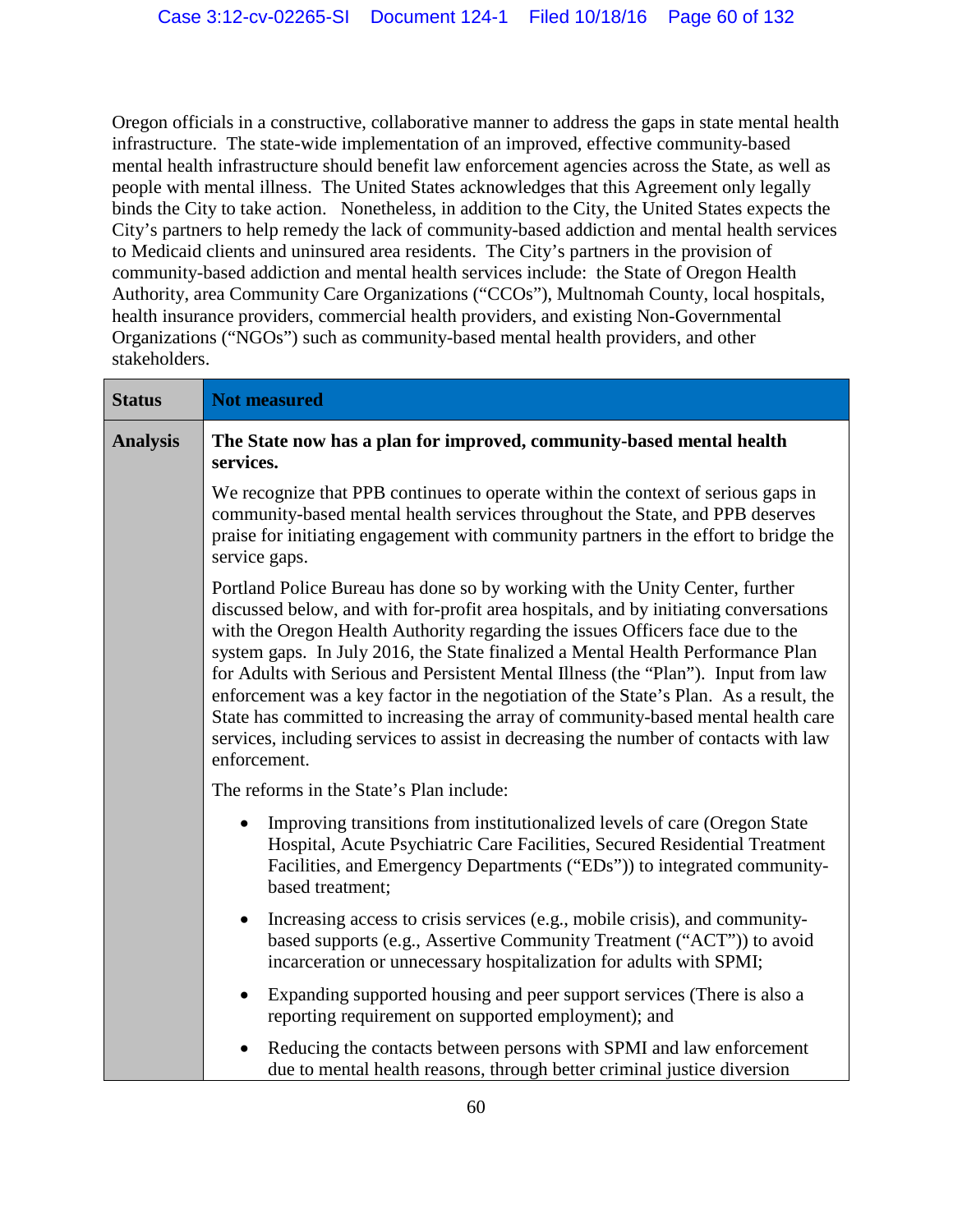|                                       | strategies.                                                                                                                                                                                                                                                                                                                                                                                   |
|---------------------------------------|-----------------------------------------------------------------------------------------------------------------------------------------------------------------------------------------------------------------------------------------------------------------------------------------------------------------------------------------------------------------------------------------------|
|                                       | The Plan also adds accountability to the State's efforts with a requirement for an<br>Independent Consultant to publicly report on the State's progress and to provide the<br>State technical assistance.                                                                                                                                                                                     |
|                                       | The Department of Justice wrote to the State concerning its Plan and DOJ's<br>expectations regarding implementation. The Plan, as well as DOJ's letter to the<br>State, are both publicly available at the following link:<br>http://www.oregon.gov/oha/bhp/Pages/Oregon-Performance-Plan.aspx                                                                                                |
|                                       | In 2016 Q2, PPB reports it applied to serve on the Behavioral Health Collaborative,<br>established by the Oregon Health Authority to assist in the effort of the State's<br>implementation of the Plan. We look forward to continued feedback from PPB and<br>other law enforcement partners on the impact of the State's Plan as the State<br>implements the Plan over the next three years. |
| <b>Technical</b><br><b>Assistance</b> | We applaud BHU's regular participation with community partners, and we are<br>pleased to learn that the BHU is looking at ways to share BHU Electronic Referral<br>System (BERS) data on trends of issues being addressed, as we previously advised<br>in our 2015 compliance report.                                                                                                         |

89. The United States expects that the local CCOs will establish, by mid-2013, one or more dropoff center(s) for first responders and public walk-in centers for individuals with addictions and/or behavioral health service needs. All such drop off/walk in centers should focus care plans on appropriate discharge and community-based treatment options, including assertive community treatment teams, rather than unnecessary hospitalization.

| <b>Status</b>   | <b>Partial compliance, significant improvement – ongoing obligation</b>                                                                                                                                                                                                                                                                                                                                                                                                                                              |
|-----------------|----------------------------------------------------------------------------------------------------------------------------------------------------------------------------------------------------------------------------------------------------------------------------------------------------------------------------------------------------------------------------------------------------------------------------------------------------------------------------------------------------------------------|
| <b>Analysis</b> | The City and PPB have actively participated in establishing the Unity Center.                                                                                                                                                                                                                                                                                                                                                                                                                                        |
|                 | DOJ recognizes that the City is not responsible for the delivery of mental health<br>services. However, to the extent that the City interacts with persons having mental<br>health service needs, the City has a vested interest in engaging its partners to<br>address the concerns. Commendably, PPB has continued to actively participate in<br>addressing these concerns.                                                                                                                                        |
|                 | As reported in our 2015 assessment, the Legacy Health Hospital System, Oregon<br>Health & Science University, and for- and non-profit health care organizations<br>(Adventist Health and Kaiser Permanente) will open the Unity Center for<br>Behavioral Health. We expect the Unity Center to provide emergency psychiatric<br>services, a co-located centralized inpatient facility, and enhanced partnerships with<br>community organizations providing behavioral health and substance use disorder<br>services. |
|                 | The Unity Center now has a dedicated website, http://unityhealthcenter.org/, and                                                                                                                                                                                                                                                                                                                                                                                                                                     |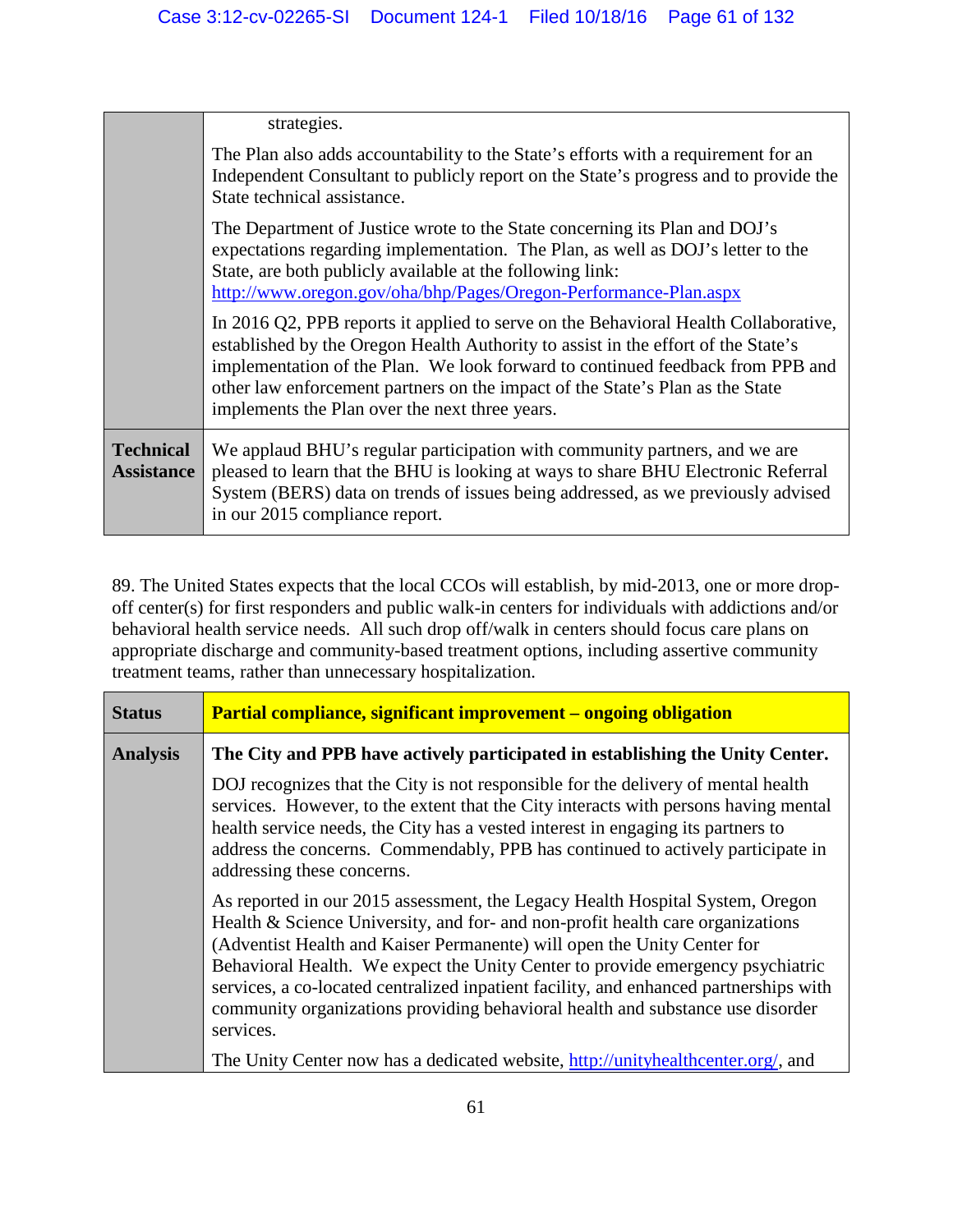|                                       | reports a projected opening in early 2017.<br>Portland Police Bureau has been steadfast in its efforts with the Transportation<br>subcommittee concerning utilization of ambulance services rather than police<br>vehicles for transporting individuals who are placed on a director's hold to the<br>center. We commend the City and PPB for engaging the legislature to support a                                                                                                      |
|---------------------------------------|------------------------------------------------------------------------------------------------------------------------------------------------------------------------------------------------------------------------------------------------------------------------------------------------------------------------------------------------------------------------------------------------------------------------------------------------------------------------------------------|
|                                       | change in administrative rules to allow for such transportation, and for working                                                                                                                                                                                                                                                                                                                                                                                                         |
|                                       | with Unity on the beta testing of the transport protocol.                                                                                                                                                                                                                                                                                                                                                                                                                                |
| <b>Technical</b><br><b>Assistance</b> | As noted in our 2015 report, we encourage the City to continue its involvement in<br>the workgroup discussions, not just concerning transportation of individuals to the<br>Center, but also to provide input on coordination with community partners<br>regarding the importance of the inclusion of community-based services at the Unity<br>Center. We look forward to PPB's report on its role on the Unity Advisory<br>Committee, which the City reported will begin later in 2016. |

90. The CCOs will immediately create addictions and mental health-focused subcommittee(s), which will include representatives from PPB's Addictions and Behavioral Health Unit ("ABHU"), the ABHU Advisory Board, Portland Fire and Rescue, Bureau of Emergency Communications ("BOEC") and other City staff. These committees will pursue immediate and long-term improvements to the behavioral health care system. Initial improvements include:

a. Increased sharing of information, subject to lawful disclosure, between agencies and organizations including BOEC, Multnomah County, and health care providers to create an information exchange among first responders and providers to better serve those suffering from mental illness;

b. Creation of rapid-access clinics so those in crisis have access to timely medication management appointments;

c. Enhancing access to primary care providers to shift low-to moderate acuity patients to primary care programs creating more capacity for acute patients in existing outpatient crisis mental health systems;

d. Expanding the options and available capacity for BOEC Operators to appropriately divert calls to qualified civilian mental health providers as first responders;

e. Addressing issues of unmet needs identified by Safer PDX and its community partners;

f. Expanding and strengthening networks of Peer-Mediated services to:

i. develop a referral guide delineating these services and locations and assist with accessing information;

ii. better educate the community of the viability of these services as alternative first engagement sites/programs for those having difficulty engaging with "professional driven" services;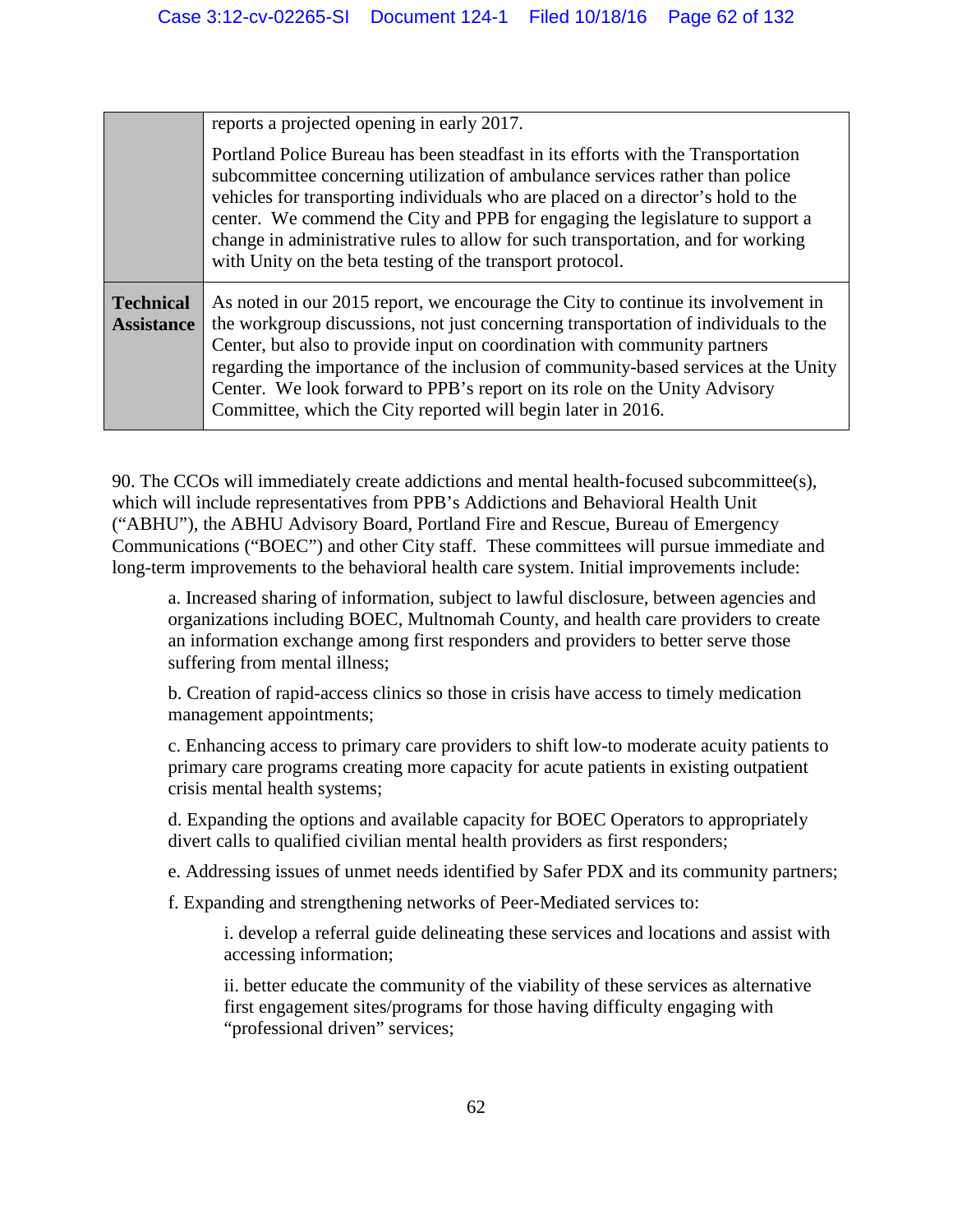iii. expand peer services connected to peer supports in the community for inpatient psychiatric units (including Emergency Departments) and in the community;

iv. add peer guides to work alongside Emergency Department guides for those patients with behavioral health issues entering the Emergency Department; and

v. evaluate opportunities to expand use of peers to coordinate with PPB ABHU (as described herein) and function as a link with impacted individuals; and

g. pursue tele-psychiatry (a provision of mental health care by video conferencing) as a way for first responders to take advantage of existing IT infrastructure to provide direct care or provider evaluation supporting the provision of appropriate services to an individual in crisis.

| <b>Status</b>                         | <b>Substantial Compliance</b>                                                                                                                                                                                                                                                                                                                                                                                                                     |
|---------------------------------------|---------------------------------------------------------------------------------------------------------------------------------------------------------------------------------------------------------------------------------------------------------------------------------------------------------------------------------------------------------------------------------------------------------------------------------------------------|
| <b>Analysis</b>                       | Portland Police Bureau has sought collaboration even after CCOs disbanded<br>mental health subcommittees.                                                                                                                                                                                                                                                                                                                                         |
|                                       | Portland Police Bureau initially reported that the CCOs had created mental health<br>subcommittees, and that the BHU command participated in both the Health Share<br>Oregon and Family Care CCO subcommittees. See<br>https://www.portlandoregon.gov/police/article/452158, and quarterly reports 2014<br>Q1-2015 Q1. Portland Police Bureau previously then reported that the CCOs<br>disbanded these subcommittees – for unknown reasons.      |
|                                       | We continue to acknowledge that the City cannot force the CCOs to create or<br>maintain such subcommittees. Notwithstanding this jurisdictional barrier, the<br>sharing of information between partners concerning the improvements for<br>behavioral health services indicated in subparagraphs (a)-(g) above is critical to<br>linking individuals to services and, by extension, helping to avoid unnecessary<br>contact with law enforcement. |
|                                       | As noted in our analysis in Paragraph 88, above, we applaud PPB on their initiative<br>to serve on the Behavioral Health Collaborative, established by the Oregon Health<br>Authority to assist in the effort of the State's implementation of its Mental Health<br>Performance Plan. We look forward to continued feedback from PPB and other<br>law enforcement partners as the State implements the Plan over the next three<br>years.         |
|                                       | We further applaud PPB's other creative efforts to engage its partners to meet the<br>spirit of this provision. For example, PPB reports that the SCT Program Manager<br>continues to attend the Legacy Emergency Department Outreach monthly meetings,<br>and manages referrals from ED diversion programs.                                                                                                                                      |
| <b>Technical</b><br><b>Assistance</b> | We encourage PPB to champion the efforts by the BHU, including the SCT, to seek<br>out opportunities to engage system partners.                                                                                                                                                                                                                                                                                                                   |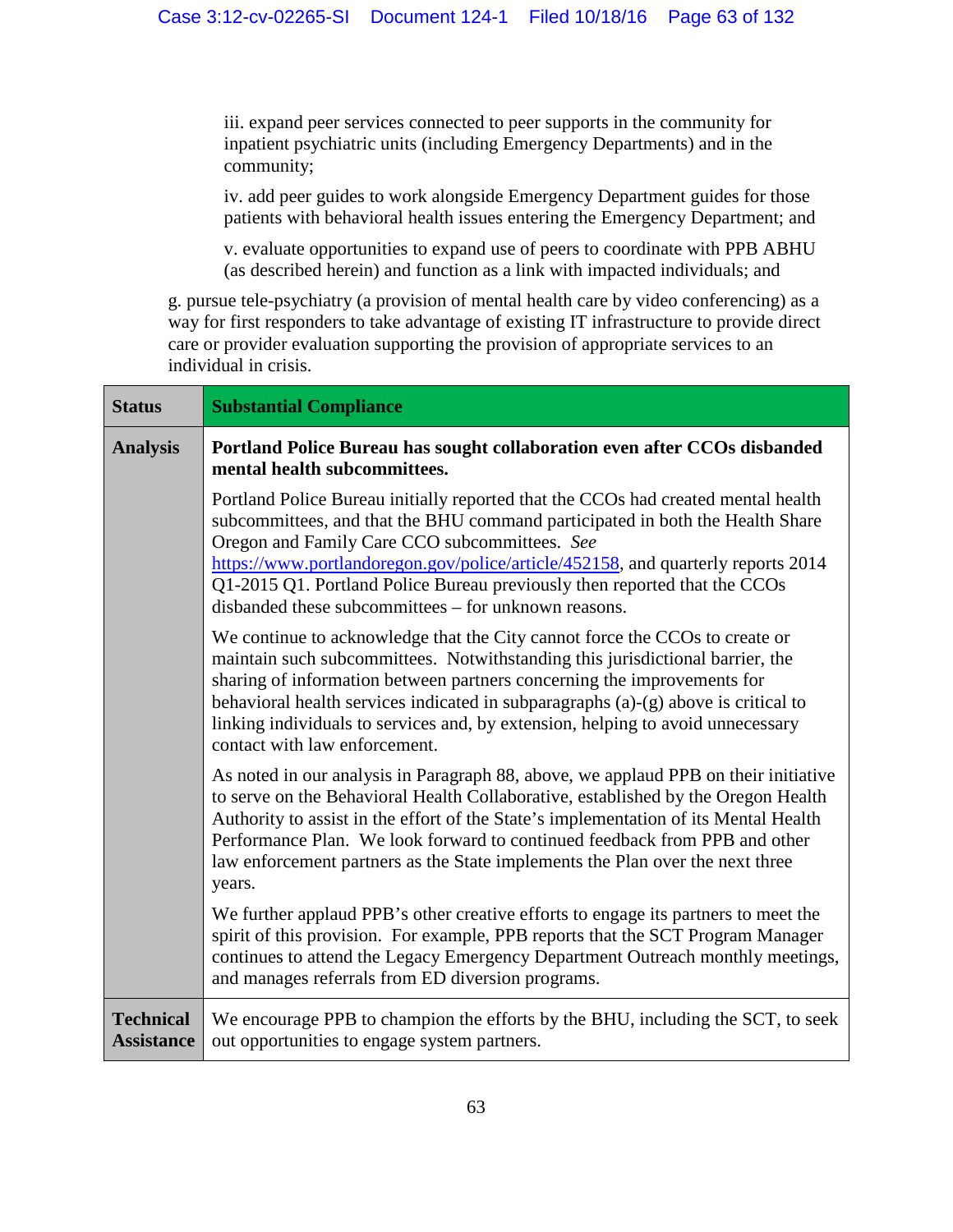#### **VI. CRISIS INTERVENTION**

The City acknowledges that the community of consumers of mental health services, and their families and advocates, have an interest in interactions between PPB and people experiencing mental health symptoms or crises. The PPB will add new capacity and expertise to deal with persons perceived or actually suffering from mental illness, or experiencing a mental health crisis as required by this Agreement. Despite the critical gaps in the state and local mental health system, the City and PPB must be equipped to interact with people in mental health crisis without resorting to unnecessary or excessive force.

#### **A. Addictions and Behavioral Health Unit and Advisory Committee**

91. In order to facilitate PPB's successful interactions with mental health consumers and improve public safety, within 60 days of the Effective Date, PPB shall develop an Addictions and Behavioral Health Unit ("ABHU") within the PPB. PPB shall assign command-level personnel of at least the rank of Lieutenant to manage the ABHU. ABHU shall oversee and coordinate PPB's Crisis Intervention Team ("C-I Team"), Mobile Crisis Prevention Team ("MCPT"), and Service Coordination Team ("SCT"), as set forth in this Agreement.

| <b>Status</b>   | <b>Substantial Compliance</b>                                                                                                                                                                                                                                                                                                                                                                                                                                |
|-----------------|--------------------------------------------------------------------------------------------------------------------------------------------------------------------------------------------------------------------------------------------------------------------------------------------------------------------------------------------------------------------------------------------------------------------------------------------------------------|
| <b>Analysis</b> | Portland Police Bureau has fully established behavioral health response teams,<br>pairing Project Respond clinicians with specially trained Officers                                                                                                                                                                                                                                                                                                         |
|                 | Despite the lack of a Memphis Model crisis intervention team as discussed in more<br>detail in our analysis of Paragraph 99, PPB has established a Behavioral Health<br>Unit ("BHU") (the equivalent of the "ABHU" required by this Paragraph), and the<br>BHU substantially functions in an oversight and coordination role as required by<br>this Paragraph.                                                                                               |
|                 | <i>Establishing ABHU</i> : PPB has established the Behavioral Health Unit (BHU). As<br>noted in our 2015 report, we commend PPB on the development and dedication of<br>the BHU and its coordination with the BHU Advisory Committee and other<br>community partners ("BHUAC").                                                                                                                                                                              |
|                 | Addictions and Behavioral Health Unit oversight of Crisis-Intervention Team,<br>Mobile Crisis Prevention Team, and Service Coordination Team: The BHU<br>includes a mobile crisis prevention team, called the Behavioral Health Response<br>Team ("BHRT"); the SCT; a Coordinator for ECIT Officer s, and a Crime Analyst.<br>The BHU assists in the development of Academy-level Crisis-Intervention Training<br>and Enhanced Crisis-Intervention Training. |
|                 | The PPB chain of command provides for the Behavioral Health Unit's coordination<br>with ECIT-trained Officers, as well as certain oversight responsibilities. ECIT<br>Officers report via their chain of command to their precinct commander and,<br>ultimately, the Assistant Chief of Operations. This structure is consistent with the<br>Memphis Model.                                                                                                  |
|                 | While the BHU does not directly supervise ECIT Officers, we commend PPB for<br>developing a new SOP to clarify BHU's oversight role of these Officers.                                                                                                                                                                                                                                                                                                       |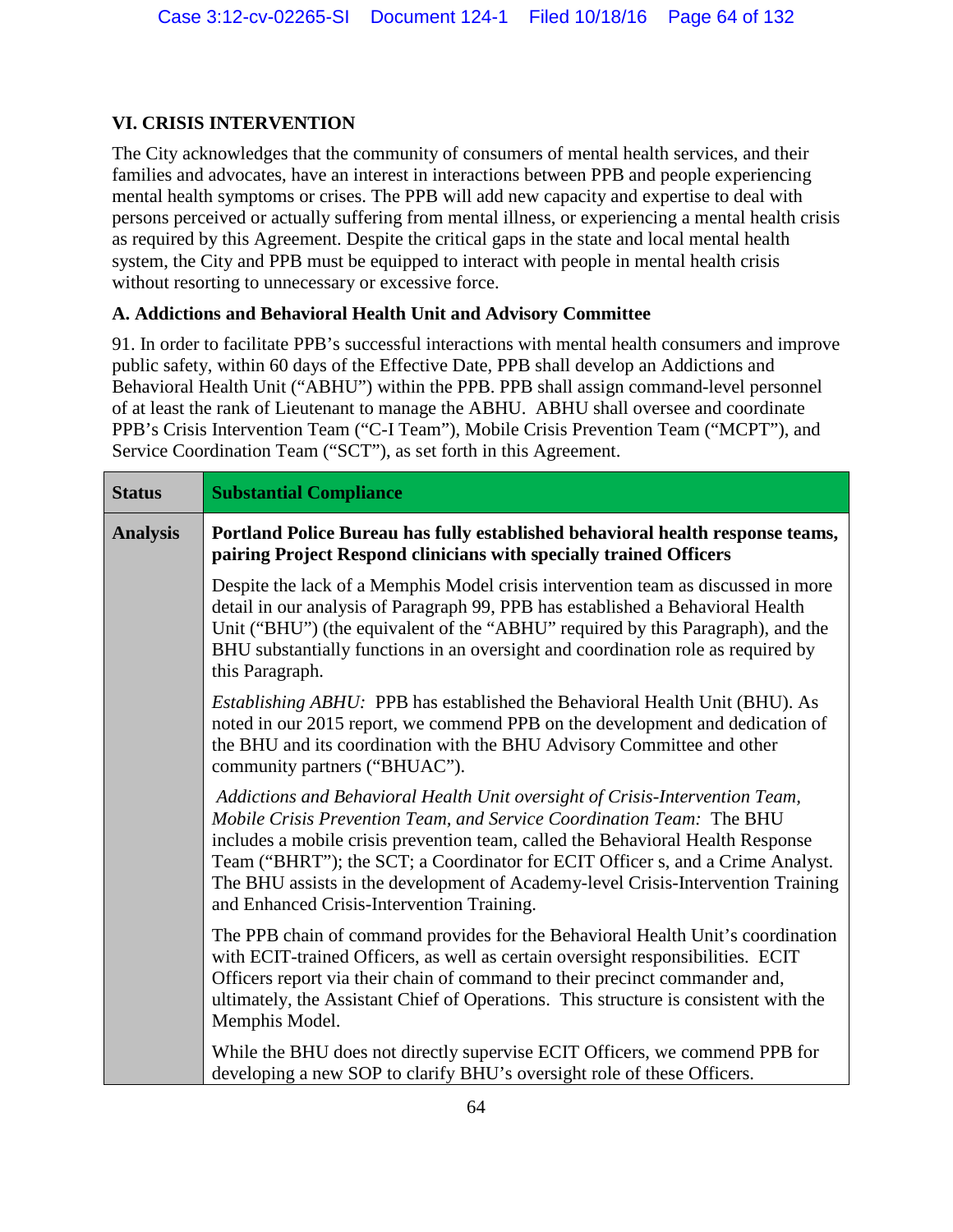|                                       | Specifically, the SOP clarifies that BHU is "tasked with assisting in the oversight of                                                                                                                                                                                                                                                                                                                 |
|---------------------------------------|--------------------------------------------------------------------------------------------------------------------------------------------------------------------------------------------------------------------------------------------------------------------------------------------------------------------------------------------------------------------------------------------------------|
|                                       | ECIT Officers to ensure they continue to meet qualifications." This task                                                                                                                                                                                                                                                                                                                               |
|                                       | requires the BHU Lieutenant to coordinate with ECIT Officers' command staff and                                                                                                                                                                                                                                                                                                                        |
|                                       | the Professional Standards Division, to ensure that there is an updated list of ECIT                                                                                                                                                                                                                                                                                                                   |
|                                       | Officers, monitor EIS alerts regarding ECIT Officers, communicate alerts to ECIT                                                                                                                                                                                                                                                                                                                       |
|                                       | Officers' commanders, review sustained IA investigations involving force or                                                                                                                                                                                                                                                                                                                            |
|                                       | misconduct against a person with mental illness, and notify the Central Precinct                                                                                                                                                                                                                                                                                                                       |
|                                       | Commander of actions that may impact Officers continuing on the ECIT. See,                                                                                                                                                                                                                                                                                                                             |
|                                       | Standard Operating Procedure #1-2. We expect the City to continue to monitor the                                                                                                                                                                                                                                                                                                                       |
|                                       | performance and supervision of ECIT Officers, and to expand the oversight                                                                                                                                                                                                                                                                                                                              |
|                                       | functions of BHU as necessary. While the current unit structure of the BHU                                                                                                                                                                                                                                                                                                                             |
|                                       | conforms to the Memphis Model, how ECIT is deployed does not.                                                                                                                                                                                                                                                                                                                                          |
|                                       | Command-level Supervision: The Central Precinct Commander oversees the BHU,<br>including both the BHRT and SCT. A Lieutenant oversees the day-to-day<br>operations of the BHRT; the SCT Program Manager oversees the SCT.                                                                                                                                                                              |
| <b>Technical</b><br><b>Assistance</b> | Portland Police Bureau should continue to update COCL and DOJ on changes to<br>personnel where applicable, and consider evaluating and expanding BHU's<br>oversight functions to include evaluation and review of ECIT reports and an<br>increased role in discipline-related issues. To ensure adequate review and<br>oversight, PPB should staff the Crisis Intervention Coordinator position with a |
|                                       | Member of supervisory rank.                                                                                                                                                                                                                                                                                                                                                                            |

92. ABHU will manage the sharing and utilization of data that is subject to lawful disclosure between PPB and Multnomah County, or its successor. PPB will use such data to decrease law enforcement interactions or mitigate the potential uses of force in law enforcement interactions with consumers of mental health services.

| <b>Status</b>   | <b>Partial compliance, improvement – ongoing obligation</b>                                                                                                                                                                                                                                                                                                                                                                                                                                 |
|-----------------|---------------------------------------------------------------------------------------------------------------------------------------------------------------------------------------------------------------------------------------------------------------------------------------------------------------------------------------------------------------------------------------------------------------------------------------------------------------------------------------------|
| <b>Analysis</b> | <b>Portland Police Bureau conducts coordinating meetings with law enforcement</b><br>and mental health partners and is now developing data to help mitigate future<br>law enforcement interactions.                                                                                                                                                                                                                                                                                         |
|                 | Portland Police Bureau reports that it holds Behavioral Health Coordination Team<br>("BHCT") meetings every other week with system partners, including Multnomah<br>County system partners such as the Mental Health Diversion Court program<br>(including Probation and Parole), and the Sheriff's office. BHCT attendees<br>problem-solve challenging cases or individuals with whom their agencies have<br>repeat encounters. Other community-based partners also attend these meetings. |
|                 | While such meetings are commendable, we are concerned about team members'<br>absence rates. In a review of attendance records from $2015 \text{ Q}4 - 2016 \text{ Q}2$ ,<br>absenteeism ranged from a high of 74% to a low of 39%, with a typical absentee<br>rate of at least 50%. This is concerning given the purpose of the meeting is to share                                                                                                                                         |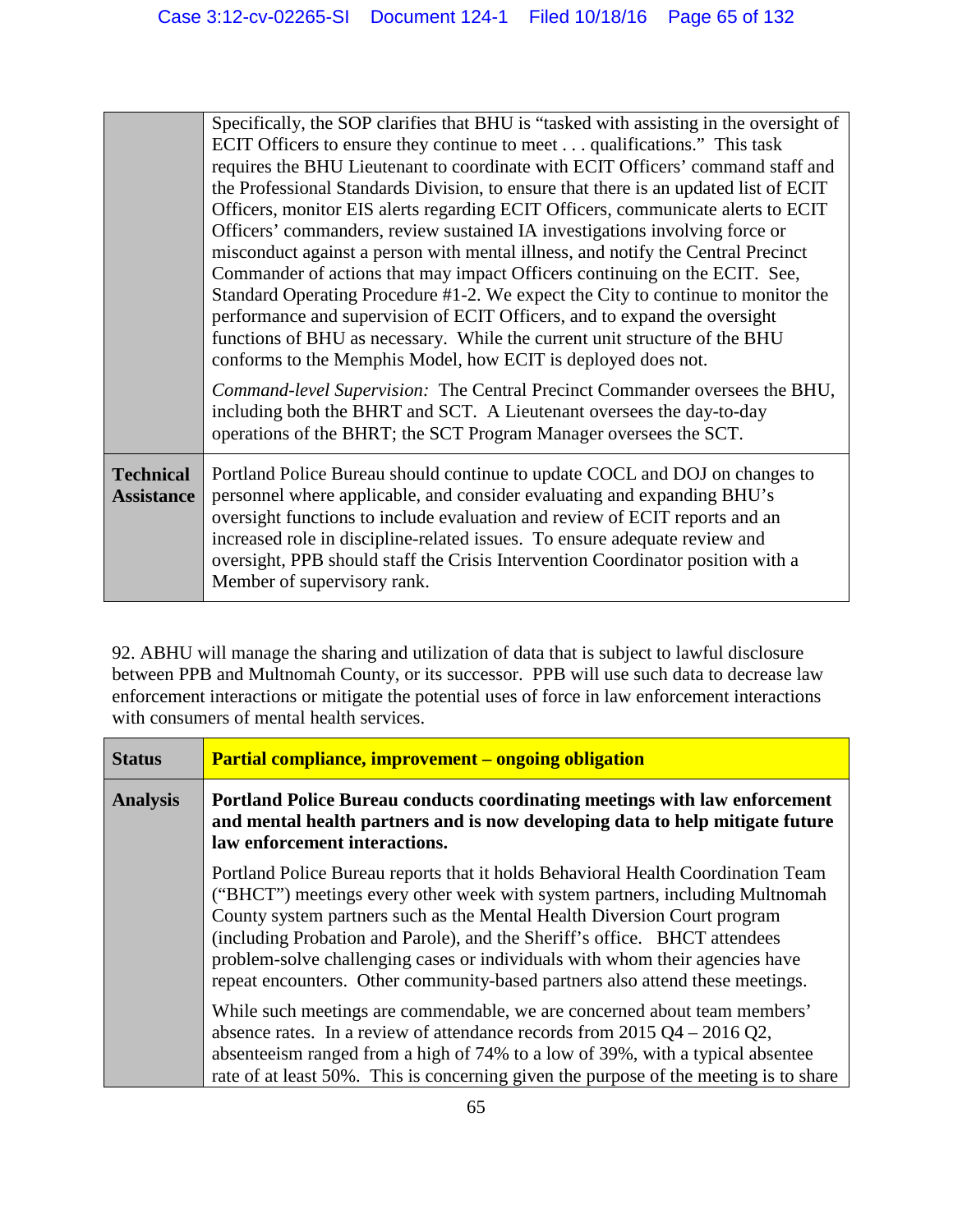| information between partners. DOJ will further address this concern as we gather<br>additional information from the BHCT.                                                                                                                                                                                                                                                                                                                                                                                                                                                                                                                                                                                                                                                                                                                                                                                |
|----------------------------------------------------------------------------------------------------------------------------------------------------------------------------------------------------------------------------------------------------------------------------------------------------------------------------------------------------------------------------------------------------------------------------------------------------------------------------------------------------------------------------------------------------------------------------------------------------------------------------------------------------------------------------------------------------------------------------------------------------------------------------------------------------------------------------------------------------------------------------------------------------------|
| This year, PPB reportedly began sharing BHU Electronic Referral System<br>("BERS") data with partners at the BHCT in the form of "snapshots" that contain a<br>summary of an individual's status with BHU, contacts with police, and referral<br>information. It is unclear, however, how BHU or system partners use those<br>snapshots in order to decrease law enforcement interactions or mitigate potential<br>uses of force. The snapshots represent a limited selection of the data that may be<br>shared between the County and PPB, and focus on individuals, rather than looking<br>at data that might help address broader trends in interactions with mental health<br>service consumers and use of force. Portland Police Bureau also reported that in<br>April 2016, it presented to the BHCT PPB's analysis of BERS trends of law<br>enforcement contacts pre and post and BHCT referrals. |
| Portland Police Bureau's own collection of data pursuant to the Mental Health<br>Mask is still in initial stages. Once available, these data may assist PPB and its<br>partners in evaluating program effectiveness. These data may also have other<br>potential uses to advance the goals of this Paragraph.                                                                                                                                                                                                                                                                                                                                                                                                                                                                                                                                                                                            |
| Portland Police Bureau reports that the SCT continues to meet and manage referrals<br>through coordination with several partners.                                                                                                                                                                                                                                                                                                                                                                                                                                                                                                                                                                                                                                                                                                                                                                        |
| We continue to commend BHU for regularly participating in meetings to coordinate<br>resources with community partners. We are pleased to learn that PPB is<br>considering how to present trends in data compiled by BERS. We recommend that<br>BHU pursues additional avenues or methods for sharing BERS-related data on<br>trends of issues being addressed, in addition to discussion regarding individual<br>cases referred to the BHU. BHU should explore avenues for using the data<br>contained in the "snapshots" to advance the objectives in Paragraph 92. BHU<br>should additionally monitor data that is obtained through the Mental Health Mask<br>to find information that may be shared with the County to advance mutual goals.                                                                                                                                                          |
| In 2016 Q1 and Q2, PPB reported that the BHU produces a "BERS trend report,"<br>and that BHU was compiling a list of partners with whom to share the report. We<br>are pleased that PPB is planning to share this information. However, the report<br>provided does not address trends. Rather the report is a snapshot in time as to the<br>status of referrals. We encourage BHU to assess trends by comparing data over a<br>period of time.                                                                                                                                                                                                                                                                                                                                                                                                                                                          |
|                                                                                                                                                                                                                                                                                                                                                                                                                                                                                                                                                                                                                                                                                                                                                                                                                                                                                                          |

93. ABHU shall track outcome data generated through the C-I Team, MCPT, and SCT, to: (a) develop new response strategies for repeat calls for service; (b) identify training needs; identify and propose solutions to systemic issues that impede PPB's ability to provide an appropriate response to a behavioral crisis event; and (c) identify officers' performance warranting commendation or correction.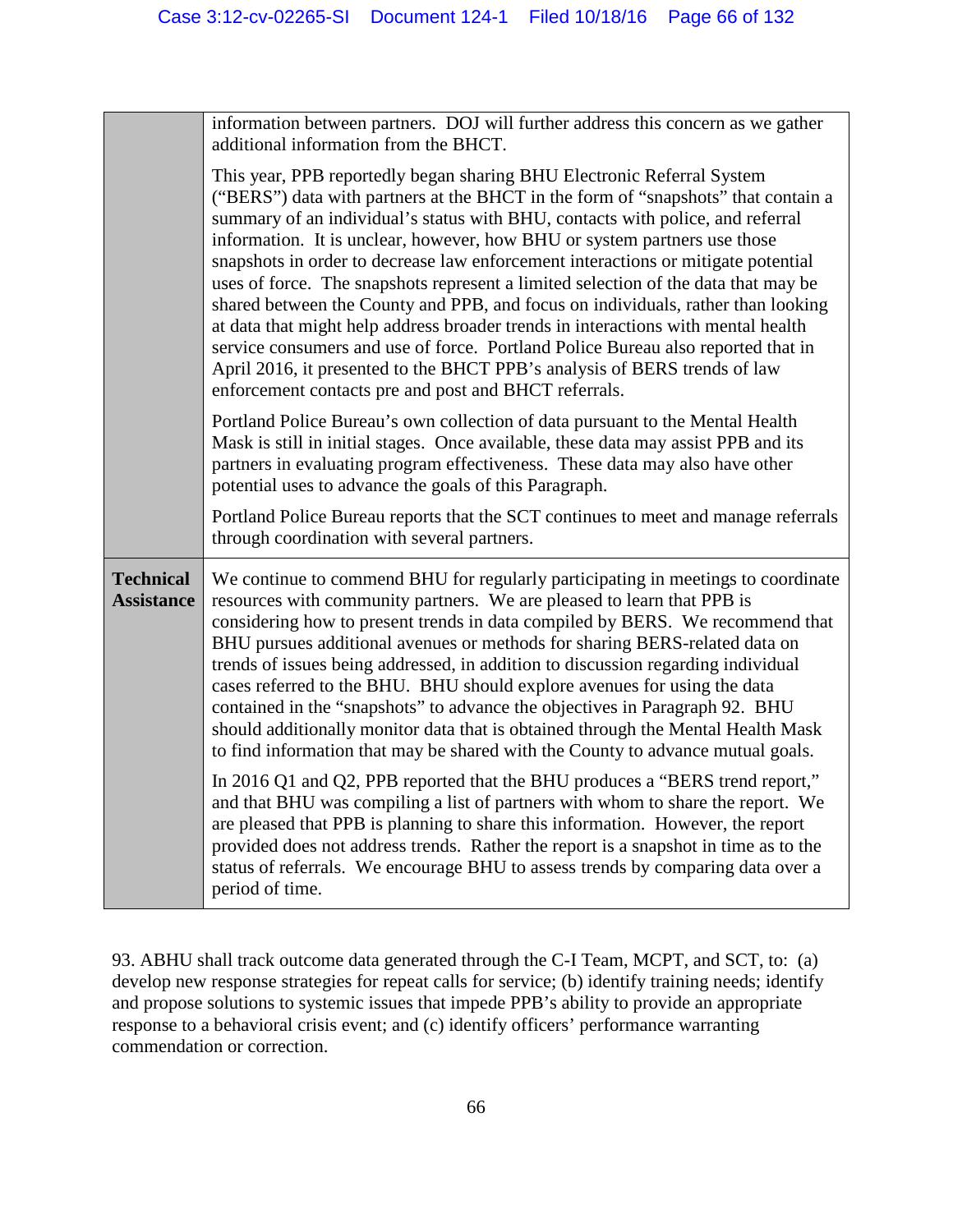| <b>Analysis</b> | Portland Police Bureau is implementing a data collection system to assess<br>staffing of mental health related calls that requires Officer participation to                                                                                                                                                                                                                                                                                                                                                                                                                                                                                                                                                                                                                                                                                                                                                                                                                                                    |
|-----------------|----------------------------------------------------------------------------------------------------------------------------------------------------------------------------------------------------------------------------------------------------------------------------------------------------------------------------------------------------------------------------------------------------------------------------------------------------------------------------------------------------------------------------------------------------------------------------------------------------------------------------------------------------------------------------------------------------------------------------------------------------------------------------------------------------------------------------------------------------------------------------------------------------------------------------------------------------------------------------------------------------------------|
|                 | generate useful data.                                                                                                                                                                                                                                                                                                                                                                                                                                                                                                                                                                                                                                                                                                                                                                                                                                                                                                                                                                                          |
|                 | Tracking Outcome Data:                                                                                                                                                                                                                                                                                                                                                                                                                                                                                                                                                                                                                                                                                                                                                                                                                                                                                                                                                                                         |
|                 | The BHU's compliance with the requirement to track outcome data depends upon<br>successful implementation of PPB's Mental Health Mask, first implemented by<br>PPB's Strategic Services Division (SSD) during 2016 Q1. The Mask, developed<br>with DOJ input, requires all Officers to fill out an electronic form for each citizen<br>interaction to track a number of measures, including whether there was a mental<br>health component to the interaction, use of ECIT resources, and outcomes. It<br>replaces the previously used "ECIT Template" that was only used by ECIT<br>Officers and only after utilizing crisis intervention skills during an interaction. As<br>noted by the COCL's analysis, fluctuations in the number of ECIT Templates<br>indicated that it was not being used consistently.                                                                                                                                                                                                |
|                 | During our compliance visit in August 2016, we spoke to a number of Officers<br>regarding the Mental Health Mask. At its initial implementation, the Mask had a<br>number of IT issues that made its use difficult. Additionally, some Officers stated<br>that some of the questions on the Mask were vague and difficult to answer.<br>Officers also reported that some Officers would fill out the Mask to indicate no<br>mental health component, even where there existed indications of a mental health<br>component, to avoid having to fill out the remainder of the form. Accordingly,<br>several Officers indicated that they did not believe the initial data produced by the<br>Mental Health Mask would be accurate.                                                                                                                                                                                                                                                                               |
|                 | Portland Police Bureau has taken steps to improve the Mental Health Mask in<br>response to problems, including addressing many of the IT concerns and altering<br>problematic questions. It is too early to assess the success of the Mental Health<br>Mask in tracking ECIT and other data now that initial problems have been<br>addressed. We will conduct further assessment once PPB has collected adequate<br>data.                                                                                                                                                                                                                                                                                                                                                                                                                                                                                                                                                                                      |
|                 | The BHU continues to track BHRT referrals and follow-up through its BERS<br>system. Portland Police Bureau reports that any PPB Member can make a referral<br>to the BHU through BERS, and such referral is assigned to a BHRT if it meets<br>certain criteria. In 2016 Q2, PPB reports that there were 246 referrals to BHU<br>(including individuals with multiple referrals), 162 of which were new referrals.<br>Of those new referrals, 88 (54%) were assigned to a BHRT for follow-up.<br>Further, in 2016 Q2, PPB reported that there were 135 cases (131 individuals) that<br>had reached an outcome and thereby were transferred to inactive status. The most<br>frequent outcome was "coordinated services" (43 cases), whereas jail/criminal<br>justice system accounted for 15 cases, representing an increase of 8 from 2015<br>Q2. Other categories are as follows: concern mitigated (25 cases); unable to<br>locate (20 cases); refused assistance (15 cases); civil commitment (6 cases); and |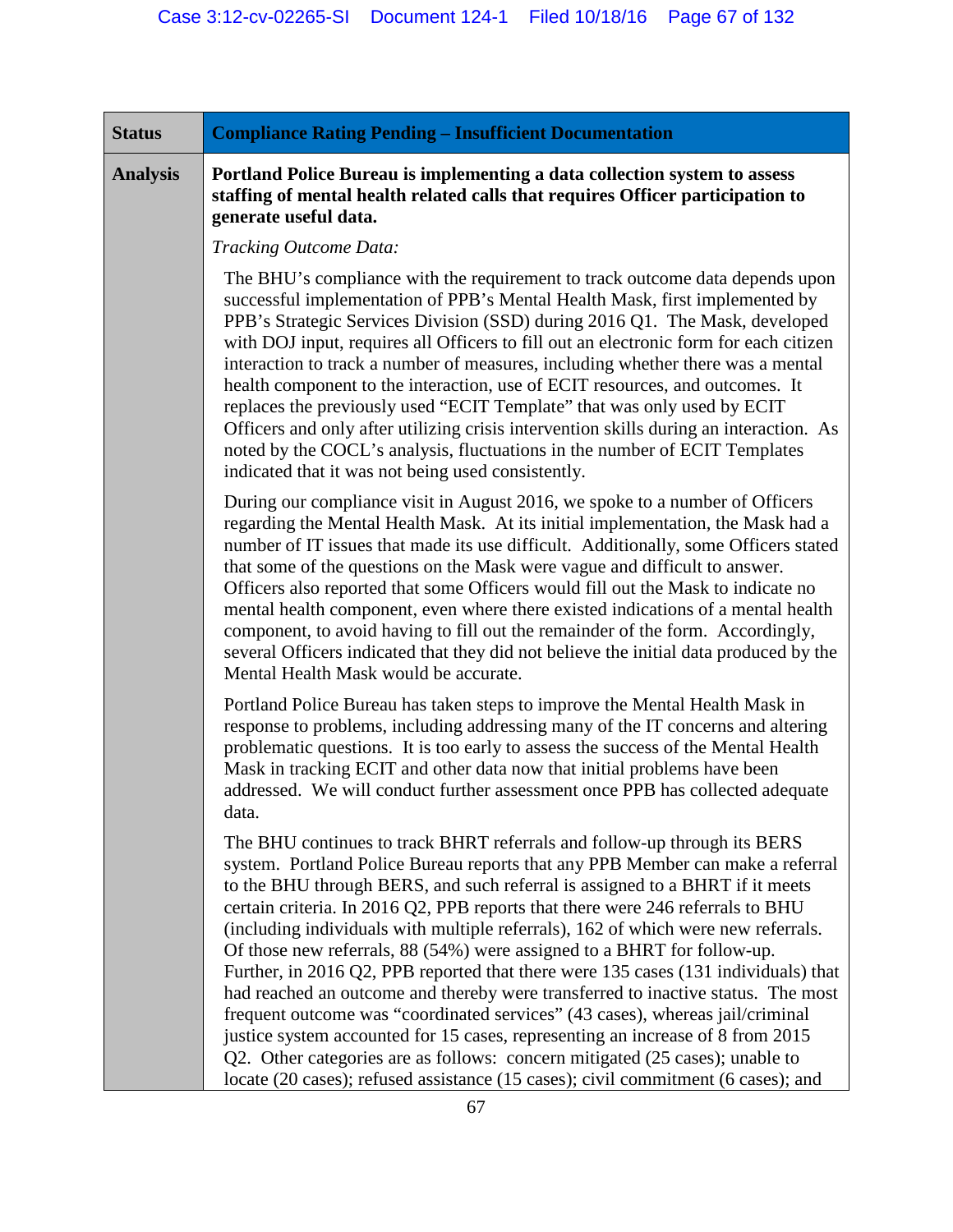|                                       | other (5 cases). We are concerned about the increase, albeit small, in individuals<br>who ended in the criminal justice system, were not located, refused assistance, or<br>were civilly committed. We urge BHU to track such data trends and the reasons<br>for such outcomes, and address trends in the semi-weekly meetings with partners.<br>Portland Police Bureau also produced aggregate data of the number of entrants to<br>SCT's program; the number of graduates; those who were able to find housing<br>and/or a job after the program; and the aggregate number of arrests for program<br>participants before the program as opposed to after. The statistics provided a<br>broad overview of the scope of the program, but continue to have limitations,<br>discussed in detail in our response to Paragraph 112.                                                                                                                                                                                                                                                                                                                                                                                                                                                                                                                                                                                                                                                                                                                                 |
|---------------------------------------|-----------------------------------------------------------------------------------------------------------------------------------------------------------------------------------------------------------------------------------------------------------------------------------------------------------------------------------------------------------------------------------------------------------------------------------------------------------------------------------------------------------------------------------------------------------------------------------------------------------------------------------------------------------------------------------------------------------------------------------------------------------------------------------------------------------------------------------------------------------------------------------------------------------------------------------------------------------------------------------------------------------------------------------------------------------------------------------------------------------------------------------------------------------------------------------------------------------------------------------------------------------------------------------------------------------------------------------------------------------------------------------------------------------------------------------------------------------------------------------------------------------------------------------------------------------------|
|                                       | Developing New Strategies for Repeat Calls: Although PPB indicated in 2015 Q2<br>that data will be used to develop strategies, it still has not reported any such<br>strategies or described how the data tracked will lead to strategy development.                                                                                                                                                                                                                                                                                                                                                                                                                                                                                                                                                                                                                                                                                                                                                                                                                                                                                                                                                                                                                                                                                                                                                                                                                                                                                                            |
| <b>Technical</b><br><b>Assistance</b> | BOEC uses the "ECIT" code to track dispatch for the current limited category of<br>calls involving a mental health component for which ECIT may be dispatched.<br>BOEC codes all other calls that may involve a mental health component with only<br>one code for the situation $(e.g.,$ welfare check, disturbance, etc.). For these other<br>calls, a regular Patrol Officer is dispatched regardless of whether there is a mental<br>health component to the situation. Until PPB fully and successfully implements the<br>Mask, it will not be possible to know how many calls not coded as ECIT involve a<br>mental health component. We urge PPB to continue to refine and update the Mask<br>in response to input from Officers, the COCL, and DOJ, in order to improve<br>accuracy in the collected data. As part of this effort, it will be crucial to inform<br>Officers about why PPB is collecting these data, rather than simply conveying that<br>it is a DOJ requirement, as has been done in the past. Accurate input into the<br>Mental Health Mask requires buy-in from Patrol Officers, which is more likely<br>when they understand the reasons PPB collects and uses these data.<br>Data on the number and type of all mental health-related calls remains critically<br>needed to inform this discussion. In order to measure the success of PPB's non-<br>Memphis Model ECIT program, it will be critical to have accurate information<br>from the Mask in order to assess outcomes across cases involving a mental health<br>component. |

94. Within 90 days of the Effective Date, PPB shall also establish an ABHU Advisory Committee. The ABHU Advisory Committee shall include representation from: PPB command leadership, CIT, MCPT, and SCT; BOEC; civilian leadership of the City government; and shall seek to include representation from: the Multnomah County's Sheriff's Office; Oregon State Department of Health and Human Services; advocacy groups for consumers of mental health services; mental health service providers; coordinated care organizations; and persons with lived experience with mental health services.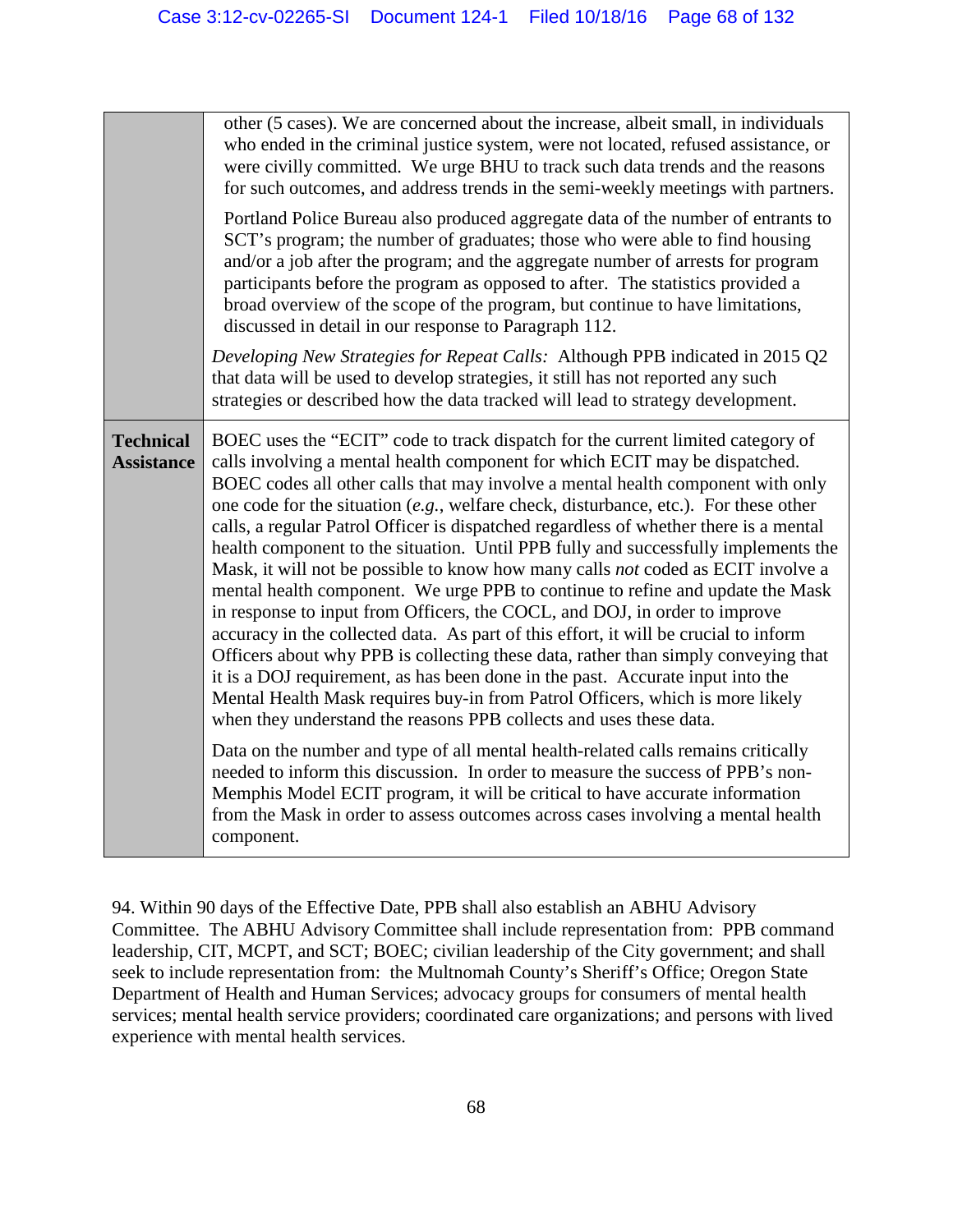| <b>Status</b>                         | Substantial compliance – ongoing obligation                                                                                                                                                                                                                                                                                                                                                                                                                                                                                                                                                                                                                                                                                                                                                                                                                                                                     |
|---------------------------------------|-----------------------------------------------------------------------------------------------------------------------------------------------------------------------------------------------------------------------------------------------------------------------------------------------------------------------------------------------------------------------------------------------------------------------------------------------------------------------------------------------------------------------------------------------------------------------------------------------------------------------------------------------------------------------------------------------------------------------------------------------------------------------------------------------------------------------------------------------------------------------------------------------------------------|
| <b>Analysis</b>                       | <b>ABHU Advisory Committee members successfully engage in constructive</b><br>feedback to PPB on policy and training.                                                                                                                                                                                                                                                                                                                                                                                                                                                                                                                                                                                                                                                                                                                                                                                           |
|                                       | A 2016 Q2 roster of ABHU Advisory Committee members provided by PPB<br>includes all of the organizations and personnel listed in Paragraph 94 (noting that<br>the Oregon State Department of Health and Human Services has been since been<br>restructured and the relevant state component is the Oregon Health Authority<br>("OHA"). A member representing the Metropolitan Public Defenders Office<br>resigned due to leaving the office. While this position is not required by the<br>Agreement, we acknowledge PPB's interest in hearing from a critical piece of the<br>system and we encourage a replacement be made quickly.<br>DOJ has observed ABHU Advisory Committee meetings throughout this past year.<br>While members' attendance at the meetings varies, the present committee members<br>all engage in insightful and useful dialog in ensuring PPB looks at all the angles of<br>a concern. |
| <b>Technical</b><br><b>Assistance</b> | DOJ commends the BHU and its Advisory Committee for its ongoing work on the<br>implementation of this agreement, and for maintaining strong membership in the<br>Advisory Committee. In order for us to continue to assess the formation of the<br>Advisory Committee and ongoing participation of its members, PPB should be<br>providing information about how PPB recruits committee members, and should<br>continue to provide minutes of meetings.<br>Portland Police Bureau also should continue to engage in concerted and<br>documented efforts to ensure that all required BHU Advisory Committee members<br>consistently participate in meetings.                                                                                                                                                                                                                                                     |

95. The ABHU Advisory Committee shall provide guidance to assist the City and PPB in the development and expansion of C-I Team, MCPT, SCT, BOEC Crisis Triage, and utilization of community-based mental health services. The ABHU Advisory Committee shall analyze and recommend appropriate changes to policies, procedures, and training methods regarding police contact with persons who may be mentally ill or experiencing a mental health crisis, with the goal of de-escalating the potential for violent encounters. The ABHU Advisory Committee shall report its recommendations to the ABHU Lieutenant, PPB Compliance Coordinator, COCL (as described herein), and the BOEC User Board.

| <b>Status</b>   | Substantial compliance – ongoing obligation                                                                                                                                                                                                                                                                                                                                                          |
|-----------------|------------------------------------------------------------------------------------------------------------------------------------------------------------------------------------------------------------------------------------------------------------------------------------------------------------------------------------------------------------------------------------------------------|
| <b>Analysis</b> | Minutes from BHU Advisory Committee meetings and the Committee's reports<br>show that the Committee reviews many of the issues contemplated by Paragraph<br>95, and issues well thought-out and informed advice and comments on a number<br>of documents and items relevant to the requirements of Paragraph 95. In 2016,<br>BHUAC has reviewed and offered insight into BOEC protocols and ECIT and |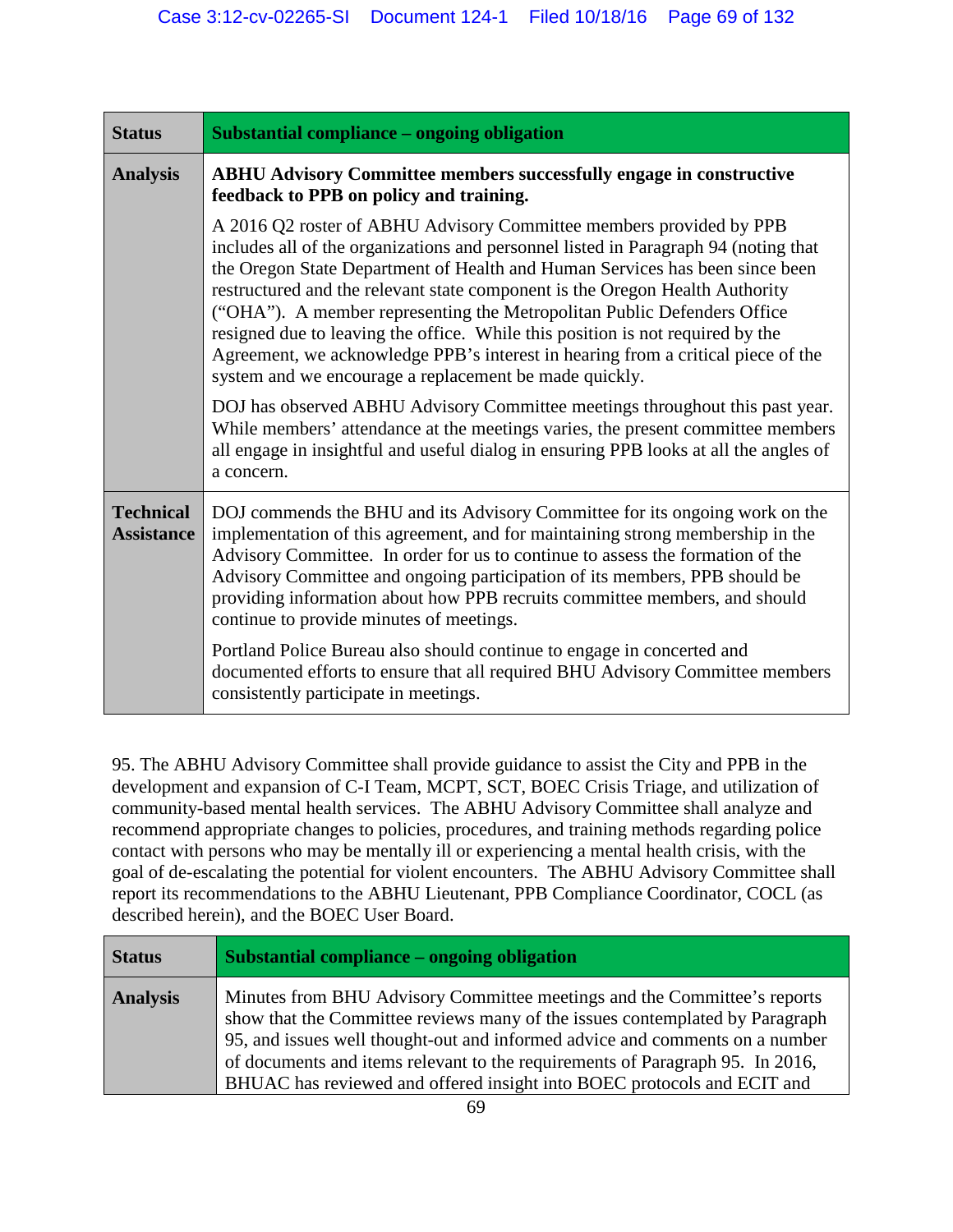|                                       | BHU Crime Analyst SOPs, as well as having conducted ongoing review of ECIT<br>training content and instructors. The City has adopted many of the changes and<br>comments recommended by BHUAC.                                                                                                                                                                                                                                                                                                                                                                                                                                                                                                                                                                                                                                                                                                                                              |
|---------------------------------------|---------------------------------------------------------------------------------------------------------------------------------------------------------------------------------------------------------------------------------------------------------------------------------------------------------------------------------------------------------------------------------------------------------------------------------------------------------------------------------------------------------------------------------------------------------------------------------------------------------------------------------------------------------------------------------------------------------------------------------------------------------------------------------------------------------------------------------------------------------------------------------------------------------------------------------------------|
| <b>Technical</b><br><b>Assistance</b> | Portland Police Bureau should continue to utilize the BHU Advisory Committee's<br>comments to improve its policies, procedures, and training methods. The City's<br>ongoing implementation obligations for the Committee go hand-in-hand with<br>bringing all of the crisis intervention sections of the Settlement Agreement to<br>fruition.<br>We recommend that the City continue to look for ways to utilize the amount of<br>experience on the board. One member conveyed to us that she wanted to move<br>on from "checking the boxes" and get into the more substantive issues. For<br>example, PPB reported in its 2016 Q2 update that the BHUAC recommended that<br>the BHU develop a special opportunity at the training center for members of the<br>community. This request has come from community members as well, and PPB<br>could utilize the expertise on the BHUAC to assist in developing and planning<br>such an event. |

96. Within 240 days of the Effective Date of this Agreement, the ABHU Advisory Committee will provide status reports on the implementation of the ABHU and BOEC Crisis Triage, and identify recommendations for improvement, if necessary. PPB will utilize the ABHU Advisory Committee's recommendations in determining appropriate changes to systems, policies, and staffing.

| <b>Status</b>   | <b>Partial compliance – ongoing obligation</b>                                                                                                                                                                                                                                                                                                                                                                                                                                                                                                                                                                                                                                                                                                                                                                                                                                                                                                                                                                                                                                                                                            |
|-----------------|-------------------------------------------------------------------------------------------------------------------------------------------------------------------------------------------------------------------------------------------------------------------------------------------------------------------------------------------------------------------------------------------------------------------------------------------------------------------------------------------------------------------------------------------------------------------------------------------------------------------------------------------------------------------------------------------------------------------------------------------------------------------------------------------------------------------------------------------------------------------------------------------------------------------------------------------------------------------------------------------------------------------------------------------------------------------------------------------------------------------------------------------|
| <b>Analysis</b> | <b>BHUAC</b> has met and provided useful recommendations, and must report on<br>BOEC's implementation of crisis triage.                                                                                                                                                                                                                                                                                                                                                                                                                                                                                                                                                                                                                                                                                                                                                                                                                                                                                                                                                                                                                   |
|                 | In 2016, PPB reports that the BHUAC made formal recommendations, including<br>voting to accept BOEC's procedure on processing calls involving suicidal threats,<br>attempted suicide, and suspected or actual deaths, as well as voting to accept<br>recommended changes to BOEC ECIT dispatch protocols. BHUAC also<br>commented on ECIT SOPs. Portland Police Bureau has accepted most of the<br>recommendations made by BHUAC. The updated BOEC protocols, however, do<br>not reflect true Crisis Triage as envisioned by this Agreement, and the protocols<br>themselves have yet to be implemented fully, with staff trainings planned for 2016<br>Q4 and 2017 Q1. The BOEC protocols were developed without concurrent<br>comment and approval from DOJ. Successful compliance with Paragraph 96 will<br>require BHUAC to provide status reports on the implementation of BOEC Crisis<br>Triage as it is currently conceived, and identification of recommendations for<br>improvement in order to reach capacity so that dispatch is able to conduct Crisis<br>Triage that more fully reflects the requirements of this Agreement. |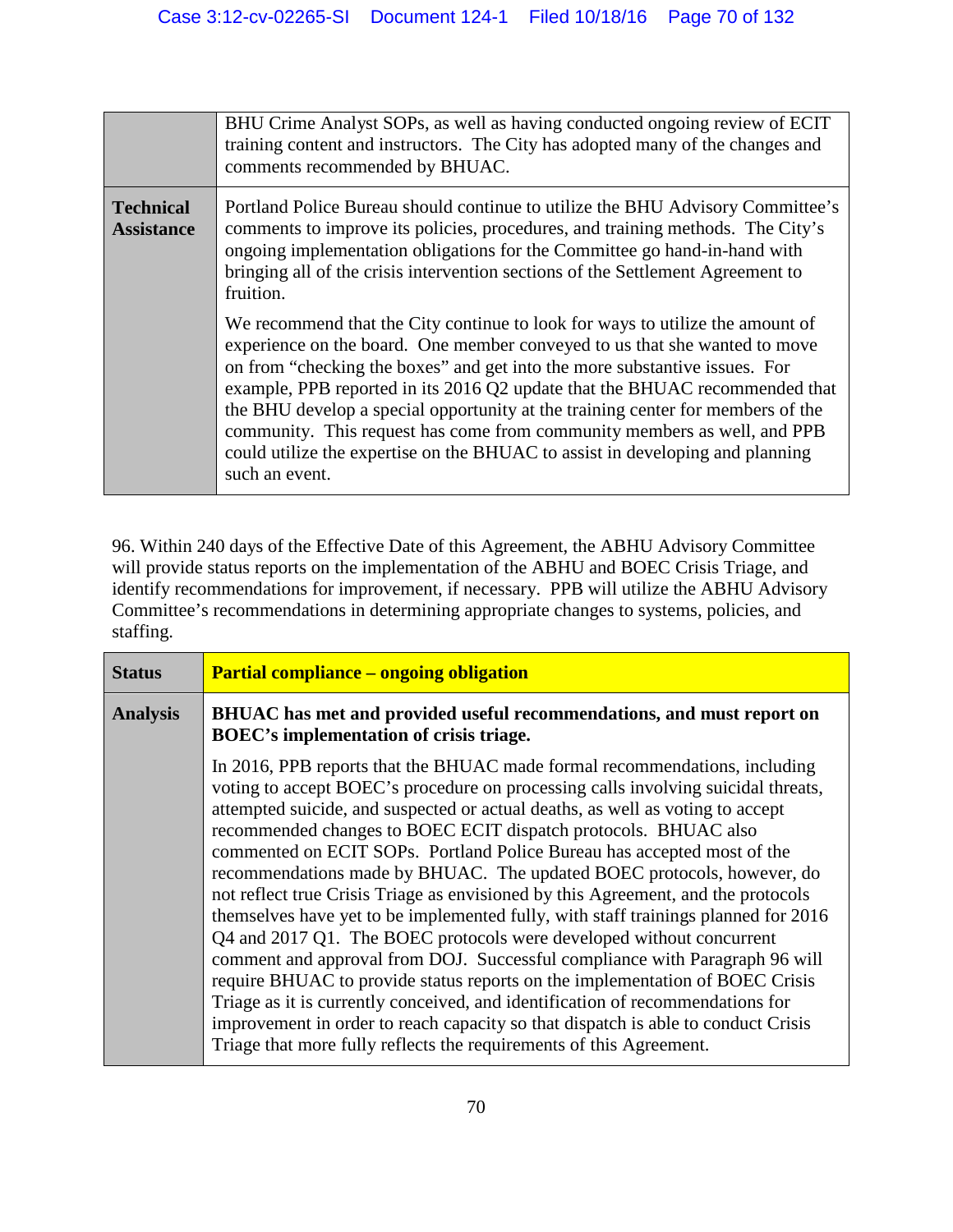| <b>Technical</b>  | As new BOEC protocols were recently put into place, BHUAC is tasked with          |
|-------------------|-----------------------------------------------------------------------------------|
| <b>Assistance</b> | providing status reports on their implementation. BHUAC should seek to identify   |
|                   | improvements that may be made to dispatch protocols to achieve a more fully       |
|                   | developed Crisis Triage, including direct dispatch of community service providers |
|                   | where appropriate.                                                                |

## **B. Continuation of C-I Program**

97. PPB provides C-I Training to all its officers. C-I is a core competency skill for all sworn police officers in the City. PPB shall continue to train all officers on C-I.

| <b>Status</b>                         | <b>Partial compliance – ongoing obligation, documentation required</b>                                                                                                                                                                                                                                                                                                                                                                                                                                                                                                                                                                                                                                                        |
|---------------------------------------|-------------------------------------------------------------------------------------------------------------------------------------------------------------------------------------------------------------------------------------------------------------------------------------------------------------------------------------------------------------------------------------------------------------------------------------------------------------------------------------------------------------------------------------------------------------------------------------------------------------------------------------------------------------------------------------------------------------------------------|
| <b>Analysis</b>                       | Portland Police Bureau reports compliance, but documentation provided must be<br>auditable. Portland Police Bureau reports that 781 Officers in operations are<br>certified with 40 hours of training. As part of its documentation supporting this<br>position, PPB has provided lesson plans for its "Advanced Academy," the training<br>that is provided to all Officers. However, despite specific requests, the City has not<br>provided a course agenda for either the basic or the advanced academy which<br>would show the number of hours each course provides. Furthermore, PPB's<br>certification records do not contain information to ascertain whether or not the 781<br>Officers are all whom must be trained. |
| <b>Technical</b><br><b>Assistance</b> | As noted in our 2015 report, PPB still must provide auditable training records in<br>order to comply with this provision.                                                                                                                                                                                                                                                                                                                                                                                                                                                                                                                                                                                                     |
|                                       | Portland Police Bureau reports that it is awaiting learning management system<br>software. Once installed, this program should provide an efficient method for<br>auditing records.                                                                                                                                                                                                                                                                                                                                                                                                                                                                                                                                           |

98. PPB agrees to continue to require a minimum of 40 hours of C-I training to all officers before officers are permitted to assume any independent patrol or call response duties. Additionally, PPB shall include C-I refresher training for all officers as an integral part of PPB's on-going annual officer training. PPB's Training Division, in consultation with ABHU Advisory Committee, shall determine the subjects and scope of initial and refresher C-I training for all officers.

| <b>Status</b>   | <b>Partial compliance – ongoing obligation, documentation required</b>                                                                                                                                                                                                                                                                                                                                         |
|-----------------|----------------------------------------------------------------------------------------------------------------------------------------------------------------------------------------------------------------------------------------------------------------------------------------------------------------------------------------------------------------------------------------------------------------|
| <b>Analysis</b> | As part of its 2016 Q2 documentation for this Paragraph, PPB included a<br>PowerPoint overview of the BHU. This is not responsive documentation. This is a<br>similar issue that was addressed in last year's assessment. The purpose of this<br>paragraph is to ensure that all Officers in patrol or response duties receive a<br>minimum of 40 hours of training, and ongoing refresher training, in crisis |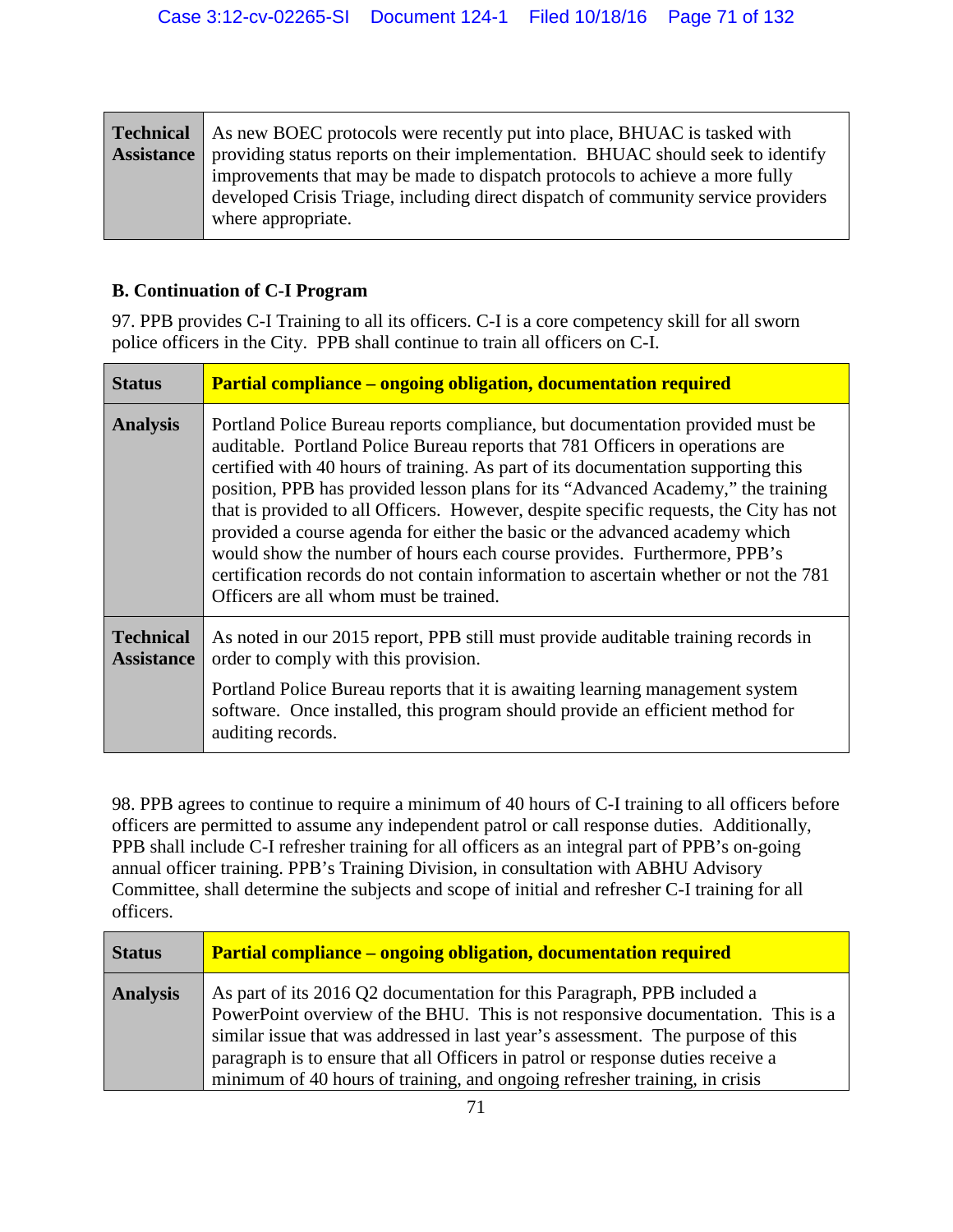|                                       | intervention skills.                                                                                                                                                                                                                                                                                                                                                                                                                                                                                                                                                                                             |
|---------------------------------------|------------------------------------------------------------------------------------------------------------------------------------------------------------------------------------------------------------------------------------------------------------------------------------------------------------------------------------------------------------------------------------------------------------------------------------------------------------------------------------------------------------------------------------------------------------------------------------------------------------------|
|                                       | While PPB provided advance academy lesson plans, which included C-I materials<br>in response to a separate request, no course curriculum was provided. Therefore,<br>we are not able to discern whether or not Officers have satisfied the required<br>number of hours, nor can we compare what is provided at the basic academy vs. the<br>advanced academy – which together make up the 40-hour requirement. Upon<br>specific request, PPB did provide a roster showing crisis intervention certification<br>for 781 Officers, but the records are not detailed enough for a substantial<br>compliance rating. |
|                                       | Portland Police Bureau reports that it is including a crisis intervention refresher<br>training in its 2016 in-service training, which started in September. We look<br>forward to observing this training for our next assessment.                                                                                                                                                                                                                                                                                                                                                                              |
|                                       | We are pleased to note that PPB consulted the BHUAC regarding the subject areas<br>to be covered during this refresher training. We look forward to reviewing the<br>materials PPB indicates it will release for the next quarterly report.                                                                                                                                                                                                                                                                                                                                                                      |
| <b>Technical</b><br><b>Assistance</b> | As noted in our 2015 report, PPB still must provide auditable training records in<br>order to comply with this provision.                                                                                                                                                                                                                                                                                                                                                                                                                                                                                        |
|                                       | Portland Police Bureau reports that it is awaiting a software learning management<br>system update, which once installed, should provide an efficient method for<br>auditing records.                                                                                                                                                                                                                                                                                                                                                                                                                            |

## **C. Establishing "Memphis Model" Crisis Intervention Team**

99. Within 120 days of the Effective Date, PPB shall establish a Memphis Model Crisis Intervention team ("C-I Team").

| <b>Status</b>   | Compliance rating pending-insufficient documentation                                                                                                                                       |
|-----------------|--------------------------------------------------------------------------------------------------------------------------------------------------------------------------------------------|
| <b>Analysis</b> | The Parties agreed to a plan to gather data to assess whether PPB's modified<br>Memphis Model meets the requirements of this provision.                                                    |
|                 | While PPB has created a volunteer cadre of Officers under its ECIT program,<br>PPB's model does not comport with some of the core elements of a Memphis<br>Model Crisis Intervention Team. |
|                 | The "Memphis Model" includes, among other core elements:                                                                                                                                   |
|                 | Training dispatchers to identify calls that may involve mental illness;                                                                                                                    |
|                 | Having Officers with extensive crisis-intervention training and experience<br>$\bullet$<br>(most comparable to PPB's "ECIT" Officers) respond to all such calls; and                       |
|                 | Having Officers with extensive crisis-intervention training and experience<br>$\bullet$<br>assess the situation and, when appropriate, take control of the scene.                          |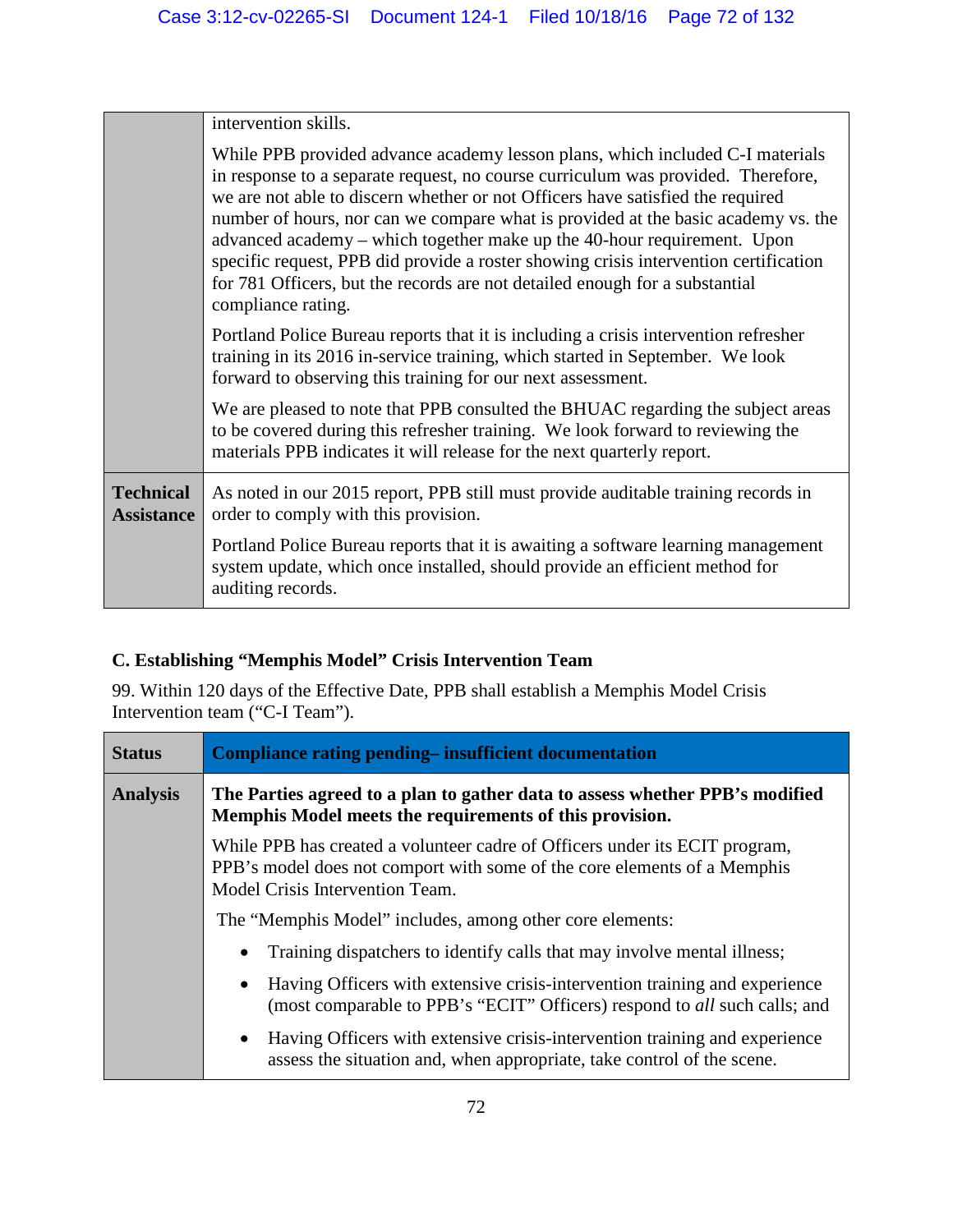Some aspects of PPB's approach to crisis intervention are consistent with the Memphis Model. All PPB Officers receive 40 hours of training in crisis intervention at the Academy; Patrol Officers can volunteer to take an additional 40 hours of in-service training focused on crisis intervention; PPB calls these Officers "ECIT Officers." Dispatchers call exclusively ECIT-trained Officers for a subset of calls that may involve mental illness. Broadly speaking, none of these aspects conflicts with the Memphis Model.

Portland's model differs from the Memphis Model because it does not reserve all or even nearly all mental-health-related calls for the most highly-trained crisisintervention Officers, those who have received ECIT training. BOEC has resisted making assessments of whether mental illness is involved in a call for service, instead dispatching ECIT Officers to calls that fit a list of clearly-defined categories that could not possibly capture all calls involving mental health. BOEC call takers and dispatchers have yet to receive training on the updated protocols that are intended to introduce some crisis triage elements.

Accordingly, BOEC dispatches a considerable number of calls involving mental illness as it would any call for service. Likewise, PPB does not require that ECIT Officers respond to all or even most calls suspected to involve mental illness. Even where an ECIT Officer responds to a call where the police recognize that mental illness is in play, PPB places no obligation on the ECIT Officer to take control of the scene unless the incident meets one of the pre-selected criteria for ECIT response. Because there is no reliable evidence (pending successful implementation of the Mental Health Mask) that ECIT Officers respond to a higher volume of mental illness-related calls than do Crisis Intervention Officers, whether the ECIT Officers accrue specialized experience with mental illness as quickly as do Memphis Model Officers, is highly questionable.

Neither PPB nor BOEC currently employs a means of identifying all mental-healthrelated calls, meaning neither PPB nor DOJ have a means of identifying the number of mental-health-related calls to which ECIT Officers respond. The development of the Mental Health Mask and the data it collects, once successfully implemented, will aid in making this determination.

Despite the Settlement Agreement's unequivocal requirement that PPB implement a Memphis Model crisis-intervention team, PPB is concerned that expanding the coverage of mental-health-related calls directly dispatched to ECIT Officers will impede ECIT Officers from responding to higher risk calls. Overall, ECIT Officers report that the program is generally working effectively as currently conceived. However, there were a number of reports of issues with several aspects of the ECIT program. ECIT Officers have expressed to us that they are already overwhelmed with the number of calls that require ECIT attendance. Due to the limited number of available ECIT Officers on any given shift, they are sometimes called to attend to calls for service outside of their patrol area, resulting in delays due to long transit times. At times, the calls will be resolved before the ECIT Officers arrive.

There exist other challenges to the full implementation of a Memphis Model Crisis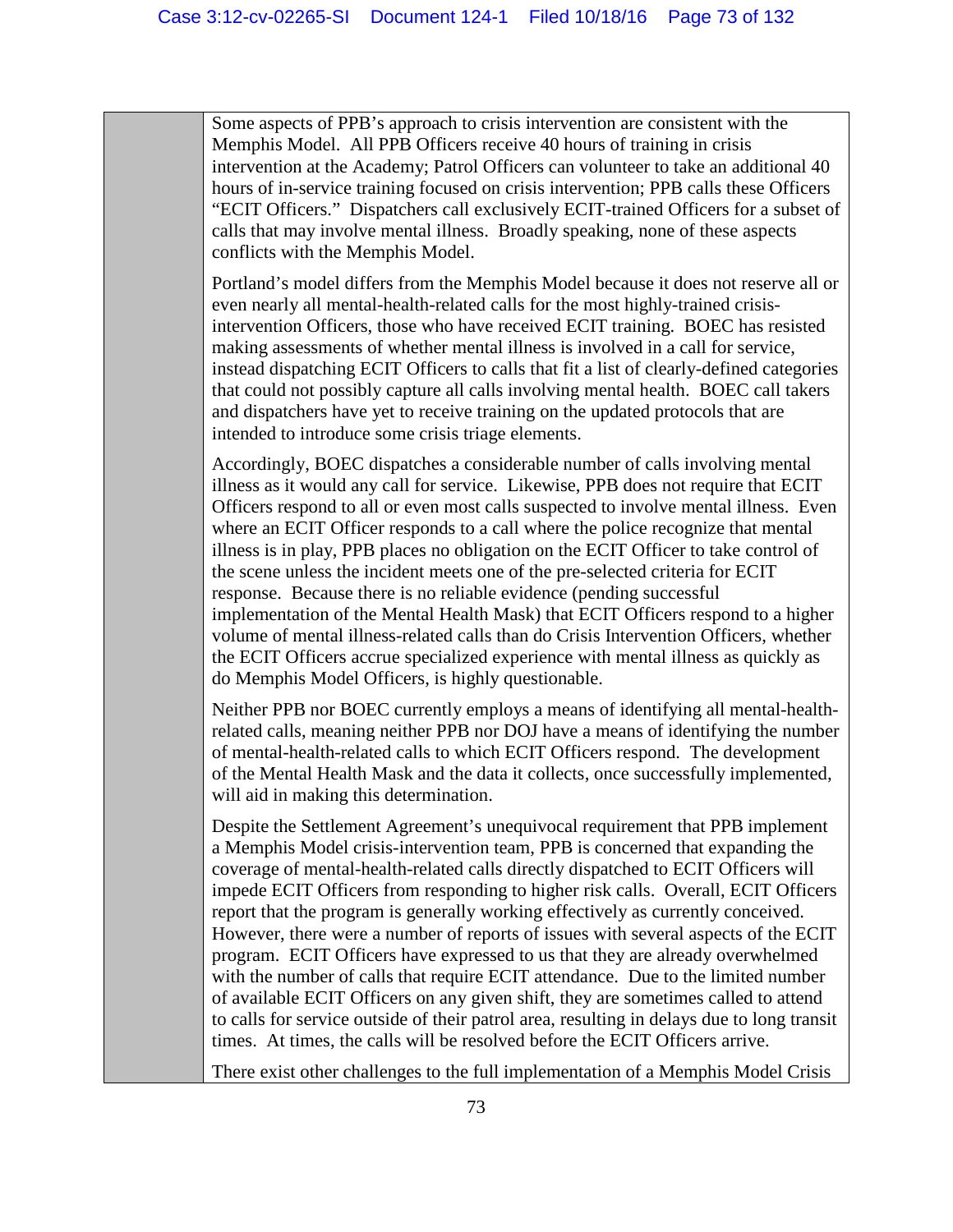|                                       | Intervention Team. Deficiencies in the Multnomah County mental health system<br>create pressure on PPB and Project Respond. Lack of a "police friendly" drop-off<br>facility results in delays that occur when police take people in crisis to hospital<br>emergency rooms. Finally, Oregon law restricts criteria for civil commitment.                                                                                                                                                                                                                                                                                                                                                                                                                                                                           |
|---------------------------------------|--------------------------------------------------------------------------------------------------------------------------------------------------------------------------------------------------------------------------------------------------------------------------------------------------------------------------------------------------------------------------------------------------------------------------------------------------------------------------------------------------------------------------------------------------------------------------------------------------------------------------------------------------------------------------------------------------------------------------------------------------------------------------------------------------------------------|
|                                       | Nonetheless, PPB is pursuing its alternative approach, which it considers an<br>"improved version" of the Memphis Model. PPB's new crisis response policy,<br>850.20, was developed and implemented in 2016 Q2. The policy, incorporating<br>input from DOJ, the BHU, and the COAB, contains provisions that provide for<br>increased usage of ECIT Officers, while still not requiring an ECIT Officer to<br>attend to all mental-health-related calls. The policy was drafted to reflect PPB's<br>view that this alternative model will be better adapted to Portland's unique crisis<br>response needs. DOJ has granted provisional approval to the policy, conditioned<br>upon the City's agreement to collect and analyze agreed-upon data on the dispatch<br>of all Officers to mental-health-related calls. |
|                                       | We commend PPB's effort to train its Members on this new crisis response policy.<br>PPB reports that the new 850.20 policy is the first directive rolled out with a<br>knowledge check or test included.                                                                                                                                                                                                                                                                                                                                                                                                                                                                                                                                                                                                           |
|                                       | Accordingly, determination of compliance with this Paragraph requires<br>forthcoming data and analysis.                                                                                                                                                                                                                                                                                                                                                                                                                                                                                                                                                                                                                                                                                                            |
| <b>Technical</b><br><b>Assistance</b> | The City and PPB must successfully implement the Mental Health Mask with<br>refinements that allow for data collection on the response to and outcome of all<br>calls with a mental health component. Once the Mental Health Mask has been<br>implemented to gather accurate data, PPB must present an analysis that allows us to<br>assess whether its alternative approach represents an acceptable alternative to the<br>Memphis Model.                                                                                                                                                                                                                                                                                                                                                                         |
|                                       | DOJ continues to evaluate how PPB deploys its method of disengagement in crisis<br>settings. While the new crisis policy only requires Officers to notify a mental<br>health provider before disengaging, we encourage PPB to work towards protocols<br>allowing for an Officer to consult with a mental health provider in forming a<br>disengagement strategy. Such protocol will encourage and facilitate the<br>responsiveness PPB and the community seek from mental health professionals.                                                                                                                                                                                                                                                                                                                    |

100. PPB's C-I Team shall be comprised of officers who volunteer for assignment to the C-I Team. The number of C-I Team members will be driven by the demand for C-I Team services, with an initial goal of 60-80 volunteer, qualified officers.

| <b>Status</b>   | <b>Substantial compliance – ongoing obligation</b>                                                                          |
|-----------------|-----------------------------------------------------------------------------------------------------------------------------|
| <b>Analysis</b> | ECIT Officers volunteer for their assignment. PPB should ensure sufficient<br><b>ECIT Officers for each shift and area.</b> |
|                 | As set forth above, PPB has implemented some aspects of a Memphis Model C-I                                                 |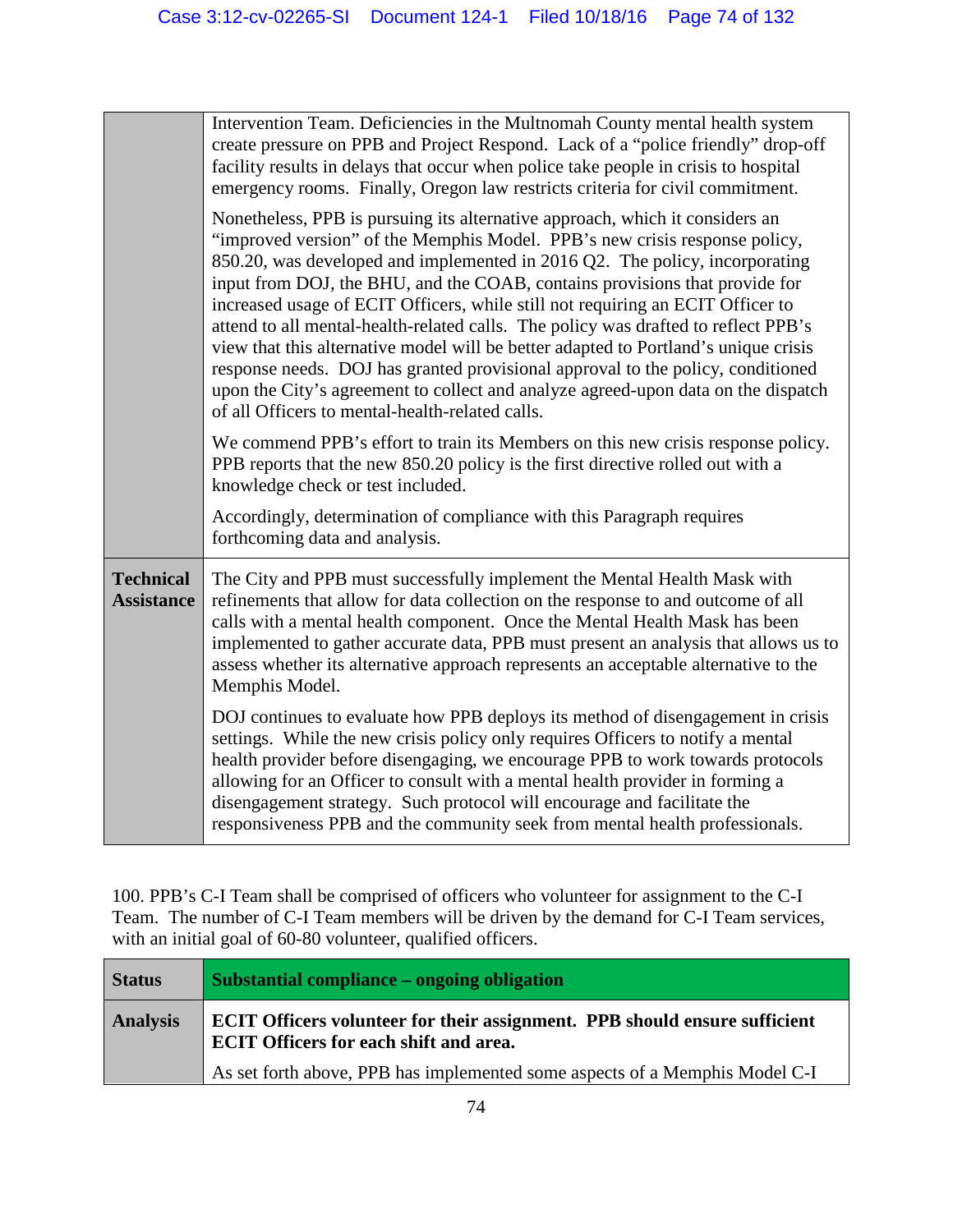|                                       | Team. PPB's policies governing encounters with persons in crisis and Portland's<br>dispatch protocols may not allow for ECIT Officers to gain the accelerated<br>experience with mental illness-related calls that a Memphis Model C-I Team<br>would. In order to make this determination, data from a successful Mental Health<br>Mask implementation is required.                                                                                                                                                                                                                                                                                                                                                                                 |
|---------------------------------------|-----------------------------------------------------------------------------------------------------------------------------------------------------------------------------------------------------------------------------------------------------------------------------------------------------------------------------------------------------------------------------------------------------------------------------------------------------------------------------------------------------------------------------------------------------------------------------------------------------------------------------------------------------------------------------------------------------------------------------------------------------|
|                                       | Nonetheless, PPB's alternative approach to crisis response consists of ECIT<br>Officers who volunteer for assignment, and the current roster of 94 operational<br>ECIT Members exceeds the initial goal of 60-80 volunteer, qualified Officers. As<br>noted above, some ECIT Members mentioned to us that there are insufficient ECIT<br>Officers in some patrol areas during some shifts, requiring ECIT Officers to travel<br>long distances to respond to calls. Thus, in order to ensure the number of team<br>Members is "driven by demand" for ECIT services, PPB should conduct an<br>ongoing assessment of staffing requirements in conjunction with Mental Health<br>Mask data to determine whether additional ECIT Members are warranted. |
| <b>Technical</b><br><b>Assistance</b> | We recommend that PPB continue to train sufficient volunteer Members to<br>maintain adequate staffing, and conduct ongoing assessment of staffing levels to<br>determine if additional ECIT Members are required based on data recovered from<br>the Mental Health Mask and other available sources.                                                                                                                                                                                                                                                                                                                                                                                                                                                |

101. No officers may participate in C-I Team if they have been subject to disciplinary action based upon use of force or mistreatment of people with mental illness within the three years preceding the start of C-I Team service, or during C-I Team service. PPB, with the advice of the ABHU Advisory Committee, shall define criteria for qualification, selection, and ongoing participation of officers in the C-I Team.

| <b>Status</b>                         | Compliance rating pending provision of auditable records                                                                                                                                                                                                                                                                                                                                                                                                                                                                                                                                                                                                                                                        |
|---------------------------------------|-----------------------------------------------------------------------------------------------------------------------------------------------------------------------------------------------------------------------------------------------------------------------------------------------------------------------------------------------------------------------------------------------------------------------------------------------------------------------------------------------------------------------------------------------------------------------------------------------------------------------------------------------------------------------------------------------------------------|
| <b>Analysis</b>                       | Portland Police Bureau has reported that it has a vetting process for ECIT<br>applicants who conform to this provision. Portland Police Bureau has recently<br>implemented a new SOP that contains the requirements for participation in ECIT<br>required by this Paragraph. Portland Police Bureau has reported consultation with<br>the BHU Advisory Committee on development of the SOP. Additionally, as noted<br>by COCL, SOP 3.3 (ECIT) does not provide for automatic removal of an ECIT<br>Officer from service in the event of a sustained allegation of force or misconduct<br>against a person with mental illness.<br>No new ECIT Officers were trained during the first or second quarter of 2016. |
| <b>Technical</b><br><b>Assistance</b> | Portland Police Bureau should fully implement SOP 3.3 (ECIT), and continue to<br>enforce requirements for qualification, selection, and ongoing participation with<br>ECIT. Portland Police Bureau should additionally modify SOP 3.3 (ECIT) to<br>ensure that an ECIT Member who is subject to a sustained allegation of force or<br>misconduct against a person with mental illness is removed from the team.                                                                                                                                                                                                                                                                                                 |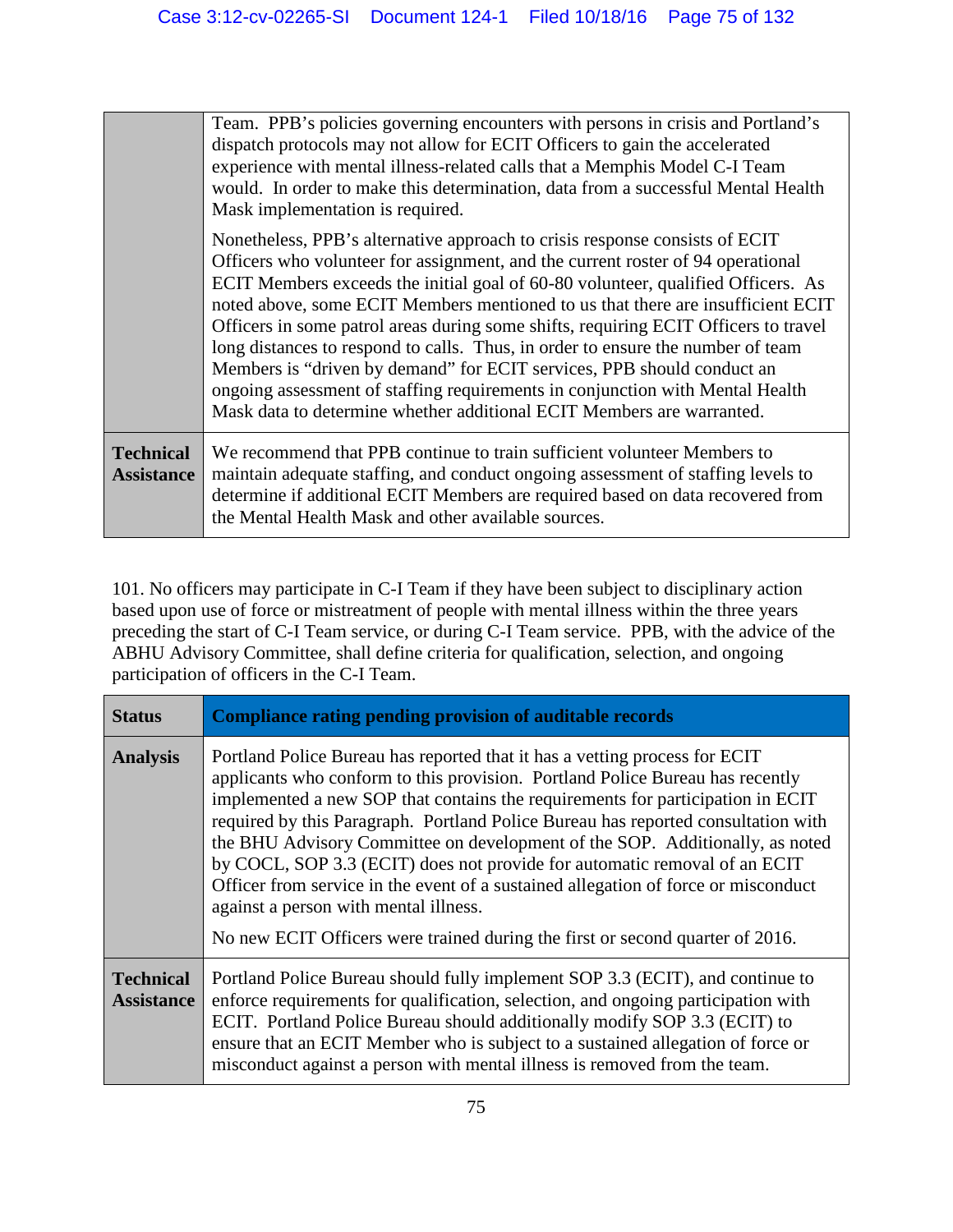Portland Police Bureau reports in its 2015 Q4 update that it used the screening process for each officer selected. And PPB provides extensive email documentation showing that such reviews were conducted. Portland Police Bureau should provide an auditable record, such as a spreadsheet, showing the complete list and categories for review of the ECIT candidates and showing screening for prior disciplinary history involving force or mistreatment of people with mental illness.

102. PPB shall specially train each C-I Team member before such member may be utilized for C-I Team operations. PPB, with the advice of the ABHU Advisory Committee, shall develop such training for C-I Team members consistent with the Memphis Model.

| <b>Status</b>   | <b>Substantial compliance – ongoing obligation</b>                                                                                                                                                                                                                                                                                                                                                                                                                                                                                                                                                                                                                                                                                                                                                                                                                                                                                                                                                                                                                                                                                                                                            |
|-----------------|-----------------------------------------------------------------------------------------------------------------------------------------------------------------------------------------------------------------------------------------------------------------------------------------------------------------------------------------------------------------------------------------------------------------------------------------------------------------------------------------------------------------------------------------------------------------------------------------------------------------------------------------------------------------------------------------------------------------------------------------------------------------------------------------------------------------------------------------------------------------------------------------------------------------------------------------------------------------------------------------------------------------------------------------------------------------------------------------------------------------------------------------------------------------------------------------------|
| <b>Analysis</b> | Subject to the caveat of our assessments to Paragraphs 97 and 98, PPB trains<br>its ECIT officers on its modified Memphis Model.                                                                                                                                                                                                                                                                                                                                                                                                                                                                                                                                                                                                                                                                                                                                                                                                                                                                                                                                                                                                                                                              |
|                 | As noted above, PPB's ECIT Model includes aspects of the Memphis Model,<br>including certain elements of training. A member of the DOJ team observed the<br>ECIT training in November 2015, and it was an overall success. We conferred with<br>COCL on their assessment of the training and concur with COCL's technical<br>assistance. Our consultant plans to observe the upcoming training.                                                                                                                                                                                                                                                                                                                                                                                                                                                                                                                                                                                                                                                                                                                                                                                               |
|                 | In May and July of 2016, PPB also provided refresher course trainings to ECIT<br>Officers who had previously received ECIT training before PPB updated its<br>training material. We applaud PPB for their efforts in implementing this refresher<br>training in accordance with our prior technical assistance. COCL observed the July<br>2016 training and provided positive feedback. COCL noted two issues:                                                                                                                                                                                                                                                                                                                                                                                                                                                                                                                                                                                                                                                                                                                                                                                |
|                 | First, PPB explains the requirement of the Mental Health Mask as merely a DOJ<br>requirement. Portland Police Bureau failed to provide Officers the meaningful<br>basis for the Mental Health Mask, namely that it creates benefits to PPB and PPB's<br>ability to effectively provide services to the people of Portland. This failure to<br>explain the reasoning behind the Mental Health Mask has negative implications for<br>the accurate recording of data, as discussed above. COCL's commentary accords<br>with DOJ's discussions with ECIT and patrol Officers during its August 2016<br>visits. Through direct conversation with officers, we observed the negative<br>perception Officers had of the Mental Health Mask and other initiatives that are<br>presented as DOJ requirements. Indeed, an Officer we interviewed conveyed his<br>negative perception of the mask as just a DOJ mandate. Once we discussed the<br>purpose and potential benefits of the data gathering, the Officer changed his<br>perspective. Multiple Officers stated they would be more willing to use the Mask<br>as intended once informed of the policy considerations behind its implementation. |
|                 | Second, COCL indicated that one of the classes did not provide adequate<br>instruction due to mismanagement of time during the lesson. This appears to be a                                                                                                                                                                                                                                                                                                                                                                                                                                                                                                                                                                                                                                                                                                                                                                                                                                                                                                                                                                                                                                   |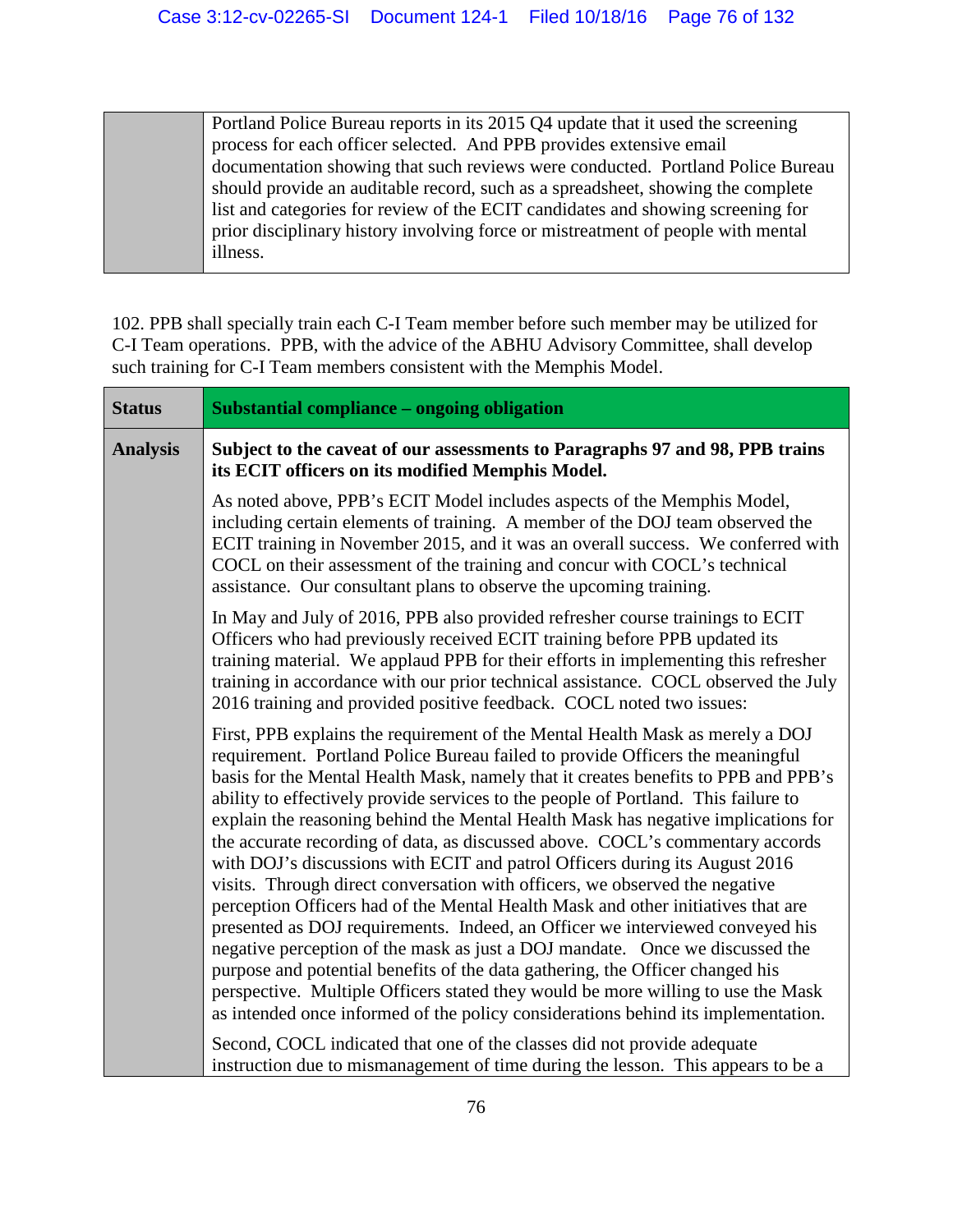|                                       | criticism that was limited to one training and a particular instructor and does not<br>necessarily reflect the training as a whole or impact PPB's compliance with the<br>requirements of this section. Generally, as COCL noted after conducting a<br>thorough review of ECIT lesson plans and observing multiple days of training,<br>PPB's ECIT training is consistent with other crisis intervention trainings across the<br>country.                                                                                                                                                                                                                              |
|---------------------------------------|------------------------------------------------------------------------------------------------------------------------------------------------------------------------------------------------------------------------------------------------------------------------------------------------------------------------------------------------------------------------------------------------------------------------------------------------------------------------------------------------------------------------------------------------------------------------------------------------------------------------------------------------------------------------|
| <b>Technical</b><br><b>Assistance</b> | Portland Police Bureau must own the messaging to its Officers—changes in policy<br>or training are beneficial to Officers' ability to do their jobs effectively, and not<br>merely something DOJ or the Settlement Agreement requires. Without providing<br>Officers an understanding for the tasks PPB asks them to do, filling out the Mental<br>Health Mask represents little more than an additional, mindless task. And, Officers<br>are likely to continue to find ways to avoid diligently completing it, rendering the<br>resulting data less valuable. Officers have indicated that they would like to know<br>this information, but PPB has not provided it. |

103. C-I Team members will retain their normal duties until dispatched for use as a C-I Team. BOEC or PPB may dispatch C-I Team members to the scene of a crisis event.

| <b>Status</b>                         | Substantial compliance – ongoing obligation                                                                                                                                                                                                                                                                                                                                                                                                                                                                                            |
|---------------------------------------|----------------------------------------------------------------------------------------------------------------------------------------------------------------------------------------------------------------------------------------------------------------------------------------------------------------------------------------------------------------------------------------------------------------------------------------------------------------------------------------------------------------------------------------|
| <b>Analysis</b>                       | Portland Police Bureau has currently reached substantial compliance with this<br>requirement, subject to the caveat that ECIT Members are only dispatched to the<br>scene of crisis events that meet the criteria provisionally approved by DOJ, pending<br>the collection of data in the Mental Health Mask. BOEC protocols now reflect the<br>expanded criteria in the provisionally approved policy. This status may change if<br>the data does not support PPB's continued deviation from the Memphis Model of<br>crisis response. |
| <b>Technical</b><br><b>Assistance</b> | BOEC must complete training on updated dispatch protocols slated to be completed<br>by 2017 Q1.                                                                                                                                                                                                                                                                                                                                                                                                                                        |

104. PPB will highlight the work of the C-I Team to increase awareness of the effectiveness of its work.

| <b>Status</b>   | <b>Substantial Compliance</b>                                                                                                                                                                                                                                                                                                                                                                                                                                                                                |
|-----------------|--------------------------------------------------------------------------------------------------------------------------------------------------------------------------------------------------------------------------------------------------------------------------------------------------------------------------------------------------------------------------------------------------------------------------------------------------------------------------------------------------------------|
| <b>Analysis</b> | Portland Police Bureau consistently highlights the work of its ECIT and<br><b>BHRT Members.</b> Portland Police Bureau reports solid efforts to highlight work<br>by its ECIT Officers over the past year. For example, in the first half of 2016,<br>BHU Members participated in over 65 outreach events, including presenting PPB's<br>crisis response model and BHU program at the 2016 CIT International Conference<br>in Chicago. Portland Police Bureau has engaged in a number of activities designed |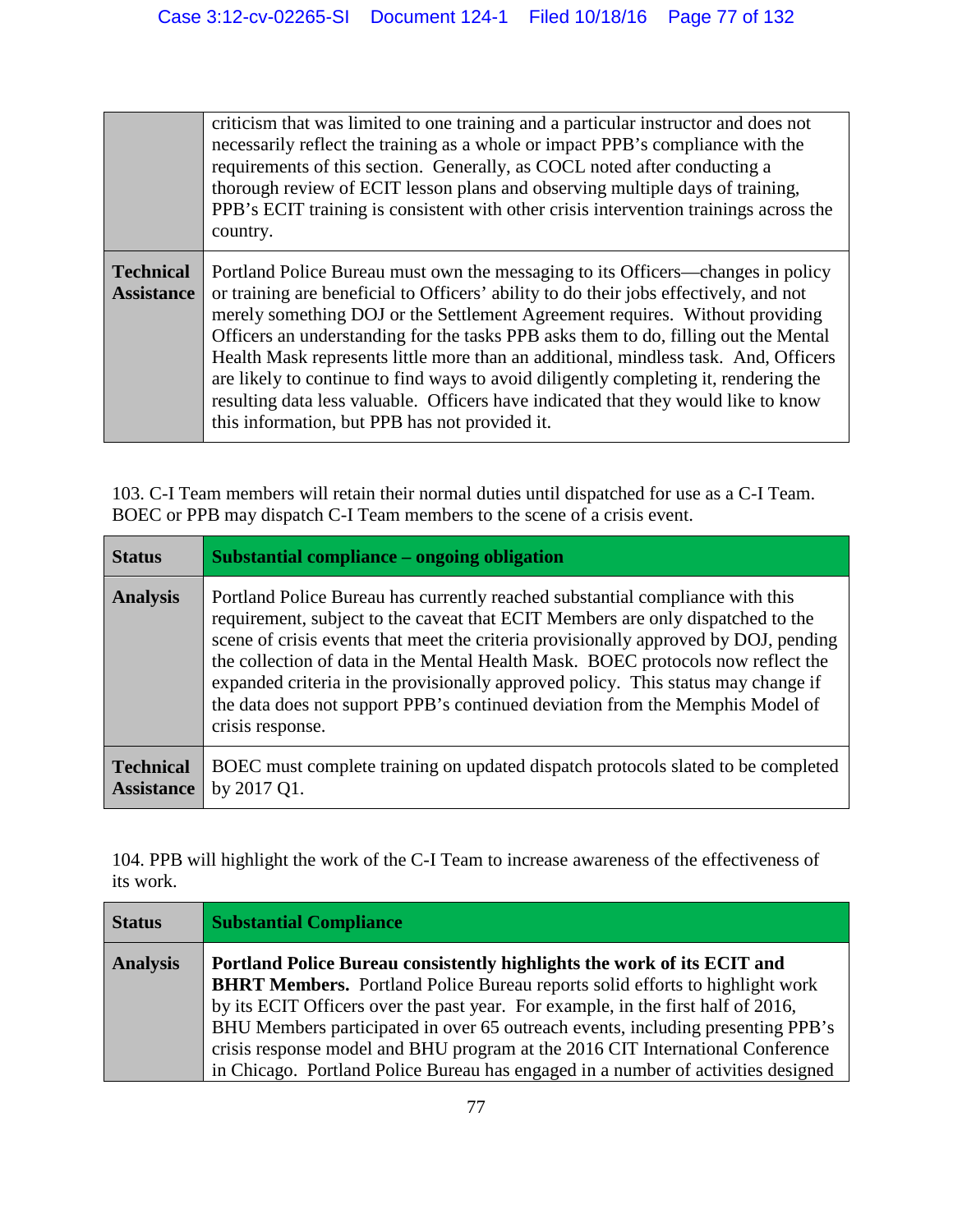|                                       | to highlight the work of BHU and its components, resulting in positive publicity.<br>Additionally, BHU presented during the visit of the Attorney General as part of a<br>national Community Policing Tour. BHU regularly publishes a newsletter<br>regarding its activities, and maintains a web site that includes information on BHU<br>components and activities and a reference guide to mental health resources. |
|---------------------------------------|------------------------------------------------------------------------------------------------------------------------------------------------------------------------------------------------------------------------------------------------------------------------------------------------------------------------------------------------------------------------------------------------------------------------|
| <b>Technical</b><br><b>Assistance</b> | We encourage PPB to continue to pursue documented community outreach to help<br>inform the community about the existence, roles, and availability of the C-I Team,<br>and to continue to reach out to the community for input on how to best highlight the<br>work in a way that it will be consumed by the public.                                                                                                    |

105. For each crisis event to which a C-I Team is dispatched, the C-I Team member shall gather data that ABHU shall utilize to track and report data on public safety system interactions with individuals with perceived or actual mental illness or who are in crisis. These data shall include:

- a. Date, time, and location of the incident;
- b. Subject's name, age, gender, and address;
- c. Whether the subject was armed, and the type of weapon;
- d. Whether the subject is a U.S. military veteran;
- e. Complainant's name and address;
- f. Name and DPSST number of the officer on the scene;
- g. Whether a supervisor responded to the scene;
- h. Techniques or equipment used;
- i. Any injuries to officers, subject, or others;
- j. Disposition;
- k. Whether a mental health professional responded to the scene;
- l. Whether a mental health professional contacted the subject as a result of the call; and
- m. A brief narrative of the event (if not included in any other document).

| <b>Status</b>   | <b>Pending – Data not yet available</b>                                                                                                                                                                                                                                                                                                                                                                                                                                                                                                                                                                                                                                                                                                            |
|-----------------|----------------------------------------------------------------------------------------------------------------------------------------------------------------------------------------------------------------------------------------------------------------------------------------------------------------------------------------------------------------------------------------------------------------------------------------------------------------------------------------------------------------------------------------------------------------------------------------------------------------------------------------------------------------------------------------------------------------------------------------------------|
| <b>Analysis</b> | Compliance with this Paragraph depends upon successful implementation of the<br>Mental Health Mask. The Mask contains questions intended to capture the<br>enumerated criteria. However, as that data has only recently begun to be<br>gathered, it is too early to assess whether it has been accurately collected. As we<br>noted above, there are reasons to believe that the initial implementation of the<br>Mask has not provided usable data. First, IT issues made the Mask difficult to<br>use. Second, some of the questions as initially conceived were vague or did not<br>accurately reflect Officers' experiences responding to calls. Third, Officers<br>reported that some Officers would mark "no mental health component" in the |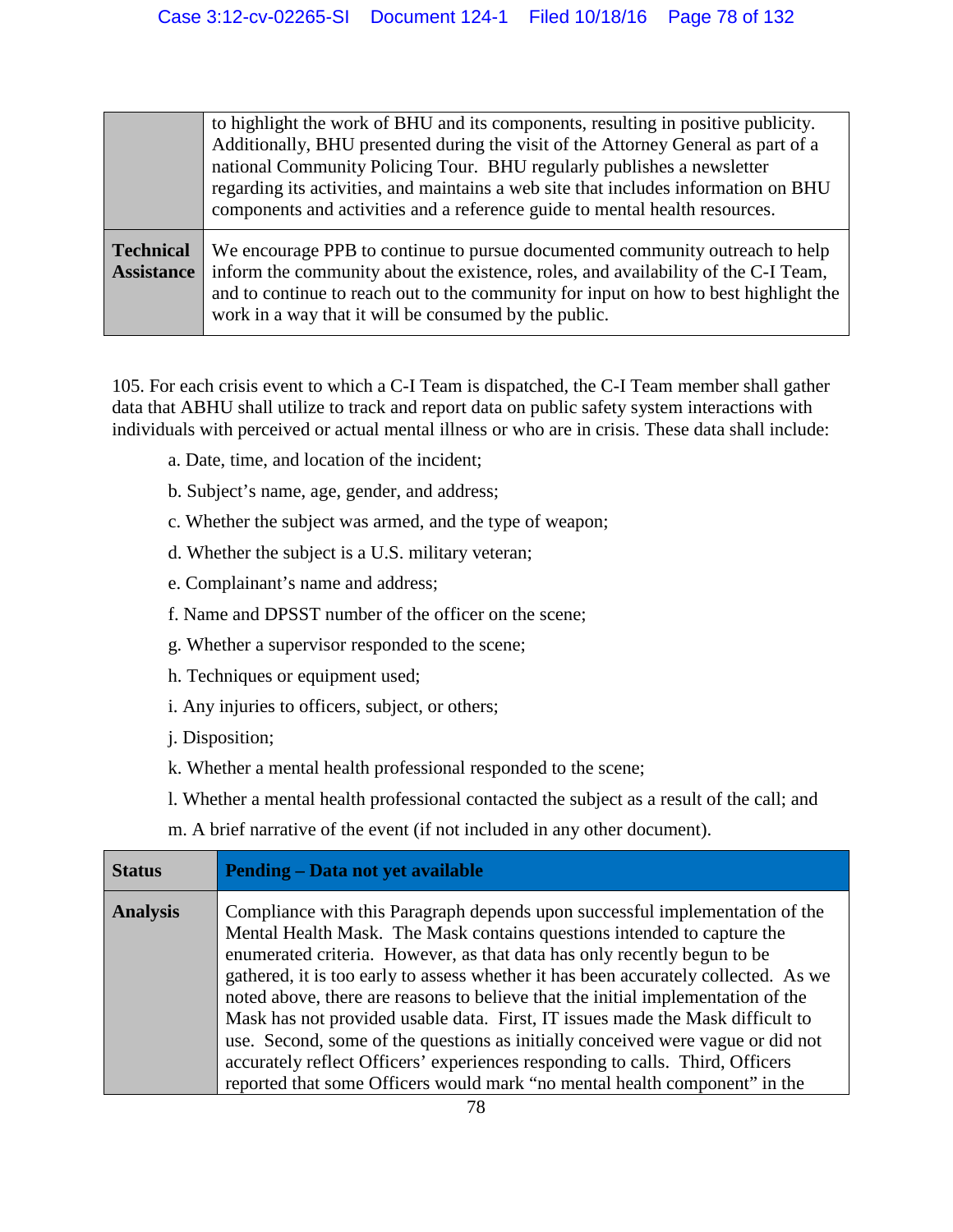|                                       | case of any ambiguity to avoid having to respond to the follow-up questions.<br>Finally, Officers indicated that they would at times wait until long after the actual<br>incident to fill out the Mask. Portland Police Bureau has already made<br>improvements to the Mask since its initial rollout, including resolving many of<br>the IT issues. Until PPB collects sufficient data to track and analyze trends over<br>time, we cannot assess the success of the Mask. |
|---------------------------------------|-----------------------------------------------------------------------------------------------------------------------------------------------------------------------------------------------------------------------------------------------------------------------------------------------------------------------------------------------------------------------------------------------------------------------------------------------------------------------------|
| <b>Technical</b><br><b>Assistance</b> | Portland Police Bureau must actively work together with Officers, BHU, COCL,<br>and DOJ in order to continue refining the Mask and explaining its purpose to<br>Officers in order to ensure that accurate data are being collected.                                                                                                                                                                                                                                         |

### **D. Mobile Crisis Prevention Team**

106. PPB currently has an MCPT comprised of a two-person team, one sworn officer and one contractor who is a qualified mental health professional. Within 120 days of the Effective Date, City shall expand MCPT to provide one MCPT car per PPB precinct.

| <b>Status</b>                         | Substantial compliance – ongoing obligation                                                                                                                                                                                                                                                                                        |
|---------------------------------------|------------------------------------------------------------------------------------------------------------------------------------------------------------------------------------------------------------------------------------------------------------------------------------------------------------------------------------|
| <b>Analysis</b>                       | Portland Police Bureau reports that each precinct has an MCPT (now called<br>Behavioral Health Response Team or "BHRT"), which is comprised of a PPB BHU<br>Officer and a Project Respond staff member. No substantial changes have been<br>made to the BHRT unit since we found substantial compliance in our 2015<br>assessment. |
| <b>Technical</b><br><b>Assistance</b> | We commend PPB for its established BHRT model.                                                                                                                                                                                                                                                                                     |

107. Each MCPT car shall be staffed by one sworn PPB officer and one qualified mental health professional. MCPT shall be the fulltime assignment of each such officer.

| <b>Status</b>                         | Substantial compliance – ongoing obligation                                                                                                                                                                                                                                                                                                                                          |
|---------------------------------------|--------------------------------------------------------------------------------------------------------------------------------------------------------------------------------------------------------------------------------------------------------------------------------------------------------------------------------------------------------------------------------------|
| <b>Analysis</b>                       | Portland Police Bureau continues to report that each precinct's BHRT car is staffed<br>by a PPB Officer and a mental health professional from Project Respond. Portland<br>Police Bureau and Project Respond are commended for their efforts in creating a<br>model that seeks to pull individuals out of the gaps of the crisis system and connect<br>them with community partners. |
| <b>Technical</b><br><b>Assistance</b> | We encourage PPB to assess the need for increasing capacity of BHRT on a<br>periodic basis.                                                                                                                                                                                                                                                                                          |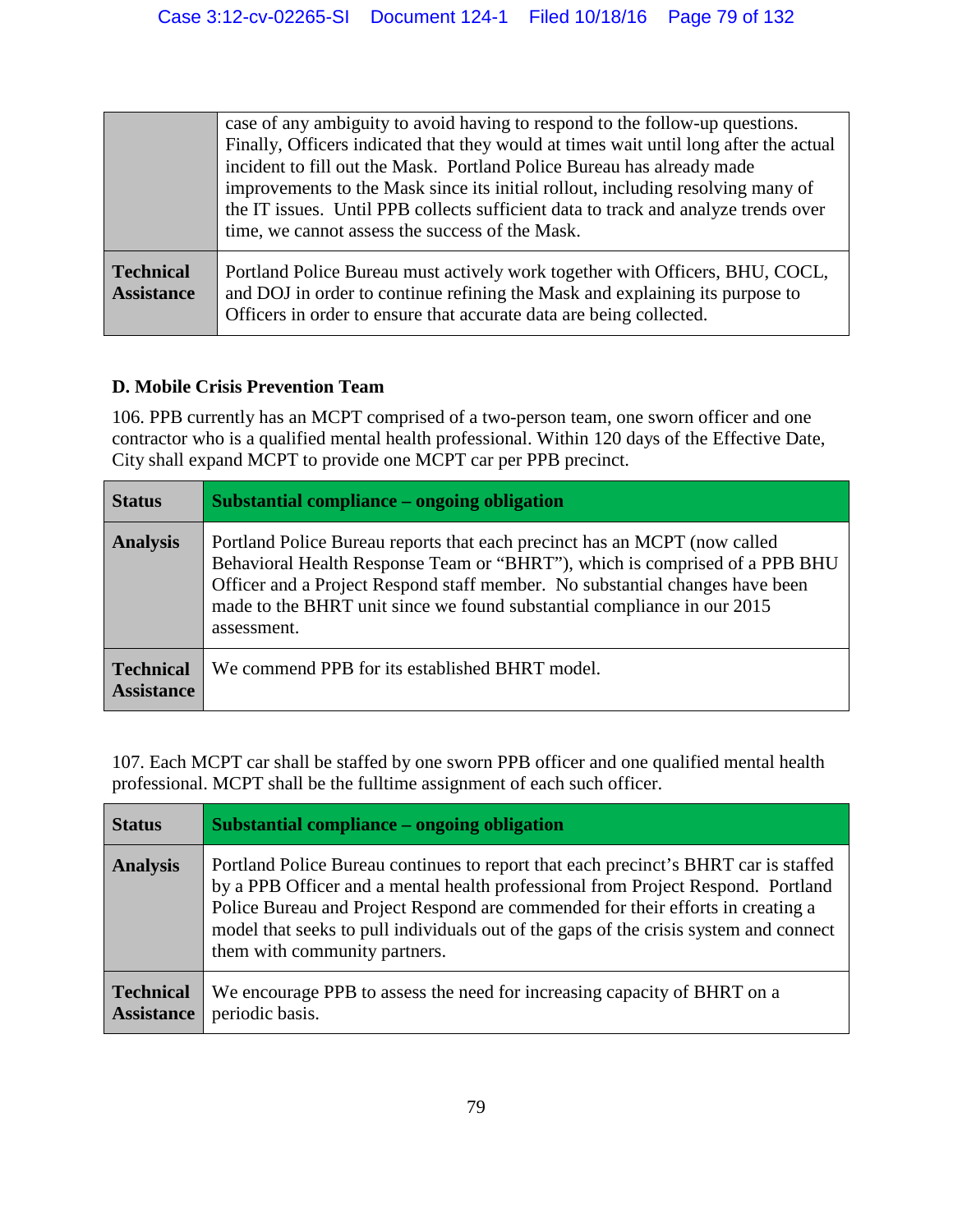108. No officers may participate in MCPT if they have been subject to disciplinary action based upon use of force or mistreatment of people with mental illness within the three years preceding the start of MCPT service, or during MCPT service. PPB, with the advice of the ABHU Advisory Committee, shall define criteria for qualification, selection, and ongoing participation of officers in the MCPT.

| <b>Status</b>                         | Compliance rating pending – insufficient documentation                                                                                                                                                                                                                                                                                                                                                                                                                                                                                                                                                                                                                                                                                                                                                                                                                                           |
|---------------------------------------|--------------------------------------------------------------------------------------------------------------------------------------------------------------------------------------------------------------------------------------------------------------------------------------------------------------------------------------------------------------------------------------------------------------------------------------------------------------------------------------------------------------------------------------------------------------------------------------------------------------------------------------------------------------------------------------------------------------------------------------------------------------------------------------------------------------------------------------------------------------------------------------------------|
| <b>Analysis</b>                       | Portland Police Bureau has reported that it has developed criteria that were<br>subject to review by BHUAC. Those criteria are laid out in SOP 3.2 BHRT, but<br>we have not yet received the implemented, executed SOP. The SOP includes a<br>limitation on participation for those with sustained complaints involving force or<br>mistreatment of a person with mental illness. As with SOP 3.3 (ECIT), SOP 3.2<br>(BHRT) does not call for immediate removal of an Officer who has a sustained<br>IA investigation involving use of force or misconduct against a person with<br>mental illness. It merely requires that the BHU Lieutenant will work with the<br>Professional Standards Division to "review" the investigation, notify the Central<br>Precinct Commander if the action impacts their continued participation in BHRT,<br>and coordinate a decision to remove a BHRT Officer. |
|                                       | DOJ's assessment of this provision is not meant to imply that any BHRT Member<br>does not meet the criteria defined by this provision. Portland Police Bureau<br>reports that it reviews all applicants for compliance with this criterion.                                                                                                                                                                                                                                                                                                                                                                                                                                                                                                                                                                                                                                                      |
| <b>Technical</b><br><b>Assistance</b> | Now that PPB has finalized the SOP, PPB should provide us and COCL a version<br>of the finalized SOP that has been signed and implemented. Portland Police<br>Bureau should additionally provide documentation to indicate that current BHRT<br>members meet the criteria as defined by Paragraph 108. Portland Police Bureau<br>should modify the SOP to set forth removal criteria.                                                                                                                                                                                                                                                                                                                                                                                                                                                                                                            |

109. PPB shall specially train each MCPT member before such member may be utilized for MCPT operations. PPB, with the advice of the ABHU Advisory Committee, shall develop such training for MCPT members.

| <b>Status</b>   | <b>Substantial Compliance – ongoing obligation</b>                                                                                                                                                                                                                                                                                                                                                                                                                                                                                                                                                                                                  |
|-----------------|-----------------------------------------------------------------------------------------------------------------------------------------------------------------------------------------------------------------------------------------------------------------------------------------------------------------------------------------------------------------------------------------------------------------------------------------------------------------------------------------------------------------------------------------------------------------------------------------------------------------------------------------------------|
| <b>Analysis</b> | Portland Police Bureau indicates that all BHRT personnel have been trained in<br>ECIT, as well as Applied Suicide Intervention Skills Training ("ASIST"), Trauma<br>Informed Care, and Civil Commitment Proceedings. Portland Police Bureau also<br>lists a number of outside trainings that BHRT Officers have attended during the<br>course of their employment. PPB's documentation for the 2016 Q2 Compliance<br>Report includes a certificate of attendance for one Officer at the FBI's Basic Crisis<br>Negotiator Course. Additionally, SOP 3.2 (BHRT) includes recommendations for<br>training, and was developed with the advice of BHUAC. |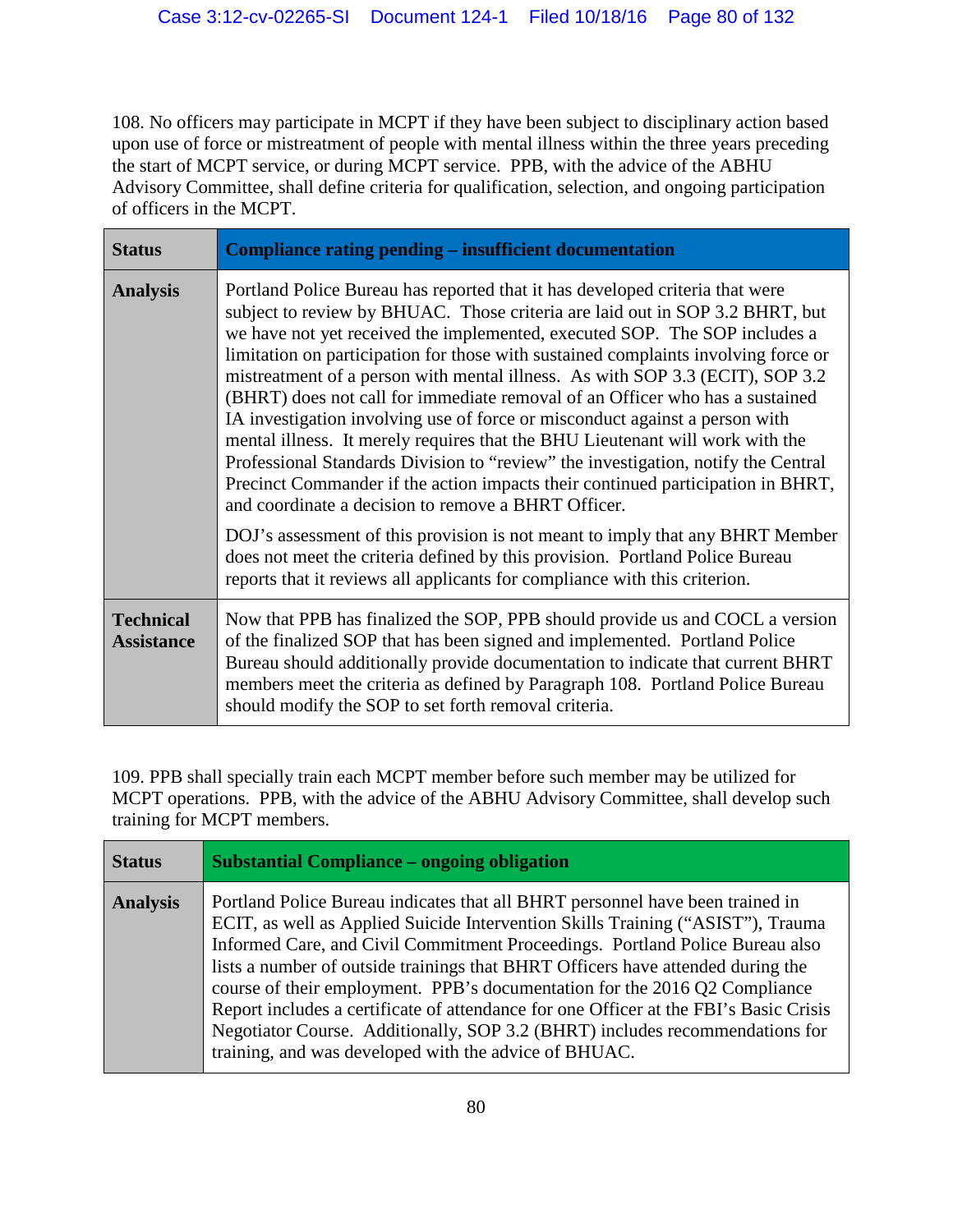|                   | <b>Technical</b> See Paragraphs 97 and 98 regarding training records. |
|-------------------|-----------------------------------------------------------------------|
| <b>Assistance</b> |                                                                       |

110. MCPT shall utilize C-I Team data to proactively address mental health service, in part, by connecting service recipients with service providers.

| <b>Status</b>                         | <b>Partial Compliance – ongoing obligation</b>                                                                                                                                                                                                                                                                                                                                                                                                                                                                                                                                                                                                                                                                                                                                                                                                                                                                                                                                                                                                                                                                                                                   |
|---------------------------------------|------------------------------------------------------------------------------------------------------------------------------------------------------------------------------------------------------------------------------------------------------------------------------------------------------------------------------------------------------------------------------------------------------------------------------------------------------------------------------------------------------------------------------------------------------------------------------------------------------------------------------------------------------------------------------------------------------------------------------------------------------------------------------------------------------------------------------------------------------------------------------------------------------------------------------------------------------------------------------------------------------------------------------------------------------------------------------------------------------------------------------------------------------------------|
| <b>Analysis</b>                       | As discussed in multiple sections above, the data collected by ECIT Officers has<br>been in flux. Some data were available based on the ECIT Template that PPB has<br>now phased out. As discussed herein, however, due to fluctuations in reporting, it<br>is unclear how accurate those data were. Nonetheless, those data provided some<br>information that, in combination with other information (such as BHRT and SCT)<br>enrollment information), could be used to proactively address mental health<br>service. Once PPB successfully implements the Mental Health Mask and the Mask<br>is generating consistent and reliable data, there should be further data available to<br>assist PPB in developing systems to connect service recipients with service<br>providers. This will work in conjunction with Oregon's statewide mental health<br>plan for improvement of community resources. In order to achieve substantial<br>compliance, PPB should provide documentation and explanation of how its units<br>are utilizing the increasing amount of data available from ECIT Officer interactions<br>to proactively address mental health service. |
| <b>Technical</b><br><b>Assistance</b> | Portland Police Bureau needs to provide additional examples of how it is using data<br>to implement this Paragraph.                                                                                                                                                                                                                                                                                                                                                                                                                                                                                                                                                                                                                                                                                                                                                                                                                                                                                                                                                                                                                                              |
|                                       | Consistent with Paragraph 105, above, PPB must develop consistent, reliable data.<br>Use of such data is necessary to implement Paragraph 110.                                                                                                                                                                                                                                                                                                                                                                                                                                                                                                                                                                                                                                                                                                                                                                                                                                                                                                                                                                                                                   |

111. Within 180 days of the Effective Date, PPB, with the advice of the ABHU Advisory Committee, shall develop policies and procedures for the transfer of custody or voluntary referral of individuals between PPB, receiving facilities, and local mental health and social service agencies. These policies and procedures shall clearly describe the roles and responsibilities of these entities and of MCPT officers in the process.

| <b>Status</b>   | <b>Partial compliance – ongoing obligation</b>                                                                                                                                                                                                        |
|-----------------|-------------------------------------------------------------------------------------------------------------------------------------------------------------------------------------------------------------------------------------------------------|
| <b>Analysis</b> | Portland Police Bureau is working on an agreement with an emergency<br>medical transportation provider and received provisional approval for<br>emergency transport policies.                                                                         |
|                 | The Parties discussed the issues represented in this Paragraph in 2015 Q4 and<br>agreed that successful compliance will depend upon adjusting to the anticipated<br>opening of the Unity Center's Psychiatric Emergency Services. Additionally, since |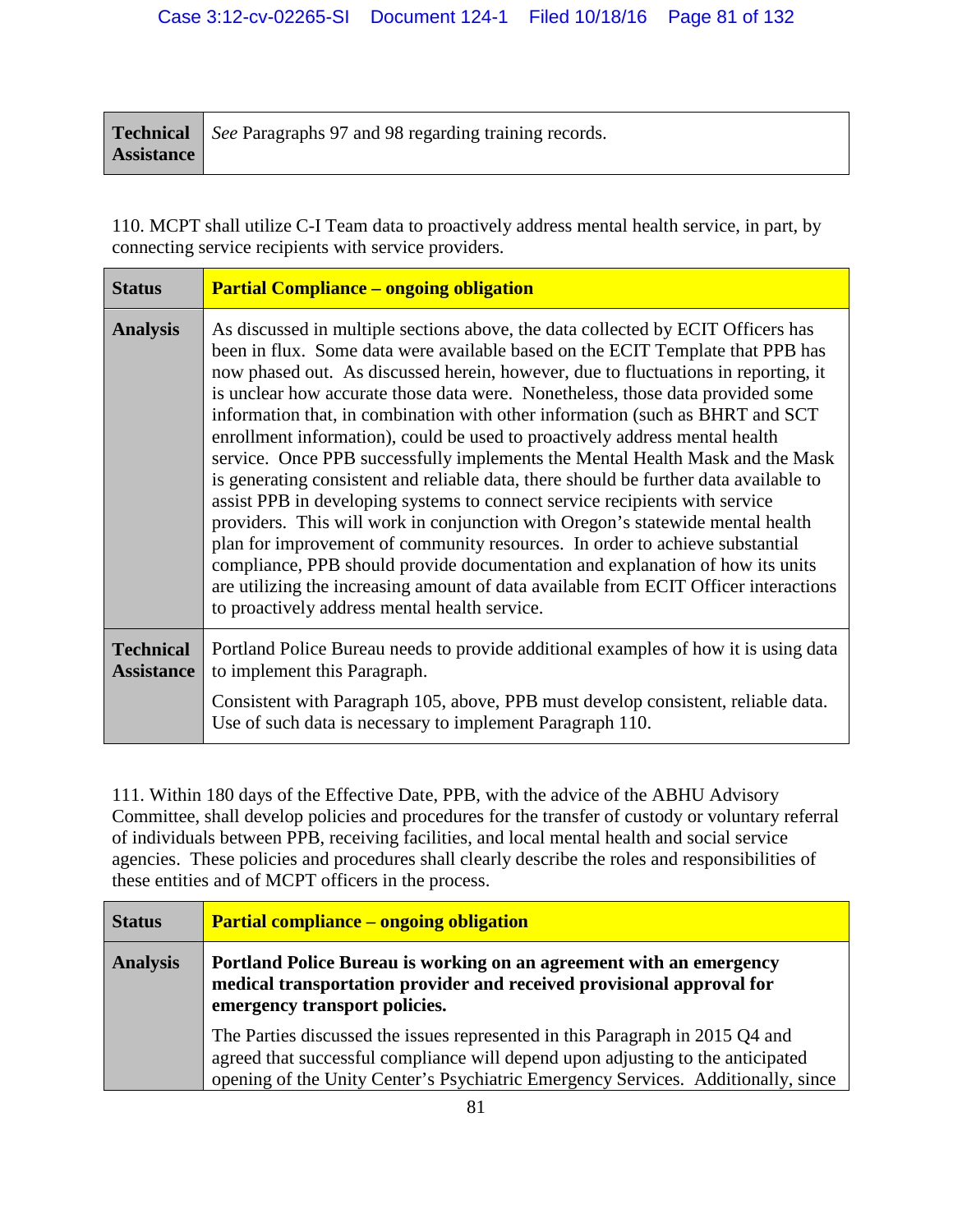|                                       | DOJ provisionally approved PPB's main "trunk" mental health crisis intervention<br>policy (850.20), PPB has developed "branch" policies intended to cover the<br>transport of people with mental illness for treatment, psychiatric holds, and<br>responding to calls at mental health facilities. Portland Police Bureau solicited<br>input from the BHUAC, DOJ, and COCL and received DOJ's provisional approval.<br>(While COAB provided comments on the trunk crisis response policy, 850.20, it<br>did not comment on the branch policies, 850.21, 850.22, and 850.25). We<br>encourage additional review of these policies with the BHUAC once the Unity<br>Center transportation protocols on finalized. |
|---------------------------------------|-----------------------------------------------------------------------------------------------------------------------------------------------------------------------------------------------------------------------------------------------------------------------------------------------------------------------------------------------------------------------------------------------------------------------------------------------------------------------------------------------------------------------------------------------------------------------------------------------------------------------------------------------------------------------------------------------------------------|
|                                       | Additionally, we recognize that PPB has been in discussions with AMR, the local<br>emergency transport company, to provide for EMS transport of individuals for<br>psychiatric treatment. Although these discussions have yet to produce an<br>agreement, we urge PPB to continue to work to secure EMS transport, and to revise<br>and update its "branch" policies to accommodate the opening of the Unity Center's<br>facility.                                                                                                                                                                                                                                                                              |
|                                       | It should be noted that the "branch" policies do not include a description of the<br>roles and responsibilities of BHRT Officers during the process.                                                                                                                                                                                                                                                                                                                                                                                                                                                                                                                                                            |
| <b>Technical</b><br><b>Assistance</b> | Portland Police Bureau should continue to work to develop the necessary<br>agreements, policies, and procedures to provide for transport of persons under a<br>police or director's hold by EMS, and to revise policies and procedures as<br>necessary, with input from the BHUAC, in order to establish a smooth process for<br>interaction with the Unity Center facility as it becomes operational.                                                                                                                                                                                                                                                                                                          |

# **E. Service Coordination Team**

112. The Service Coordination Team ("SCT"), or its successor, shall serve to facilitate the provision of services to individuals who interact with PPB that also have a criminal record, addictions, and highly acute mental or physical health service needs.

| <b>Status</b>                         | <b>Substantial Compliance – ongoing obligation</b>                                                                                                                                                                                                                                                                                                                                                            |
|---------------------------------------|---------------------------------------------------------------------------------------------------------------------------------------------------------------------------------------------------------------------------------------------------------------------------------------------------------------------------------------------------------------------------------------------------------------|
| <b>Analysis</b>                       | We concur with COCL's assessment of the SCT as provided in COCL's April 2016<br>Outcome Assessment Report. While many SCT clients do not complete the<br>program, for those who do, data provided shows a remarkable increase in<br>employment. We commend PPB for its efforts in this program, with both the<br>clients they serve, and the community partners they engage to create successful<br>outcomes. |
| <b>Technical</b><br><b>Assistance</b> | SCT should continue to look for ways to analyze data regarding the program, any<br>trends, and outcomes for clients.                                                                                                                                                                                                                                                                                          |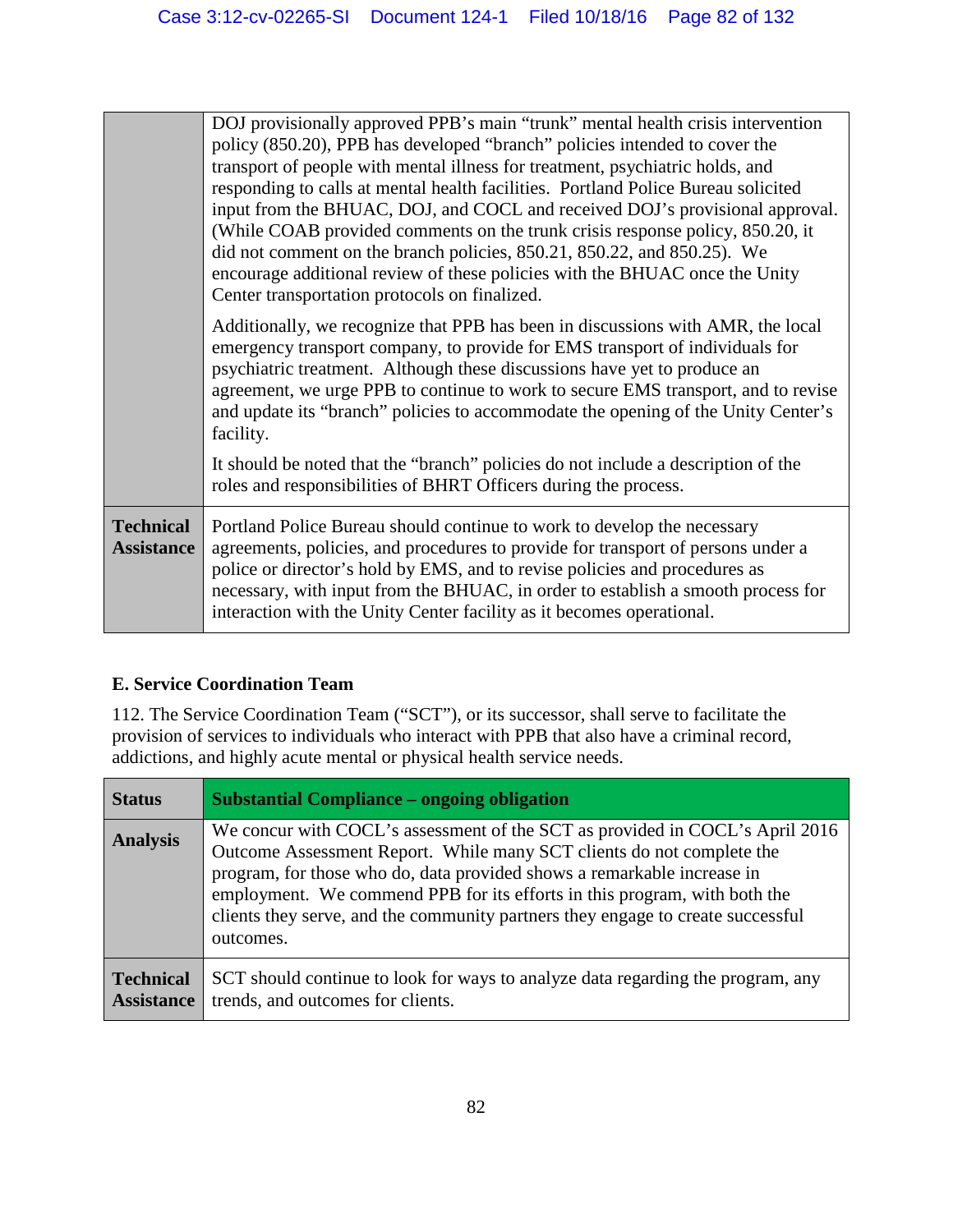# **F. BOEC**

113. Within 120 days of the Effective Date, BOEC and PPB, with the advice of the ABHU Advisory Committee, shall complete policies and procedures to triage calls related to mental health issues, including changes to protocols for assigning calls to Multnomah County Crisis Call Center, and adding new or revised policies and protocols to assign calls to the PPB ABHU or directly to NGOs or community-based mental health professionals.

| <b>Status</b>   | <b>Partial compliance - ongoing obligation</b>                                                                                                                                                                                                                                                                                                                                                                                                                                                                                                                                                                                                                                                                                                                                                                                                                                                                                                                                                                                                                                                                                                                                                                                                                                                                                                                                                                                                                                                                                          |
|-----------------|-----------------------------------------------------------------------------------------------------------------------------------------------------------------------------------------------------------------------------------------------------------------------------------------------------------------------------------------------------------------------------------------------------------------------------------------------------------------------------------------------------------------------------------------------------------------------------------------------------------------------------------------------------------------------------------------------------------------------------------------------------------------------------------------------------------------------------------------------------------------------------------------------------------------------------------------------------------------------------------------------------------------------------------------------------------------------------------------------------------------------------------------------------------------------------------------------------------------------------------------------------------------------------------------------------------------------------------------------------------------------------------------------------------------------------------------------------------------------------------------------------------------------------------------|
| <b>Analysis</b> | BOEC successfully diverts calls to a warm transfer to the Multnomah County<br><b>Crisis line</b>                                                                                                                                                                                                                                                                                                                                                                                                                                                                                                                                                                                                                                                                                                                                                                                                                                                                                                                                                                                                                                                                                                                                                                                                                                                                                                                                                                                                                                        |
|                 | Pursuant to this paragraph, BOEC created an updated Suicide Reference Guide and<br>Mental Health and ECIT Dispatch Protocol, which BHUAC reviewed. The<br>updated protocols are intended to reflect PPB's alternative ECIT response criteria,<br>rather than a true Memphis Model crisis response system. The protocol essentially<br>captures PPB's criteria for ECIT dispatch, with an additional caveat. The BOEC<br>protocol includes "threatening or attempting suicide" as stated in PPB's Police<br>Response to Mental Health Crisis policy and requires that the individual has the<br>means to follow through with the threat to fit into this category.                                                                                                                                                                                                                                                                                                                                                                                                                                                                                                                                                                                                                                                                                                                                                                                                                                                                       |
|                 | The system for transferring calls to the Multnomah County Crisis Call Center<br>appears to be functioning as intended, with BOEC transferring approximately 90-<br>100 calls per month, serving over 2,000 unduplicated individuals on a yearly basis,<br>with only a small percentage being returned to BOEC for a police response. The<br>Crisis Center also fields calls from PPB Officers requesting information. Most<br>calls come from ECIT Officers.                                                                                                                                                                                                                                                                                                                                                                                                                                                                                                                                                                                                                                                                                                                                                                                                                                                                                                                                                                                                                                                                            |
|                 | BOEC still lacks, however, a system for assigning calls directly to PPB BHU or to<br>NGOs or community-based mental health professionals. BHU's response team, or<br>Project Respond, only become involved in a call once patrol Officers (including<br>ECIT Officers) respond to a call and then refer the call for later follow-up or<br>assistance, or if BHU hears a call over the air and self dispatches. Personnel at<br>BOEC conveyed to us the challenges and costs associated with developing a system<br>for direct assignment of responders other than the police, emergency medical<br>services, or the fire department. It should be noted that BOEC evidently possesses<br>a dedicated and well trained staff, with very challenging jobs. BOEC staff<br>demonstrated their commitment to providing for the safety of first responders and<br>to citizens in need of help. Nonetheless, BOEC is currently experiencing a drastic<br>staffing shortage, and its employees are already stretched thin. Accordingly, it does<br>not appear that the City has made serious efforts to explore possibilities for<br>developing the capacity to assign calls directly to BHU, NGOs, service providers or<br>other non-police responders. It is our understanding that BOEC has attempted to<br>receive funding for a nurse triage line, without success. While we sympathize with<br>BOEC's shortages, the City must attempt to reach compliance with this Paragraph<br>before it is determined that doing so is not feasible. |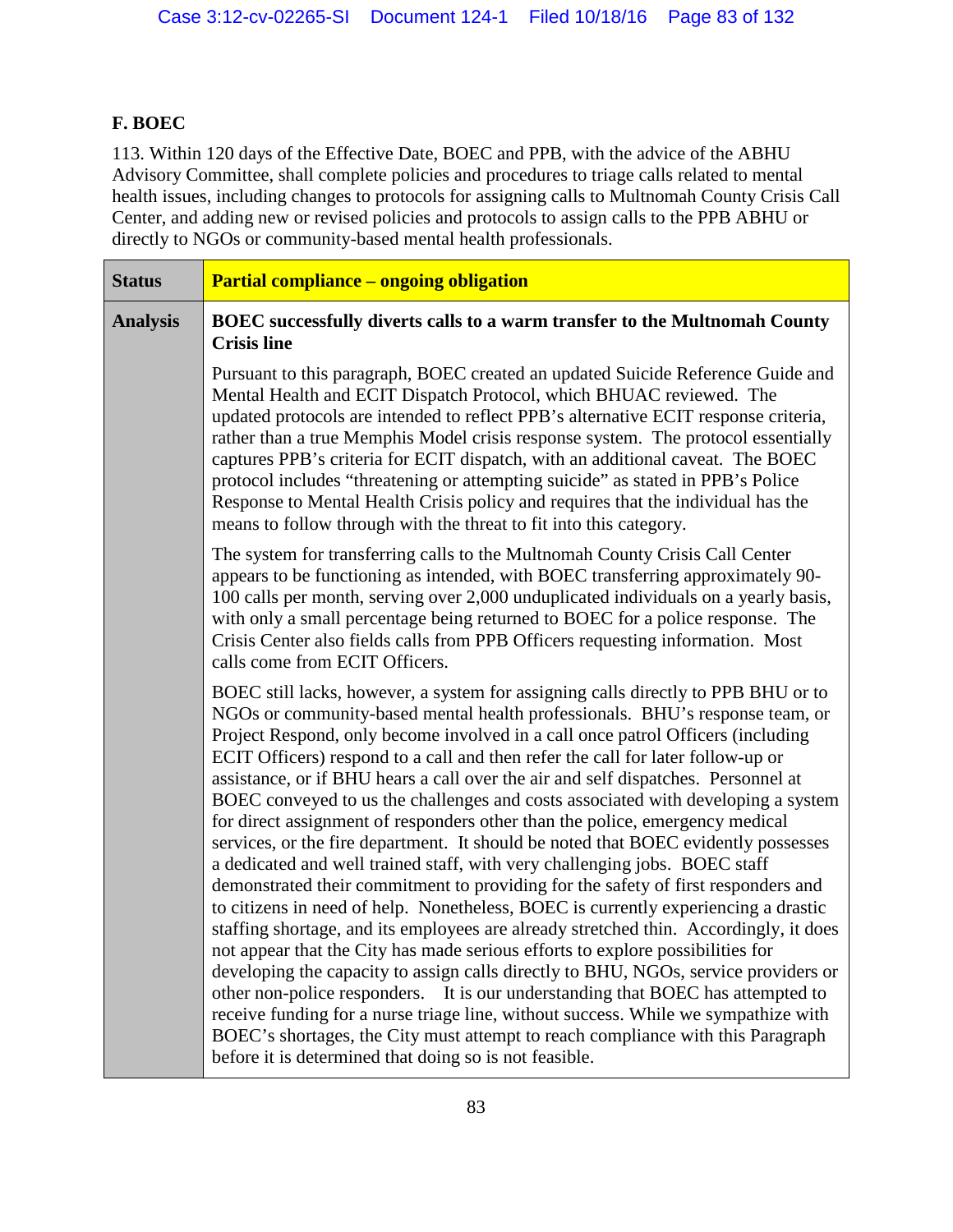| <b>Technical</b> The City and BOEC should evaluate the possibility of assigning calls directly to   |
|-----------------------------------------------------------------------------------------------------|
| <b>Assistance</b> NGOs or community service providers as required by this paragraph, or to directly |
| dispatch BHU to calls involving known participants in BHU programs. The City                        |
| and BOEC should document these efforts, and coordinate with BHUAC to identify                       |
| the obstacles to achieving direct service dispatch, and look into possible solutions.               |

114. Within 180 days of the Effective Date, the City will complete training of all BOEC Dispatchers in Crisis Triage. The City, with the advice of the ABHU Advisory Committee, shall develop ongoing training for BOEC Dispatchers.

| <b>Status</b>                         | <b>Partial compliance – ongoing obligation</b>                                                                                                                                                                                                                                                                                                                                                                                                                                                                                                                                                                                                                                                          |
|---------------------------------------|---------------------------------------------------------------------------------------------------------------------------------------------------------------------------------------------------------------------------------------------------------------------------------------------------------------------------------------------------------------------------------------------------------------------------------------------------------------------------------------------------------------------------------------------------------------------------------------------------------------------------------------------------------------------------------------------------------|
| <b>Analysis</b>                       | BOEC has developed, but not implemented, required training.                                                                                                                                                                                                                                                                                                                                                                                                                                                                                                                                                                                                                                             |
|                                       | In coordination with PPB, BOEC has now completed training to reflect updates to<br>the BOEC protocols. BHUAC approved the training. COCL and DOJ experts also<br>reviewed the training. The training appears to be well developed, but due to<br>limitations in BOEC's labor contract, it is unable to complete the 16 hours of<br>training until 2017 Q1. The training will be divided into two, 8-hour sessions to<br>accommodate the labor requirements. Although the original 180-day deadline has<br>long passed, we appreciate BOEC's work in preparing the trainings to address the<br>changes in protocol, and the difficulties in scheduling training during a time of<br>staffing shortfalls. |
| <b>Technical</b><br><b>Assistance</b> | Proceed with training dispatchers as currently scheduled.                                                                                                                                                                                                                                                                                                                                                                                                                                                                                                                                                                                                                                               |

115. Within 180 days of the Effective Date, the City shall ensure Crisis Triage is fully operational to include the implementation of the policies and procedures developed pursuant to the above paragraph and operation by trained staff.

| <b>Status</b>   | <b>Partial compliance, improvement – ongoing obligation</b>                                                                                                                                                                                                                                                                                                                                                                                                                                                                                                             |
|-----------------|-------------------------------------------------------------------------------------------------------------------------------------------------------------------------------------------------------------------------------------------------------------------------------------------------------------------------------------------------------------------------------------------------------------------------------------------------------------------------------------------------------------------------------------------------------------------------|
| <b>Analysis</b> | Though BOEC successfully diverts many calls to alternative services, Crisis<br>Triage is not fully operational.                                                                                                                                                                                                                                                                                                                                                                                                                                                         |
|                 | The core components of this Paragraph are progressing, as BOEC has developed<br>additional protocols to track PPB's alternative crisis intervention model, and has<br>developed training in coordination with BHUAC that is scheduled to be delivered<br>in two sessions over the ensuing months. BOEC is successfully transferring<br>appropriate calls to MCCL. Some aspects of fully operational Crisis Triage are<br>lacking, as stated above in the analysis of Paragraph 113.<br>BOEC's successful implementation of fully operational Crisis Triage will require |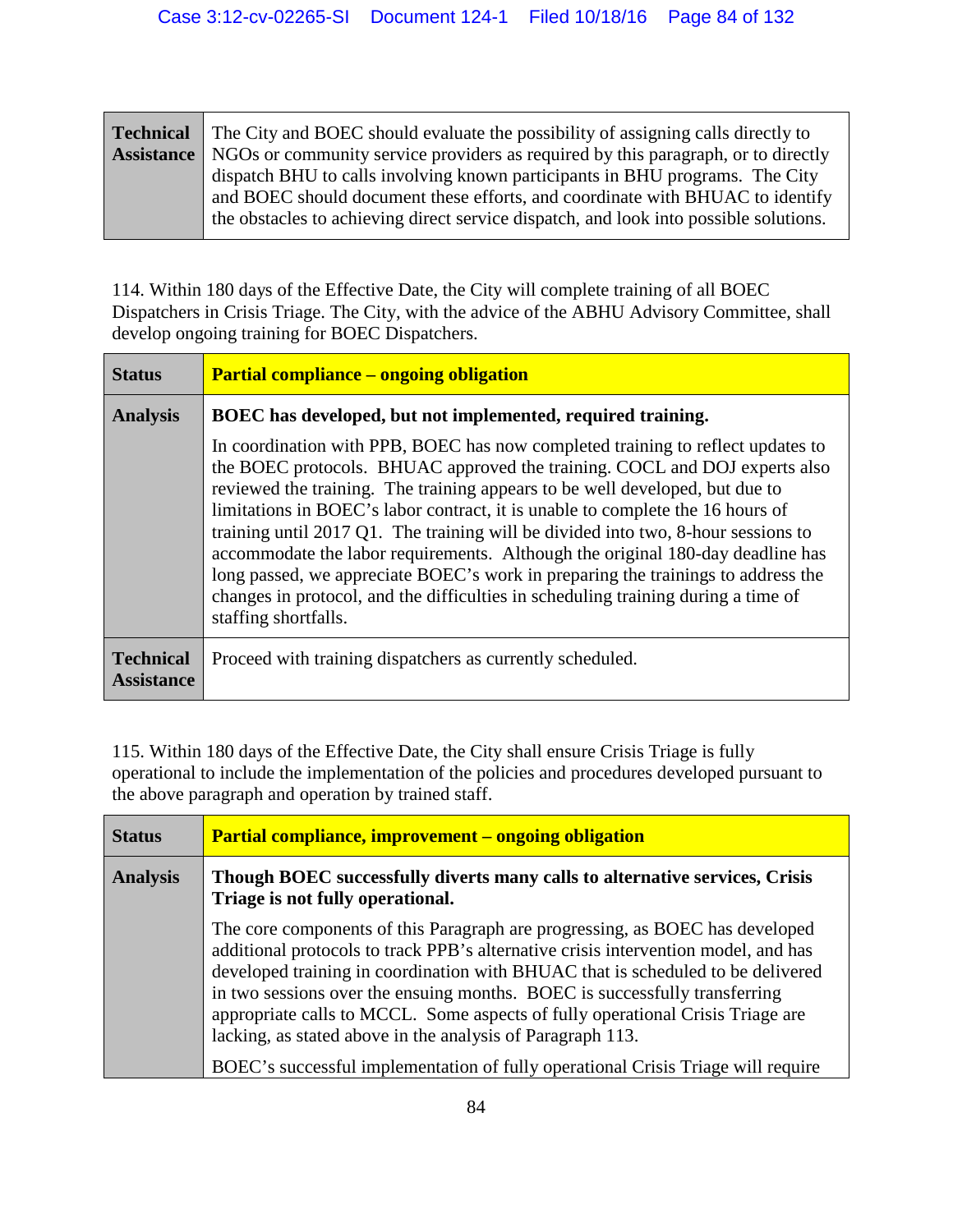|                                       | an evaluation once training is complete, and a comparison of BOEC data with data<br>captured through PPB's usage of the Mental Health Mask.                                                                                                                                                                                                                                                                                                                                                                                                                                                                                                                                                                                                                                                                                                                                                                                                                                                                                                                                                                                                             |
|---------------------------------------|---------------------------------------------------------------------------------------------------------------------------------------------------------------------------------------------------------------------------------------------------------------------------------------------------------------------------------------------------------------------------------------------------------------------------------------------------------------------------------------------------------------------------------------------------------------------------------------------------------------------------------------------------------------------------------------------------------------------------------------------------------------------------------------------------------------------------------------------------------------------------------------------------------------------------------------------------------------------------------------------------------------------------------------------------------------------------------------------------------------------------------------------------------|
|                                       | The success of PPB's crisis response model relies on capturing data. BOEC's<br>coding system could be improved to assist in better capturing data regarding the<br>number of calls that have a mental health component. BOEC's previous code for<br>"mental" calls was eliminated after it was determined that the term was offensive,<br>and it was requested by providers that calls not be specifically noted as calls<br>involving mental illness. Now, the only code for calls with a mental health<br>component is the "ECIT" code for calls that meet the criteria for dispatch of an<br>ECIT officer. BOEC may recode as a call progresses due to changing information.<br>A welfare check may be recoded to an ECIT call, if it is determined that ECIT<br>involvement is called for. It appears that BOEC may only track ECIT calls that<br>were initially dispatched as ECIT calls, as compared to calls that originated as a<br>different call type. Capturing the information regarding frequency of conversion to<br>ECIT by original call type could provide insight into the type of calls that<br>frequently require ECIT involvement. |
|                                       | BOEC purposefully does not attempt to capture other calls that might involve a<br>mental health component but do not call for an ECIT Officer. This is an apparent<br>effort to avoid stigmatization of a group of people through assignment of a label,<br>which may be unwarranted. While we appreciate the desire to avoid stigmatizing<br>people, best practices in the C-I Team model seek to reduce stigmatization about<br>mental illness by acknowledging how common such conditions are and by<br>encouraging Crisis Intervention Officers to have contact with people with mental<br>health disabilities both during a crisis and when the person is not in crisis. It is<br>critically important to know how many mental-illness-related calls PPB Officers<br>are asked to respond to. A fully operational Crisis Triage will include better<br>mechanisms for capturing data regarding these calls.                                                                                                                                                                                                                                        |
| <b>Technical</b><br><b>Assistance</b> | BOEC may consider options such as a code modifier on all calls that the call taker,<br>dispatcher, or officer at the scene believes may contain a mental health component.<br>For example, a "welfare check" call ("WELCK") could be modified to "WELCKE"<br>call, if it is suspected that an ECIT Officer may be necessary. This is similar to the<br>code modifiers BOEC currently employs by adding "W" for "weapon" if it is<br>known that the call involves a weapon. It should be clear to call takers, dispatchers,<br>and PPB Officers, however, that they are in no way expected to distinguish aberrant<br>behavior secondary to substance use from crisis unrelated to substance use.                                                                                                                                                                                                                                                                                                                                                                                                                                                        |

# **VII. EMPLOYEE INFORMATION SYSTEM**

116. PPB has an existing Employee Information System ("EIS") to identify employees and design assistance strategies to address specific issues affecting the employee. *See* PPB Manual 345.00. PPB agrees to enhance its EIS to more effectively identify at-risk employees, supervisors and teams to address potentially problematic trends in a timely fashion. Accordingly, within 90 days of the Effective Date, PPB shall: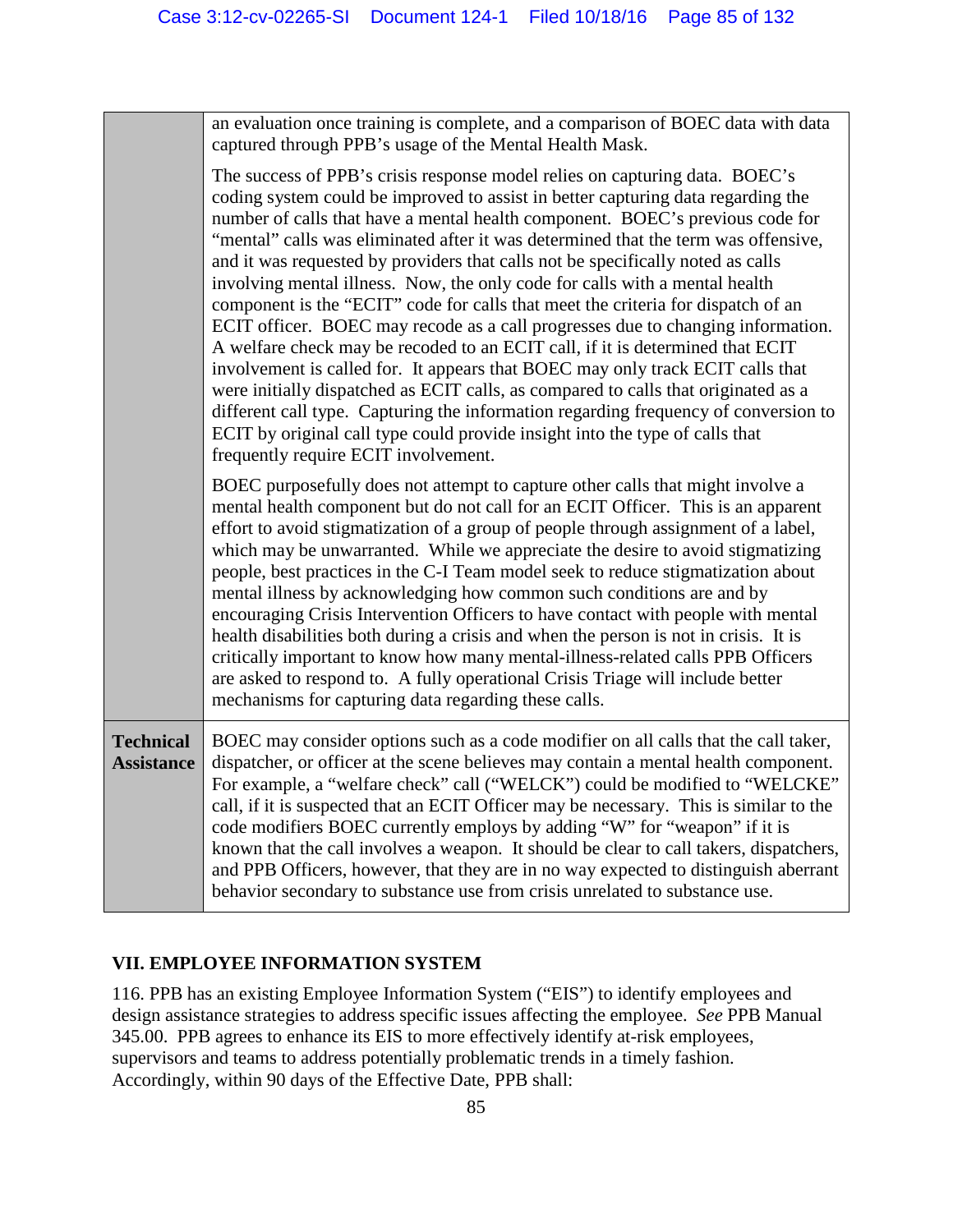a. Require that commanders and supervisors conduct prompt reviews of EIS records of employees under their supervision and document the review has occurred in the EIS performance tracker;

b. Require that commanders and supervisors promptly conduct reviews of EIS for officers new to their command and document the review has occurred in the EIS performance tracker; and

c. Require that EIS staff regularly conduct data analysis of units and supervisors to identify and compare patterns of activity.

117. PPB agrees to collect data necessary to conduct these analyses at supervisor- and teamlevels.

| <b>Status</b>   | <b>Partial Compliance – significant improvement, ongoing obligation</b>                                                                                                                                                                                                                                                                                                                                                                                                                                                                                                                                                                                                                                                                                    |
|-----------------|------------------------------------------------------------------------------------------------------------------------------------------------------------------------------------------------------------------------------------------------------------------------------------------------------------------------------------------------------------------------------------------------------------------------------------------------------------------------------------------------------------------------------------------------------------------------------------------------------------------------------------------------------------------------------------------------------------------------------------------------------------|
| <b>Analysis</b> | Portland Police Bureau has made significant progress in its implementation<br>and utilization of its EIS in the past year. Now that PPB is using EIS for<br>reviews more regularly, PPB must take the next steps in data analysis to<br>effectively identify and address at-risk employees, supervisors, and teams.                                                                                                                                                                                                                                                                                                                                                                                                                                        |
|                 | Portland Police Bureau has made concerted efforts to increase EIS utilization.<br>PPB's EIS Administrator and Professional Standards Division have actively sought<br>out training for supervisors charged with using the EIS system for their<br>subordinates. Likewise, the EIS Administrator and PSD have issued reminders to<br>PPB personnel concerning their obligations to use EIS.                                                                                                                                                                                                                                                                                                                                                                 |
|                 | 116(a): performance reviews:                                                                                                                                                                                                                                                                                                                                                                                                                                                                                                                                                                                                                                                                                                                               |
|                 | This past year, the EIS Administrator's data show supervisors' high rates of review<br>of officers under their command during six-month performance evaluations: 2015<br>Q3: 77.6%; 2015 Q4: 85.1%; 2016 Q1: 81.7%; and 2016 Q2: 80.5%. See PPB<br>2015 Q3 2016 Q2 Compliance Reports, at Par. 116-117. Portland Police Bureau<br>employed a sampling methodology and excluded from its sample Officers on<br>extended leave, Officers reviewed by the Training Division (see disagreement<br>noted below), and Officers who worked directly for the Portland Police<br>Association. The City must address any proposed exclusions in connection with<br>the Parties' Paragraph 175 discussions of potential modifications of the Settlement<br>Agreement. |
|                 | Prior to the second quarter of 2016, PPB did not review its Sergeants' EIS entries<br>in connection with performance evaluations. See PPB 2016 Q2 Compliance<br>Report, at Par. 116-117. At the time of its first measurement, PPB supervisors had<br>completed EIS reviews of only 53.1% of PPB's Sergeants. Based on PPB's<br>frequent reminders to supervisors and the pattern for successfully increasing<br>Officer-level reviews, we anticipate this Sergeant-level review increasing over<br>time.                                                                                                                                                                                                                                                  |
|                 | 116(b): new assignees reviews:                                                                                                                                                                                                                                                                                                                                                                                                                                                                                                                                                                                                                                                                                                                             |
|                 | In our 2015 report card, we reported that PPB's EIS Administrator provided data                                                                                                                                                                                                                                                                                                                                                                                                                                                                                                                                                                                                                                                                            |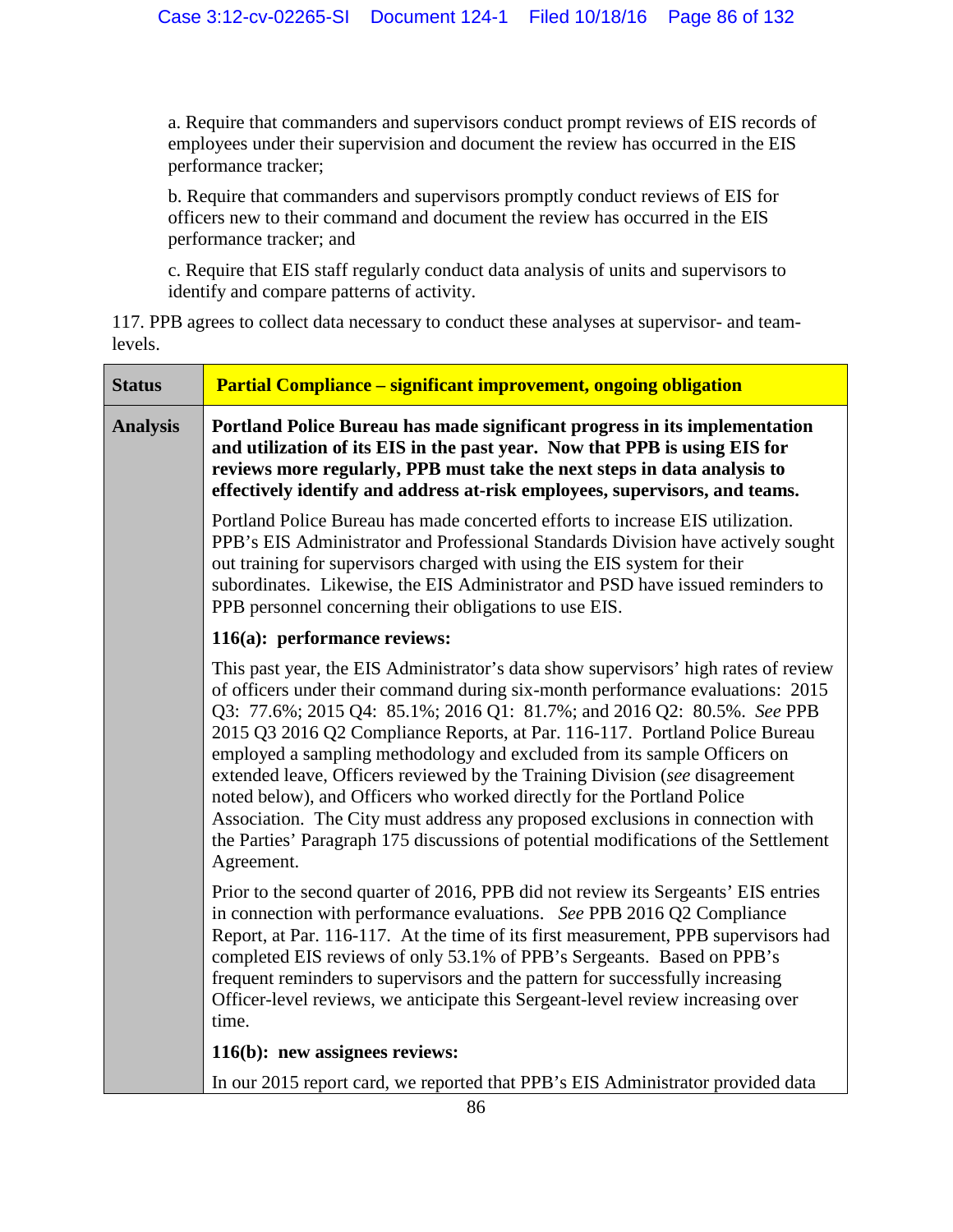evidencing supervisors had reviewed 49% of Officers' EIS entries as required by Paragraph 116(b). This past year, the EIS Administrator's data show supervisors' high rates of review of Officers newly under their command: 2015 Q3: 94%; 2015 Q4: 94%; 2016 Q1: 99%; and 2016 Q2: 84%. *See* PPB 2015 Q3-2016 Q2 Compliance Reports, at Par. 116-117. These are commendable compliance rates.

### **116(c), 117: unit and supervisor analysis:**

Based on on-site reviews of the system and an assessment of PPB's data, we conclude that the EIS system is not set up to provide a clear analysis of unit and supervisor levels. EIS does not give a straight-forward comparison by group and shift, as the Settlement Agreement intends. As explained to us, in order for an EIS Administrator to compare teams or groups, the Administrator must identify a single Officer from one group, look up his or her statistics relative to his or her assigned group; then the Administrator must do the same for an individual Officer from the comparative group. In other words, the EIS Administrator reverse-engineers a group-level comparison. While the ingenuity is laudable, it is hardly practical. Nor is it complete. The EIS allows comparison only at higher levels of command by this reverse engineering methodology. It does not permit even an ad hoc comparison of specialized teams. For example, the comparison looks at the whole of the Tactical Operations Division ("TOD"), but not the units within TOD, such as the Gang Enforcement Team that uses force with greater frequency. Nor does the reversed-engineered comparison capture a supervisor's effect on his or her subordinates, as the Settlement Agreement intends.

### **116: Effectively identifying and addressing at-risk employees, supervisors, and teams:**

We agree with COCL that although PPB could have used its available data to identify patterns, PPB did not do so in its supporting documentation or Quarterly Summary Report. *See* COCL Compliance Report, January through June 2016, at Par. 116. We observed several EIS discussion tracker entries for Officers whose actions had resulted in civil liability or career-ending behavior. Discussion tracker is the narrative portion of EIS in which the EIS Administrator lists a threshold action or actions that require the supervisor to consult with the subject Officer. The supervisor then records the results of the conversation in the discussion tracker. This creates a record over time on interactions to praise or critique Members. Most discussion tracker entries we saw were benign, i.e., merely stating matter-of-factly a force incident that gave rise to an EIS entry. In reviewing one Officer's discussion tracker, however, even after the Officer's use of an ECW gave rise to both a finding of civil liability and an internal debriefing on proper cuffing during use of an ECW, the supervisor entered praise in the discussion tracker: "The review (of the civil liability finding) did not find any areas for concern. [The Officer] did not have any questions and was receptive to the review." Rather than address poor behaviors, the supervisor used EIS to validate them. Similarly troubling was the case of one PPB Sergeant whose career ended. Prior to his termination, his EIS discussion tracker showed notations for "no concerns" on three occasions. The Sergeant had a record of use of alcohol and drug use that ultimately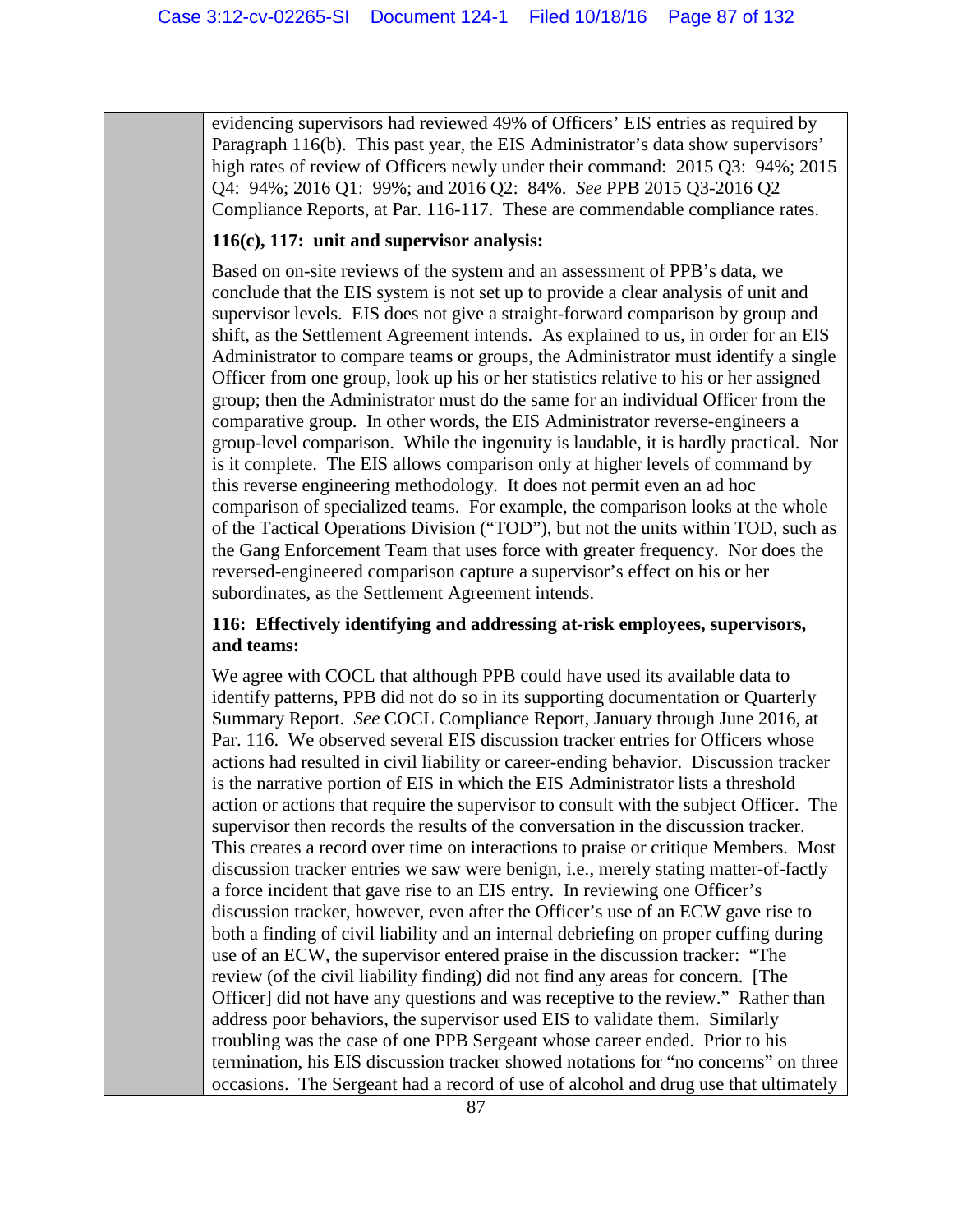|                                       | ended his career. As PPB's EIS matures, PPB should utilize the EIS to mitigate<br>risk as the Settlement Agreement intends —both for Officers and for the public.                                                                                                                                                                                                                                                                                |
|---------------------------------------|--------------------------------------------------------------------------------------------------------------------------------------------------------------------------------------------------------------------------------------------------------------------------------------------------------------------------------------------------------------------------------------------------------------------------------------------------|
|                                       | PPB's EIS should also draw data from its training database and its traffic incident<br>database. PPB does not currently use these data sources for EIS, though PPB uses<br>them independently.                                                                                                                                                                                                                                                   |
|                                       | After numerous face-to-face meetings, we recently approved Policy 345.00<br>governing EIS. We would be eager to revisit the EIS policy; however, to address<br>the suggested thresholds we discuss in our assessment of Paragraphs 118 and 119,<br>below.                                                                                                                                                                                        |
| <b>Technical</b><br><b>Assistance</b> | As COCL suggests, the Parties should come together to discuss the purpose behind<br>EIS, i.e., its use for risk mitigation. EIS is an expensive and time-consuming task.<br>Portland Police Bureau's significant investment of resources and organizational<br>dedication to the collection of data is worthy of a deeper dedication to data<br>analysis. Portland Police Bureau should be able to achieve a better return on its<br>investment. |
|                                       | As we stated in 2015, PPB must collect timely Force Data Collection Reports and<br>After Action Reviews for officer involved shootings, as described in Paragraph 74,<br>above, to come into substantial compliance with the Paragraph 117, and PPB must<br>collect accurate force data from all Members in order to conduct supervisor- and                                                                                                     |

118. PPB shall continue to use existing thresholds, and specifically continue to include the following thresholds to trigger case management reviews:

a. Any officer who has used force in 20% of his or her arrests in the past six months; and

b. Any officer who has used force three times more than the average number of uses of force compared with other officers on the same shift.

119. Within 90 days of the Effective Date, PPB shall add one additional threshold to trigger case management review any officer who has three uses of force in a one-month period.

| <b>Status</b>   | <b>Partial Compliance – significant improvement, ongoing obligation</b>                                                                                                                                                                                                                                                                                           |
|-----------------|-------------------------------------------------------------------------------------------------------------------------------------------------------------------------------------------------------------------------------------------------------------------------------------------------------------------------------------------------------------------|
| <b>Analysis</b> | We agree with COCL that the parties should revisit the thresholds for EIS<br>review to make the system more effective. Portland Police Bureau has<br>improved its EIS compliance in implementing the required thresholds for<br>paragraphs 118 and 119, though these triggers did not always result in<br>management reviews by members' supervisors as required. |
|                 | In our 2015 Report Card, we noted the low level of referral of EIS triggers to<br>supervisory reviews (two referrals for 129 triggers). See PPB 2015 Q1 Compliance<br>Chart, Items 118-119. In response, PPB provided a more in-depth, written<br>explanation of its referral process for referral of EIS triggers for supervisory                                |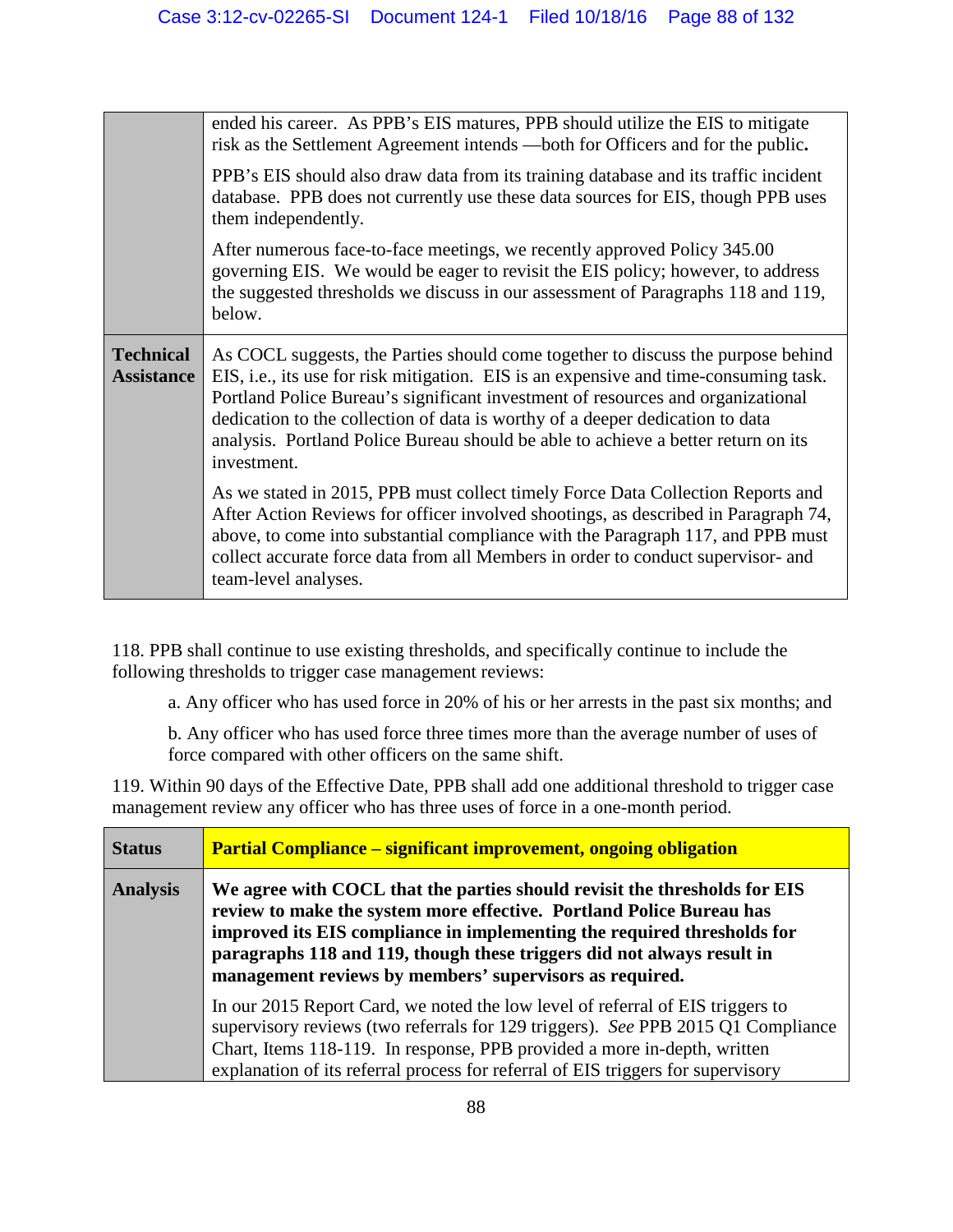review. *See* "EIS Alert Process Explanation," PPB 2015 Q3 production. Portland Police Bureau also met with COCL and DOJ on several occasions to discuss the EIS. Based on these documents and discussions, we found that PPB currently triggers a review when a Member crosses the Settlement-Agreement-defined thresholds. However, PPB's review may be truncated within the administration of the EIS, and approved by PSD, without reaching a "management review" by the Member's supervisor. Often this is perfectly explainable. For example, a single PPB Member will trigger the same threshold each morning when the EIS system is reset, even though the trigger is based on the same data as the previous day. Other times, PPB has created criteria to exclude Officers from further review that the Settlement Agreement does not permit. These included excluding from supervisory review Officers whose force ratio is greater than his or her peers (Par. 119(b)) only because the Officer transferred to a unit that uses lower levels of uses of force. Portland Police Bureau also excludes Officers who serve within their probationary period and are still subject to Training Division reviews. These exclusions violate the Settlement Agreement. The exclusions also skew the data for the teams to which the excluded Members belong. Accordingly, PPB must stop these exclusions and use the EIS for "any officer."

Portland Police Bureau has set up a redundant review system to try to ensure that if a responsible unit manager or supervisor declines to intervene with a Member after an EIS trigger, then the PSD reviews that declination. Overall, PPB declines supervisory review for 91% of the triggers EIS produces. While PPB views its corollary 9% rate of supervisory review as high (PPB 2016 Q2 Quarterly Summary Report), we agree with COCL that "supervisors are more familiar with the officer and are in a better position to assess the officer than are the EIS Administrators." *See* COCL 2015 Q3/Q4 Compliance Assessment. *See also* DOJ 2015 Report Card at Par. 118-119, technical assistance. *See also* TECHNICAL ASSISTANCE STATEMENT: Employee Information System, Prepared by ROSENBAUM & WATSON, LLP, Compliance Officer and Community Liaisons, January 4, 2016, at pp. 4-5.

Moreover, the time between the trigger and an intervention is too long to be effectively "early." Portland Police Bureau's flow chart provides for 60 days between reaching a threshold and providing an intervention. DOJ, COCL, PPB Discussion, Feb. 8, 2016.

Portland Police Bureau's complex system could be made less time and resource consuming if there were more effective triggers. In our meetings with PPB, we commented that the triggers the City had negotiated during the Settlement Agreement process were so high as to be ineffective. An EIS, we recommended, should seek to find the behavioral outliers among a Member's peers. This, too, is consistent with COCL's assessment. *See* COCL Compliance Report, January through June 2016, at Par. 118-119.

Commendably, PPB engaged in its own study seeking to evaluate the efficacy of the current PPB EIS system. Portland Police Bureau presented its study asserting that PPB's EIS is five times more predictive than the general population of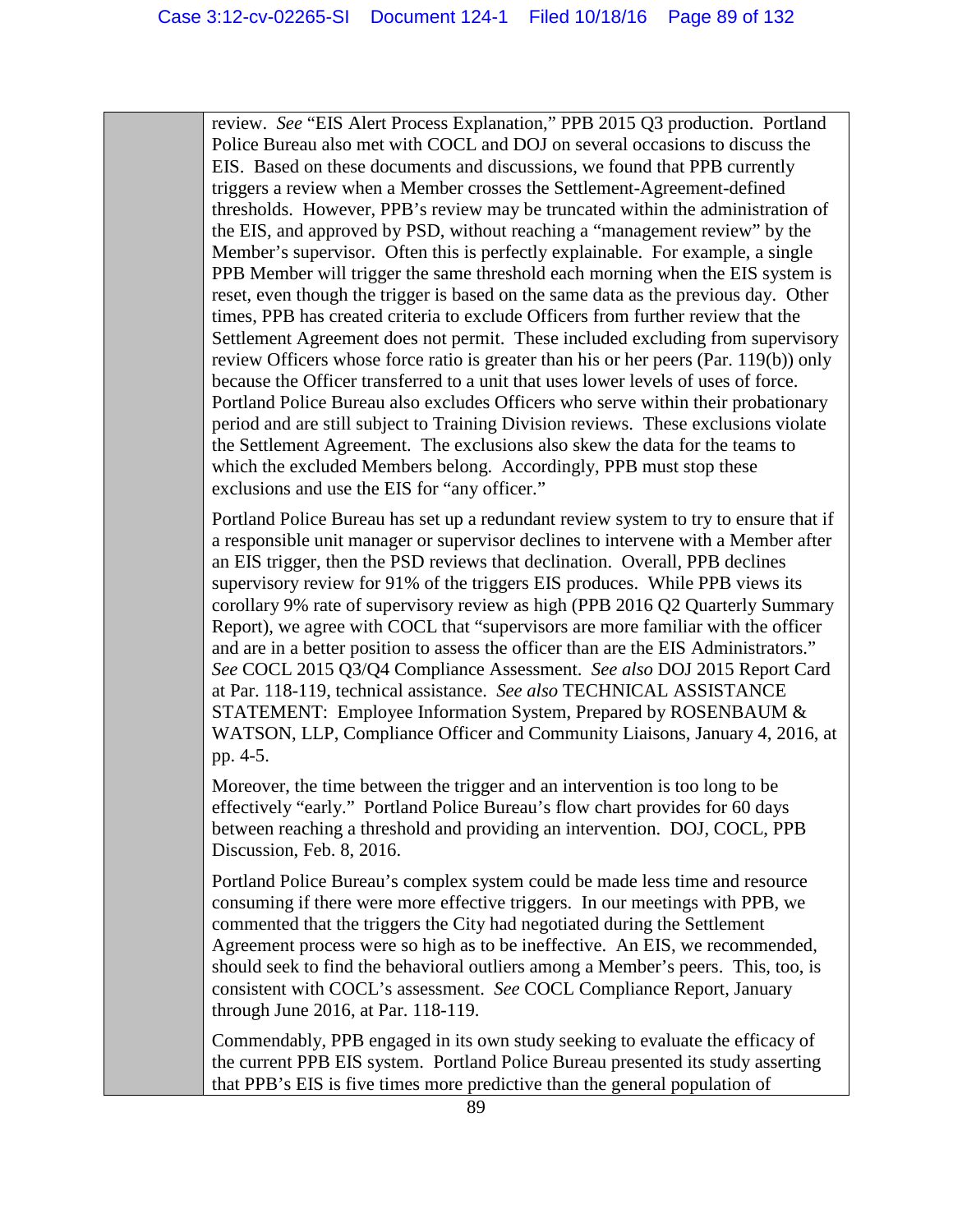|                                       | Officers, but generates nine false positives for every true positive. See May 24,<br>2016 meeting. Portland Police Bureau set as a threshold for its study an adverse<br>event, which PPB defined as: (a) an event that caused the City to pay more than<br>\$5,000, or (b) an event that resulted in the member receiving a day or more<br>suspension. Id. Portland Police Bureau found that only 5% of Officers flagged by<br>EIS went on to experience an adverse event compared with 2% who were not<br>flagged by EIS. Id. As PPB presented its study to us, PPB questioned the ability of<br>EIS to accurately predict poor outcomes. Id. Like COCL, we appreciate PPB's<br>willingness to be introspective about its EIS. We suggest, however, that PPB's<br>study could lead to a better refinement of PPB's EIS. Rather than discount the<br>utility of any EIS, the parties should seek thresholds that could best predict poor<br>outcomes. |
|---------------------------------------|--------------------------------------------------------------------------------------------------------------------------------------------------------------------------------------------------------------------------------------------------------------------------------------------------------------------------------------------------------------------------------------------------------------------------------------------------------------------------------------------------------------------------------------------------------------------------------------------------------------------------------------------------------------------------------------------------------------------------------------------------------------------------------------------------------------------------------------------------------------------------------------------------------------------------------------------------------|
|                                       | In consultation with COCL, we recommended that PPB adopt more useful<br>thresholds than those negotiated by the City's attorneys in Paragraph 119.<br>Specifically, COCL recommended, and DOJ and its consultant supported, adding<br>the following thresholds to Policy 345.00:                                                                                                                                                                                                                                                                                                                                                                                                                                                                                                                                                                                                                                                                       |
|                                       | Officer Detail Force Ratio: A sworn Member has a force ratio that is in the<br>top 15% of their detail in the preceding three $(3)$ months.                                                                                                                                                                                                                                                                                                                                                                                                                                                                                                                                                                                                                                                                                                                                                                                                            |
|                                       | Officer Precinct Force Ratio: A sworn Member has a force ratio that is in<br>$\bullet$<br>the top 15% of their Precinct in the preceding three (3) months.                                                                                                                                                                                                                                                                                                                                                                                                                                                                                                                                                                                                                                                                                                                                                                                             |
|                                       | Detail Force Ratio: A detail has a force ratio that is greater than 5% above<br>$\bullet$<br>the average detail force ratio in the preceding three (3) months.                                                                                                                                                                                                                                                                                                                                                                                                                                                                                                                                                                                                                                                                                                                                                                                         |
|                                       | Precinct Force Ratio: A Precinct has a force ratio that is greater than 5%<br>$\bullet$<br>above the Bureau-wide average in the preceding three (3) months.                                                                                                                                                                                                                                                                                                                                                                                                                                                                                                                                                                                                                                                                                                                                                                                            |
|                                       | Force Ratio: A sworn Member's force ratio is greater than or equal to 5%<br>$\bullet$<br>of his or her arrests in the preceding three (3) months.                                                                                                                                                                                                                                                                                                                                                                                                                                                                                                                                                                                                                                                                                                                                                                                                      |
|                                       | Complaint in Same Category: A Member receives two (2) or more<br>$\bullet$<br>complaints for events in the preceding three months.                                                                                                                                                                                                                                                                                                                                                                                                                                                                                                                                                                                                                                                                                                                                                                                                                     |
|                                       | Traumatic Incidents: A Member experiences two (2) or traumatic incidents<br>in the preceding thirty (30) days                                                                                                                                                                                                                                                                                                                                                                                                                                                                                                                                                                                                                                                                                                                                                                                                                                          |
|                                       | Unfortunately, PPB demurred from our request. While the Settlement Agreement<br>does not require these more nuanced thresholds, the few thresholds contained in the<br>Settlement Agreement may not serve to meet the intended purpose of effectively<br>identifying at-risk employees, supervisors, and teams. Par 116.                                                                                                                                                                                                                                                                                                                                                                                                                                                                                                                                                                                                                               |
| <b>Technical</b><br><b>Assistance</b> | As we stated in 2015, supervisors are more familiar with Officers in their chain of<br>command and deserve the opportunity to utilize the EIS for career-saving and<br>career-enhancing interventions.                                                                                                                                                                                                                                                                                                                                                                                                                                                                                                                                                                                                                                                                                                                                                 |
|                                       | We agree with COCL that PPB must improve its messaging around its EIS system<br>to its own members. See COCL Compliance Report, January through June 2016, at<br>Par. 118-119. COCL's surveys of Officers found that Officers do not have                                                                                                                                                                                                                                                                                                                                                                                                                                                                                                                                                                                                                                                                                                              |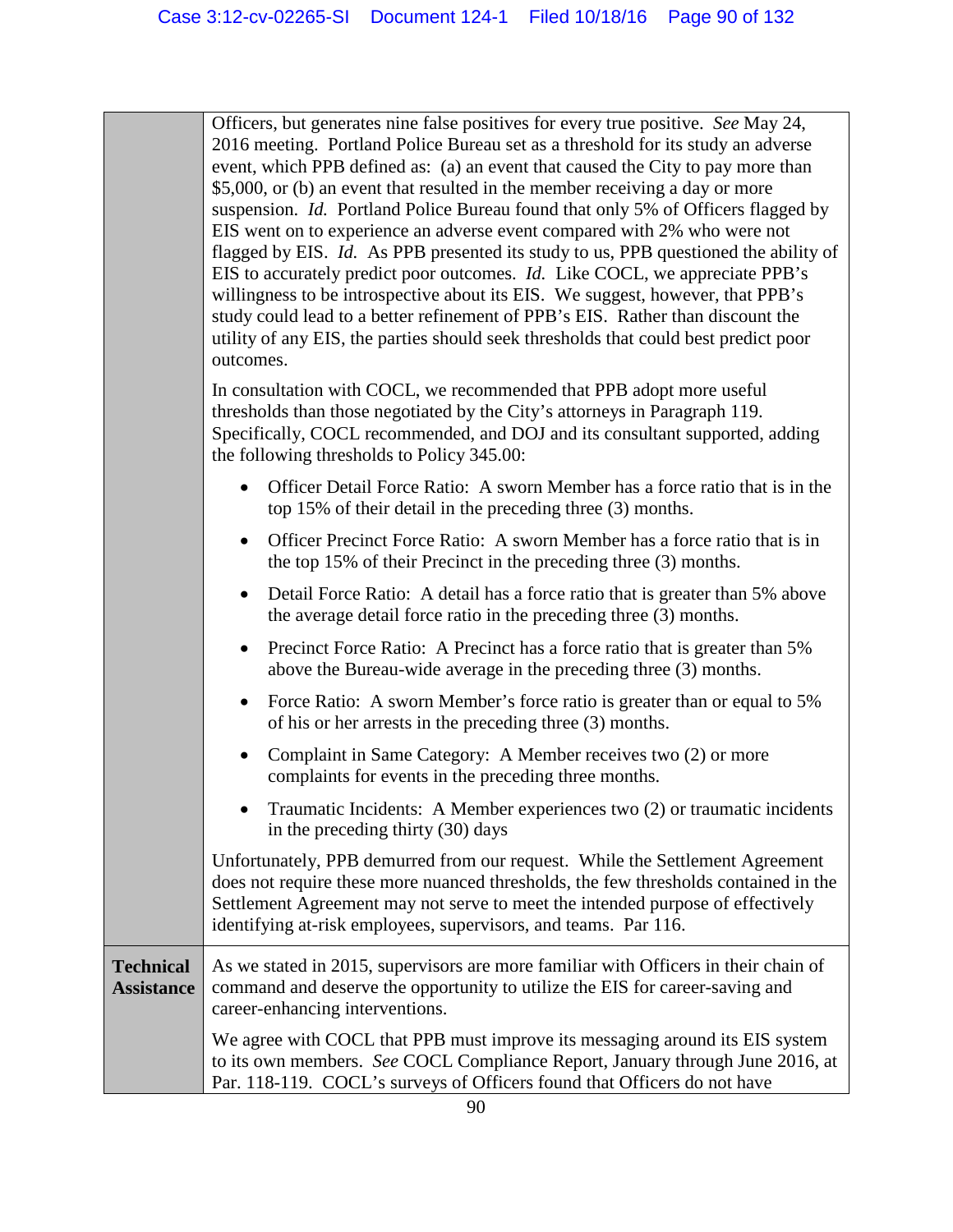confidence in the system. *Id.* Discussions with Officers indicate that they feel EIS is designed to punish them. *Id.*

Portland Police Bureau must not exclude from its EIS Administrator review or supervisory review officers who have moved between assignments and meet a threshold due to the change in force ratios relative to their new units. Portland Police Bureau also must not exclude from EIS tracking and review probationary Officers who are also subject to supervision of the Training Division.

120. Within 90 days of the Effective Date, PPB shall identify and train a second EIS administrator. This individual may be assigned to other tasks within the Professional Standards Division or as otherwise needed.

| <b>Status</b>                         | <b>Substantial Compliance</b>                                                                                                                                                                                                                                                                                                                                            |
|---------------------------------------|--------------------------------------------------------------------------------------------------------------------------------------------------------------------------------------------------------------------------------------------------------------------------------------------------------------------------------------------------------------------------|
| <b>Analysis</b>                       | Portland Police Bureau's principal EIS Administrator is tremendously dedicated<br>and knowledgeable about PPB's EIS system. A Lieutenant from PPB's PSD serves<br>as both the supervisor for the EIS Administrator and the secondary EIS<br>Administrator.                                                                                                               |
| <b>Technical</b><br><b>Assistance</b> | We agree with COCL that the EIS Administrator should memorialize his vast<br>knowledge and experience in a training document for the benefit of any future EIS<br>Administrators. The EIS Administrator has already produced documents to us that<br>may serve as a basis for such a training document. See "EIS Alert Process"<br>Explanation," PPB 2015 Q3 production. |

# **VIII. OFFICER ACCOUNTABILITY**

PPB and the City shall ensure that all complaints regarding officer conduct are fairly addressed; that all investigative findings are supported by a preponderance of the evidence and documented in writing; that officers and complainants receive a fair and expeditious resolution of complaints; and that all officers who commit misconduct are held accountable pursuant to a disciplinary system that is fair and consistent. The City and PPB seek to retain and strengthen the citizen and civilian employee input mechanisms that already exist in the PPB's misconduct investigations by retaining and enhancing IPR and CRC as provided in this Agreement.

| <b>Status</b>   | <b>Partial Compliance – substantial compliance issues</b>                                                                                                                                                                                                                                                                                                                                                                               |
|-----------------|-----------------------------------------------------------------------------------------------------------------------------------------------------------------------------------------------------------------------------------------------------------------------------------------------------------------------------------------------------------------------------------------------------------------------------------------|
| <b>Analysis</b> | PPB and the City have made certain advancements in the processing of<br>complaints under the existing system. However, the City has not brought to<br>fruition necessary comprehensive accountability reform as we suggested—and<br>the City agreed to undertake—in May 2015.<br>Going forward with a new chief, PPB must right the ship to earn both<br>community and officer faith in the system. The City's current effort to engage |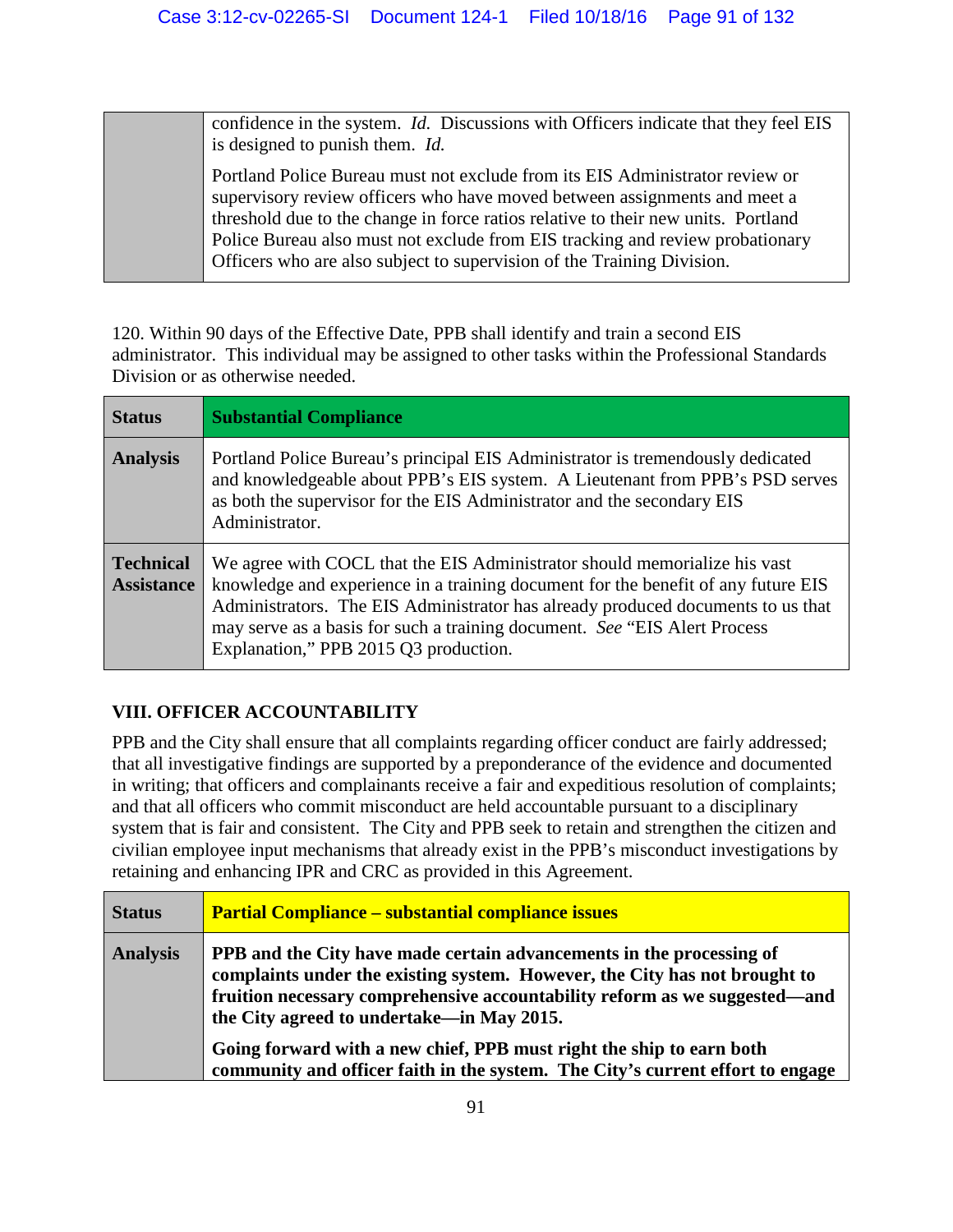**stakeholders and the community in direct dialogue about comprehensive accountability reform is a significant step in the right direction.** 

PPB's Prior Non- and Partial-Compliance:

In our 2015 report card, we reported that the City and PPB failed to achieve compliance with most accountability provisions. *See* Settlement Agreement Compliance Status Assessment Report pp. 63-81, 90 ECF No. 105-1 (Sept. 10, 2015). In that Report, we found the City and PPB non-compliant with Paragraphs 124, 128, and 130. *Id.* And, we found PPB was only partially complaint with Paragraphs 121, 123, 125, 127, 129, 132, 133, and 135-140. *Id.* We lay out in our compliance review for the following paragraphs, PPB's and IPR's progress and hurdles in implementing a system for full and fair investigations of misconduct complaints. PPB and IPR have been addressing many challenges:

- tracking timeliness of investigations (Par. 121);
- performing concurrent criminal and administrative investigations (Par. 123);
- working on—though not resolving—the 48-hour rule (Par. 124);
- issuing many Communication Restriction Orders ("CROs") when required (Par. 125);
- beginning a process for a witness officer's walk through of critical incidents (Par. 126);
- Seeking contemporaneous interviews of officer involved in critical incidents (Par. 127);
- adding IPR investigators (Par. 128); and
- providing greater direction to Police Review Boards (Par. 132).

Still, PPB and IPR have not overcome all challenges to ensure officers who commit misconduct are held accountable pursuant to a disciplinary system that is fair and consistent:

- the former Chief's covering up alleged misconduct (Sec. VIII);
- the former Chief's boycotting of CRC (Sec. VIII);
- failing to hold officers accountable in certain circumstances (Sec. VIII, Par. 129);
- subverting CROs by sharing videos (Par. 125);
- permitting a perennially obstreperous Captain to discourage the filing of a complaint (Par. 130); and
- begrudgingly addressing a liability finding, albeit absent assistance from the very plaintiff's attorney who sought that remedy (Par. 133).

Ultimately, comprehensive accountability reform should address current structural redundancies and inefficiencies, as well as a lack of faith in and efficacy of the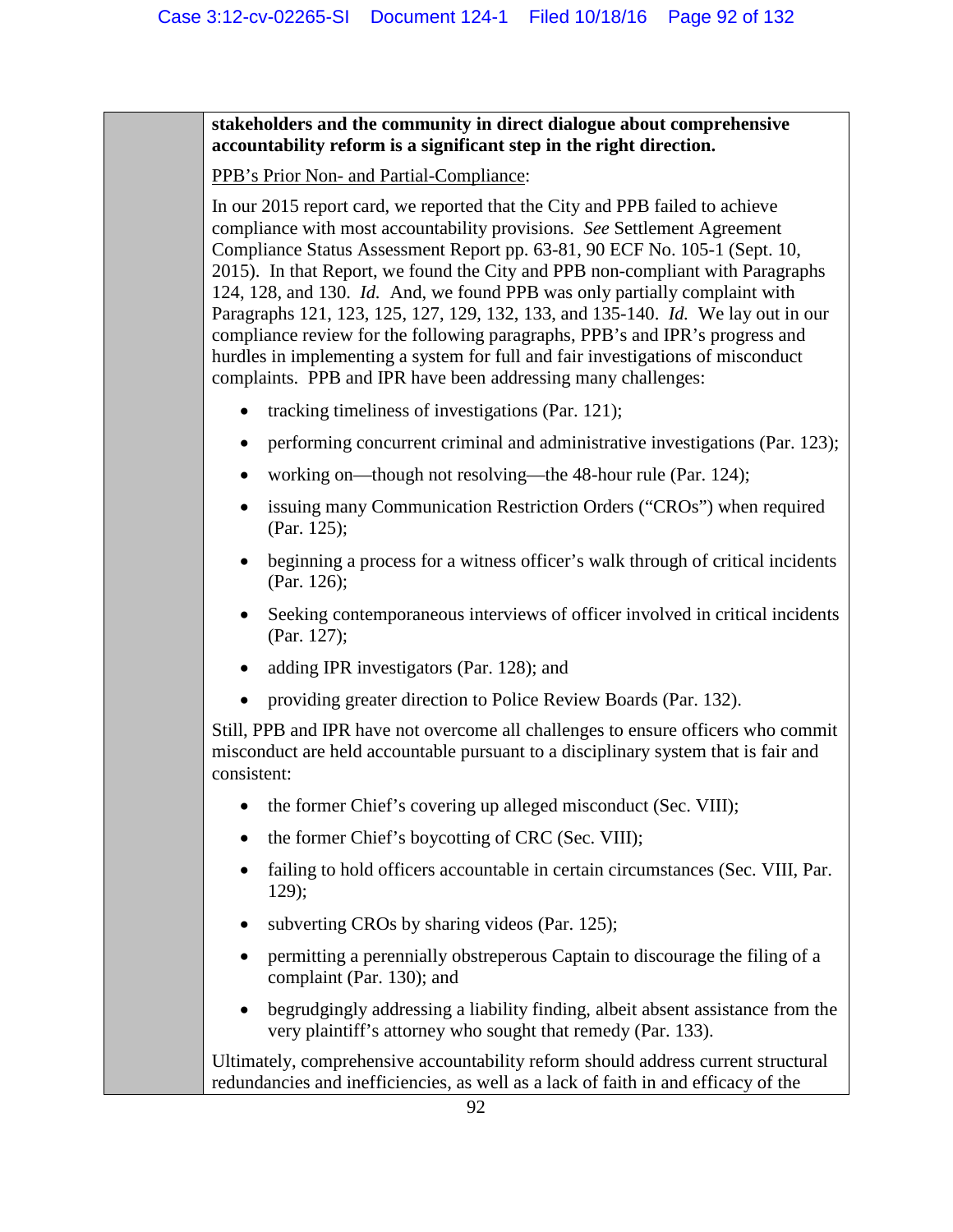accountability systems. Former Chief's Alleged Off-Duty Shooting and Aftermath: Tragically, conduct by the former PPB Chief illustrated PPB's accountability failures. The current Chief and current command staff were not a party to the former Chief's conduct. In May 2016, we sent representatives to meet with the then Chief about accountability compliance, globally. However, on the day we arrived, he was suspended and has not returned. Around that time, we learned of an off-duty incident and an on-duty cover up. On Thursday, April 21, 2016, the then Chief, while on vacation, discharged a rifle injuring his friend. That same day, the then Chief made statements to a Harney County Sheriff's Deputy investigating the incident, asserting that it appeared that the shooting victim's injury was self-inflicted.<sup>[9](#page-92-0)</sup> The then Chief did not immediately report the incident as required.<sup>10</sup> The then Chief subsequently called the shooting victim and apologized for causing the injury. Four days after the incident, on Monday, April 25, 2016, the then Chief reported the shooting to Police Commissioner—who is also subject to the Settlement Agreement. That same day, the then Chief told the then PPB Assistant Chiefs about the discharge and injury. This group included the then Assistant Chief, who was in command of investigations into events such as the reported discharge. Later that day, the then Chief also informed the former Captain who supervised PPB's Professional Standards Division, i.e., the internal affairs unit, of the discharge and injury. None of these individuals—not the Police Commissioner, nor the then Assistant Chief in charge of investigations, nor the then internal affairs Captain initiated an administrative investigation as required by the Settlement Agreement. *See* Sec. VIII. The then Chief told his subordinates that his weapons discharge would be handled as a private, personal matter. He undercut the usual accountability systems and placed his subordinates in an untenable situation. It is undisputed that neither PPB nor City personnel whom the then Chief informed of the shooting reported anything about the matter to IPR. Indeed, the IPR director

l

launched an independent investigation on his own accord, only after learning of the

<span id="page-92-0"></span><sup>&</sup>lt;sup>9</sup> The existence of a criminal investigation does not obviate PPB's and the City's obligation to concurrently conduct an administrative investigation. *See* Par. 122. Failure to conduct the administrative investigation concurrently, absent evidence of a specifically enumerated exception, is also a violation to Paragraph 122.

<span id="page-92-1"></span><sup>&</sup>lt;sup>10</sup> PPB Directive 315.00, Procedure  $(8)$ , requires that members "immediately notify an on duty supervisor . . . if they become aware they are a suspect in a law enforcement investigation." PPB has previously suspended, investigated, and disciplined officers for off-duty shootings. *See, e.g.*, Dirk VanderHart, "Did Larry O'Dea's Shooting Mistake Get Special Treatment," The Portland Mercury, June 1, 2016, available at

http://www.portlandmercury.com/news/2016/06/01/18155701/did-larry-odeas-shooting-mistakeget-special-treatment.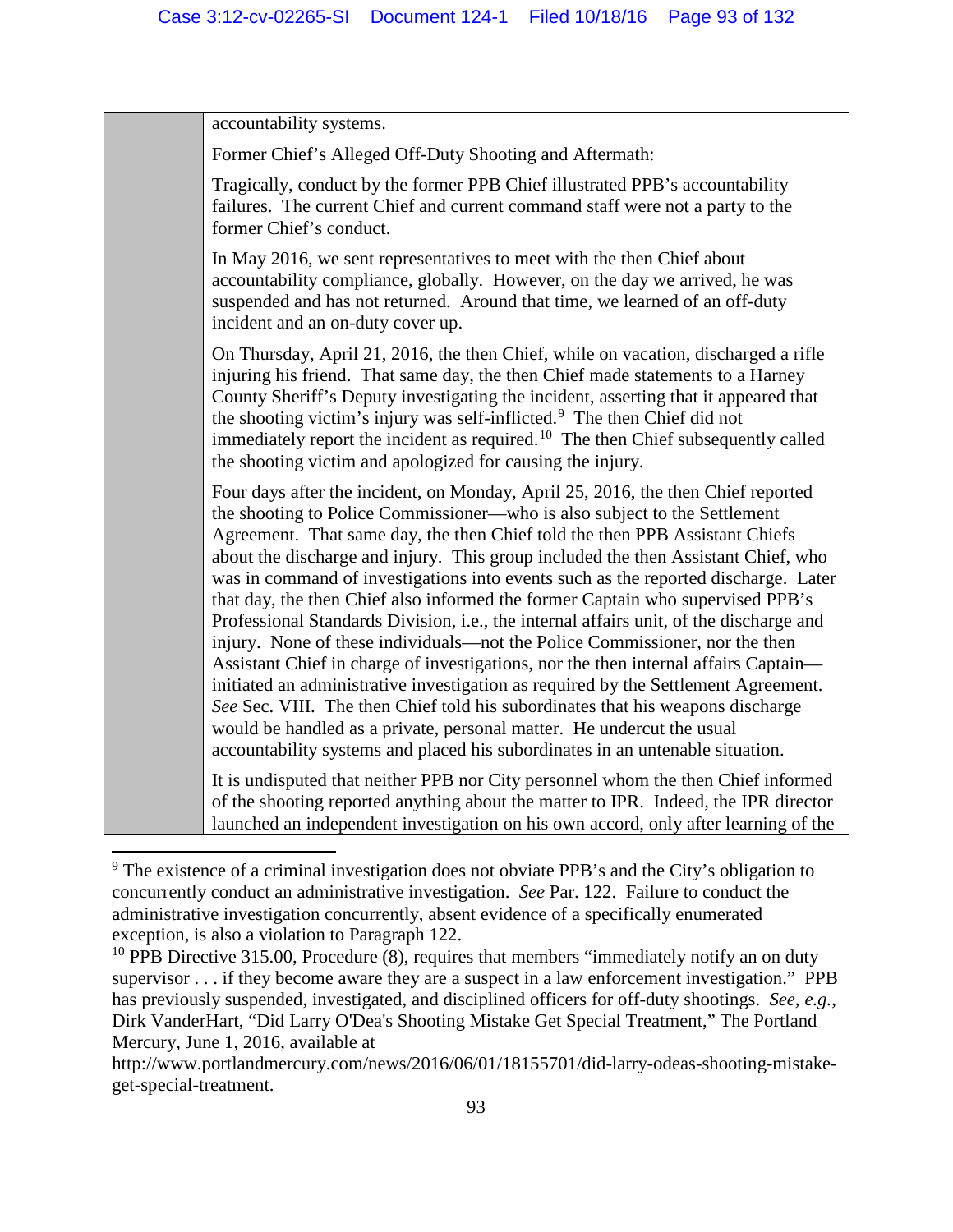allegations of the then Chief's firearm discharge through The Willamette Week's twitter feed on May 20, 2016. This public press account was the first notice of the incident that IPR received.<sup>11</sup> Up to that point, the City and PPB failed to issue communication restriction orders and failed to collect evidence. The delay prejudiced the IPR investigation of the incident and its aftermath.

The Police Commissioner's and former Chief's failure to act obstructed a "fair and expeditious resolution" of the alleged misconduct and failed to hold officers "accountable pursuant to a disciplinary system that is fair and consistent." *See* Section VIII. Rather than timely fulfilling this obligation for the Defendant, a city official texted: "Don't worry chief we got your back." Failure to disclose the shooting to IPR prevented IPR from initiating a "meaningful independent investigation." *See* Paragraph 128. The former Chief's conduct discouraged of PPB personnel from reporting misconduct, making a misconduct complaint, or cooperating with an investigation of misconduct. *See* Paragraph 130. Under the former Chief, PPB failed to consistently apply its own policies on the reporting and investigation of off-duty firearm discharges.[12](#page-93-1) *See* Paragraph 172 (PPB must

Directive 310.00, Conduct, Professional.

• "Members shall not … make any written or oral statements which would impair or diminish the orderly and effective operations, supervision, or discipline of the Police Bureau."

310.50, Truthfulness

l

• "Members will not make any false statements to justify a criminal or traffic charge, or seek to unlawfully influence the outcome of any investigation."

315.00, Laws, Rules, and Orders

<span id="page-93-0"></span> $11$  Under City Code 3.21.070, IPR is authorized to initiate, monitor, and conduct administrative investigations. According to IPR policy, when there is an allegation of possible misconduct by a Police Bureau member of the rank of Captain or higher, IPR will conduct an independent investigation.

<span id="page-93-1"></span> $12$  While we do not reach a conclusion on what the outcome of the administrative investigation should be, the undisputed facts give rise to the need to determine compliance with the following non-exclusive list of PPB Directives:

<sup>• &</sup>quot;Police Bureau members, whether on duty or off duty, shall be governed by the reasonable rules of good conduct and behavior, and shall not commit any act tending to bring reproach or discredit upon the Police Bureau or the City of Portland."

<sup>• &</sup>quot;No member shall knowingly or willfully be dishonest or untruthful in giving testimony, in rendering a report, in any official oral or written communication, or in giving any statement about actions taken that relate to the member's own or another member's employment or position."

<sup>• &</sup>quot;Members shall immediately notify an on duty supervisor when cited for a violation, other than a traffic infraction, when arrested for a criminal offense, if their driver's license is suspended, if they become subject of or violate a restraining order, or when they become aware they are a suspect in a law enforcement investigation."

<sup>316.00,</sup> Alcohol Use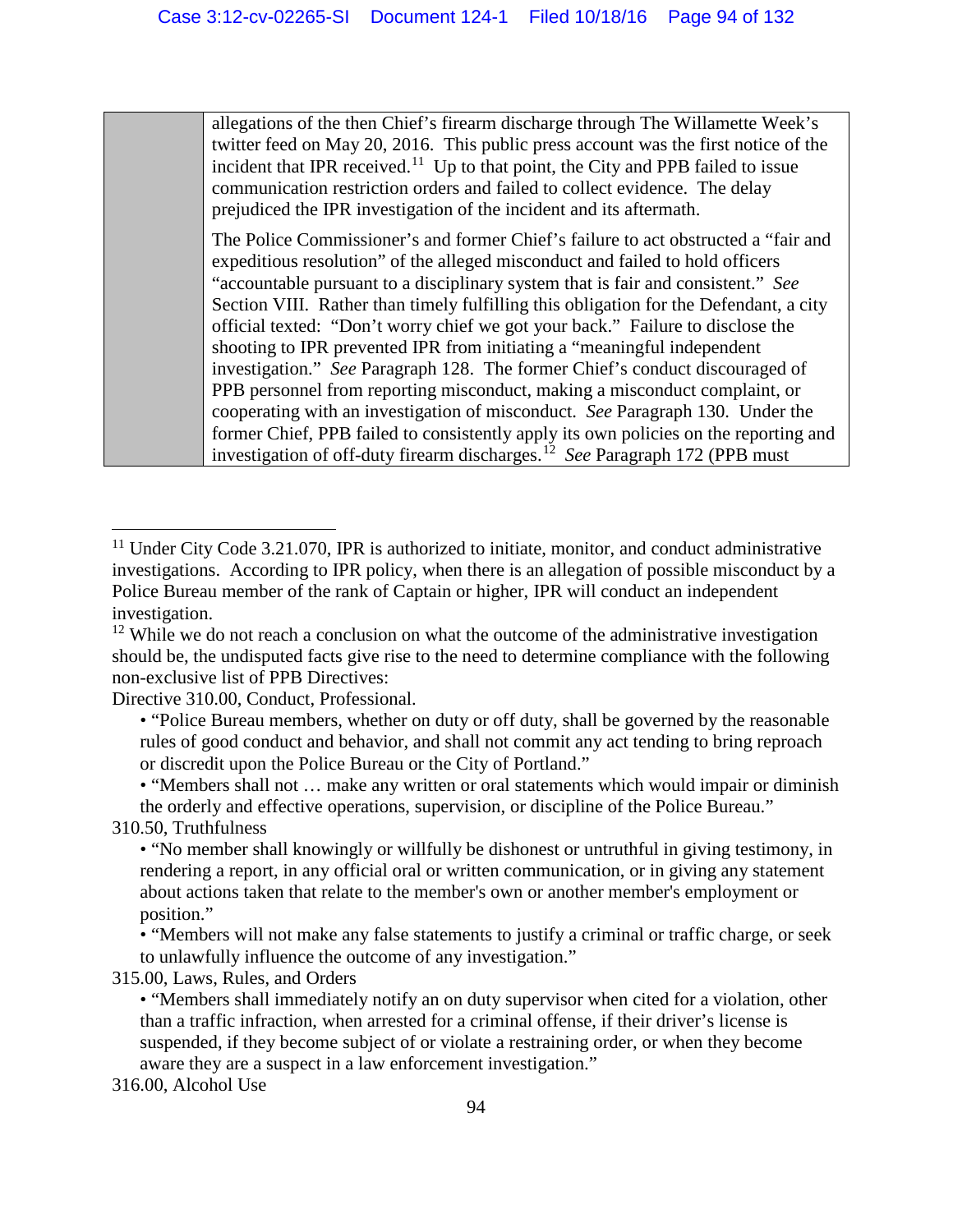"apply policies uniformly and hold officers accountable for complying with policy and procedure").

Boycotting CRC:

On March 30, 2016, a private civilian attending a CRC meeting threw water at a CRC member following a heated discussion. In response to the water throwing, the former Chief wrote a letter to IPR stating that he did not support having PPB personnel attend future CRC meetings. *See* Memo from Chief Larry O'Dea to IPR Director Constantin Severe, "Citizen Review Committee Workplace Environment," Mar. 31, 2016; *see also* Maxine Bernstein, "Police chief, police union urge officers not to attend citizen review panel hearings," Oregonian, April 4, 2016, available at http://www.oregonlive.com/portland/index.ssf/2016/04/police\_chief \_police\_union\_urge.html. This position—equating to PPB's temporary institutional boycott of CRC—not only undercut public confidence in the accountability systems, but violated the City and PPB's pledge of "retaining and

enhancing" CRC in Settlement Agreement Section VIII.

Case Study, IA 2014-C-0265:

In our 2015 report card, we mentioned IA case 2014-C-0265 as an example of a lengthy investigation under paragraph 121. Enhanced Amicus expressed to the Court particular interest in that case 2014-C-0265. The case concluded in December 2015. Now that the case is concluded, we address it as a case study on compliance with Section VIII's requirements that PPB and the City ensure that, "all investigative findings are supported by a preponderance of the evidence and documented in writing; that officers and complainants receive a fair and expeditious resolution of complaints; and that all officers who commit misconduct are held accountable . . .." Section VIII.

In short, the key to the entire allegation was whether the first officer to initiate the stop had a constitutional basis to stop a juvenile subject. IPR conducted the investigation of the incident. PPB wrote the findings. PPB was critical of the quality of IPR's investigation. For example, the IPR investigator did not ask the sole, uncharged juvenile witness his/her location, thus permitting PPB to discount the witness' statement. Finding Memo, IA #2014-C-0265, p. 19.

Two separate judges presided over separate criminal trials stemming for the stop in

330.00, Internal Affairs, Complaint Intake and Processing

l

<sup>• &</sup>quot;Members consuming alcoholic beverages off duty shall limit the quantity consumed so as not to be impaired to any degree, or have the odor of alcoholic beverages on their breath, or about their person, upon reporting for duty."

<sup>• &</sup>quot;Bureau members who become aware of possible misconduct will report such allegations to any of the following personnel: Any supervisor within or outside the chain of command, Office of the Chief of Police, Personnel Division, Internal Affairs, Bureau of Human Resources, City Auditor's Independent Police Review Division, and/or City Attorney's Office."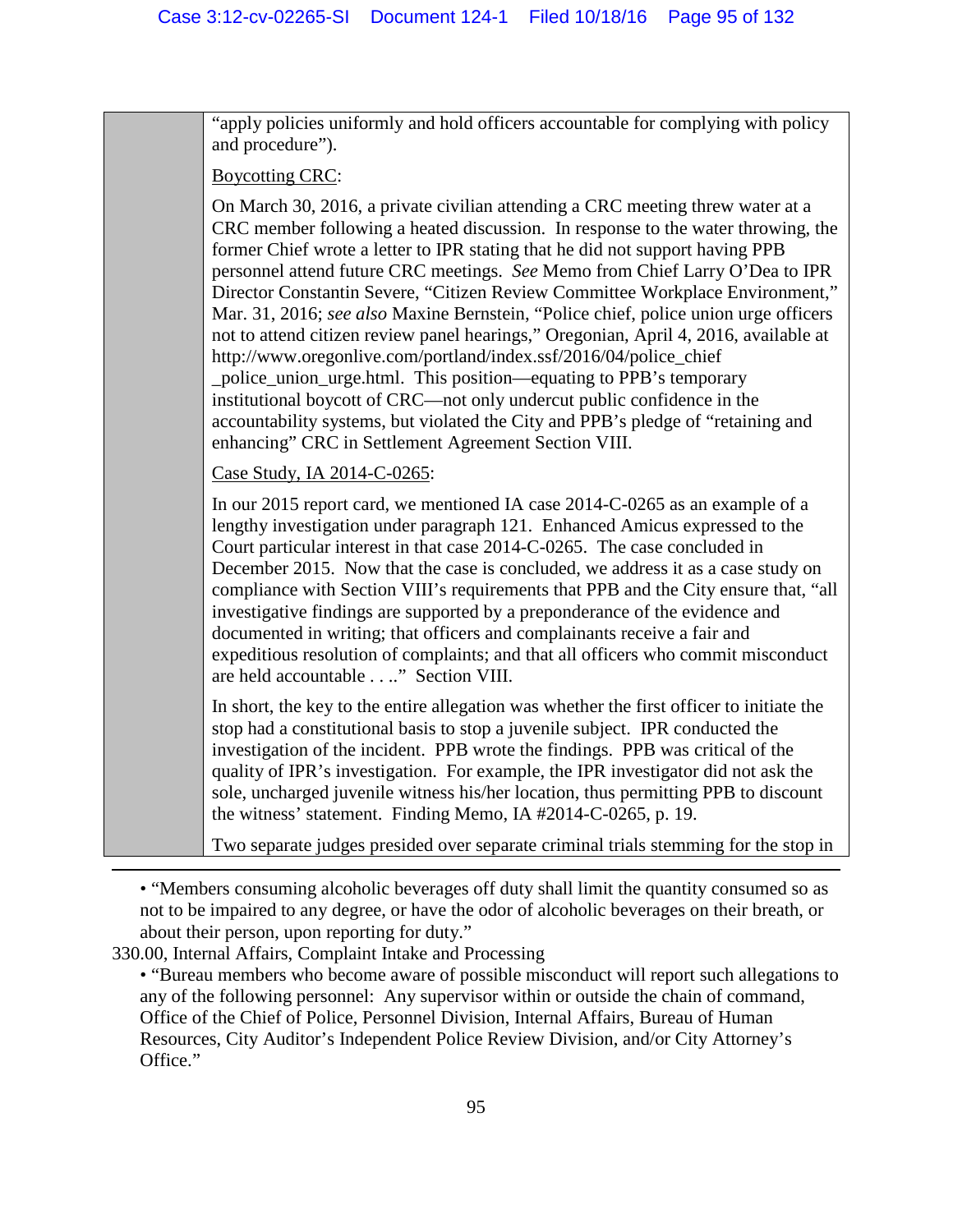question: one for the juvenile subject and another for his brother. Both judges definitively ruled that the first officer did not have a constitutional basis to stop the juvenile. IPR and PPB had the benefit of the judges' rulings when conducting the investigation and drafting the administrative findings: "In order to sustain the allegation I must take the additional step of showing that [the first officer] was on notice that stopping someone without sufficiently particularized reasonable suspicion is a violation of law and therefore also of the Police Bureau's rules." Finding Memo, IA #2014-C-0265, p. 7, February 8, 2016. PPB focused on the word "particularized" from the judges' ruling—equating that term with suspicion of the particular individual stopped. *Id.* at 8. PPB asserted that the first officer was not trained on the "particularized" requirement for a reasonable suspicion. In so doing, PPB excluded from its consideration the officer's lack of constitutionally required subjective or objectively reasonable basis to initially stop the juvenile. Moreover, a careful examination of the training records on which PPB relied do not support PPB's conclusion that the officer did not have knowledge of the individualized suspicion requirement. The training material actually repeatedly stated that the officer must have a legal basis to stop "that person." "Thus, statutorily, an officer may stop and detain a person for a non-traffic infraction when they have reasonable grounds that an infraction was committed by **that person**." Advanced Academy 2011-2, Person Encounters (emphasis added) at p. 6. That same training incorporated PPB's then-existent stop and detention policy 153.039, which likewise required that officers have a reasonable suspicion that "that person" committed an offense. *Id.* at p. 6. "The officer must subjectively believe that **the person stopped** has committed a crime, and that belief must be objectively reasonable under the circumstances." *Id.* at p. 7 (emphasis added). Accordingly, PPB's rationale to justify a non-sustained finding—that the initial officer was not aware of the legal requirement for a stop—is incorrect. PPB acknowledged as much: "I can see that [the officer's] record shows she attended the AA 2011-2 law session, which you sent to us, and which **does covered to topic of reasonable suspicion**." Email from IPR Investigator Casey Biederich to CAPT Bryan Parman, January 7, 2016 (emphasis added). PPB's interaction with the juvenile led to a force incident, one in which the juvenile actively fought with two officers. The juvenile's actions were dangerous. A Sergeant who had no part in the unconstitutional stop, came upon the scene of the active fight, and proceeded to aid the officers. The juvenile fell on the Sergeant's leg tearing the Sergeant's Anterior Cruciate Ligament ("ACL") and incapacitating him for an extended period of time. According, what began with an

unconstitutional stop led to both the arrest (and later acquittal) of the juvenile and a serious, career-threatening injury to the Sergeant. PPB did not hold the officer who made the initial stop accountable.

#### **Technical Assistance** As discussed later, herein, PPB is now undertaking a comprehensive accountability reform. PPB must bring reform to fruition in a meaningful fashion with the support of community and City stakeholders.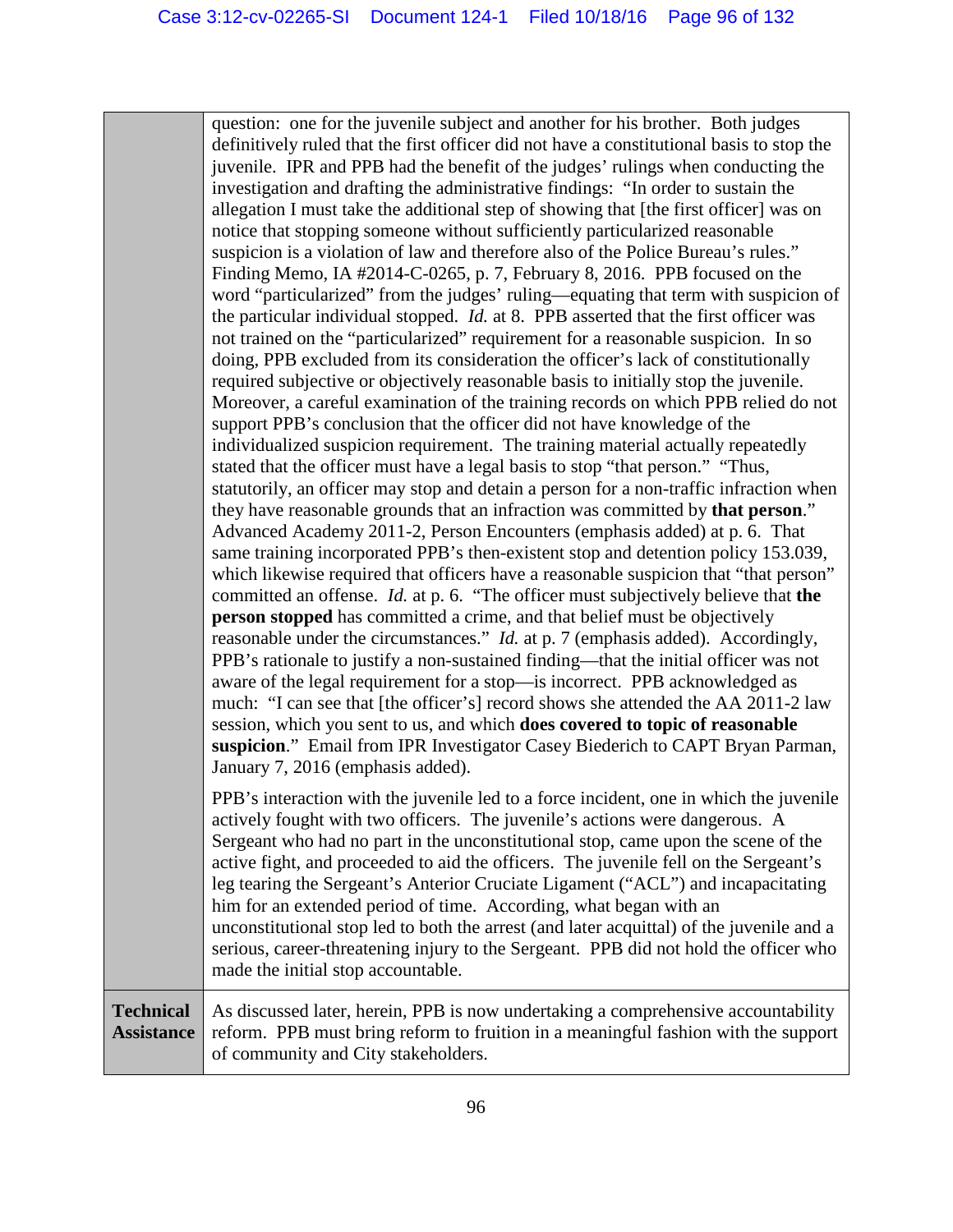### **A. Investigation Timeframe**

121. PPB and the City shall complete all administrative investigations of officer misconduct within one-hundred eighty (180) days of receipt of a complaint of misconduct, or discovery of misconduct by other means. For the purposes of this provision, completion of administrative investigations includes all steps from intake of allegations through approval of recommended findings by the Chief, including appeals, if any, to CRC. Appeals to CRC shall be resolved within 21 days.

123. If PPB is unable to meet these timeframe targets, it shall undertake and provide to DOJ a written review of the IA process, to identify the source of the delays and implement an action plan for reducing them.

| <b>Status</b>   | <b>Partial compliance – ongoing obligation</b>                                                                                                                                                                                                                                                                                                                                                                                                                                                                                                                                                                                                                                                  |
|-----------------|-------------------------------------------------------------------------------------------------------------------------------------------------------------------------------------------------------------------------------------------------------------------------------------------------------------------------------------------------------------------------------------------------------------------------------------------------------------------------------------------------------------------------------------------------------------------------------------------------------------------------------------------------------------------------------------------------|
| <b>Analysis</b> | The City's plan to address Portland's police accountability system in a more<br>holistic fashion, including the length of time to complete investigations, is in<br>flux right now. The City has proposed various ordinance changes, but many<br>have met some level of opposition. The issues remain unresolved.                                                                                                                                                                                                                                                                                                                                                                               |
|                 | <b>Comprehensive Accountability Reform:</b>                                                                                                                                                                                                                                                                                                                                                                                                                                                                                                                                                                                                                                                     |
|                 | In May 2015, we issued the City an initial assessment of PPB's accountability<br>systems and timelines. We stated that "the City must address in a more global"<br>fashion IPR's and PSD's timelines, division of labor, and redundancies." The City<br>was responsive, albeit through a lengthy process. The City convened its own work<br>group from June to December 2015 to address the task of revising the<br>accountability systems. See PPB 2015 Q4 Compliance Report, at Par. 121. On<br>January 7, 2016, the City first convened a focus group comprised of both City<br>stakeholders and community members. See Officer Accountability Focus Group<br>Meeting Notes January 7, 2016. |
|                 | As COCL describes in its assessment, the focus group ultimately produced a<br>memorandum reporting on 10 key areas of discussion, including a simplified<br>flowchart for the accountability process, a revised system to ensure all citizen<br>complaints are investigated, clarification of disposition terms, the responsible entity<br>for findings, and reconsidering the role of the Citizens Review Committee. See<br>COCL Compliance Report, January through June 2016, at Par. 121. See also<br>Memo from Mark Amberg, Chief Deputy City Attorney, to Mayor Charlie Hales,<br>June 22, 2016.                                                                                           |
|                 | The focus group's work resulted in a proposed ordinance change, which, among<br>other things, would have merged CRC hearings into the Police Review Board<br>("PRB") process with more limited public involvement. On August 1, 2016, the<br>City presented the changes through a town hall. Many stakeholders expressed<br>opposition and, the next day, the Mayor withdrew the proposed ordinance from<br>consideration. The City Auditor then proposed a separate ordinance dropping the                                                                                                                                                                                                     |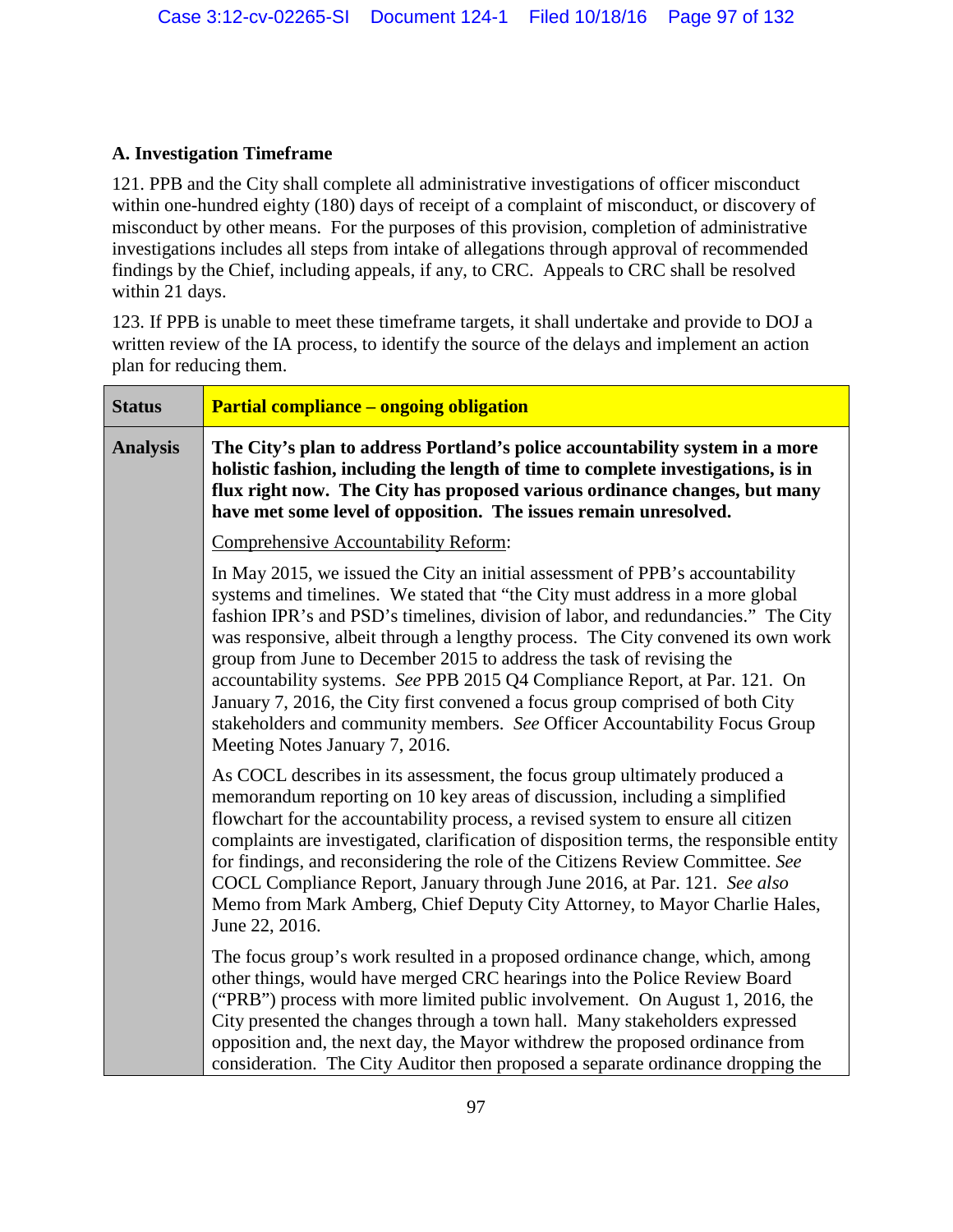merger of the CRC and PRB but retaining a savings of labor by dividing CRC into three-person review panels akin to a Federal Court of Appeals. *See* Proposed Ordinance 3.20.140 Police Review Board. Additionally, the Auditor proposed to make the PRB process open, in part, to the complainant. *Id.* The Auditor's proposal would also require that the case investigator propose findings and recommend discipline based on the discipline matrix. *Id.* The Auditor's proposed ordinance revisions are still pending with the City Council.

We agree with COCL that the Auditor's proposed model would significantly improve the timeline for investigations by moving the *proposed findings* from the Responsible Unit manager to the case investigator. Under the current system, the investigator who is most familiar with the case and credibility determinations of the witnesses does not reach a conclusion. Rather, the case file goes to the Responsible Unit manager for the subject officers. The Responsible Unit manager must learn anew the entire case file without the benefit of any personal interactions with the interviewees. This is both time consuming and counterproductive. Under the proposal, the Responsible Unit manager would still have the options to controvert—that is, to write why he or she disagrees with the investigator's proposed findings—or concur with the proposed findings.

### Timeliness:

Like last year, PPB presented data and memoranda identifying case deadlines and explaining, in part, some of those that exceeded the 180-day deadline. PPB reports that 41% of closed cases exceeded the 180-day deadline, attributable to both PPB and IPR. *See* PPB 2016 Q1, Q2 Compliance Report, at Par. 121. Like before, some extensions beyond 180 days were perfectly reasonable. A few were unreasonably lengthy or without sound basis. To PPB's credit, PPB has worked well to track sources of delays and addressed them. *See* 180 Day Memos 2016 Q2. However not all explanations are sound. As COCL point out, PPB does not always articulate the reason for some delays, stating instead: "this won't happen again," or "Moving forward, such delays will not occur absent exceptional circumstances of which would be rare at best." *See* COCL Compliance Report, January through June 2016, at Par. 123.

### CRC Timelines:

As COCL reports, appeals to CRC are currently taking an average of 149 days, with new cases scheduled for hearing 6 months out, not accounting for subsequent delays. While there is criticism of the Settlement Agreement's 180-day deadline (including CRC appeals), in 2015 only 5 cases went to CRC appeals. *See* Interview with Auditor's Office, August 17, 2016. Accordingly, aside from a small handful of cases, CRC appeals do not impede compliance with the 180-day deadline. The Parties should address a means of cordoning off these relatively few cases from the 180-day deadline, while still ensuring prompt resolution, even for appeals.

**Technical Assistance**

We identified late officer interviews as a source of delays in our 2015 report card. This continues to require management direction to set the expectations for timely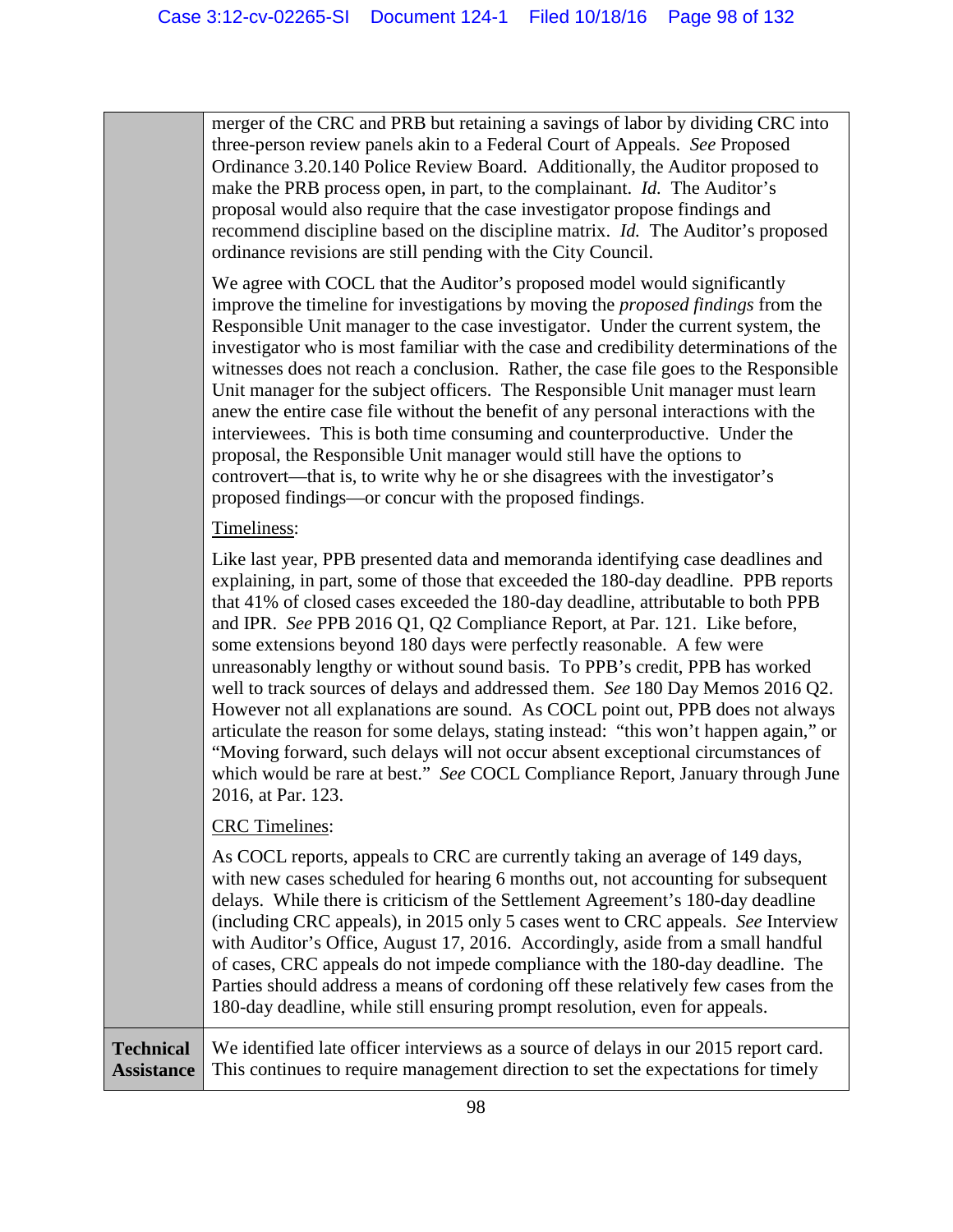interviews.

The City's proposed change to consolidate findings with the investigator should address, in large part, the other source of delay we noted in our 2015 report card: lengthy Responsible Unit manager reviews.

As discussed in our May 14, 2015 meeting and herein, the City should bring to fruition its comprehensive accountability reform. As we stated in our 2015 report card, PPB's multi-track system adds to the byzantine structure of administrative investigations and the ensuing delays. As part of a global assessment of administrative investigations, PPB would benefit from simplification of its system.

122. PPB shall conduct administrative investigations concurrently with criminal investigations, if any, concerning the same incident. All administrative investigations shall be subject to appropriate tolling periods as necessary to conduct a concurrent criminal investigation, or as otherwise provided by law, or as necessary to meet the CRC or PRB recommendation to further investigate.

| <b>Status</b>   | <b>Substantial compliance - ongoing obligation</b>                                                                                                                                                                                                                                                                                                                                                                                                                                                                                                                                                                                                                                                                                                                                                   |
|-----------------|------------------------------------------------------------------------------------------------------------------------------------------------------------------------------------------------------------------------------------------------------------------------------------------------------------------------------------------------------------------------------------------------------------------------------------------------------------------------------------------------------------------------------------------------------------------------------------------------------------------------------------------------------------------------------------------------------------------------------------------------------------------------------------------------------|
| <b>Analysis</b> | Aside from the former Chief's and City's subversion of the timely<br>administrative investigation of the former Chief's actions, PPB has been timely<br>in conducting concurrent administrative and criminal investigations.                                                                                                                                                                                                                                                                                                                                                                                                                                                                                                                                                                         |
|                 | With respect to the former Chief, once IPR learned of the incident, IPR timely<br>initiated an investigation. The criminal investigation, by outside agencies, began<br>before that time. Now, IA case 2016-B-0014, involving the former Chief, is not<br>proceeding concurrently with the criminal investigation. However, this is<br>understandable given that outside criminal investigative agencies possess much of<br>the evidence required to complete the administrative investigation. IPR email,<br>August 8, 2016.                                                                                                                                                                                                                                                                        |
|                 | PPB treats investigations of officer involved shootings as both criminal and<br>administrative investigations. PPB has concurrently investigated both officer<br>involved shootings in the past year. See IA 2015-B-0031, IA 2016-B-0015.                                                                                                                                                                                                                                                                                                                                                                                                                                                                                                                                                            |
|                 | Likewise, we concur with COCL's assessment that PPB has presented data<br>showing concurrent start dates for most criminal and administrative investigations<br>in 2016. See COCL Compliance Report, January through June 2016, at Par. 122.<br>Additionally, IPR provided data indicating that PPB timely processed<br>administrative investigations concerning allegations of improper sexual conduct by<br>officers. Improper Sexual Conduct, Feb. 17, 2015 to Aug. 17, 2016, report dated<br>Aug. 30, 2016. Moreover, PPB has appropriately reported when an outside<br>criminal investigation agency has specifically requested that PPB not commence its<br>administrative interviews, thus triggering PPB's tolling of the administrative<br>investigation. See PPB 2015 Q4 Report, Par. 122. |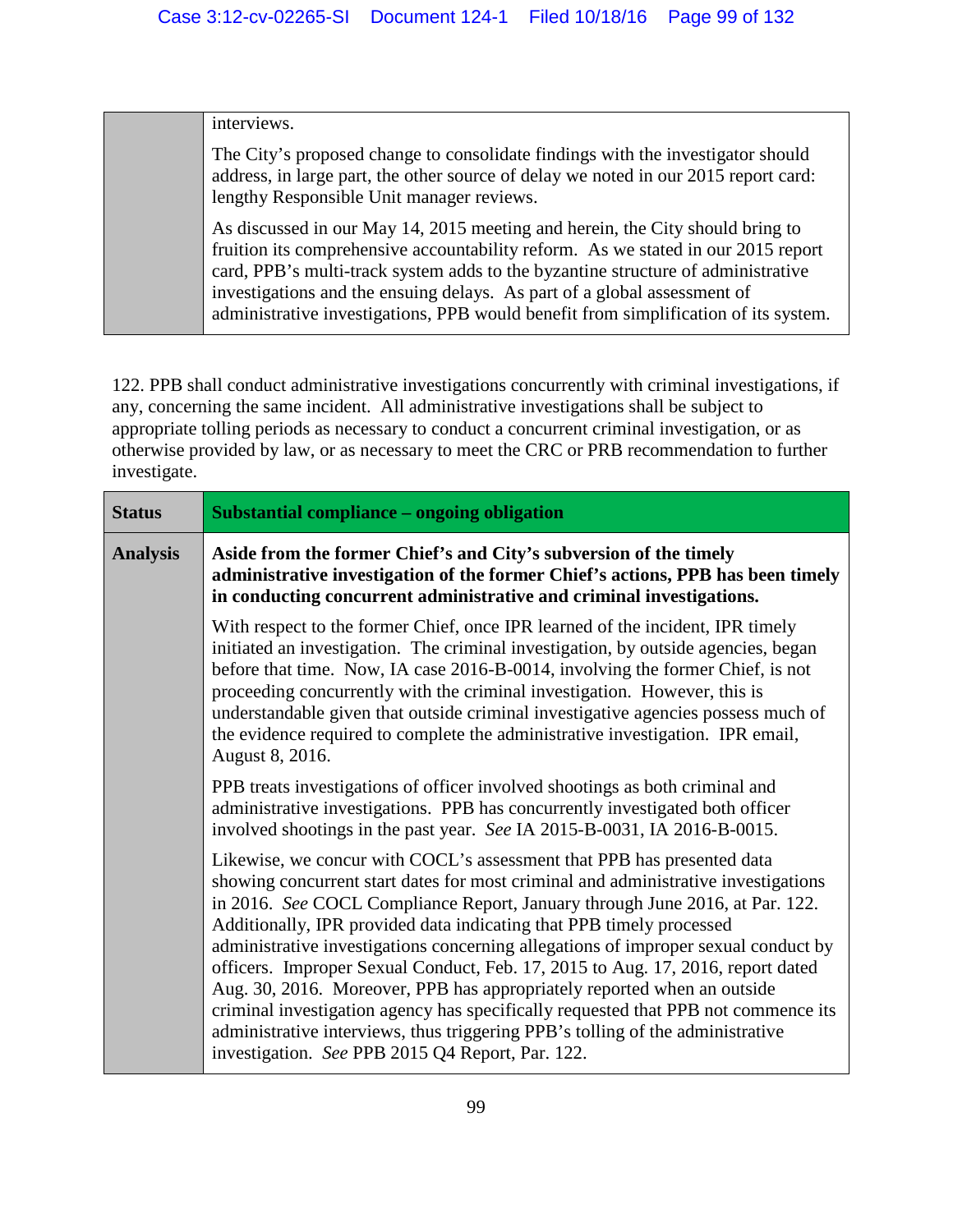|                   | <b>Technical</b> We concur with COCL that PPB should provide an explanation for the anomalous   |
|-------------------|-------------------------------------------------------------------------------------------------|
| <b>Assistance</b> | case in which PPB did not begin an administrative investigation for a month after               |
|                   | starting a criminal investigation, and provide such explanations in future data<br>productions. |

### **B. On Scene Public Safety Statements and Interviews**

124. Within 90 days of the Effective Date, the City and PPB shall review its protocols for compelled statements to PSD and revise as appropriate so that it complies with applicable law and current professional standards, pursuant to *Garrity* v. *New Jersey*, 385 U.S. 493 (1967). The City will submit the revised protocol to DOJ for review and approval. Within 45 days of obtaining DOJ's approval, PPB shall ensure that all officers are advised on the revised protocol.

| <b>Status</b>   | <b>Partial compliance – ongoing obligation</b>                                                                                                                                                                                                                                                                                                                                                                                                                                                                 |
|-----------------|----------------------------------------------------------------------------------------------------------------------------------------------------------------------------------------------------------------------------------------------------------------------------------------------------------------------------------------------------------------------------------------------------------------------------------------------------------------------------------------------------------------|
| <b>Analysis</b> | The City, PPA, Multnomah County District Attorney, and DOJ continue to<br>discuss issues surrounding the 48-hour rule, required reporting, and when to<br>compel statements from involved officers. The City is considering a new<br>collective bargaining agreement with the PPA that addresses, in part, the 48-<br>hour rule, but does not address all aspects of the pending accountability issues.                                                                                                        |
|                 | As we stated in last year's report card, officers must complete routine force reports<br>and may not assert a <i>Garrity</i> protection unless the authoring officer has an<br>objectively reasonable belief that he or she will subject him or herself to criminal<br>self incrimination. See Department of Justice Letter to Mayor Michael McGinn,<br>Nov. 23, 2011 (containing our prior guidance on this issue), available at<br>http://www.justice.gov/crt/about/spl/documents/seattlepd_TA_11-23-11.pdf. |
|                 | "[C]urrent professional standards," require that, absent incapacitation, involved<br>officers provide on-scene public safety statements limited to pre-defined questions<br>tailored to exigent safety needs, and that this is distinct from a full administrative<br>interview.                                                                                                                                                                                                                               |
|                 | If a compelled interview is necessary, the administrative interviews should be<br>separate from criminal investigators; however, administrative investigators may be<br>present for non-compelled criminal interviews. Compulsion, and its concomitant<br>Garrity protection, should not have to apply to witness officers. Witness officers<br>have no objectively reasonable fear of self incrimination.                                                                                                     |
|                 | After the May 24, 2016 non-fatal officer involved shooting, investigators conducted<br>an on-scene walk through with a witness officer and his attorney from the PPA.<br>See IA 2016-B-0015; Par. 125 analysis, herein. This did not equate to a public<br>safety statement as the walk through occurred three hours after the event and the<br>officers who discharged their firearms did not provide an attributed public safety<br>statement.                                                               |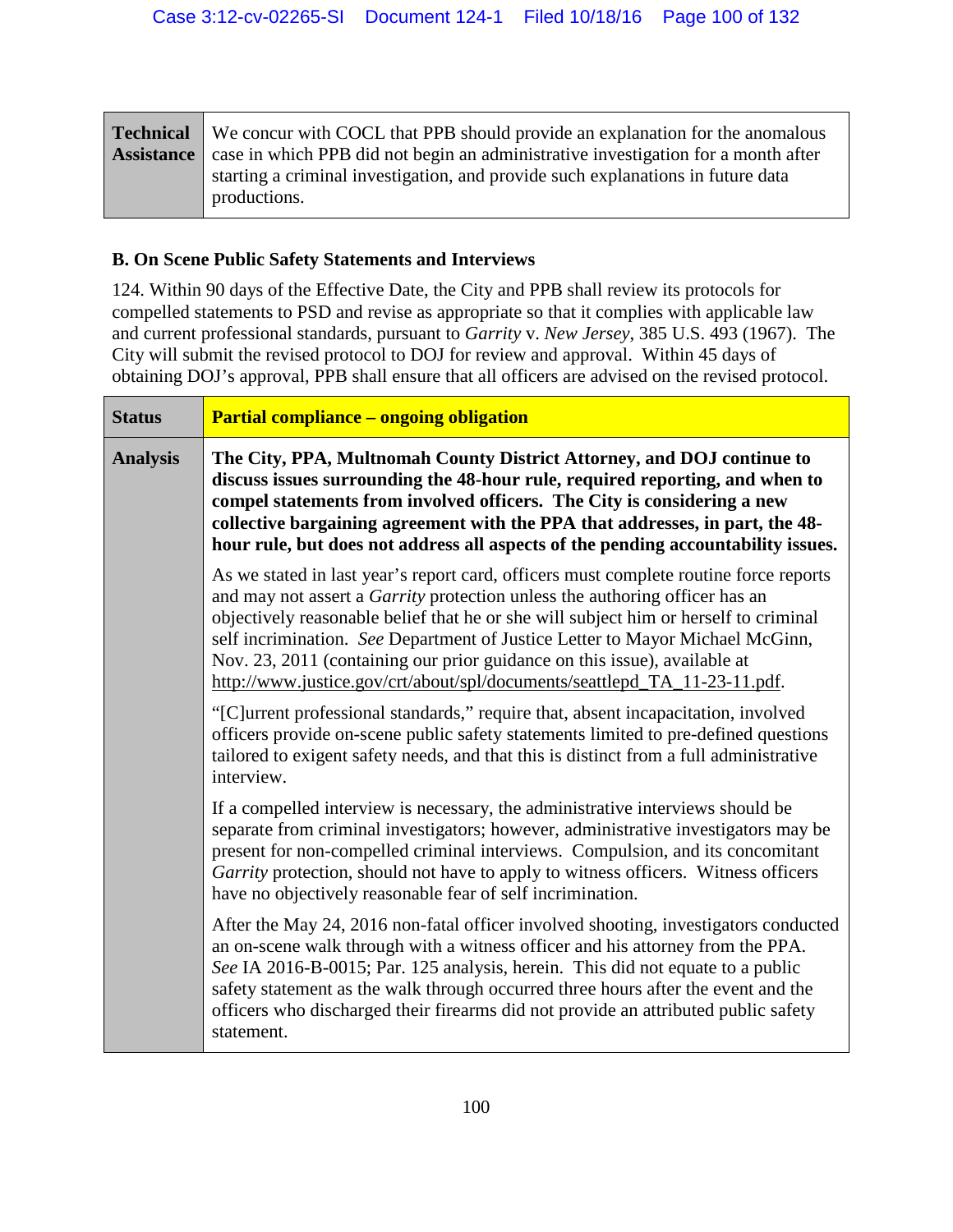| <b>Technical</b> As we noted in last year's report card, we recognize that many portions of the |
|-------------------------------------------------------------------------------------------------|
| <b>Assistance</b>   Agreement will not only take time to implement, but may require changes to  |
| collective bargaining agreements, city code, and/or current city policies. We                   |
| remain committed to working with the City, PPA, and Multnomah County District                   |
| Attorney to timely resolve these issues.                                                        |

125. Separation of all witness and involved officers to lethal force events is necessary in order to safeguard the integrity of the investigation of that event. Immediately following any lethal force event, PPB shall continue to issue a communication restriction order ("CRO") to all witness and involved officers, prohibiting direct or indirect communications between those officers regarding the facts of the event. The CRO will continue, unless extended further, until the conclusion of the Grand Jury or, if no Grand Jury is convened, until a disposition is determined by the District Attorney.

| <b>Status</b>   | Partial compliance – significant improvement, ongoing obligation                                                                                                                                                                                                                                                                                                                                                                                                                                                                                                                                                                                                                                                                                                                                                                                                                                                                                                                                                                                                                                                                                                                                                                                                                                                                                                                                                         |
|-----------------|--------------------------------------------------------------------------------------------------------------------------------------------------------------------------------------------------------------------------------------------------------------------------------------------------------------------------------------------------------------------------------------------------------------------------------------------------------------------------------------------------------------------------------------------------------------------------------------------------------------------------------------------------------------------------------------------------------------------------------------------------------------------------------------------------------------------------------------------------------------------------------------------------------------------------------------------------------------------------------------------------------------------------------------------------------------------------------------------------------------------------------------------------------------------------------------------------------------------------------------------------------------------------------------------------------------------------------------------------------------------------------------------------------------------------|
| <b>Analysis</b> | Portland Police Bureau has had dramatically fewer lethal force events in the<br>past year than when our investigation began. For the two major, on-duty<br>lethal force events (one of which resulted in a fatality), PPB successfully<br>managed the investigation and issued most required CROs. The former Chief<br>and City subverted the process that would have produced timely CROs for the<br>former Chief's use of lethal force; this prevents a substantial compliance<br>rating.                                                                                                                                                                                                                                                                                                                                                                                                                                                                                                                                                                                                                                                                                                                                                                                                                                                                                                                              |
|                 | Fatal OIS:<br>On November 6, 2015, PPB was involved in a shooting outside of the Good<br>Samaritan Hospital. See IA 2015-B-0031. PPB engaged the subject in discussion<br>in attempts to resolve the situation. During the incident, PPB called to the scene<br>ECIT, Crisis Negotiation Team ("CNT"), and SERT teams. The subject was armed<br>with a pistol, which he fired twice into the ground and then raised the gun toward<br>officers who discharged. The Officers' discharge occurred at 7:15 a.m., and PPB<br>timely began medical care as soon as the subject was cleared from the weapon at<br>7:22 a.m. PPB's incident file contained 17 CROs, but did not include a CRO for<br>one witness officer and did not include a CRO for the on-scene ECIT officer. The<br>file PPB provided to us did not contain any FDCRs or 940s for this incident. The<br>file did not contain contemporaneous notes for any on-scene public safety statement<br>or officer walk throughs by involved or witness officers. In this instance, however,<br>there were numerous supervisors on scene who saw the action as it occurred.<br>Interviews of the two officers who used deadly force occurred November 10. The<br>file contained a detailed timeline and several witness statements, including from<br>individuals outside of PPB.<br>Portland Police Bureau engaged in a thorough and helpful training analysis and |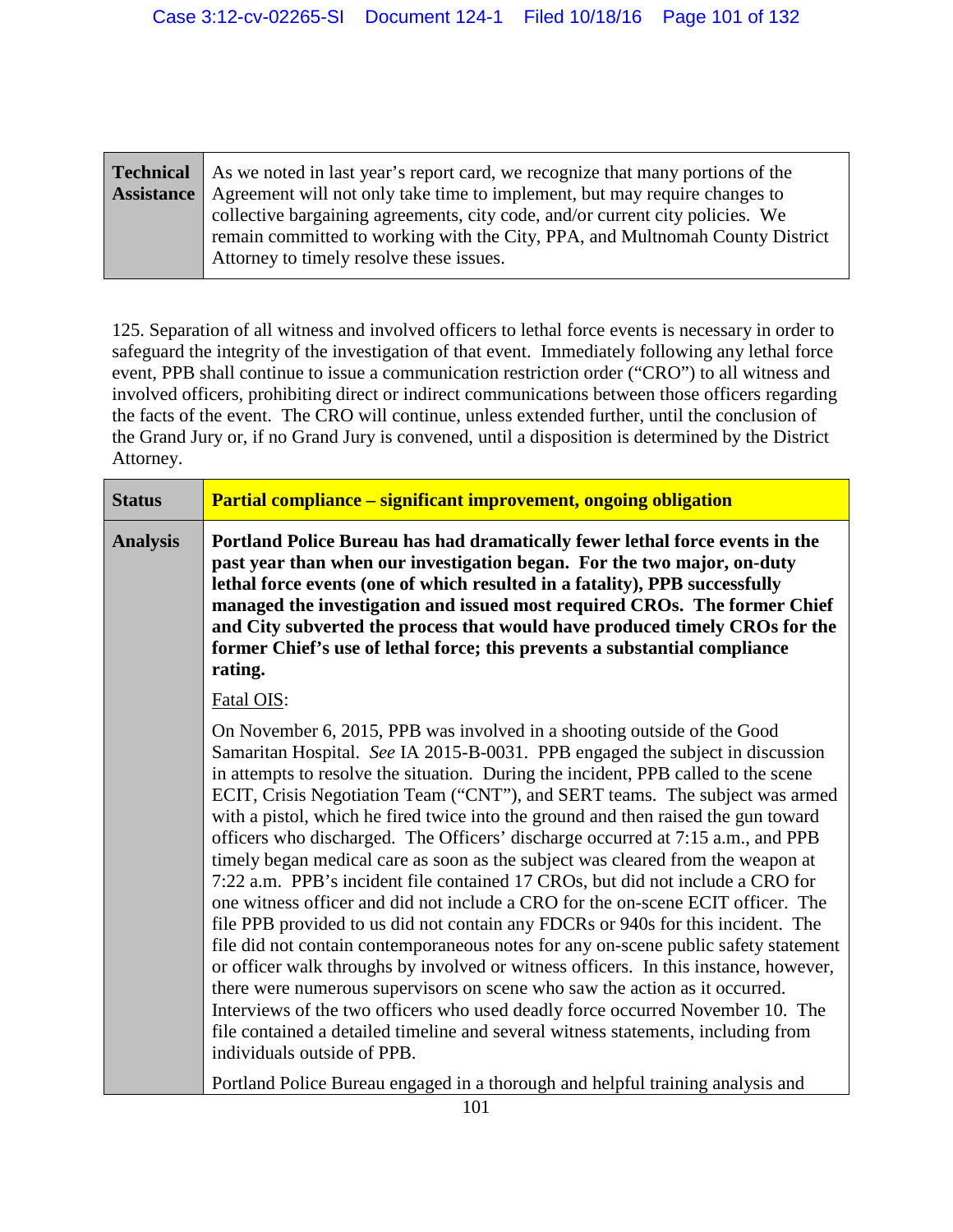separate findings based on this incident. Portland Police Bureau formulated two recommendations from these analyses that it should implement: (1) long term acting Sergeants should attend PPB's Sergeants' Academy, and (2) involved officers in a justified lethal force incident should not be listed in RegJIN as "homicide suspects."

### Non-fatal OIS:

On May 24, 2016, at 7:26 p.m., BOEC dispatched PPB to a call of an armed subject. *See* IA 2016-B-0015. Portland Police Bureau diverted a school bus from the scene to protect the public. *Id.* Portland Police Bureau called to the scene SERT and CNT. *Id.* The subject fired rounds both inside his home and in the direction of officers. *Id.* One officer whom the subject fired upon returned fire. *Id.* Another officer used cover fire while SERT officers used gas canisters to cause the subject to exit, whereupon PPB deployed a police canine. *Id.* The subject fought with the dog. *Id.* An officer deployed an ECW, ending the fight with the dog, and officers cuffed the subject. *Id.* Officer on scene provided the subject care and confirmed he was not shot. *Id.*

On May 24, 2016 at 11:36 p.m., PPB investigators conducted an on-scene walk through with one witness officer and his attorney from the PPA. *See* Narrative Text Hardcopy, Scene Walk Through, June 17, 2016. Following the walk though, the witness officer left the scene and provided a recorded interview to detectives. *Id.* Investigators specifically asked the other two involved officers if they were willing to provide on-scene walk throughs and interviews. *See Id.* at 185, 215. Both declined. *Id.*

On May 28, 2016, PPB completed a 940 report. However, the Sergeant who completed the 940 was also involved in the incident. *Id.* And, though a Lieutenant reviewed the 940 on June 9, 2016, there was no approval beyond that level and no record on the 940 correcting the Sergeant for completing a 940 of an incident in which he was involved. *Id.*

On May 24, 2016, a witness officer completed a force report for pointing of a firearm. *Id.* On May 25, 2016, a PPB SERT officer completed a force report for the use of gas canisters. *Id.* On June 1, 2016, PPB's involved canine officer completed a force report for the canine deployment. *Id.* However, the involved officers who actually used lethal force did not complete timely force reports. *Id.* As has been the standard practice—and one with which we disagreed in last year's report card—two involved officers filled in force reports days later, referring to the investigation without furnishing a narrative. *Id.* at p. 000179, 000209.

In our 2015 report card, we admonished the former Assistant Chief for permitting officers to view surveillance videos before providing their statements. We found that permitting the officers to view the video served as an "indirect communication between the officers regarding the facts of the event," in violation of Paragraph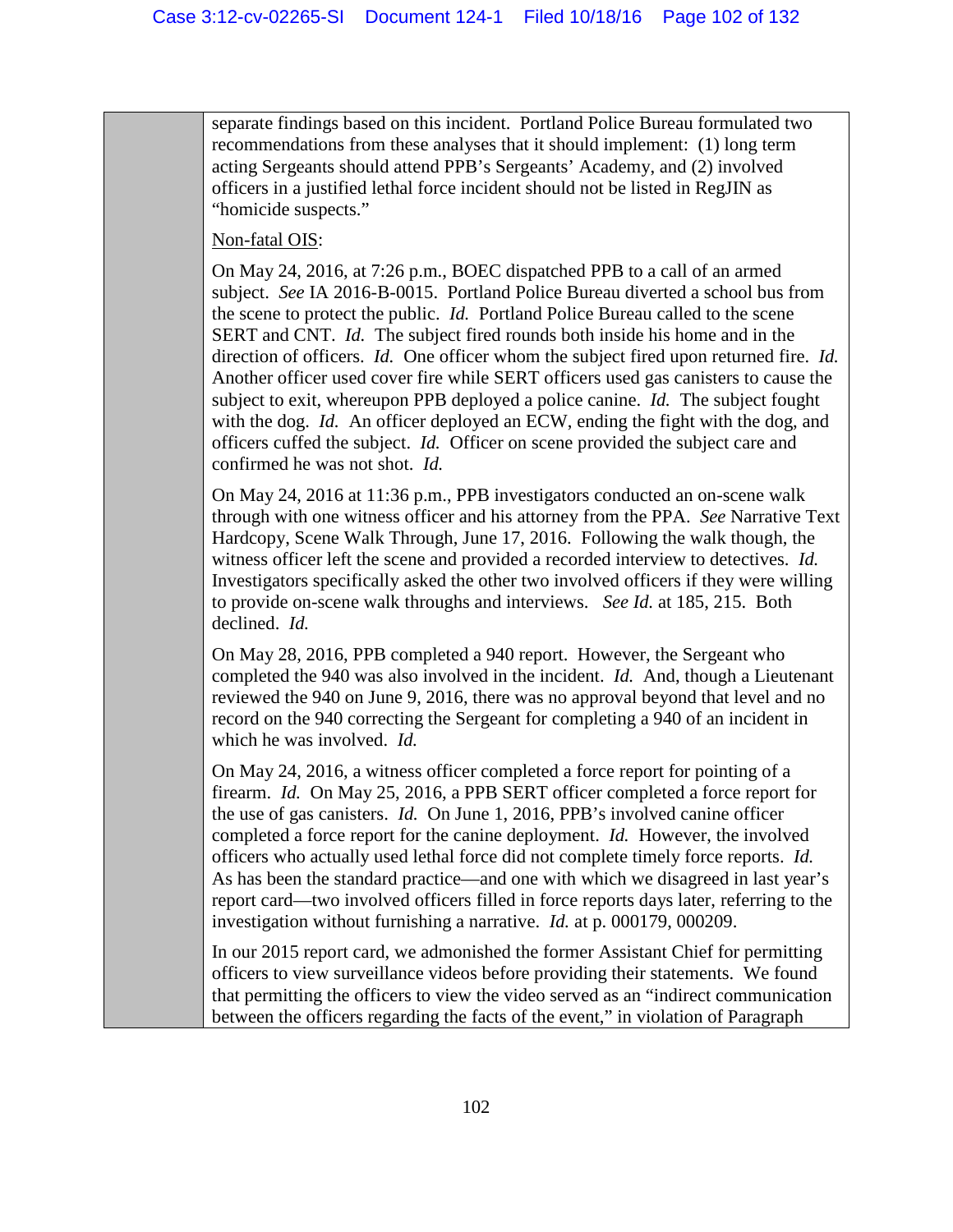|                                       | 125.<br>Even after that admonishment, PPB showed the FLIR <sup>13</sup> video from the May 2016<br>incident at roll call within days of the incident and before PPB rescinded CROs.<br>Auditor interview August 17, 2016. Though this may have been innocuous in this<br>case, generally the sharing of videos between officers may serve to subvert the<br>effectiveness of the CROs.                                                                                                                                                                                                                                                                                                                |
|---------------------------------------|-------------------------------------------------------------------------------------------------------------------------------------------------------------------------------------------------------------------------------------------------------------------------------------------------------------------------------------------------------------------------------------------------------------------------------------------------------------------------------------------------------------------------------------------------------------------------------------------------------------------------------------------------------------------------------------------------------|
|                                       | On June 7, 2016, the Multnomah County Grand Jury returned a no true bill. See<br>Email from George Burke to Mark Slater, June 9, 2016. This would be the point<br>after which PPB could have rescinded CROs and used the FLIR video. Portland<br>Police Bureau appropriately rescinded the CROs on July 5, 2016. See Memo from<br>CAPT John Brooks, July 5, 2016                                                                                                                                                                                                                                                                                                                                      |
| <b>Technical</b><br><b>Assistance</b> | Videos and distortion of subjective belief/collusion:<br>We have previously advised that PPB should not permit officers to view video<br>footage before completing use of force reports and providing statements because of<br>the risk of collusive reporting. Moreover, viewing videos before submitting one's<br>initial report distorts an officer's subjective belief of what occurred. Accordingly,<br>we have recommended that both involved and witness officers not view any video<br>of the force incident prior to providing a full statement and force report. After<br>providing these, officers should be permitted to view video, if they choose, and<br>submit a supplemental report. |

126. PPB shall continue to require witness officers to lethal force events to give an on-scene briefing to any supervisor and/or a member of the Detective Division to ensure that victims, suspects, and witnesses are identified, evidence is located, and provide any information that may be required for the safe resolution of the incident, or any other information as may be required.

| <b>Status</b>   | Substantial compliance – ongoing obligation                                                                                                                                                                                                                                                                                                                                                                                                                                                          |
|-----------------|------------------------------------------------------------------------------------------------------------------------------------------------------------------------------------------------------------------------------------------------------------------------------------------------------------------------------------------------------------------------------------------------------------------------------------------------------------------------------------------------------|
| <b>Analysis</b> | In both on-duty lethal force events, a witness officer provided an on-scene<br>walk through. Though these efforts did not cover all "witness officers," PPB<br>supervisors were at the scene of both uses of lethal force and directed the actions of<br>officers. Their presence may have obviated the need for PPB to require each<br>witness officers to provide a statement.                                                                                                                     |
|                 | We agree, however, with COCL that PPB needs to make clear why only one<br>witness officer participated in the walk throughs. Portland Police Bureau's<br>directive indicates that all the officers at the scene were witness officers. As COCL<br>points out, Directive 1010.10 defines a "witness officer" as a "member who<br>observes or has firsthand knowledge of the events surrounding an in-custody death<br>or the use of deadly physical force by another member, and other than observing |

<span id="page-102-0"></span><sup>&</sup>lt;sup>13</sup> Forward Looking Infrared, a thermographic camera typically attached to a helicopter.

 $\overline{a}$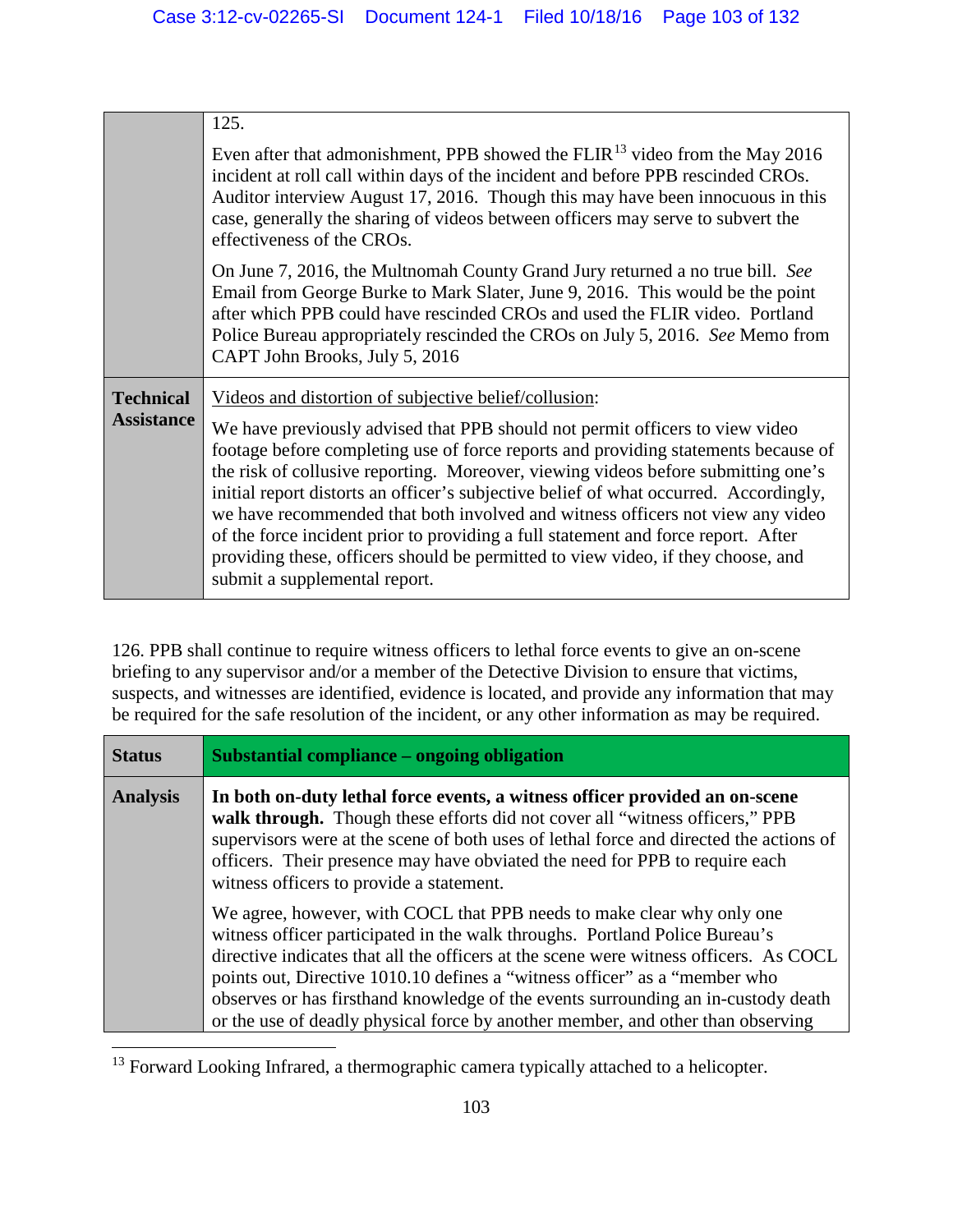|                                       | the incident, did not use deadly physical force."                                                                                                                                                                         |
|---------------------------------------|---------------------------------------------------------------------------------------------------------------------------------------------------------------------------------------------------------------------------|
| <b>Technical</b><br><b>Assistance</b> | Portland Police Bureau should clearly delineate that officers who do not use lethal<br>force are witness officers.                                                                                                        |
|                                       | Where there are multiple witness officers, PPB should determine when additional<br>witness officers' perspectives would be constructive and, if so, then require those<br>witness officers' walk throughs and statements. |

127. In agreement and collaboration with the Multnomah County District Attorney, PPB shall request that involved officers in lethal force and in-custody death events provide a voluntary, onscene walk-through and interview, unless the officer is incapacitated.

| <b>Status</b>                         | Substantial compliance – ongoing obligation                                                                                                                                                                               |
|---------------------------------------|---------------------------------------------------------------------------------------------------------------------------------------------------------------------------------------------------------------------------|
| <b>Analysis</b>                       | In both on-duty lethal force events, PPB requested that the involved officers<br>provide walk throughs and interviews. All involved officers declined.                                                                    |
| <b>Technical</b><br><b>Assistance</b> | Involved officers' unwillingness to provide voluntary statements accentuates the<br>need to resolve protocols for compelled statements vs. public safety statement and<br>timely force reports pursuant to Paragraph 124. |

# **C. Conduct of IA Investigations**

128. Currently, both IPR and PPB's PSD have authority to conduct administrative investigations, provided that IPR interview of PPB Officers must only be conducted jointly with IA. Within 120 days of the Effective Date, the City will develop and implement a plan to reduce time and effort consumed in the redundant interview of witnesses by both IPR and IA, and enable meaningful independent investigation by IPR, when IPR determines such independent investigation is necessary.

| <b>Status</b>   | <b>Partial compliance – ongoing obligation</b>                                                                                                                                                                                                                                                                                                                                                                                           |
|-----------------|------------------------------------------------------------------------------------------------------------------------------------------------------------------------------------------------------------------------------------------------------------------------------------------------------------------------------------------------------------------------------------------------------------------------------------------|
| <b>Analysis</b> | Ultimate compliance with this provision hinges on comprehensive<br>accountability reform.                                                                                                                                                                                                                                                                                                                                                |
|                 | IPR now has more personnel, but does not have full access to LEDS or RegJIN,<br>which contains LEDS information. Auditor Interview August 17, 2016. This is a<br>structural barrier to IPR's independent authority to conduct investigations. Also,<br>PPB's PSD continues to cite the quality of IPR investigations as a source of<br>concern, which causes PSD to seek additional information from IPR. See, e.g., IA<br>#2014-C-0265. |
|                 | The timeliness memos that the City produced in response to Paragraph 123, in part,<br>evidence an effort to reduce time consumed by redundant efforts between PPB and<br>IPR. But these identify symptoms, e.g., an investigator's leave or reassignment of a                                                                                                                                                                            |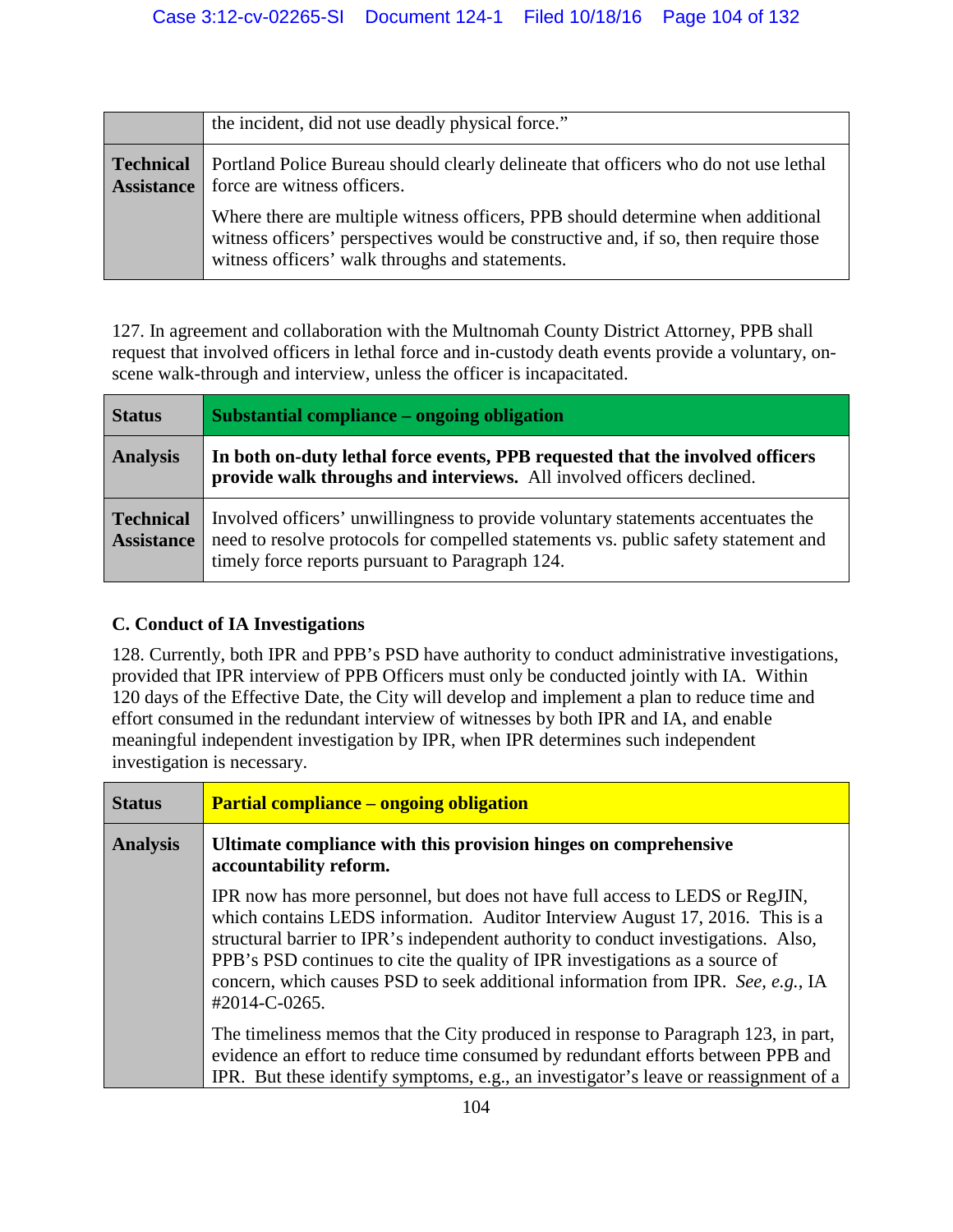|                                       | case, not a systemic cure, i.e., structural redundancies between IPR and PSD, or<br>inefficiencies such as findings by unit managers who did not conduct the<br>investigation rather than by investigators. We agree with COCL that the City's<br>planning process for comprehensive accountability reform, Paragraph 121 herein,<br>will affect compliance with this provision.                                    |
|---------------------------------------|---------------------------------------------------------------------------------------------------------------------------------------------------------------------------------------------------------------------------------------------------------------------------------------------------------------------------------------------------------------------------------------------------------------------|
| <b>Technical</b><br><b>Assistance</b> | In last year's report card, we recommended that the City develop, submit, and<br>ultimately implement a plan to address redundancies and inefficiencies, as we<br>discussed in our May 14, 2015 meeting with the City. This recommendation<br>stands. Portland Police Bureau must bring its comprehensive accountability reform<br>to fruition.                                                                     |
|                                       | IPR would benefit from training its investigators in methods that would assure<br>PSD's faith in the investigative reports and interviews that IPR produces. For<br>example, IPR investigators could cross train with PPB officers for an understanding<br>of PPB directives and IPR investigators could all take a common course on<br>investigative methods to assure fidelity from investigator to investigator. |

129. The City and PPB shall ensure that all allegations of use of excessive force are subject to full and completed IA investigations resulting in findings, unless there is clear and convincing evidence to IPR that the allegation has no basis in fact.

| <b>Status</b>   | <b>Partial compliance – significant improvement, ongoing obligation</b>                                                                                                                                                                                                                                                                                                                                                                                                                                                                                                                                                                                                                                                                                                                                                                                                                                                                            |
|-----------------|----------------------------------------------------------------------------------------------------------------------------------------------------------------------------------------------------------------------------------------------------------------------------------------------------------------------------------------------------------------------------------------------------------------------------------------------------------------------------------------------------------------------------------------------------------------------------------------------------------------------------------------------------------------------------------------------------------------------------------------------------------------------------------------------------------------------------------------------------------------------------------------------------------------------------------------------------|
| <b>Analysis</b> | Though we noted in our prior report card that PPB previously had declined to<br>fully investigate allegations of excessive force, PPB has nearly eliminated that<br>practice.                                                                                                                                                                                                                                                                                                                                                                                                                                                                                                                                                                                                                                                                                                                                                                      |
|                 | COCL recently observed that PPB SOP #19 ("Case Intake and Assignment")<br>includes the language of this Settlement Agreement provision. See COCL<br>Compliance Report, January through June 2016, at Par. 129. However, COCL also<br>noted that it did not review any case files for its assessment of compliance. Id.                                                                                                                                                                                                                                                                                                                                                                                                                                                                                                                                                                                                                             |
|                 | <b>Explicitly Declined Force Allegation:</b>                                                                                                                                                                                                                                                                                                                                                                                                                                                                                                                                                                                                                                                                                                                                                                                                                                                                                                       |
|                 | Our sample of 23 accountability files we reviewed revealed that PPB wrongfully<br>declined only one force investigation. See 2015-C-0273. The investigation<br>included three allegations. <i>Id.</i> Portland Police Bureau properly resolved a<br>discourtesy allegation by way of a service improvement opportunity. Id. However,<br>PPB specifically coded the force allegation "E – Declined." <i>Id.</i> "I have determined<br>that there is no basis for a full administrative investigation." Memo from CAPT<br>Derek Rodrigues to CMDR Chris Uehara, Sept. 25, 2015. As a commander noted,<br>the Complainant did not respond to requests for follow up interviews. See 2015-C-<br>0273. Also, PPB had documentation from the involved officers and the detective's<br>notes in which the complainant changed her story. Id. PPB used these facts as<br>justification to decline the investigation, rather than facts to reach a finding. |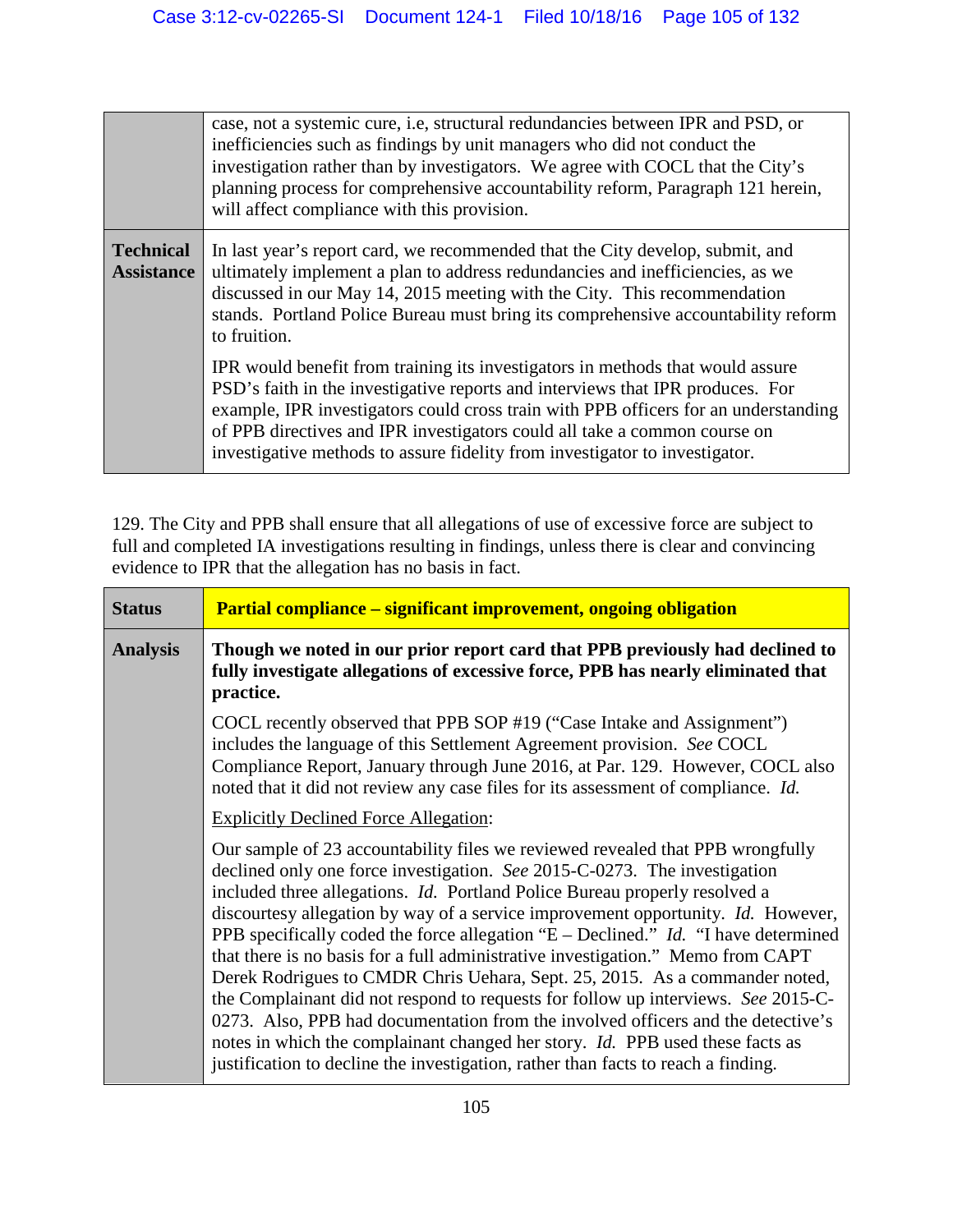Though this section of the Settlement Agreement created a remedy that largely benefits complainants whose allegations did not receive a full investigation, the provision also benefits officers. Portland Police Bureau had the evidence needed to reach a finding. Instead, the officer was left under the pallor of an unresolved allegation. Portland Police Bureau should re-open the investigation and reach a finding.

De facto Declination of a Force Allegation:

Portland Police Bureau recently declined to complete an internal affairs force investigation in derogation of the Settlement Agreement's prohibition on doing so. An IPR Assistant Program Manager sought to have PPB review the use of a car as a lethal force review. *See* Email from Rachel Mortimer to John Brooks, Aug. 3, 2016; Auditor Interview, August 17, 2016. The PPB investigative file, 2016-B-0025, reveals a troubling memo. A PPB supervisor wrote that the officer "used the police vehicle to intentionally hit the back tire of the [subject's] bicycle causing the subject to fall off of the bike." Memo from CMDR Dave Hendrie to AC Matthew Wagenknecht, July 29, 2016. *See also* PPB Assets G7R86779, G7R86774 (photos of rear of bike under PPB cruiser). The supervisor then opined that the use of force was not a deadly use of force and successfully convinced PSD to suspend the administrative investigation. *See* Hendrie Memo. Thus, even though IPR pushed for a full administrative investigation on the use of force—i.e., IPR did not find clear and convincing evidence that the allegation had no basis in fact—PPB effectively declined the investigation. Moreover, PPB's case file contained two separate civilian witness statements opining that the force use was not justified. *See* 16-240814 Witness Summaries. Portland Police Bureau must lift the suspension and complete the force investigation. **Technical Assistance** Portland Police Bureau is using its AIM database to track all complaints that include allegations related to force, as we commended in our 2015 report card. PPB should ensure its command staff and PSD act with fidelity to SOP# 19 to ensure that no allegations of excessive force go unresolved.

> Portland Police Bureau should re-open and resolve the two above-described allegations.

130. The City and PPB shall continue to expressly prohibit all forms of retaliation, including discouragement, intimidation, coercion, or adverse action, against any person who reports misconduct, makes a misconduct complaint, or cooperates with an investigation of misconduct.

| <b>Status</b>   | Noncompliance – ongoing obligation                                                                                                                                                                                                                                                                                 |
|-----------------|--------------------------------------------------------------------------------------------------------------------------------------------------------------------------------------------------------------------------------------------------------------------------------------------------------------------|
| <b>Analysis</b> | An accountability system that treats both complainants and officers fairly<br>builds trust. An accountability system perceived as unfair—because of<br>discouragement, intimidation, coercion, or adverse action—erodes legitimacy<br>of the police and give rise to a concomitant increase in the likelihood that |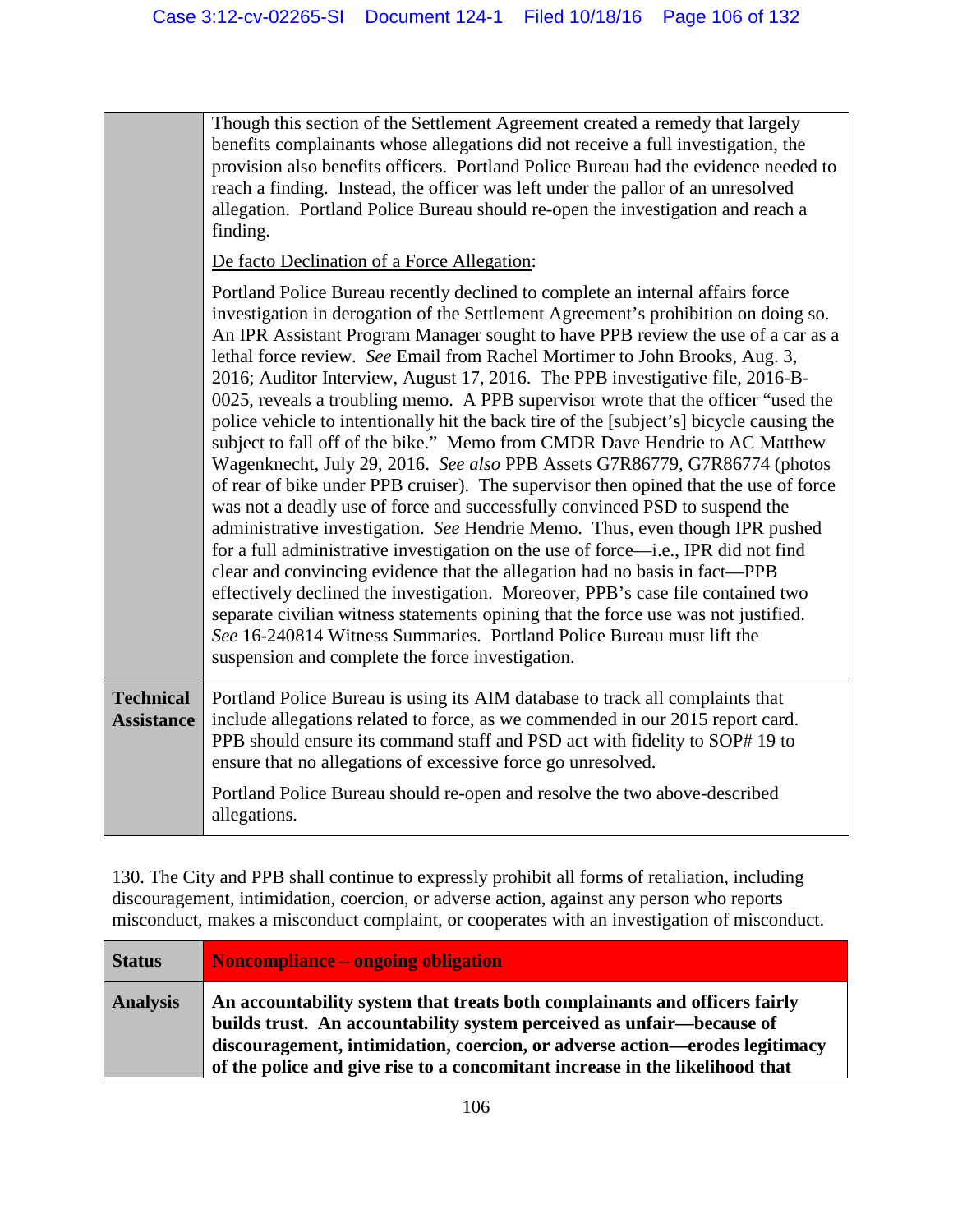**officers must rely upon force rather than trust and persuasion. Thus, a high ranking officer who evades accountability endangers all fellow officers and the public.** 

Above, Section VIII, we described how the former Chief, with the assistance of the police commissioner, subverted the accountability system and placed his subordinates in an untenable situation by discouraging them from reporting his firearm discharge to IPR or IA.

Separately, another PPB supervisor has played a particularly poignant role in discouraging the filing of complaints. In our 2015 report card, we described this PPB Captain who entered into a June 2014 settlement with the City which erased two disciplinary actions based on 2010 findings. *See* 2015 report card at Par. 137. By erasing these findings, then PPB leadership validated that Captain's conduct, which PPB had previously declared outside of policy. This year, that same Captain continued to undercut accountability systems.

In 2015, we notified the City that we received a complaint about an officer's use of force in allegedly seizing a camera phone. The complainant recorded the interaction. Commendably, PPB's former Assistant Chief was immediately responsive and swiftly initiated an investigation. *See* PPB Complaint No. 2015-C-325; *see also* Doug Brown, "A Portland Cop Deserves Discipline for Taunting A Local Activist, A Citizen Committee Says," Portland Mercury, March 31, 2016, available at http://www.portland mercury.com/blogtown/2016/03 /31/17803174/aportland-cop-deserves-discipline-for-taunting-a-local-activist-a-citizen-committeesays. However, the Captain who later reviewed the incident—the same Captain discussed in last year's report for securing unjustified expungement—not only reached a finding contradicted by the plain evidence, but also explicitly discouraged the filing of the complaint in his findings: "Even more disturbing was [the Captain's] description of the Internal Affairs investigation as 'pettifogging'<sup>[14](#page-106-0)</sup> and not worthy of an administrative investigation. [The Captain's] behavior at the Police Review Board was hostile and combative. [The Captain] was disrespectful to Internal Affairs and openly disdainful towards to IPR." Memo from IPR Director Constantin Severe to PSD CAPT Derek Rodrigues, Feb. 1, 2016. These actions violate Section III, preamble, Section VIII, and Paragraphs 129, 130, 137, and 172. Arguably, the Captain's undermining of the complaint also was insubordinate to the Assistant Chief who properly accepted the complaint. Portland Police Bureau merely made an entry into the Captain's EIS discussion tracker, but brought no administrative charges. Portland Police Bureau, therefore, did not hold the Captain accountable. Thus, the Captain, again, undercut the accountability system.

That was not the end. At the CRC hearing of IA 2015-C-325, a private activist threw a cup of water at a CRC member. The same PPB Captain who had provided

 $\overline{\phantom{a}}$ 

<span id="page-106-0"></span><sup>&</sup>lt;sup>14</sup> Pettifogging: 1. insignificant; petty: pettifogging details. 2. dishonest or unethical in insignificant matters; meanly petty.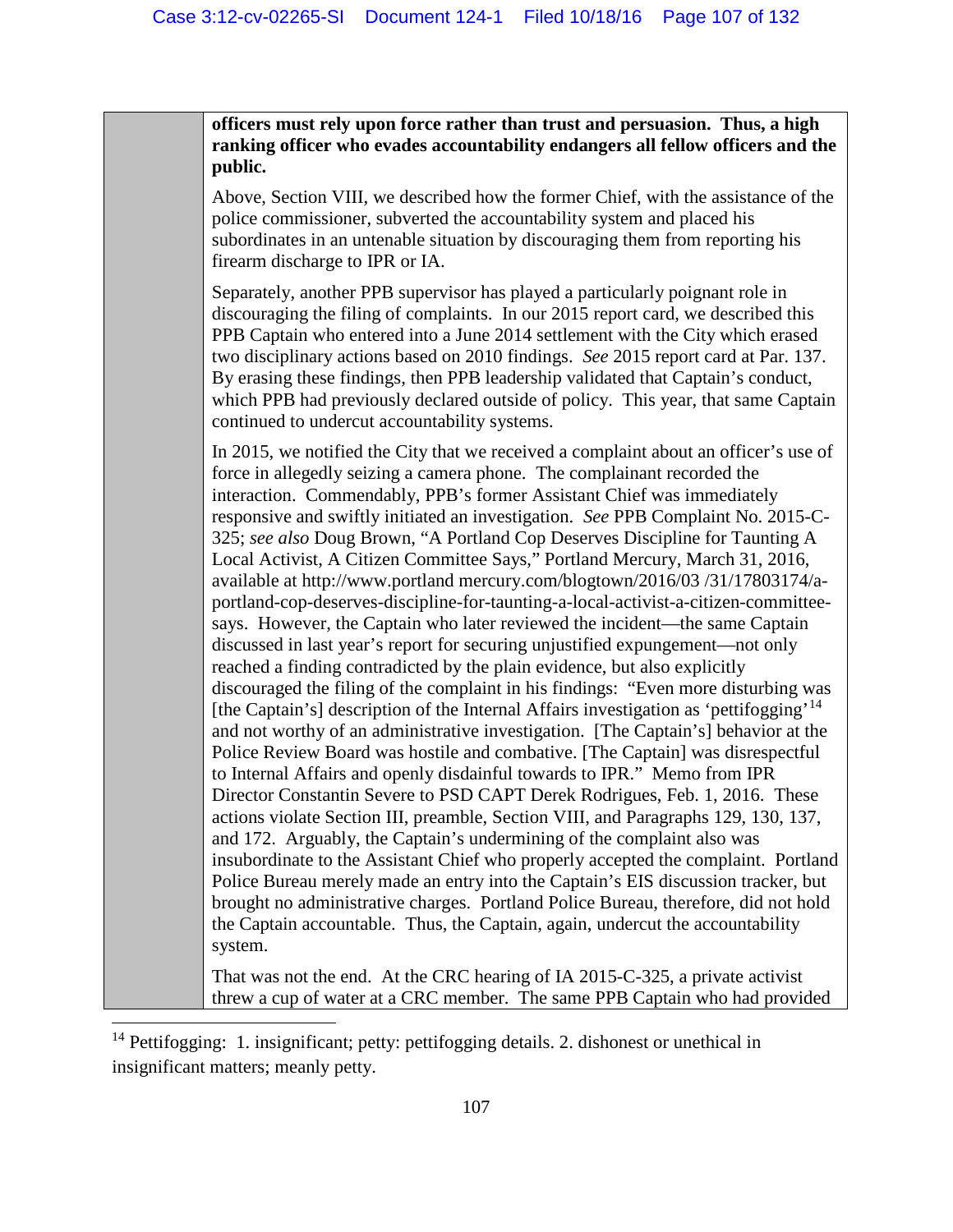|                                       | the supervisory review of IA 2015-C-325 was in attendance at the CRC. Following<br>the CRC, that Captain filed a hostile-work-environment complaint against the IPR<br>Director based on the water-throwing incident. The IPR Director did not throw the<br>water. The water was not thrown at the Captain. Yet, the Captain continues to<br>attack the very accountability systems deigned to build confidence in legitimate<br>policing. Thus, the Captain continues to undermine public confidence in PPB and<br>makes every officer's job less safe.                                                                                                                                                                                                                               |
|---------------------------------------|----------------------------------------------------------------------------------------------------------------------------------------------------------------------------------------------------------------------------------------------------------------------------------------------------------------------------------------------------------------------------------------------------------------------------------------------------------------------------------------------------------------------------------------------------------------------------------------------------------------------------------------------------------------------------------------------------------------------------------------------------------------------------------------|
|                                       | Also in our 2015 report card, we detailed two separate allegations by the City's<br>Auditor involving the President of the Portland Police Association ("PPA"). The<br>City refused to investigate either allegation. IPR was left without an answer to its<br>allegation and the PPA president was left under the cloud of an unresolved<br>accusation. Despite our clear statement in the 2015 report card that: "The City<br>must not leave unanswered allegations of intimidation against individuals who<br>report misconduct, make a misconduct complaint, or cooperate with an<br>investigation of misconduct," the City has done precisely that. The City has<br>continued to refuse to complete an investigation of these allegations. Auditor<br>interview, August 17, 2016. |
|                                       | To the City's credit, PPB and IPR did investigate five other allegations of<br>retaliation. Retaliation Complaints, February 17, 2015 to August 17, 2016, report<br>dated August 30, 2016. Depending on how one would categorize the allegations of<br>retaliations, the allegations described herein would amount to up to an additional<br>nine allegations that have not been subject to full administrative investigation.                                                                                                                                                                                                                                                                                                                                                         |
| <b>Technical</b><br><b>Assistance</b> | We agree with COCL that Directive 310.20 (available at<br>https://www.portlandoregon.gov/police/article/528859) would benefit from<br>revision to include a more explicit prohibition on "all forms of retaliation, including<br>discouragement, intimidation, coercion, or adverse action, against any person who<br>reports misconduct, makes a misconduct complaint, or cooperates with an<br>investigation of misconduct." Portland Police Bureau must give effect to Directive<br>310.20 by demonstrating enforcement of it. We will assess whether PPB has done<br>so in next year's report card.                                                                                                                                                                                |
|                                       | Our admonitions from 2015 still stand:                                                                                                                                                                                                                                                                                                                                                                                                                                                                                                                                                                                                                                                                                                                                                 |
|                                       | The City must not leave unanswered allegations of intimidation against individuals<br>who report misconduct, make a misconduct complaint, or cooperate with an<br>investigation of misconduct.                                                                                                                                                                                                                                                                                                                                                                                                                                                                                                                                                                                         |
|                                       | The City's refusal to conduct a full investigation of allegations of intimidation<br>undermines the public confidence in PPB and thereby unfairly clouds public<br>perceptions of all officers.                                                                                                                                                                                                                                                                                                                                                                                                                                                                                                                                                                                        |

131. The City and PPB shall retain Police Review Board procedures currently utilized for purposes of investigation and making recommended findings on administrative complaints, except as outlined below: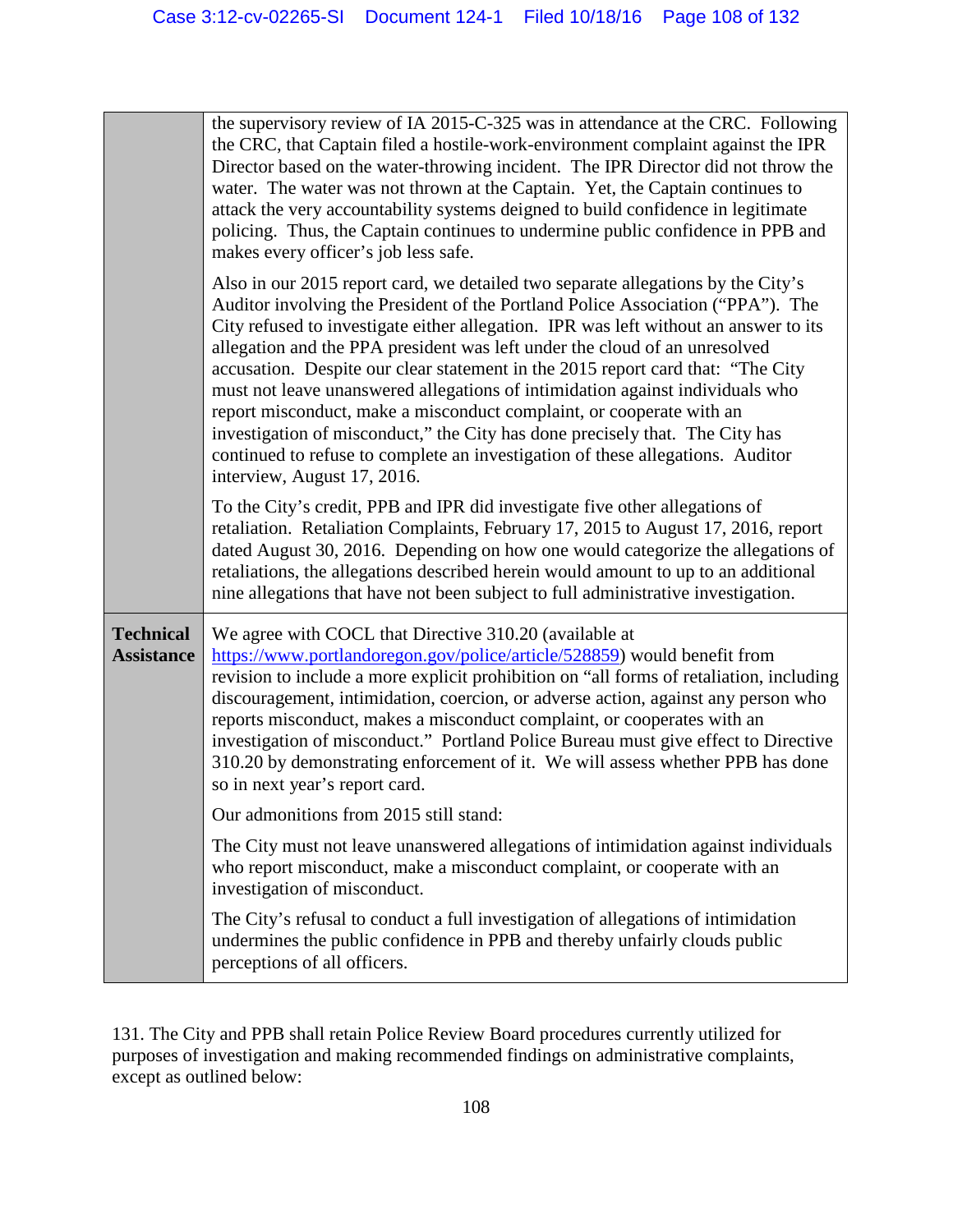a. Currently, seven voting members of the PRB review use of force incidents, including two citizen members. When PRB reviews uses of force case, one of the two citizen member slots shall be drawn from the Citizen Review Committee members.

b. The CRC slot on the PRB in use of force cases will rotate among the CRC membership so that different CRC members participate on the PRB. Within 60 days of the Effective Date, the Auditor shall develop a membership rotation protocol.

c. All members participating in the PRB must maintain confidentiality and be able to make thoughtful, unbiased, objective recommendations to the Chief of Police and Police Commissioner that are based on facts, consistent with PRB city code provisions and "just cause" requirements set forth in Portland City Charter, City rules, and labor agreements.

d. All community members and CRC members must meet the following qualifications to participate on the PRB:

i. Pass a background check performed by the Bureau.

ii. Participate in Bureau training to become familiar with police training and policies, including the PRB process.

iii. Sign a confidentiality agreement.

iv. Participate in ride-alongs to maintain sufficient knowledge of police patrol procedures.

e. Current city code provides that the City Auditor and the Chief have authority to recommend to City Council the removal of citizen members from the PRB pool. Likewise, the City Auditor or Chief shall have authority to recommend to City Council removal of a CRC member from serving on the PRB. The Chief or the City Auditor may recommend that City Council remove a community member or member of the CRC from the pool for the following reasons:

i. Failure to attend training;

ii. Failure to read Case Files;

iii. Objective demonstration of disrespectful or unprofessional conduct;

iv. Repeated unavailability for service when requested;

v. Breach of confidentiality;

vi. Objective demonstration of bias for or against the police; or

vii. Objective demonstration of conflict of interest.

f. Removal from participation in the PRB shall not affect CRC membership.

g. Like current PRB citizen members, CRC members serving on the PRB may serve in that capacity for no more than three (3) years.

h. A CRC member who participates in a PRB review shall recuse himself/herself during any later appeal of the same allegation(s) to the CRC.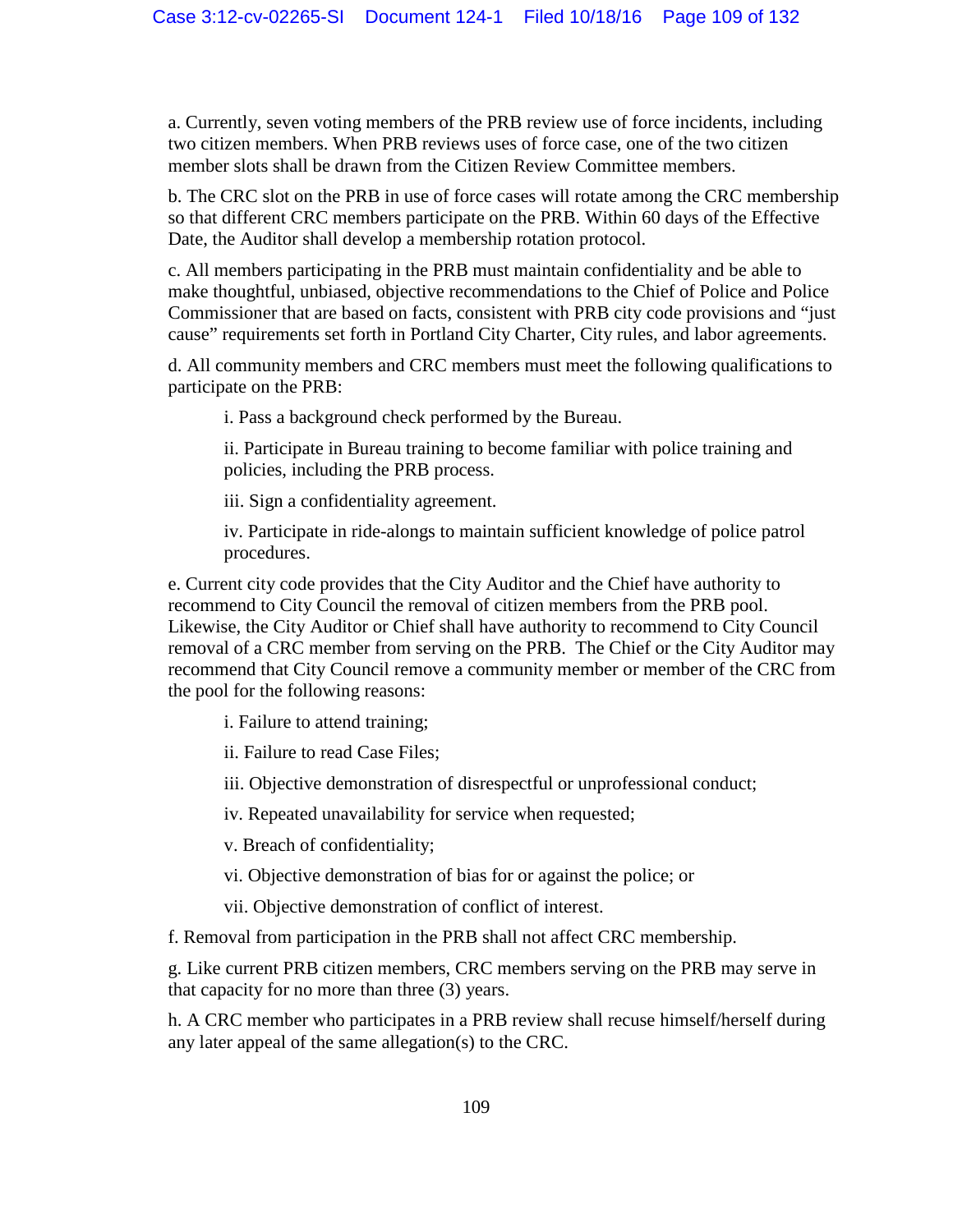132. By majority vote, the PRB may request that investigations of misconduct be returned to its investigating entity, i.e. PSD or IPR, to complete the investigation as to factual matters necessary to reach a finding regarding the alleged misconduct. The investigating entity must make reasonable attempts to conduct the additional investigation or obtain the additional information within 10 business days or provide a written statement to the PRB explaining why additional time is needed.

| <b>Status</b>                         | Substantial compliance – ongoing obligation                                                                                                                                                                                                                                                                                                                                                                                                                                                                                                                                                                                                                                                                                                                                                                                  |
|---------------------------------------|------------------------------------------------------------------------------------------------------------------------------------------------------------------------------------------------------------------------------------------------------------------------------------------------------------------------------------------------------------------------------------------------------------------------------------------------------------------------------------------------------------------------------------------------------------------------------------------------------------------------------------------------------------------------------------------------------------------------------------------------------------------------------------------------------------------------------|
| <b>Analysis</b>                       | As we stated in last year's report card, the City memorialized the requirements of<br>Paragraph 131 in PPB Directive 336.00 (available at<br>https://www.portlandoregon.gov/police/article/525753) and/or City Code 3.20.140<br>(available at https://www.portlandoregon.gov/citycode/article/479642). We stated<br>last year that these changes to policy and code were compliant on their face. They<br>have been operational over the past year. There have been no exclusions of CRC<br>members from the PRB process. Auditor Interview, August 17, 2016.<br>In the third quarter of 2015, PPB implemented an instruction to PRB, read by the<br>facilitator, to ensure that the PRB members are aware of the option to return the<br>investigation for more information. PPB reports that in the past year, the PRB has |
|                                       | not returned any cases for more investigation.                                                                                                                                                                                                                                                                                                                                                                                                                                                                                                                                                                                                                                                                                                                                                                               |
| <b>Technical</b><br><b>Assistance</b> | We agree with COCL that the Parties may have to revisit these provisions as a<br>portion of the City's planned comprehensive accountability reform.                                                                                                                                                                                                                                                                                                                                                                                                                                                                                                                                                                                                                                                                          |

133. If an officer's use of force gives rise to a finding of liability in a civil trial, PPB shall: (1) enter that civil liability finding in the EIS; (2) reevaluate the officer's fitness to participate in all current and prospective specialized units ; (3) if no IA investigation has previously been conducted based upon the same allegation of misconduct and reached an administrative finding, conduct a full IA investigation with the civil trial finding creating a rebuttable presumption that the force used also violated PPB policy, which presumption can only be overcome by specific, credible evidence by a preponderance of evidence; (4) if an IA investigation has already concluded based upon the same allegation of misconduct and failed to reach a sustained finding, identify whether any new evidence exists in the record of the civil trial to justify the reopening of the IA investigation, and if so, reinitiate an IA investigation; and (5) if an IA investigation has already concluded based upon the same allegation of misconduct and failed to reach a sustained finding, and no new evidence from the civil trial justifies reopening the IA investigation, work with IPR to identify the reason why the administrative finding was contrary to the civil trial finding and publish a summary of the results of the inquiry.

| <b>Status</b>   | <b>Partial compliance – ongoing obligation</b>                                                                                                                                                         |
|-----------------|--------------------------------------------------------------------------------------------------------------------------------------------------------------------------------------------------------|
| <b>Analysis</b> | COCL correctly states that there were no new no liability findings giving rise<br>to this provision. However, the same case we detailed in our 2015 report card<br>remains outstanding and unresolved. |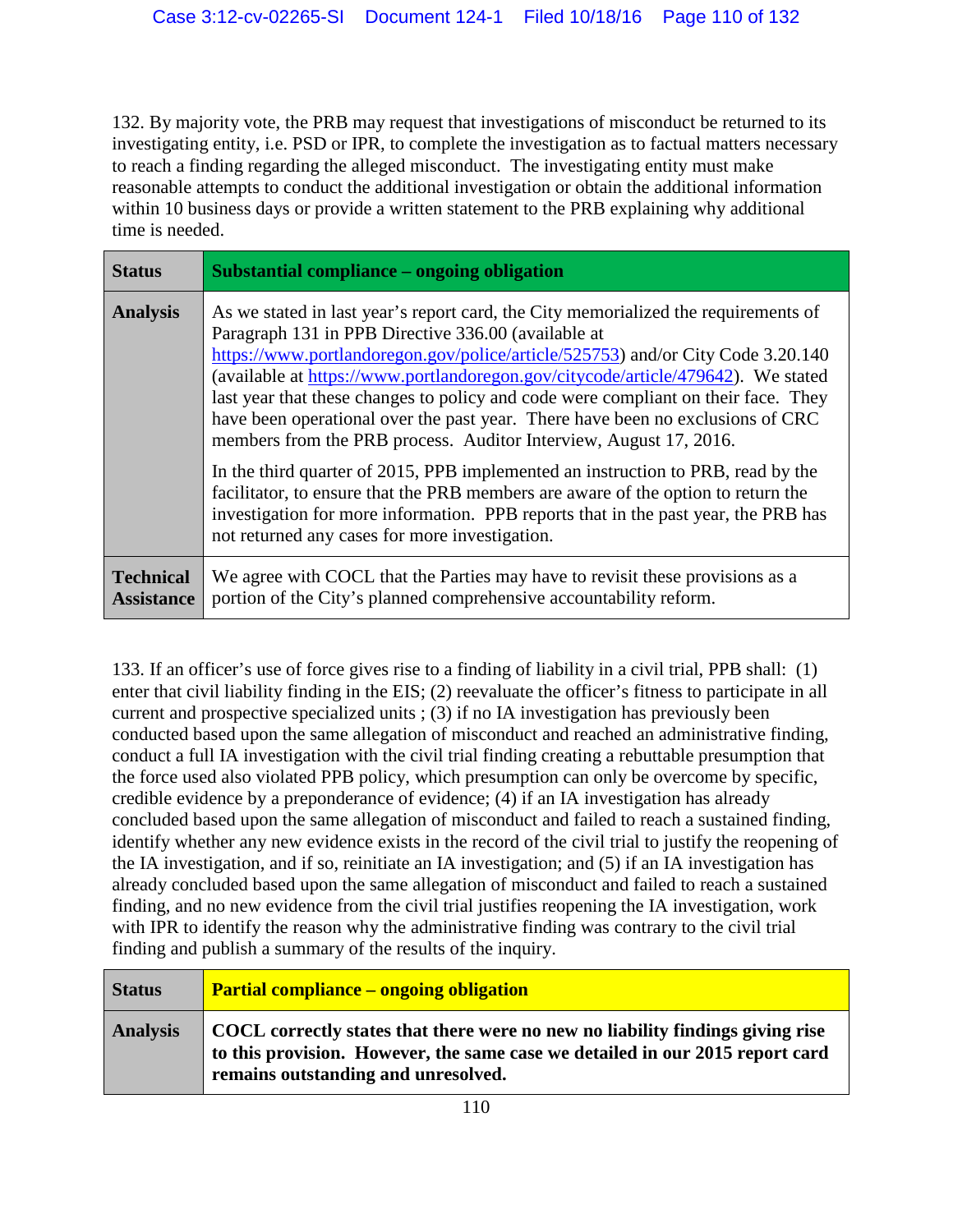|                                       | We notified the City of its failure to adequately investigate a use of force that gave<br>rise to a civil judgment. See IA 11-050814; see also Aimee Green, "Man beaten,<br>shocked with Taser by Portland police awarded \$562,000 by jury," Oregonian,<br>Sept. 29, 2014, available at<br>http://www.oregonlive.com/portland/index.ssf/2014/09/portland_jury_<br>awards_to_man_be.html; compare Settlement Agreement Compliance Status<br>Assessment Report, pp. 76-78, ECF No. 105-1 (Sept. 10, 2015). In repeated<br>conversations and follow-up meetings, including directly with the former Chief, we<br>made clear that PPB's failure to investigate this incident violates the Settlement<br>Agreement. See Section VIII, and Paragraphs 121, 128, 129, 130, 133, 137, and<br>172. Finally, PPB conducted an extensive investigation, but has not yet reached<br>findings for want of an interview with the complainant. |
|---------------------------------------|----------------------------------------------------------------------------------------------------------------------------------------------------------------------------------------------------------------------------------------------------------------------------------------------------------------------------------------------------------------------------------------------------------------------------------------------------------------------------------------------------------------------------------------------------------------------------------------------------------------------------------------------------------------------------------------------------------------------------------------------------------------------------------------------------------------------------------------------------------------------------------------------------------------------------------|
|                                       | The complainant in the case was represented by counsel in the civil proceeding.<br>That counsel is the very same attorney who requested the inclusion of this<br>Paragraph's remedy during the process of vetting the original Settlement<br>Agreement with stake holders. Ironically and tragically, that attorney also refused<br>to participate in securing the interview of his client. See IA 11-050814. Even after<br>we directly contacted the attorney, he referred PPB to prior testimony, thereby<br>demurring from our request that he furnish the complainant to complete to<br>administrative investigation. We were disappointed.<br>IPR has opined that PPB may seek out the complainant for interview. Thus, PPB<br>now is attempting to bring closure to the matter.                                                                                                                                            |
| <b>Technical</b><br><b>Assistance</b> | Once PPB completes the investigation and reaches findings, we will then assess<br>whether those findings meet the requirement of Paragraph 133.                                                                                                                                                                                                                                                                                                                                                                                                                                                                                                                                                                                                                                                                                                                                                                                  |

# **D. CRC Appeals**

134. The City shall expand the membership of the CRC to 11 members, representative of the many and diverse communities in Portland, who are neutral, unbiased, and capable of making objective decisions. The quorum of CRC members necessary to act may remain at its existing level.

| <b>Status</b>                         | Substantial compliance – ongoing obligation                                                                                                                                                                                                                                  |
|---------------------------------------|------------------------------------------------------------------------------------------------------------------------------------------------------------------------------------------------------------------------------------------------------------------------------|
| <b>Analysis</b>                       | As we stated in last year's report card, the City memorialized CRC membership<br>expansion as required by Paragraph 134 in City Code 3.21.080 (available at<br>https://www.portlandoregon.gov/citycode/article/479665). The code has been<br>operational over the past year. |
| <b>Technical</b><br><b>Assistance</b> | We thank CRC volunteers for their continued involvement. The Parties may have<br>to revisit the quorum provision of this Paragraph as a portion of the City's planned<br>comprehensive accountability reform.                                                                |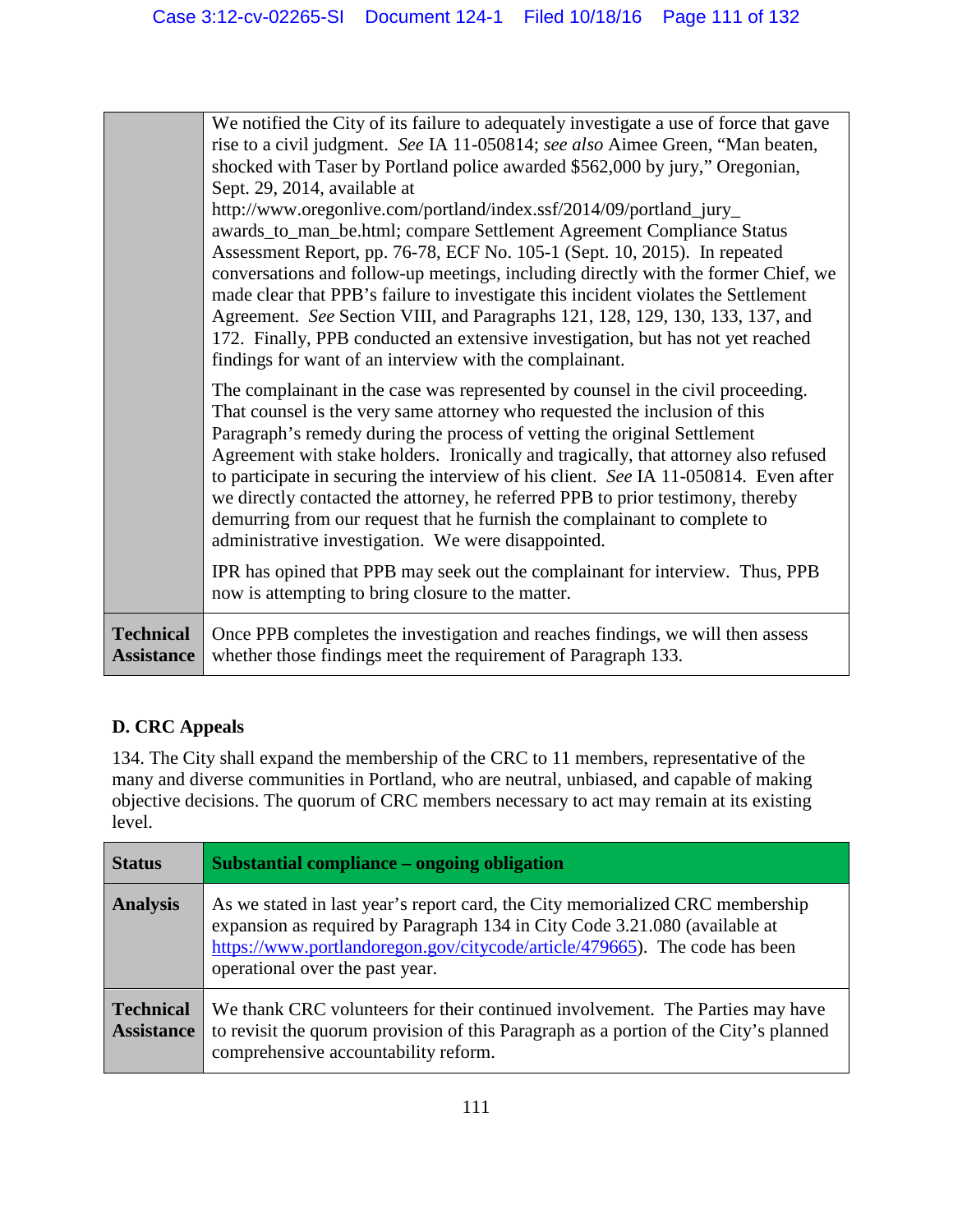135. The City and PPB agree that the CRC may find the outcome of an administrative investigation is unreasonable if the CRC finds the findings are not supported by the evidence.

136. In its review process for purposes of the appeal, the CRC may make one request for additional investigation or information to the investigating entity, i.e. PSD or IPR at any point during its review. The investigating entity must make reasonable attempts to conduct the additional investigation or obtain the additional information within 10 business days or provide a written statement to the CRC explaining why additional time is needed. The request for additional investigation or information may contain multiple points of inquiry, but no follow-up requests will be permitted. The additional request be voted on by a quorum, the members voting must have read the Case File in order to vote, and any request with multiple points of inquiry must be prioritized.

| <b>Status</b>                         | Substantial compliance – ongoing obligation                                                                                                                                                                                                                                                                                                                                                                                                                                                                                                                                               |
|---------------------------------------|-------------------------------------------------------------------------------------------------------------------------------------------------------------------------------------------------------------------------------------------------------------------------------------------------------------------------------------------------------------------------------------------------------------------------------------------------------------------------------------------------------------------------------------------------------------------------------------------|
| <b>Analysis</b>                       | CRC's governing regulations now reflect the requirements of Paragraphs 135<br>and 136. The City Auditor, pursuant to its rule-making authority has adopted<br>revised regulations that govern the CRC's operations. See PSFD 5.03, revised Nov.<br>20, 2015, available at<br>https://www.portlandoregon.gov/citycode/?c=27455&a=9030. The auditor has<br>incorporated in the regulations directions to inform CRC that it "may find the<br>outcome of an administrative investigation is unreasonable if the CRC finds the<br>findings are not supported by the evidence." Paragraph 135. |
|                                       | COCL points out that one CRC request for more information resulted in greater<br>than ten days' work. Portland Police Bureau reported this to CRC without a<br>writing. Like COCL, we find the necessary delay for more fulsome information<br>reasonable, even without a writing.                                                                                                                                                                                                                                                                                                        |
| <b>Technical</b><br><b>Assistance</b> | COCL has asked for a single point of contact for Settlement Agreement compliance<br>to address both PPB and IPR issues. We agree, in part, with COCL; IPR should<br>report its compliance quarterly just as PPB does.                                                                                                                                                                                                                                                                                                                                                                     |

## **E. Discipline**

137. Within 60 days of the Effective Date, PPB and the City shall develop and implement a discipline guide to ensure that discipline for sustained allegations of misconduct is based on the nature of the allegation and defined, consistent, mitigating and aggravating factors and to provide discipline that is reasonably predictable and consistent.

| <b>Status</b>   | <b>Partial compliance – substantial improvement, ongoing obligation</b>                                                                                                                    |
|-----------------|--------------------------------------------------------------------------------------------------------------------------------------------------------------------------------------------|
| <b>Analysis</b> | PPB has given effect to current Directive 338.00, which implements the<br>discipline guide (available at<br>http://www.portlandoregon.gov/police/article/488981?), but only for cases that |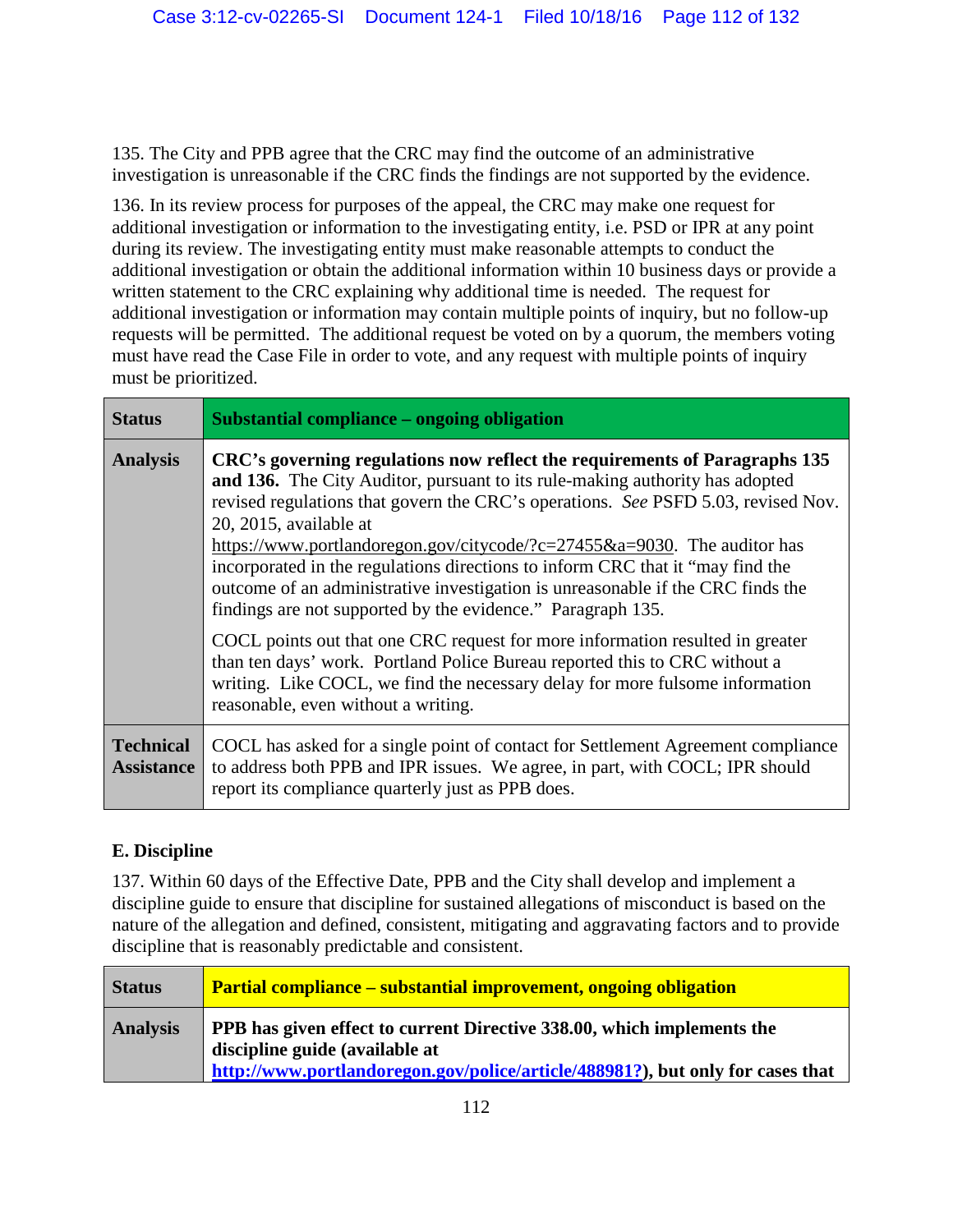## **PPB has appropriately investigated.**

|                                       | Where PPB has not adequately investigated allegations of misconduct, such as<br>some of the individual cases cites above, PPB is not able to reach the issue of<br>applying its Discipline Guide to those cases that would be sustained. For cases<br>PPB has sustained, however, PPB is ensuring that supervisors apply the Discipline<br>Guide. Portland Police Bureau requires supervisors to complete Corrective Action<br>Recommendation Memo Forms indicating routing to: PRB, letter or reprimand, or<br>command counseling. Commendably, PPB has added a check box to that form for<br>supervisors to indicate that they have referred to the Discipline Guide in making a<br>recommendation. Portland Police Bureau also has memorialized SOP #34 directing<br>the use of this step on this form. Portland Police Bureau reports that, since<br>implementing the check box, supervisors failed to use the check box on only two<br>occasions, but nonetheless had consulted the Discipline Guide as required. See<br>PPB 2015 Q4 Compliance Report, at Par. 137. |
|---------------------------------------|---------------------------------------------------------------------------------------------------------------------------------------------------------------------------------------------------------------------------------------------------------------------------------------------------------------------------------------------------------------------------------------------------------------------------------------------------------------------------------------------------------------------------------------------------------------------------------------------------------------------------------------------------------------------------------------------------------------------------------------------------------------------------------------------------------------------------------------------------------------------------------------------------------------------------------------------------------------------------------------------------------------------------------------------------------------------------|
|                                       | Portland Police Bureau's Auditor also reports that PPB uses the discipline matrix<br>with fidelity, as intended. Auditor Interview, August 17, 2016. See COCL<br>Compliance Report, January through June 2016, at Par. 79.                                                                                                                                                                                                                                                                                                                                                                                                                                                                                                                                                                                                                                                                                                                                                                                                                                                |
|                                       | We note, however, that the current Discipline Guide does not appear to impose<br>discipline for inadequate reports, as required by the Force Section of the Settlement<br>Agreement. The Force Audit Report did not describe any corrective action or<br>discipline, if any, for inadequate reporting (despite extensive deficiencies).                                                                                                                                                                                                                                                                                                                                                                                                                                                                                                                                                                                                                                                                                                                                   |
| <b>Technical</b><br><b>Assistance</b> | As we stated last year: After non-career-ending discipline, officers have room to<br>reconcile, earn advancement, and win commendation. However, PPB should<br>memorialize that, absent new evidence, it will not expunge past accountability<br>findings and discipline.                                                                                                                                                                                                                                                                                                                                                                                                                                                                                                                                                                                                                                                                                                                                                                                                 |
|                                       | As we also stated in last year's report card, we cannot fairly say PPB has<br>implemented a discipline guide in the absence of an accountability system that<br>functions as required by the Settlement Agreement. Accordingly, to come into<br>compliance with Paragraph 137, PPB must substantially comply with the<br>accountability provisions of the Settlement Agreement.                                                                                                                                                                                                                                                                                                                                                                                                                                                                                                                                                                                                                                                                                           |
|                                       | Failure to accurately report force should be subject to consistent corrective action.                                                                                                                                                                                                                                                                                                                                                                                                                                                                                                                                                                                                                                                                                                                                                                                                                                                                                                                                                                                     |

#### **F. Communication with Complainant and Transparency**

138. Within 180 days of the Effective Date, the City shall enhance its existing website to ensure that a complainant can file and track his or her own complaint of officer misconduct.

139. Within 120 days of the Effective Date, the City shall review its protocols to ensure that the City shares with complainants requested documentation about his or her own complaint to the extent permitted by law.

140. The City shall ensure that IPR provides each complainant a tracking number upon receipt of the complaint, informs each complainant of the complaint classification, assignment (precinct or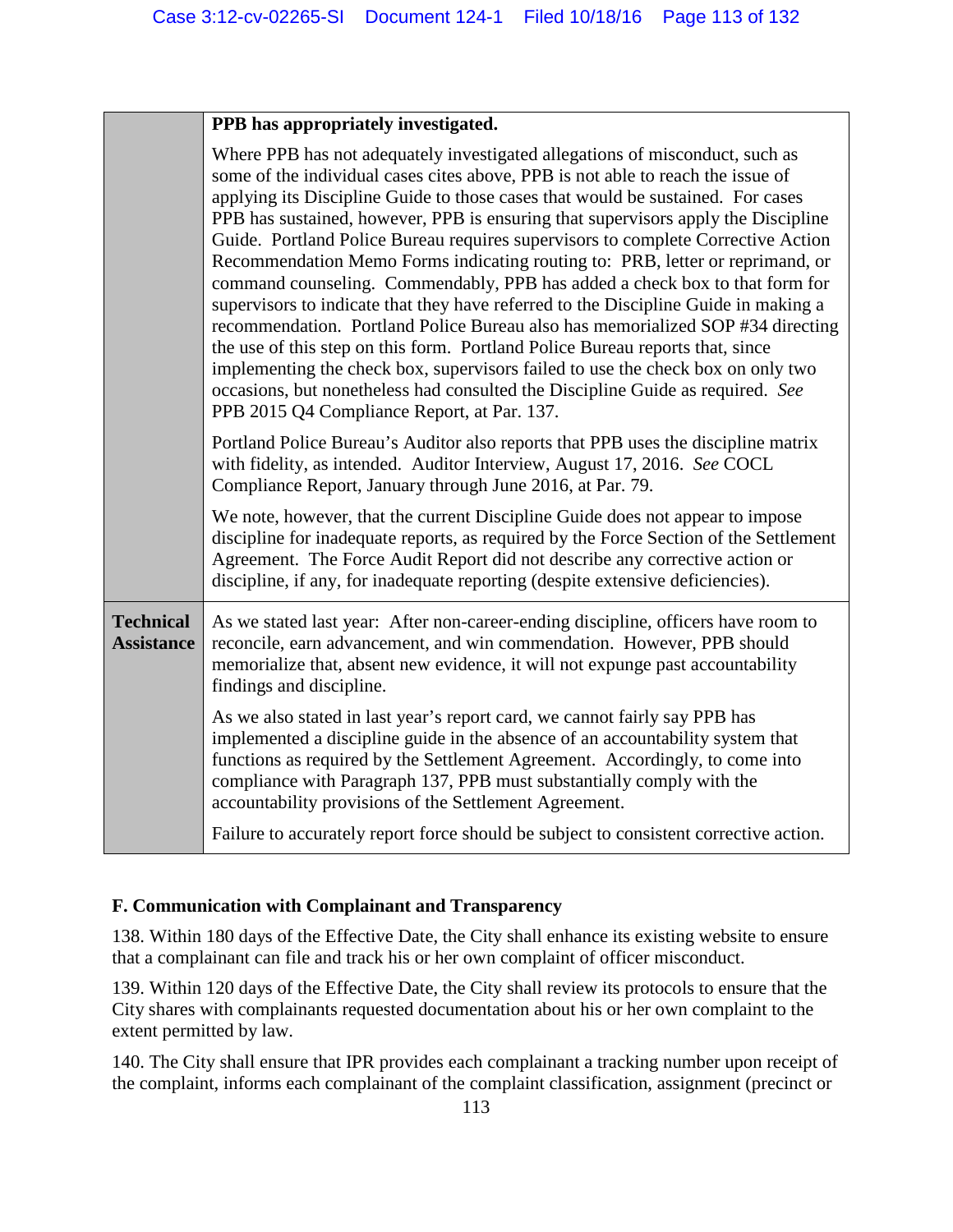IA) and outcome of the complaint (sustained, unproven, etc.) in writing (whether mail, email/text, or fax), including information regarding whether the City took any corrective action. The City Attorney's Office shall determine whether disclosures regarding corrective action are required on a case-by-case basis consistent with Oregon's Public Records Law.

| <b>Status</b>   | Substantial compliance - improvement still necessary, ongoing obligation                                                                                                                                                                                                                                                                                                                                                                                                                                                                                                                                                                                                                                                                                                                                               |
|-----------------|------------------------------------------------------------------------------------------------------------------------------------------------------------------------------------------------------------------------------------------------------------------------------------------------------------------------------------------------------------------------------------------------------------------------------------------------------------------------------------------------------------------------------------------------------------------------------------------------------------------------------------------------------------------------------------------------------------------------------------------------------------------------------------------------------------------------|
| <b>Analysis</b> | The City makes certain information available to complainants, but needs<br>protocols to ensure it does so to the extent permitted by law.                                                                                                                                                                                                                                                                                                                                                                                                                                                                                                                                                                                                                                                                              |
|                 | As we reported last year, IPR's website includes a page at which complainants may<br>request the status of their complaints. See<br>http://www.portlandonline.com/auditor/index.cfm?c=64452. A complainant may<br>enter his or her complaint number into the IPR website. The next business day, an<br>IPR staff member will send the complainant an email with the status update. See<br>Auditor Interview, August 17, 2016. However, the information IPR provides is<br>relatively limited. As COCL points out and IPR confirmed, IPR grants community<br>members access to "any items that the complainant has provided to [IPR]" and the<br>"[t] ranscription of complainant interview, if one exists." See COCL Compliance<br>Report, January through June 2016, at Par. 139; Auditor Interview, August 17, 2016. |
|                 | As COCL points out, the City reports that Oregon Law prohibits the disclosure of<br>corrective actions in most circumstances, but the City has not produced<br>documentation that "disclosures of corrective action are provided if they meet such<br>exceptions." See COCL Compliance Report, January through June 2016, at Par.<br>139. The City should provide protocols, as required by Paragraph 139, for the<br>provision of all information requested by the complainant "to the extent permitted by<br>law." Par. 139.                                                                                                                                                                                                                                                                                         |
|                 | As COCL found and we verified in our sampling of administrative investigations,<br>IPR routinely provides the complainant a written document including the tracking<br>number (case number), allegations, investigating agency and investigation process,<br>and the outcome of the complaint. See COCL Compliance Report, January through<br>June 2016, at Par. 140.                                                                                                                                                                                                                                                                                                                                                                                                                                                  |

### **IX. COMMUNITY ENGAGEMENT AND CREATION OF COMMUNITY OVERSIGHT ADVISORY BOARD**

There is significant community and City interest in improving PPB's community relationships. The community is a critical resource. Redefining and restructuring existing community input mechanisms to provide for independent oversight of the Agreement, while also enhancing PPB's current community outreach efforts will promote community confidence in PPB and facilitate police/community relationships necessary to promote public safety. To achieve this outcome, at a minimum, PPB shall implement the requirements below.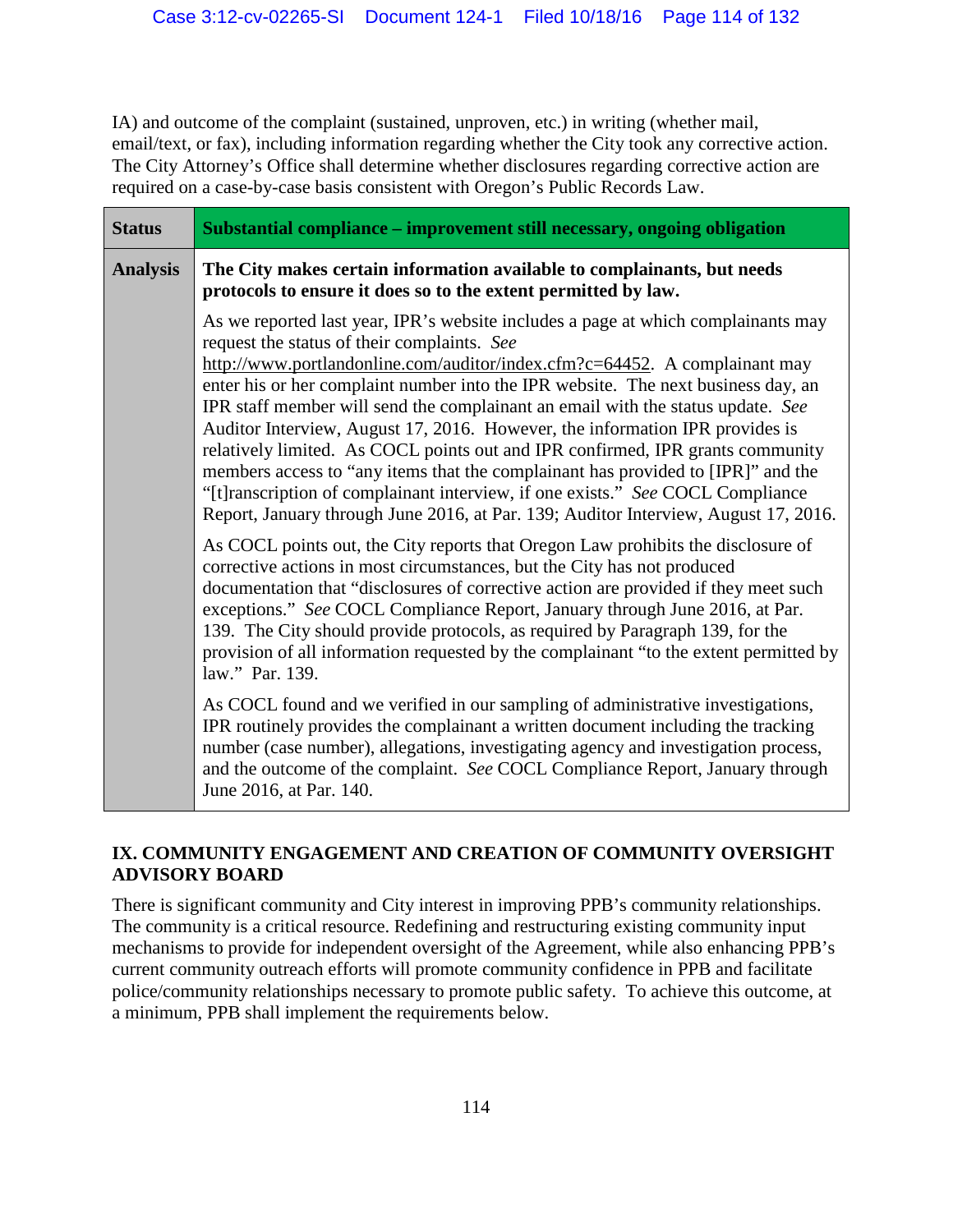141. To leverage the ideas, talent, experience, and expertise of the community, the City, in consultation with DOJ, shall establish a Community Oversight Advisory Board ("COAB"), within 90 days of the Effective Date of this Agreement. The COAB shall be authorized to:

(a) independently assess the implementation of this Agreement;

(b) make recommendations to the Parties and the COCL on additional actions;

(c) advise the Chief and the Police Commissioner on strategies to improve community relations;

(d) provide the community with information on the Agreement and its implementation;

(e) contribute to the development and implementation of a PPB Community Engagement and Outreach Plan ("CEO Plan"); and

(f) receive public comments and concerns.

142. Membership of the COAB shall be comprised of fifteen (15) voting members, five (5) advisory members, and the COCL.

a. The 15 voting members and the five advisory members shall be selected as follows:

i. Each member of City Council will select one representative to serve on the COAB, for a total of five voting representatives;

ii. The chair of the Human Rights Commission shall designate one Human Rights Commissioner to serve on the COAB;

iii. The chair of the Portland Commission on Disability shall designate one Commissioner on Disability to serve on the COAB;

iv. The chair of the Human Rights Commission and the chair of the Portland Commission on Disability shall jointly select three community members to serve as representatives of the mental health community on the COAB, after soliciting and reviewing applications from the public. These three COAB members will possess demonstrated expertise in the field of mental health in the form of either: (a) certification as a Qualified Mental Health Professional; or (b) no less than ten (10) years of demonstrated service to persons with mental illness. These three selections shall be completed within 60 days of the COCL selection.

v. The community-at-large will select five voting representatives directly from the community. The process used for this selection is discussed in paragraph 145 herein; and,

vi. The Chief will select a diverse group of five sworn officers within various ranks to serve as advisors and non-voting members of the COAB, and may consider whether the officer resides in Portland ("Advisory Members").

b. The COAB's membership will come from a reasonably broad spectrum of the community, such as: areas of expertise, advocacy experience, community involvement, profession, education, race, ethnicity, gender, gender identity, sexual orientation, national origin, age, religion, mental or physical disability and geographic identification. COAB members, including Advisory Members, must live, work, worship, or attend school in the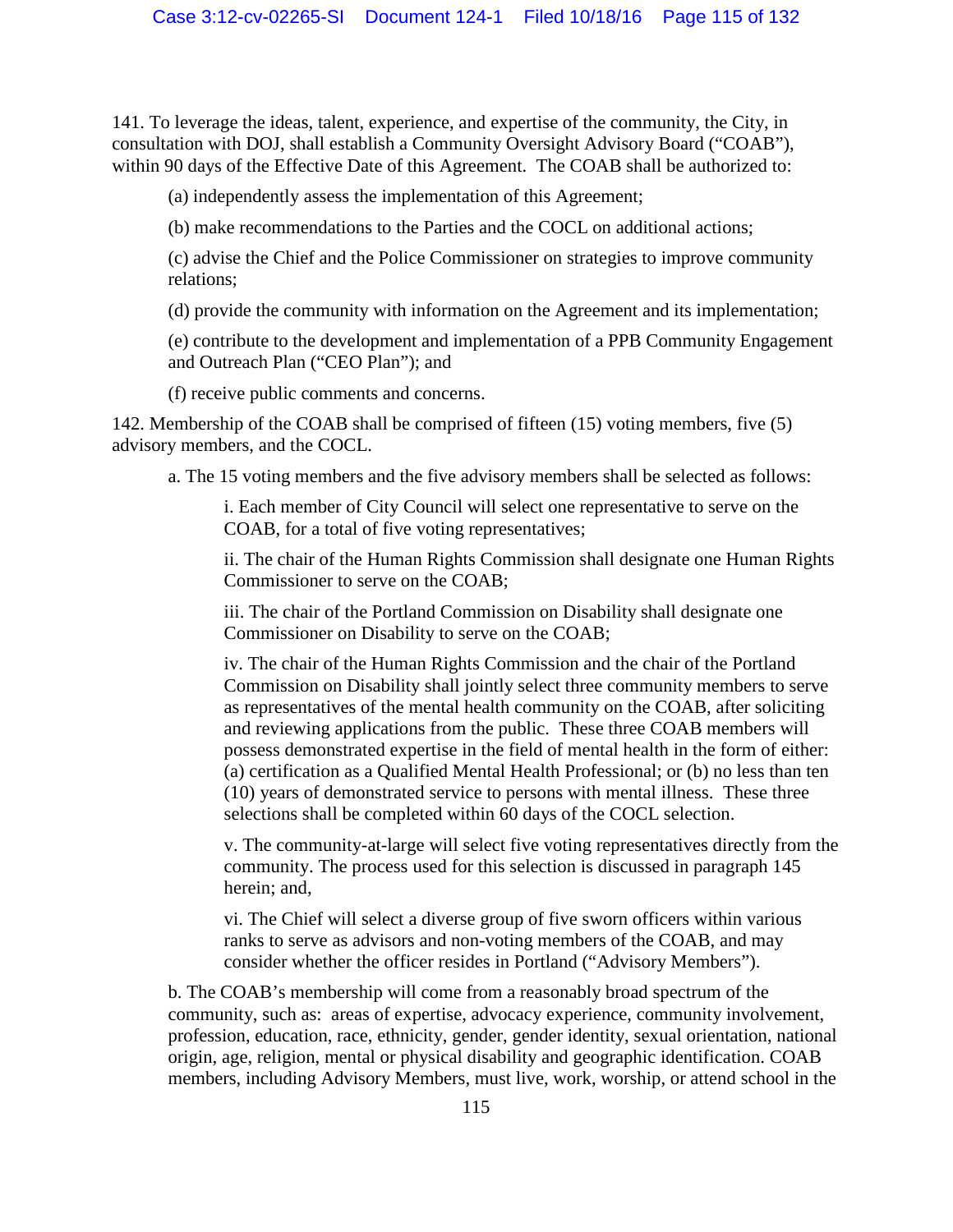City of Portland. COAB members shall not have an actual or perceived conflict of interest with the City of Portland.

143. The 15 voting members of COAB are independent of the City and PPB and shall not be currently employed by the City. Members must agree to serve for a minimum of a two-year term, and may be reappointed for one additional year. The COAB may create an executive committee or other subcommittees, as appropriate, to accomplish the tasks designated to it under this Agreement. The City shall provide administrative support so that the COAB can perform the duties and responsibilities identified in this Agreement.

144. The COAB shall report to the COCL. The COCL will chair the COAB, preside over COAB meetings, take and count votes, and perform such other activities as are necessary for the efficient operation of the COAB. If the COCL determines that a COAB member is no longer fit to serve on account of misconduct, the COCL shall consult with DOJ prior to removing such member. Following the removal of a COAB member, an alternative shall be selected from the same pool of applicants as the removed COAB member.

145. Selection of the five (5) community voting members shall be made as follows:

a. Each neighborhood coalition in Portland may propose a candidate for membership on the Committee. Any other non-profit organization within the City may also propose a candidate for membership. Any other person who lives, works, or is enrolled in school in Portland and is over the age of 15 may be considered provided they provide the City with the names of 50 verified residents over the age of 15 of the City of Portland who support his or her nomination;

b. The City shall widely advertise and hold a public meeting where previously nominated candidates will be selected. Any Portland resident is welcome to attend and participate in the selection process. The City will publicize the meeting throughout all the various communities of Portland;

c. At the public meeting, candidates will be given an opportunity to speak and ask for support. In their statements, candidates must indicate whether they live, work, worship, and/or attend school within the City of Portland;

d. Attendees at the public meeting and will be asked to select their choice of candidates;

i. If there are ten or fewer candidates, then the attendees present will select the top five candidates receiving the most votes;

ii. If there are more than ten candidates, a preliminary vote will be taken and the top ten candidates receiving the most votes will be selected and a second vote will be taken to reduce the number to the five persons that will serve on the COAB;

iii. The next two candidates who receive the most votes shall be identified as potential alternates, should a COAB member be removed or incapacitated; and,

iv. Because the number of persons who may be interested in participating in this process is unknown, the City may adopt other procedures necessary to conduct the meeting and to carry out the intent of these provisions.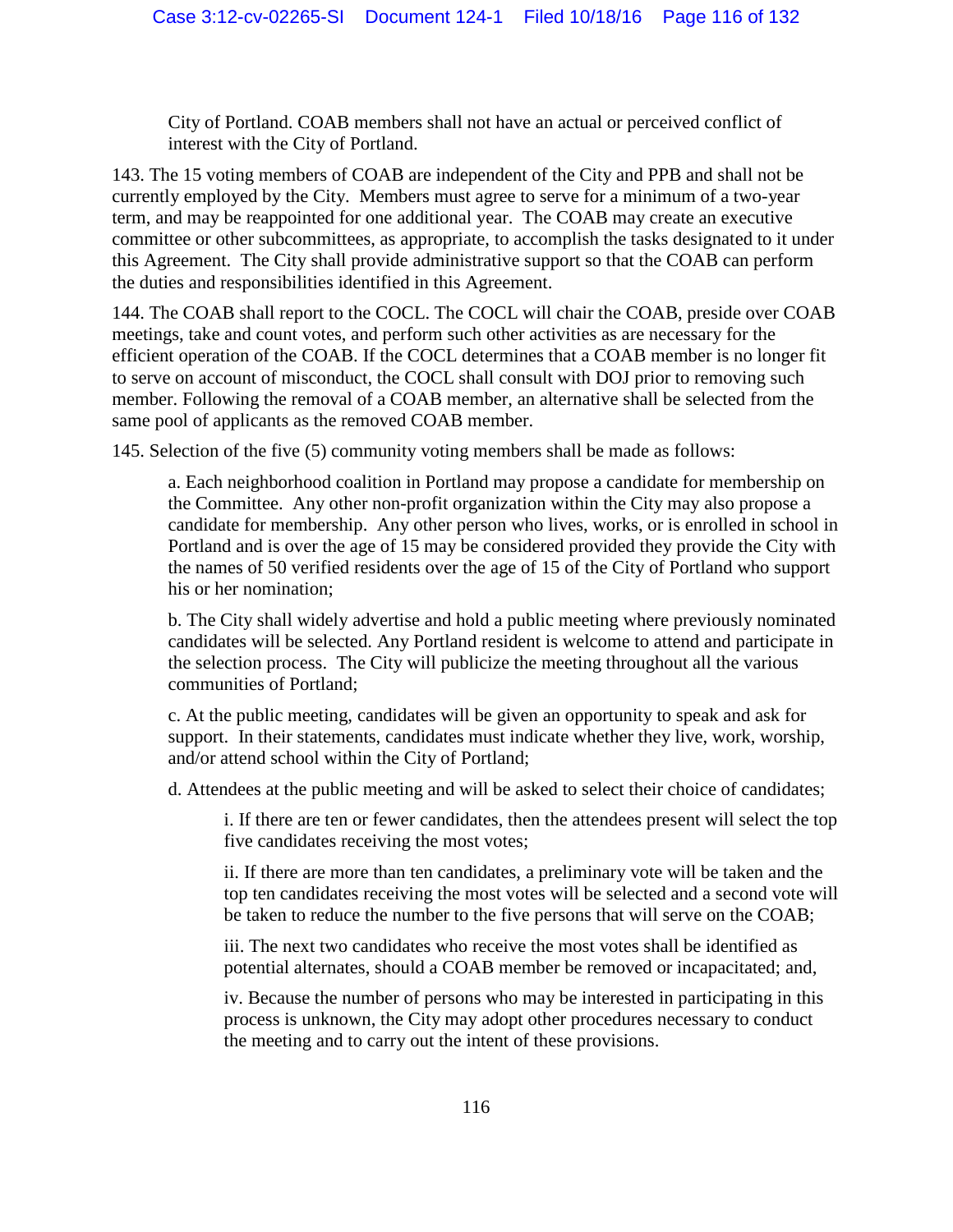e. This process of selecting the five community members shall be completed within 60 days of the COCL selection.

| <b>Status</b>   | <b>Non-Compliance, Significant Barriers</b>                                                                                                                                                                                                                                                                                                                                                                                                                                                                                                                                                                                                                                                                                                                            |
|-----------------|------------------------------------------------------------------------------------------------------------------------------------------------------------------------------------------------------------------------------------------------------------------------------------------------------------------------------------------------------------------------------------------------------------------------------------------------------------------------------------------------------------------------------------------------------------------------------------------------------------------------------------------------------------------------------------------------------------------------------------------------------------------------|
| <b>Analysis</b> | While the City diligently worked with the Parties and the community to establish a<br>COAB, the City has been unable to create a sustainable platform for the COAB to<br>carry out the functions required by Paragraphs 141-145. Given significant barriers<br>further addressed herein, the City placed the COAB on a 60-day hiatus of all public<br>meetings to allow it time to prepare an alternative proposal for the structure and<br>mission of the board. The 60-day window closes on October 21, 2016. At the time<br>of this filing, the City has not submitted its alternative proposal to DOJ.                                                                                                                                                             |
|                 | At the Court's 2015 status conference, the COAB representative noted that an<br>initial barrier concerned the board's roles and function, which were not specified in<br>detail in the Settlement Agreement, not well understood by the board members,<br>and/or not agreed upon by the members. Furthermore, stakeholders collectively<br>have agreed that the selection process, as well as the lack of orientation and training<br>on the front end, created a weak foundation upon which the COAB would work to<br>fulfill its duties. Finally, all Parties did not fully appreciate the amount of work<br>placed upon the COAB's valuable volunteers.                                                                                                             |
|                 | While COAB members demonstrated their commitment to their appointment<br>through service on the board - typically involving five hours of meetings a month -<br>in addition to monthly subcommittee meetings, and volumes of reading materials<br>required to prepare for the meetings, individual COAB members, COCL, and<br>community members alike all conveyed concern that the board members were<br>voting on recommendations in subject areas for which they had not been trained.                                                                                                                                                                                                                                                                              |
|                 | We concur with COCL's Third and Fourth Quarter 2015 Compliance Report, that<br>the City provided "support for meeting space, refreshments, accommodations,<br>audio-video needs, and IT support for the COAB. COAB meetings occurred in<br>convenient locations for members of the Portland community, near light rail,<br>streetcar, and bus stops." And the independent office space the City negotiated met<br>the spirit of this Agreement. Moreover, the City devoted resources such as a<br>Program Support Specialist, to assist in the administrative functioning of the board.<br>However, the volunteer members and local COCL expressed consistent frustration<br>by the bureaucratic delay in obtaining City resources to accomplish the board's<br>tasks. |
|                 | In her June 26, 2016 exit report, Ms. Kathleen Saadat stated that institutional<br>barriers made her role as COAB Chair a challenging one. Because the COAB had<br>to depend on slower moving, bureaucratic institutions for funding and operation,<br>the result was an "inability for the COAB to be agile, timely and creative in<br>response to the challenges of doing the work of public engagement." As an<br>example, Ms. Saadat cited the City's procurement procedures, which make it<br>difficult for the COAB to "readily select meeting sites congruent with the need to                                                                                                                                                                                  |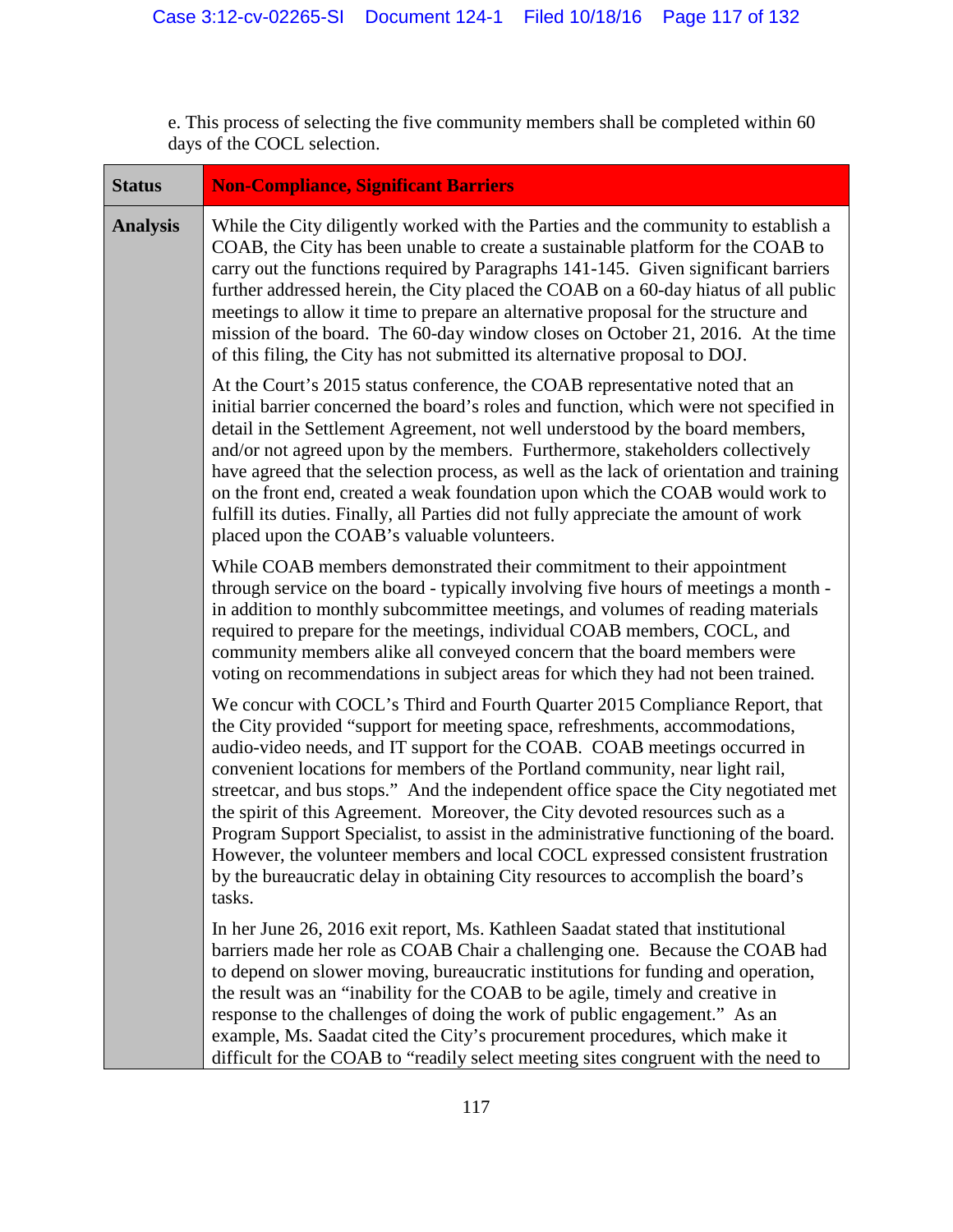engage community."

Ms. Saadat identified leadership issues as another serious challenge facing the COAB's success. In her exit report, Saadat writes, "There is no apparent leadership group/person in charge of the overall work of driving the initiatives into the institution(s) being reformed." PPB Community Engagement Outreach Plan ("CEOP") Committee reflected similar sentiment during a June 9, 2016 meeting with a DOJ Outreach Specialist and DOJ Counsel. Attendees expressed frustration that no single group or person was there to take charge and make final decisions. At a PPB general staff meeting, members also expressed concern that while PPB is being held accountable for their implementation of the Settlement Agreement, City leadership is not being held accountable provisions outside of PPB's scope. Unfortunately, in addition to these foundational issues, beginning in late April and early May 2016, civil unrest from a small group of community members occurred at various COAB meetings, eventually resulting in several COAB members expressing fear for their safety, COCL requesting security for COAB members at the meetings, and the COAB general meetings being adjourned early due to multiple disruptions. Despite the Parties conferring with each other, COCL and the COAB in an attempt to address these concerns, the situation became untenable. The City requested and DOJ consented to providing a temporary (60 day) suspension of official COAB meetings to allow the City to prepare a proposal to correct these issues. Additionally, despite our request in our 2015 report, the City has yet to provide DOJ with a plan to fill the vacancies of the at-large committee members. On November 30, 2015, DOJ Counsel and the City, in consultation with COCL and Counsel for the AMAC, conferred and determined that while the process was

clearly established for alternates to be selected for the PCOD/HRC, HRC, City Commissioner, and PPB Advisory appointments, the process needed to be further clarified for the selection and appointment of alternates for the five community atlarge positions. On April 29, 2016, the same parties met again to clarify the process, and the City Attorney's office outlined a work plan to replace COAB members. The City did not move forward on this plan, and empty COAB positions remain unfilled.

Furthermore, several members of the COAB who were appointed by City Council members resigned over the last year. City Council failed to appoint new members.

Finally, while the Agreement is clear that COCL shall chair the COAB, this arrangement has proven to be untenable. On July 11, 2016, COCL sent a petition to DOJ and the City requesting a separation from COAB "as the result of nearly two years of ambiguity, disrespect, and willful undermining of the COCL's authority to run the COAB," *see* July 11, 2016 COCL Petition for Amendments to Settlement Agreement. And on July 14, 2016, a quorum of COAB members voted in favor of separation from COCL, as well and the ability to choose their own chair.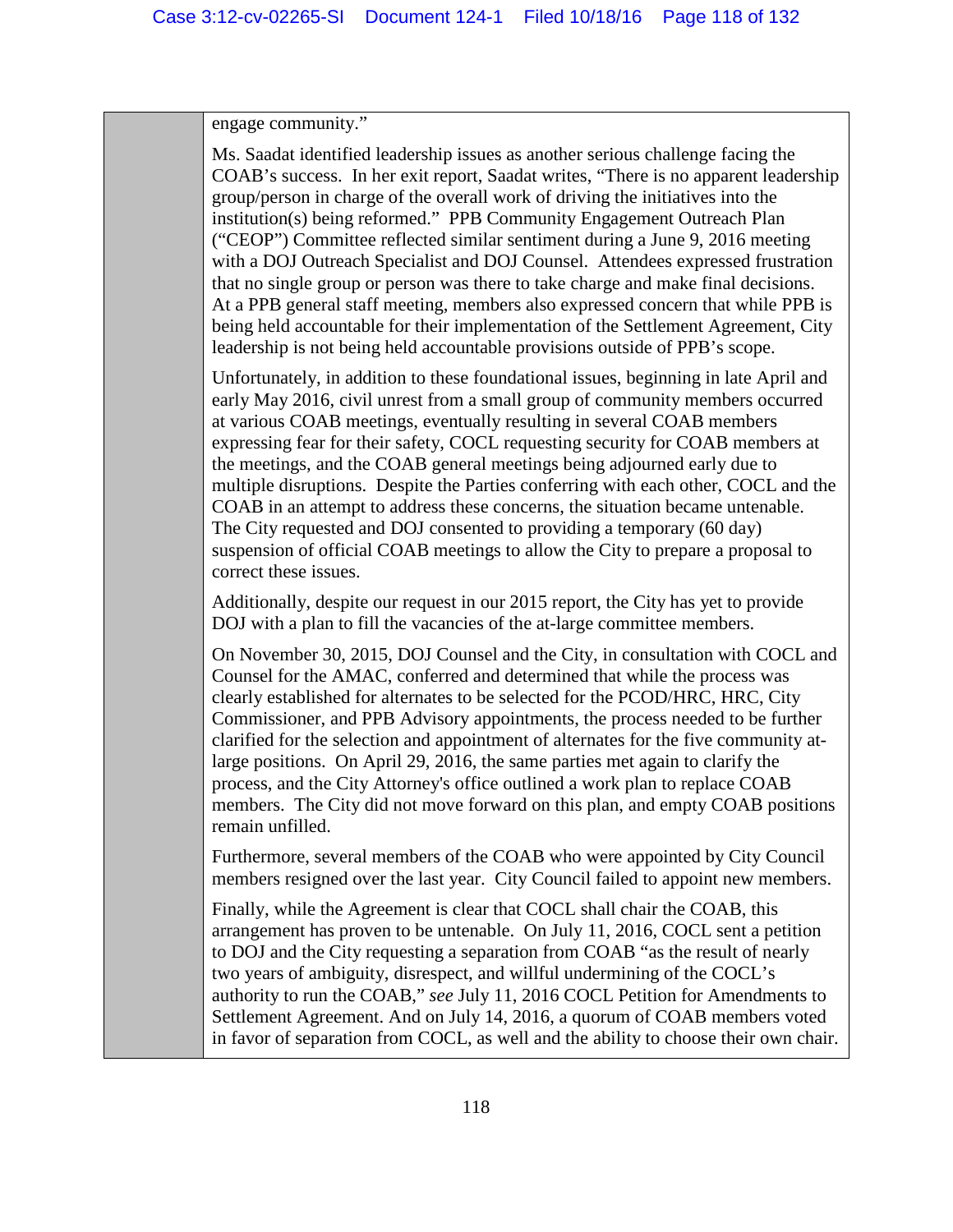|                   | <b>Technical</b> DOJ agrees that the Settlement Agreement's structure to support the COAB must                                                                 |
|-------------------|----------------------------------------------------------------------------------------------------------------------------------------------------------------|
| <b>Assistance</b> | be reconsidered. The City must provide a robust proposal that is developed with                                                                                |
|                   | stakeholder input to reformulate the structure and deliverables of a community<br>oversight board. DOJ expects to provide additional technical assistance upon |
|                   | receipt of the City's proposal.                                                                                                                                |

146. To ensure constitutional policing, to closely interact with the community to resolve neighborhood problems, and to increase community confidence, PPB shall work with City resources knowledgeable about public outreach processes to develop and finalize a CEO Plan:

a. Within 90 days of the COAB selection, the City, in consultation with COAB, will conduct a reliable, comprehensive, and representative survey of members of the Portland community, including civilians and PPB officers, regarding their experiences with and perceptions of PPB's prior community outreach efforts and accountability efforts and where those efforts could be improved, to inform the development and implementation of the CEO Plan;

b. COAB, in conjunction with PPB, shall consult with community members (not only through PPB Advisory Councils and Roundtables) and hold at least two (2) public hearings, completed within 90 days of the COAB selection, in addition to the representative survey described above, to gather public input on PPB's outreach efforts; the hearings shall be held in locations to ensure that PPB receives input from all parts of the Portland community;

c. COAB shall review PPB's prior community outreach efforts to contribute to the development of a new CEO Plan;

d. COAB shall solicit and consider input from the Human Rights Commission's Community Police Relations Committee ("CPRC"), including its work to implement the 2009 PPB "Plan to Address Racial Profiling";

e. Within 60 days of the anticipated due date for survey results, the COAB and PPB, in consultation with the appropriate City resources knowledgeable about public outreach and survey analysis, shall review and analyze the results of the survey and other public comments discussed above;

f. The CEO Plan shall include strategies to ensure greater public outreach and engagement, including opportunities for outreach to a broad cross-section of community members. The Plan shall also identify gaps in available resources to achieve its goals.

g. The COAB may also provide information to the PPB on other areas related to community engagement and outreach to contribute to the development of the CEO Plan, including:

i. integration of community and problem-oriented policing principles into PPB's management, policies and procedures;

ii. recruitment, selection, training, promotion, and personnel evaluations;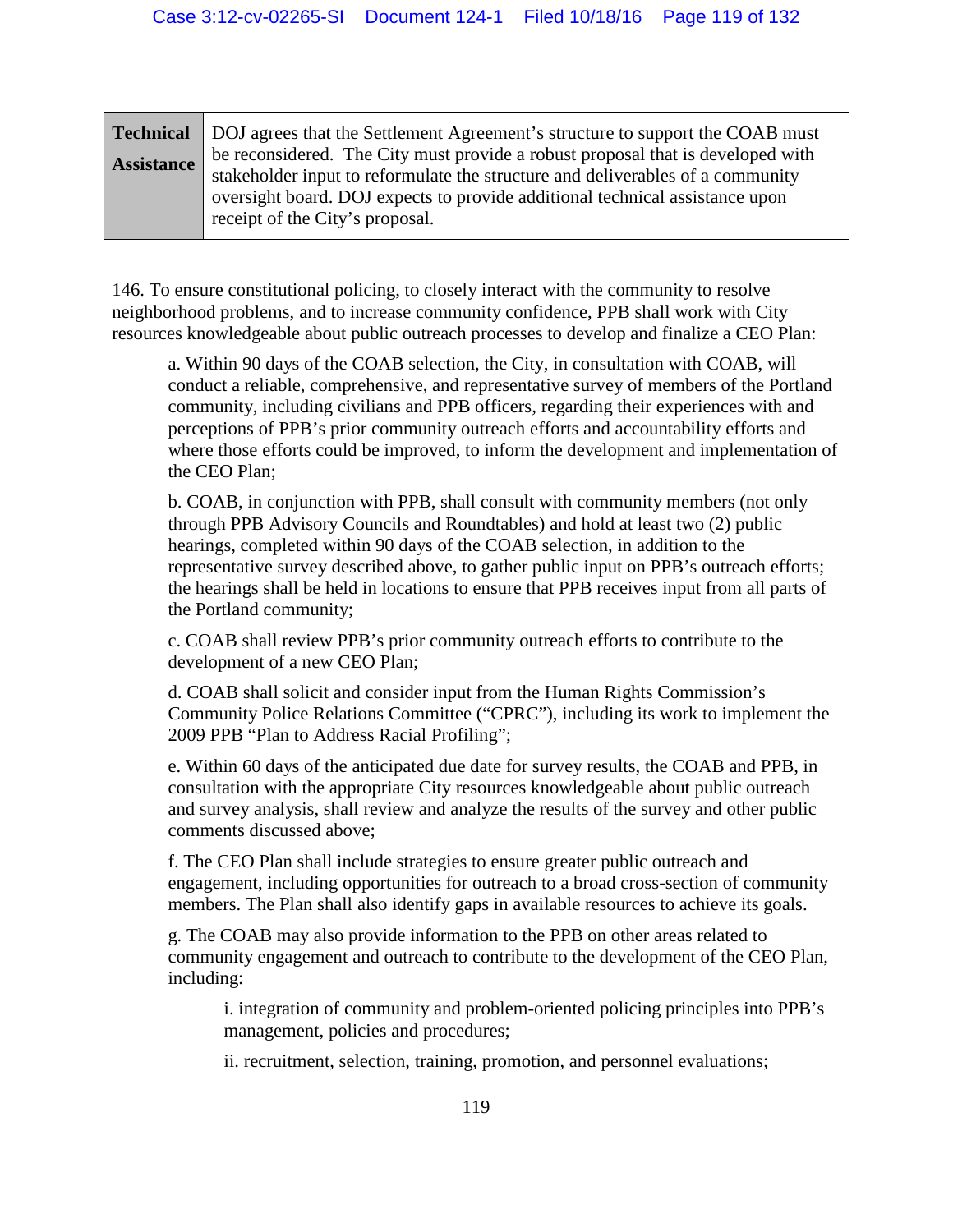- iii. tactics and deployment of resources; and
- iv. systems of accountability.

g(2). COAB shall submit its recommended CEO Plan to the Chief, in writing, within 90 days of the COAB's completion of survey analysis.

h. The Chief's Office, in consultation with the five PPB advisory members of the COAB shall utilize the COAB's recommendations in developing and implementing the CEO Plan. The Chief's Office shall present the final proposed CEO (with implementation timeline) to the COAB for a vote of approval within 240 days of the effective date of this Agreement.

| <b>Status</b>   | <b>Partial Compliance</b>                                                                                                                                                                                                                                                                                                                                                                                                                                                                                                                                                                                                                                        |
|-----------------|------------------------------------------------------------------------------------------------------------------------------------------------------------------------------------------------------------------------------------------------------------------------------------------------------------------------------------------------------------------------------------------------------------------------------------------------------------------------------------------------------------------------------------------------------------------------------------------------------------------------------------------------------------------|
| <b>Analysis</b> | While PPB has the responsibility to develop and finalize the CEO Plan required by<br>Paragraph 147, PPB is only able to accomplish this task with coordination from the<br>COAB and offices within the City who work on neighborhood involvement issues.                                                                                                                                                                                                                                                                                                                                                                                                         |
|                 | Portland Police Bureau reported internal efforts to establish a framework for the<br>CEO Plan before the COAB was formed, and reported successfully working with<br>the Community Engagement subcommittee of the COAB upon initiation.<br>Furthermore, COCL worked with CEOPS in developing a task oriented monthly<br>work plan to complete the CEO Plan. Unfortunately, the deadlines in this work<br>plan have all passed, and PPB has been unable to finalize a plan, in large part due to<br>the ineffective functioning of the board as discussed above in Paragraphs 141-145,<br>prohibiting further consultation with the COAB.                          |
|                 | However, the required community survey was accomplished prior to the COAB's<br>breakdown. In consultation with the COAB, the City contracted with the firm<br>Davis, Hibbitts, and Midghall (DHM) to perform the required community survey.<br>In 2015 Q4, DHM presented their findings, as required by section (e), to the COAB<br>and members of the public. (Video of this meeting can be found at<br>https://www.youtube.com/watch?v=2ebTy9VK-z8). COCL provided a review of<br>the survey results in their April 2016 Outcome Assessment. See http://www.cocl-<br>coab.org/library/reports-memos/april-2016-cocl-semi-annual-outcome-assessment-<br>report. |
|                 | Through the beginning of 2016, PPB worked collaboratively with COCL, CEOPS,<br>the City, and DHM to find ways to reach community groups that were overlooked<br>or not reached during the mailed community survey. In the third quarter of 2016,<br>Professional facilitators from DMH ran six focus groups, to gather more qualitative<br>information and feedback from youth, LGBT, and homeless populations with<br>mental illness.                                                                                                                                                                                                                           |
|                 | While the initial meeting required under Paragraph 146(b) was unsuccessful in its<br>plan to gather input from the public, the second public outreach event made great<br>strides. COAB, in coordination with PPB, planned and scheduled a Community<br>Engagement Workshop on April 14, 2016, at the Ambridge Event Center. All                                                                                                                                                                                                                                                                                                                                 |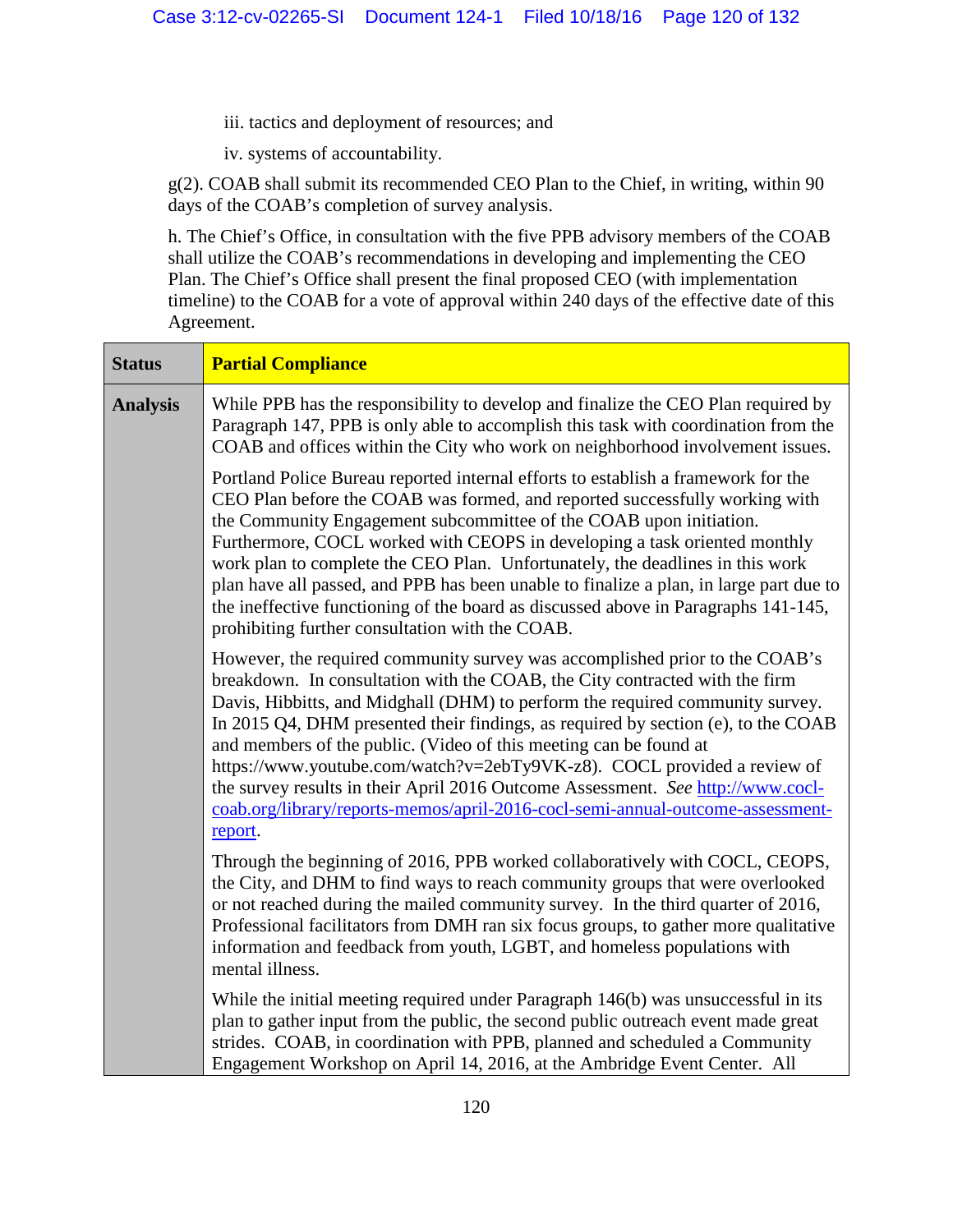|                                       | reported that the meeting successfully facilitated dialogue between the Police<br>Officer, COAB members, and community members in attendance. See 2016 Q2                                                                                                                                                                                                                                                                                                               |
|---------------------------------------|-------------------------------------------------------------------------------------------------------------------------------------------------------------------------------------------------------------------------------------------------------------------------------------------------------------------------------------------------------------------------------------------------------------------------------------------------------------------------|
|                                       | PPB data set, folder 146. On May 5, 2016, members of the CEOP subcommittee<br>and PPB led a similar workshop with the Tongan, Samoan, and Pacific Islander<br>communities at a church in East Portland. The PPB described this event as "lively"<br>and inclusive" and said a crowd of around forty "youth and elders" attended. DOJ<br>Tasks/Quarterly Update Report, 146.                                                                                             |
|                                       | Compliance with Paragraph $146(d)$ is further discussed in the analysis in Paragraph<br>148.                                                                                                                                                                                                                                                                                                                                                                            |
| <b>Technical</b><br><b>Assistance</b> | We commend PPB and the COAB CEOPS subcommittee on their efforts to move<br>forward with the community survey, and to coordinate the successful Community<br>Engagement Workshop. The City must find a way forward to finalize and present<br>the CEO Plan.                                                                                                                                                                                                              |
|                                       | While not required by the Settlement Agreement, we concur with COCL's<br>recommendation that PPB conduct contact surveys as a way to gather additional<br>information for the CEO Plan. As COCL has noted on several occasions, such<br>surveys can also be utilized to better understand the effectiveness of training. See<br>COCL Compliance Assessment Report, 2016 Q1-Q2 draft report (referencing<br>previous recommendations for such surveys), http://www.cocl- |
|                                       | coab.org/sites/default/files/Draft%20COCL%202016%20Q1-<br>Q2%20Compliance%20Assessment%20w%20Appendices.pdf.                                                                                                                                                                                                                                                                                                                                                            |

147. PPB shall continue to collect appropriate demographic data for each precinct so that the Precinct Commander, together with the COAB, may develop outreach and policing programs specifically tailored to the residents of the precincts.

148. PPB shall continue to require that officers document appropriate demographic data regarding the subjects of police encounters, including the race, age, sex and perceived mental health status of the subject, and provide such information to the CPRC to contribute to their analysis of community concerns regarding discriminatory policing. In consultation with the COAB and CPRC, PPB shall consider enhancements to its data collection efforts, and report on its efforts to enhance data collection to the DOJ by no later than December 31, 2013, and quarterly thereafter.

149. The COAB, COCL, PPB, and DOJ will jointly develop metrics to evaluate community engagement and outreach.

| <b>Status</b>   | <b>Partial Compliance</b>                                                                                                                                                                                                                                                                                                                 |
|-----------------|-------------------------------------------------------------------------------------------------------------------------------------------------------------------------------------------------------------------------------------------------------------------------------------------------------------------------------------------|
| <b>Analysis</b> | In order to fulfill requirements in Paragraphs $146(d)$ and $148$ , the City must ensure<br>that City-supported bodies referenced in the Agreement, such as the Community<br>Police Relations Committee (CPRC), receive adequate support and guidance. The<br>COAB's CEOP subcommittee invited the CPRC to present its update of the 2009 |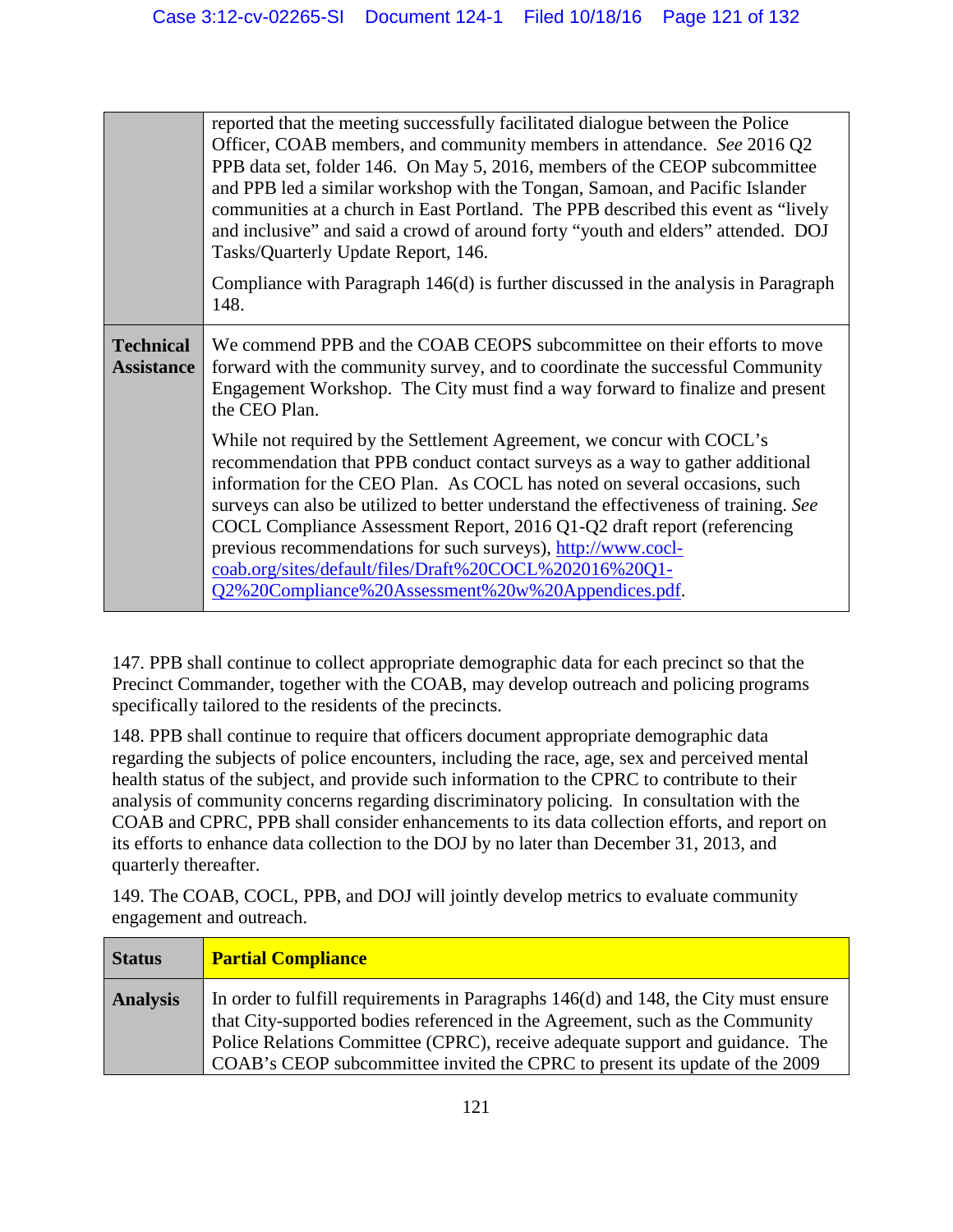|                                       | Racial Profiling Plan to the full COAB in June 2016. See DOJ Tasks/Quarterly<br>Update Report $146(a-g)$ . However, on May 10, 2016, a news release stated that the<br>Human Rights Commission (CPRC's umbrella organization) unanimously voted to<br>take a "two- to three-month pause" to "reorganize." See May 10, 2016 HRC News<br>Release. CPRC is the volunteer board with which City must consult regarding<br>community engagement. As of the date of this filing, the work of the CPRC has<br>not been reinstated by the City.                                                                                                                           |
|---------------------------------------|-------------------------------------------------------------------------------------------------------------------------------------------------------------------------------------------------------------------------------------------------------------------------------------------------------------------------------------------------------------------------------------------------------------------------------------------------------------------------------------------------------------------------------------------------------------------------------------------------------------------------------------------------------------------|
|                                       | On May 23, 2016, DOJ inquired with the City's counsel regarding how the City<br>intends to fulfill its obligations under this provision given the decision to suspend<br>the CPRC's work. As of the date of this filing, DOJ has not received a substantive<br>response.                                                                                                                                                                                                                                                                                                                                                                                          |
|                                       | Pursuant to part one of Paragraph 147, PPB continues to "collect appropriate"<br>demographic data for each precinct," including information related to<br>race/ethnicity, gender, age, economic status, disability, education, and housing. See<br>2016 Q1 PPB data set, folder 147. However, PPB has not reported on meetings<br>between the COAB and Precinct Commanders to "develop outreach and policing<br>programs specifically tailored to the residents of the precincts." Furthermore, it is<br>unclear whether and how PPB considered comments received from the CPRC.<br>Finally, metrics cannot be established until the formulation of the CEO Plan. |
| <b>Technical</b><br><b>Assistance</b> | The City must engage with DOJ on how it intends to address the significant barriers<br>it faces to accomplish the requirements of this provision. These issues are at the<br>forefront of the national consciousness, and Oregon is not immune.                                                                                                                                                                                                                                                                                                                                                                                                                   |

150. Annually, PPB shall issue a publicly available PPB Annual Report, which shall include a summary of its problem-solving and community policing activities. A draft of the Annual Report shall be reviewed by the COAB before the report is finalized and released to the public. Once released, PPB shall hold at least one meeting in each precinct area and at a City Council meeting, annually, to present its Annual Report and to educate the community about its efforts in community policing in regard to the use of force, and about PPB's policies and laws governing pedestrian stops, stops and detentions, and biased-free policing, including a civilian's responsibilities and freedoms in such encounters.

| <b>Status</b>   | <b>Partial compliance – ongoing obligation</b>                                                                                                                                                                                                                                                                                                                                                                                                                                                                               |
|-----------------|------------------------------------------------------------------------------------------------------------------------------------------------------------------------------------------------------------------------------------------------------------------------------------------------------------------------------------------------------------------------------------------------------------------------------------------------------------------------------------------------------------------------------|
| <b>Analysis</b> | Portland Police Bureau produced a draft of its 2015 Annual Report to the COAB on<br>March 10, 2016, available at http://www.cocl-<br>coab.org/sites/default/files/2015%20ANNUAL%20REPORT%20-WORD-TP.pdf.<br>The Report was subsequently raised for discussion and review pursuant to<br>Paragraph 150 at the March 24, 2016 general COAB meeting, which can be viewed<br>at https://www.youtube.com/watch?v=5hZPuff1XjE. It is unclear whether and how<br>PPB considered COAB's comments in the final version of the Report. |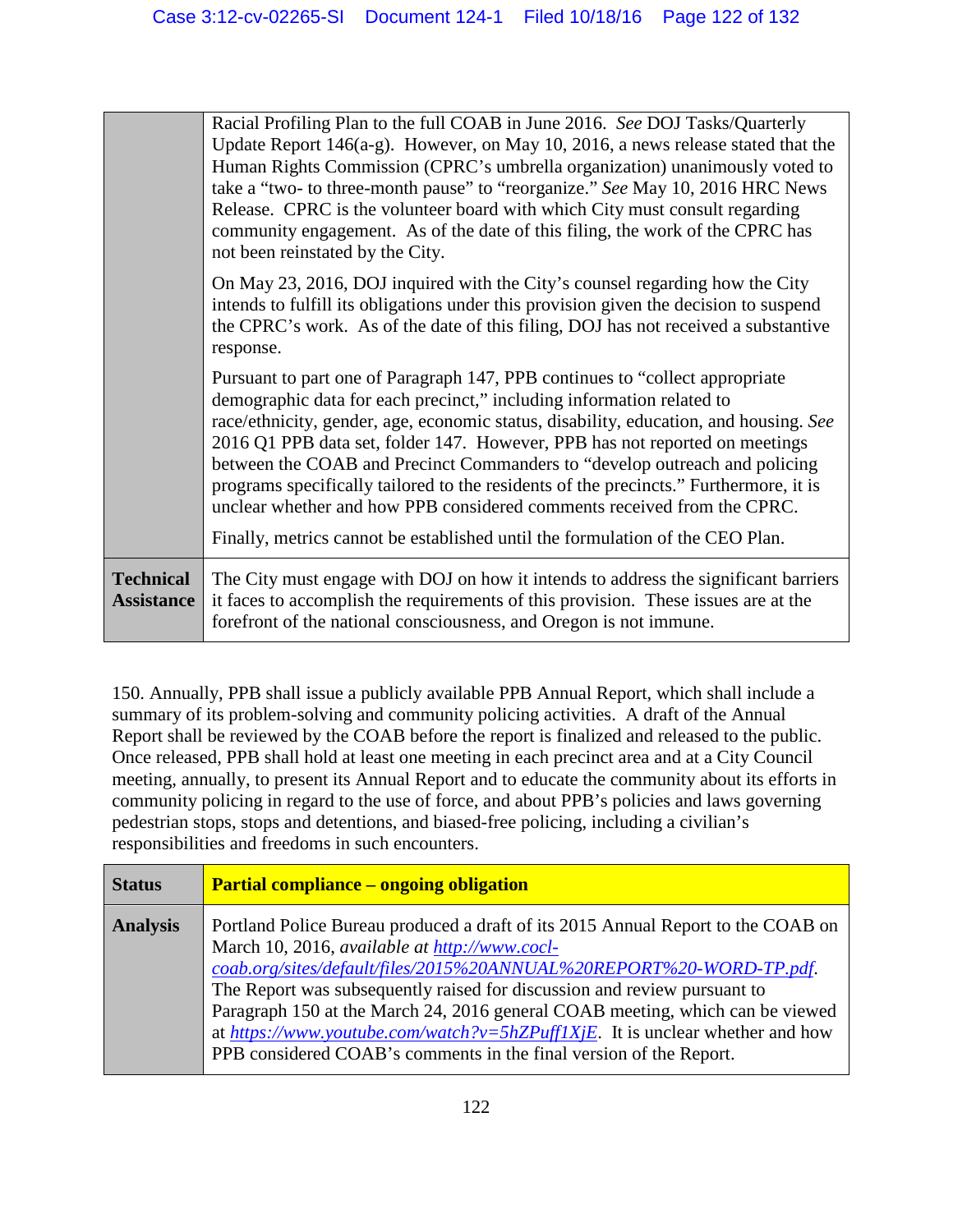|                                       | Another requirement pursuant to Paragraph 150 is that the Annual Report be made<br>publicly available. Portland Police Bureau maintains an internet page for DOJ-<br>related documents, including quarterly and annual reports. PPB made this Report<br>public on October 5, 2016, after inquiry of the posting by DOJ. See<br>https://www.portlandoregon.gov/police/62642                                                                                                                                                                                     |
|---------------------------------------|----------------------------------------------------------------------------------------------------------------------------------------------------------------------------------------------------------------------------------------------------------------------------------------------------------------------------------------------------------------------------------------------------------------------------------------------------------------------------------------------------------------------------------------------------------------|
|                                       | Lastly, PPB reported that the precinct commanders had successfully hosted their<br>meetings required by this Paragraph. Portland Police Bureau reports that the<br>meetings at both the North and East Precincts had full community rooms of<br>participants, and that participants expressed appreciation for the opportunity to<br>engage in dialogue. Unfortunately, as of the date of this filing, City Council had<br>not hosted a meeting for PPB to present its Annual Report to educate the<br>community about its efforts, pursuant to Paragraph 150. |
| <b>Technical</b><br><b>Assistance</b> | We applaud the North and East precincts' efforts to provide an opportunity for open<br>dialogue. We encourage PPB to continue to offer such events outside the mandate<br>of our Agreement. Furthermore, PPB should consider utilizing its Annual Report<br>to provide information about its community policing activities both internally and<br>publicly.                                                                                                                                                                                                    |

151. The COAB may make recommendations approved by a majority of its membership regarding implementation of the terms of this Agreement.

| <b>Status</b> | <b>Substantial Compliance – ongoing obligation</b>                                                                                                                                                                                                                                                                                                                                                                                                                                                   |
|---------------|------------------------------------------------------------------------------------------------------------------------------------------------------------------------------------------------------------------------------------------------------------------------------------------------------------------------------------------------------------------------------------------------------------------------------------------------------------------------------------------------------|
|               | The COAB has shown the ability to make recommendations approved by a<br>majority of its membership for both administrative issues and policy<br>recommendations. For example, on April 28, 2016, the COAB voted to<br>recommend the City end the "48-hour rule" for officers who are involved in a<br>deadly use of force incident. And the COAB drafted a well-reasoned paper<br>supporting this recommendation.                                                                                    |
|               | The COAB has also put forward recommendations on several PPB directives such<br>as 344.05, bias-based policing/racial profiling prohibited, Directive 1051.00<br>Electronic Control Weapon System, Directive 1090.00 Special Weapon Use, and<br>Recommendation 100815-9 consent searches, among others, see http://www.cocl-<br>coab.org/library/coab-recommendations/approved-coab-recommendations.<br>The COAB approved over two dozen recommendations in the first two quarters of<br>2016 alone. |

152. The COAB shall meet at least twice per year with the Chief, the Police Commissioner, PPB Precinct Commanders, PPB Neighborhood Response Teams, and a representative of the Office of Neighborhood Involvement Crime Prevention to assess and solicit comment on PPB's activities in regards to community outreach, engagement, and problem-solving policing. The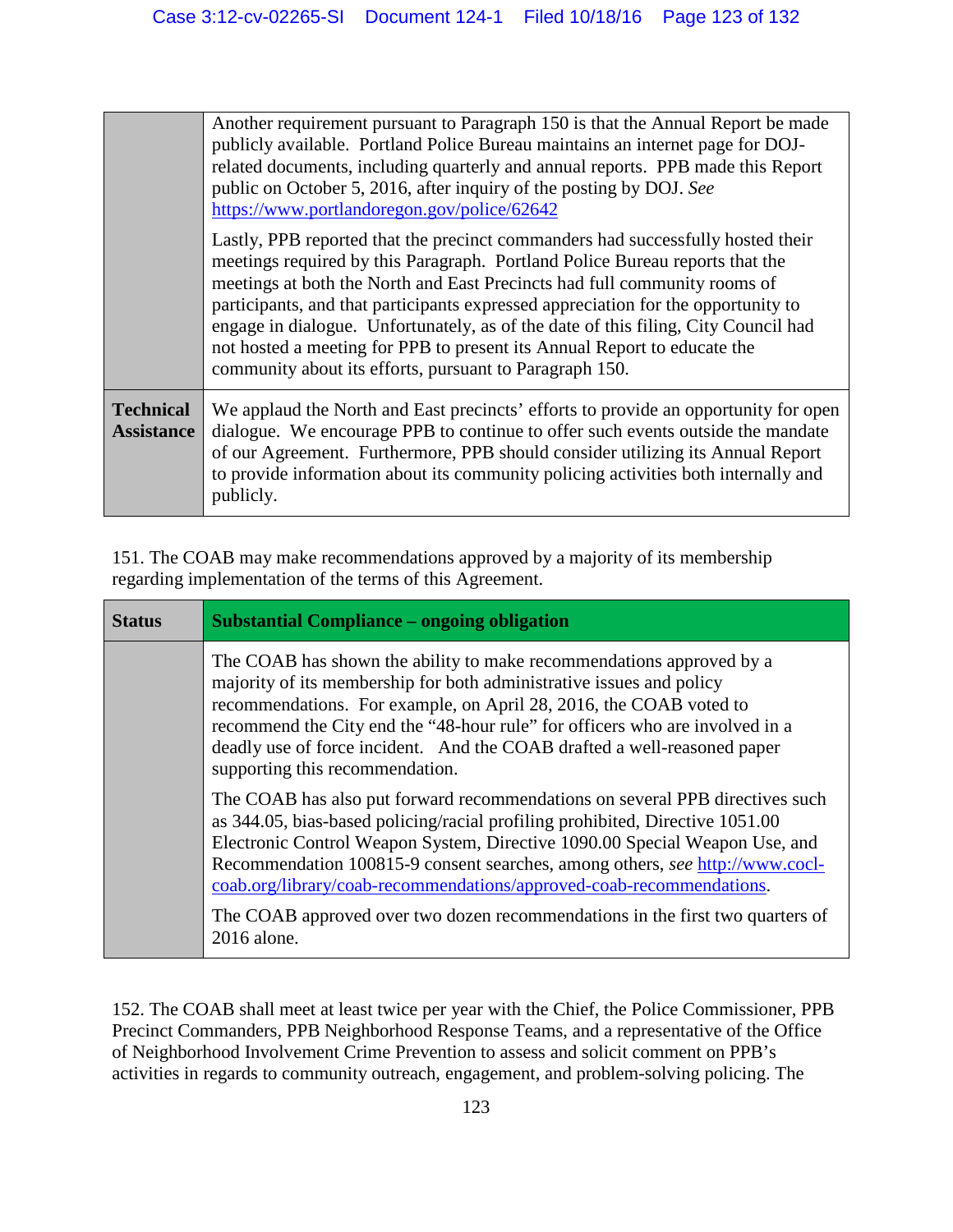COAB shall also provide the opportunity for public comment at each of its meetings to keep open lines of communication with the public-at large.

| <b>Status</b>                         | <b>Non Compliance</b>                                                                                                                                                                                                                                                                                                                                                                        |
|---------------------------------------|----------------------------------------------------------------------------------------------------------------------------------------------------------------------------------------------------------------------------------------------------------------------------------------------------------------------------------------------------------------------------------------------|
| <b>Analysis</b>                       | A meeting that would have satisfied Paragraph 152 was scheduled for May 26,<br>2016, but the meeting did not happen for a number of reasons. While numerous<br>PPB officials have attended COAB meetings, the COAB has yet to "meet at least"<br>twice per year" with the officials listed in Paragraph 152 "in regards to community<br>outreach, engagement, and problem-solving policing." |
|                                       | On May 24, 2016, the former PPB chief was placed on paid administrative leave<br>and the acting chief declined to reschedule the meeting. The previous chief then<br>retired on June 26, 2016. Upon the appointment of Chief Marshman, the COAB<br>was in its throws of civil unrest.                                                                                                        |
| <b>Technical</b><br><b>Assistance</b> | The Police Commissioner and PPB should include plans for twice yearly<br>productive exchanges with the COAB, as required by Paragraph 152, as part of<br>PPB's engagement on the CEO Plan Development Timeline.                                                                                                                                                                              |

153. A representative of the Oregon U.S. Attorney's Office shall be invited to attend all COAB meetings.

**Status Substantial compliance – ongoing obligation** 

154. COAB shall meet as needed to accomplish their objectives as set forth in this Agreement. All COAB meetings shall be open to the public. In addition, COAB shall attend quarterly meetings with the COCL as provided in Par 163. To the extent that COAB meetings are subject to the Oregon Public Meetings Law, or similar regulatory or statutory requirements, the City shall be responsible to give advice necessary to the COCL to ensure compliance with those laws and agrees to represent COCL in any challenges regarding compliance with those laws.

| <b>Status</b>   | <b>Non-Compliance – substantial barriers</b>                                                                                                                                                                                                                                                                                                                                                                                                                                                                                                                                                                                              |
|-----------------|-------------------------------------------------------------------------------------------------------------------------------------------------------------------------------------------------------------------------------------------------------------------------------------------------------------------------------------------------------------------------------------------------------------------------------------------------------------------------------------------------------------------------------------------------------------------------------------------------------------------------------------------|
| <b>Analysis</b> | Our 2015 compliance report noted that the COAB's formation and establishment<br>was challenging, and that the COAB is a new type of entity created for assessing<br>implementation of a Settlement Agreement. As such, COAB had no pattern to<br>follow and it had to develop bylaws, subcommittees, and processes. Unfortunately<br>those hurdles were not overcome through the following year, and as a result the<br>City placed the COAB meetings in hiatus in August 2016 as discussed above.<br>Since that time the COAB has not been able to officially meet to accomplish the<br>tasks required of the board under the Agreement. |
|                 | Despite the hurdles addressed above, COCL maintains a robust COAB/COCL<br>website providing an extensive library of materials from COAB meetings and                                                                                                                                                                                                                                                                                                                                                                                                                                                                                      |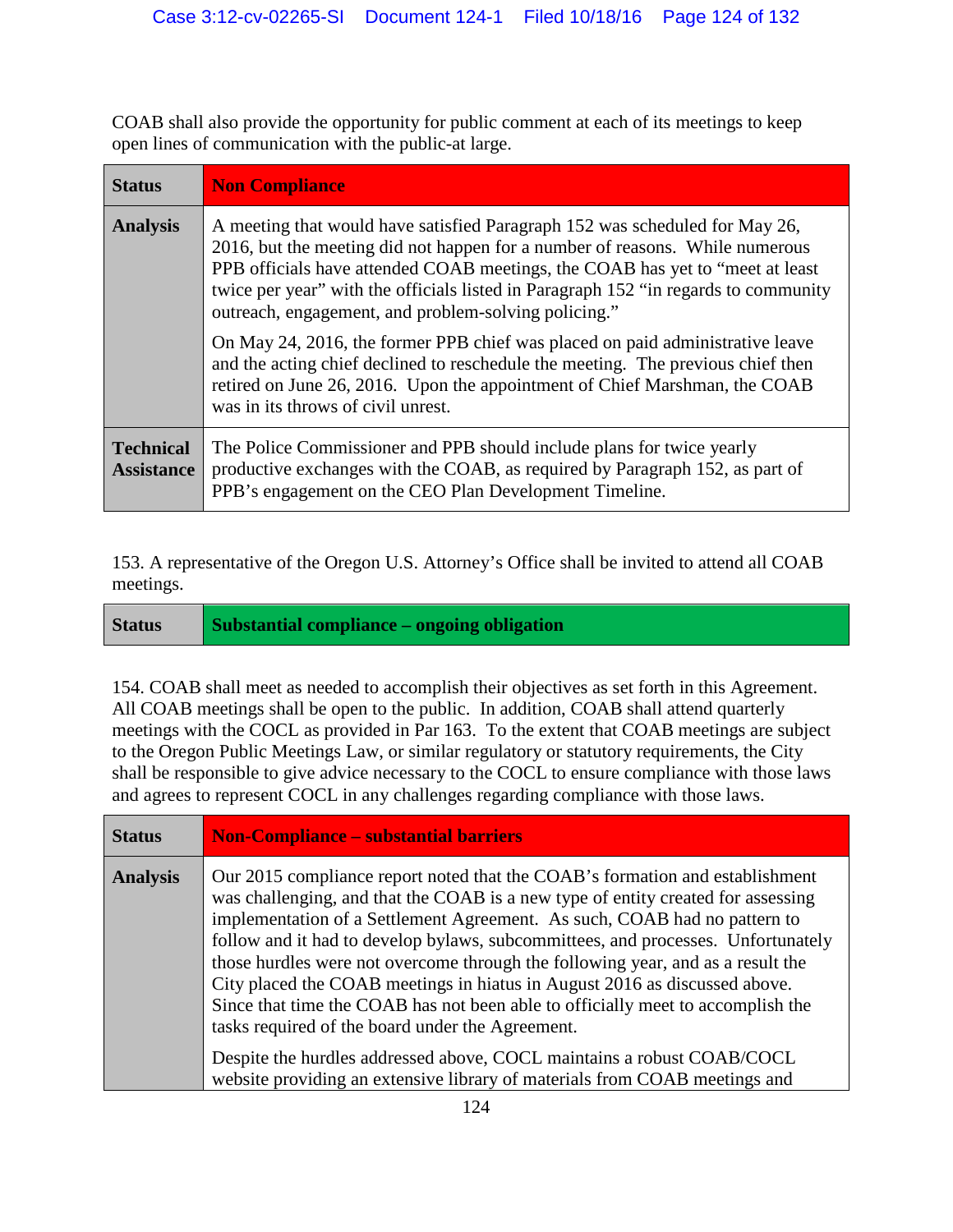|                                | COCL's reports, as well as other resources for the public. See http://www.cocl-<br>coab.org/. Such a resource should continue to be updated and utilized as way for<br>COCL to provide additional information to the public, until such time that a revised<br>structure is approved and implemented.                          |
|--------------------------------|--------------------------------------------------------------------------------------------------------------------------------------------------------------------------------------------------------------------------------------------------------------------------------------------------------------------------------|
| Technical<br><b>Assistance</b> | As noted, the City requested 60 days to propose an alternative to the current<br>structure and objectives of the COAB. The City's deadline is Thursday, October 21,<br>2016. Given the status at the time of this filing, the City should provide an interim<br>plan for consideration by DOJ while it finalizes the proposal. |

155. The City shall provide COAB members with appropriate training necessary to comply with requirements of City and State law.

| <b>Status</b>                         | Substantial compliance – ongoing obligation                                                                                                                                                                                                                                                                                                                                                                                                                                                                                                               |
|---------------------------------------|-----------------------------------------------------------------------------------------------------------------------------------------------------------------------------------------------------------------------------------------------------------------------------------------------------------------------------------------------------------------------------------------------------------------------------------------------------------------------------------------------------------------------------------------------------------|
| <b>Analysis</b>                       | We noted in our 2015 report that the City provided COAB advice on compliance<br>with laws governing open public records and open public meetings. The City also<br>provided legal advice concerning ethics for public officials, and questions of prayer<br>in public meetings. The City also offered civilian police academy and ride-alongs<br>to COAB members. And, IPR provided training on their authority to investigate<br>complaints and the City's accountability systems for police officers.                                                   |
| <b>Technical</b><br><b>Assistance</b> | Despite the City diligently fulfilling this role through the City Attorney's Office,<br>there was a desire from some members of the COAB to have independent legal<br>counsel. As we provided in guidance to the COAB, the City Attorney does not<br>have an actual conflict of interest in providing counsel to the board on the<br>requirements of City and State law regarding public meetings. However, we<br>commend the City Attorney's Office for staffing a Deputy City Attorney for this<br>task who is not involved in advising PPB leadership. |

# **X. AGREEMENT IMPLEMENTATION AND ENFORCEMENT**

156. PPB shall implement immediately all provisions of this Agreement which involve the continuation of current policies, procedures, and practices specific to force, training, communitybased mental health services, crisis intervention, employee information system, officer accountability, and community engagement. Except where otherwise specifically indicated, PPB shall implement all other provisions of this Agreement no later than within 180 days of the Effective Date.

157. With regard to any provision that provides for DOJ's review and approval, including review of all policies that must be revised, approval will be granted in a timely fashion provided that the PPB's action reasonably satisfies the requirements and standards set forth in the relevant provision(s).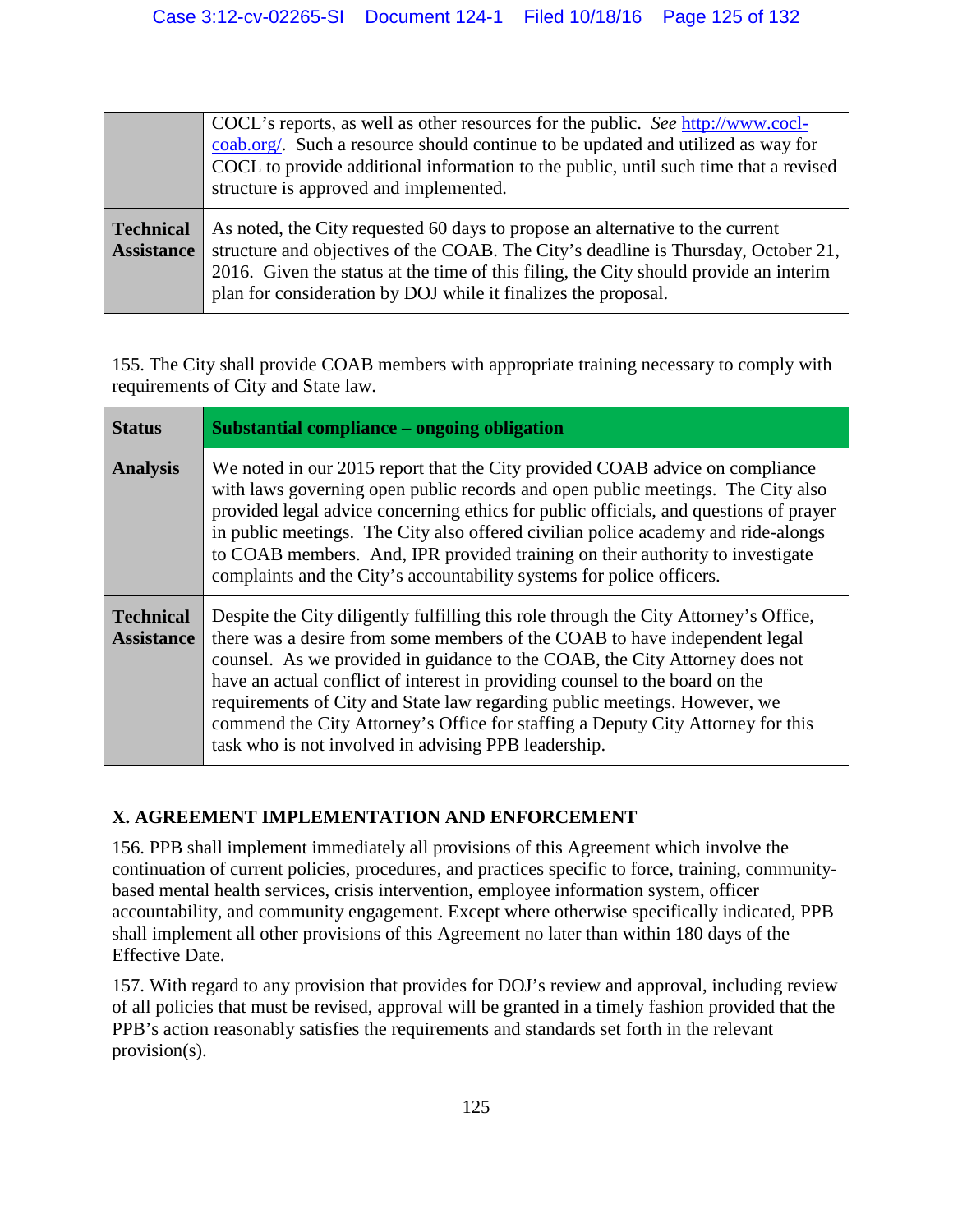158. All PPB audits and reports related to the implementation of this Agreement shall be made publicly available via website and at PPB, IPR, City Hall, and other public locations. Audits and reports shall be posted on PPB's website.

159. PPB shall collect and maintain all data and records necessary to facilitate and ensure transparency and wide public access to information related to PPB decision making and activities, and compliance with this Agreement, in accordance with the Oregon Public Records Law.

| <b>Status</b>                         | <b>Partial compliance – ongoing obligation</b>                                                                                                                                                                                                                                                                                                                                                                                                                                                                                                                                                                                                                                                                                                                                                                                                                       |
|---------------------------------------|----------------------------------------------------------------------------------------------------------------------------------------------------------------------------------------------------------------------------------------------------------------------------------------------------------------------------------------------------------------------------------------------------------------------------------------------------------------------------------------------------------------------------------------------------------------------------------------------------------------------------------------------------------------------------------------------------------------------------------------------------------------------------------------------------------------------------------------------------------------------|
| <b>Analysis</b>                       | The Parties are working together to implement the substantive provisions of<br>the Settlement Agreement, though the 180-day deadline has passed.                                                                                                                                                                                                                                                                                                                                                                                                                                                                                                                                                                                                                                                                                                                     |
|                                       | The Settlement Agreement's effective date is August 29, 2014. The 180-day<br>deadline, therefore, passed on February 25, 2015. However, the Parties did not<br>resolve the City's appeal until July 30, 2015. As we reported last year, the City<br>began to implement some portions of the Settlement Agreement even before the<br>effective date.                                                                                                                                                                                                                                                                                                                                                                                                                                                                                                                  |
|                                       | The City has already met with some success, as described in this compliance report,<br>achieving substantial compliance with several provisions. For other provisions,<br>described herein, the City and PPB must still work though issues on their own or<br>with the Department of Justice to come into compliance.                                                                                                                                                                                                                                                                                                                                                                                                                                                                                                                                                |
|                                       | Portland Police Bureau provides public access to information through its and<br>others' online websites, frequent press releases, and public meetings. As described<br>in the Paragraph 150 analysis, above, PPB has posted its quarterly self audits and<br>its annual report on its website. See https://www.portlandoregon.gov/police/62642.<br>Additionally, IPR produces very useful monthly, quarterly, and annual reports. See<br>https://www.portlandoregon.gov/ipr/27068. COCL reports and COAB<br>recommendations are publicly available on their shared website. See<br>http://www.cocl-coab.org/library. As described in the analysis of Section IX,<br>herein, the City's transparency has been hindered, at least in part, by the<br>dysfunctional nature of the COAB meetings and the failure of the former Chief and<br>Mayor to meet with the COAB. |
| <b>Technical</b><br><b>Assistance</b> | The City and DOJ intend to conduct more expeditious policy reviews going<br>forward. This should expedite some areas of compliance.                                                                                                                                                                                                                                                                                                                                                                                                                                                                                                                                                                                                                                                                                                                                  |
|                                       | Implementation of the technical assistance set forth in Section IX, herein, would<br>contribute to a more transparent, public process for Settlement Agreement<br>implementation.                                                                                                                                                                                                                                                                                                                                                                                                                                                                                                                                                                                                                                                                                    |

## A. Compliance Officer/Community Liaison

160-164. COCL Selection and Duties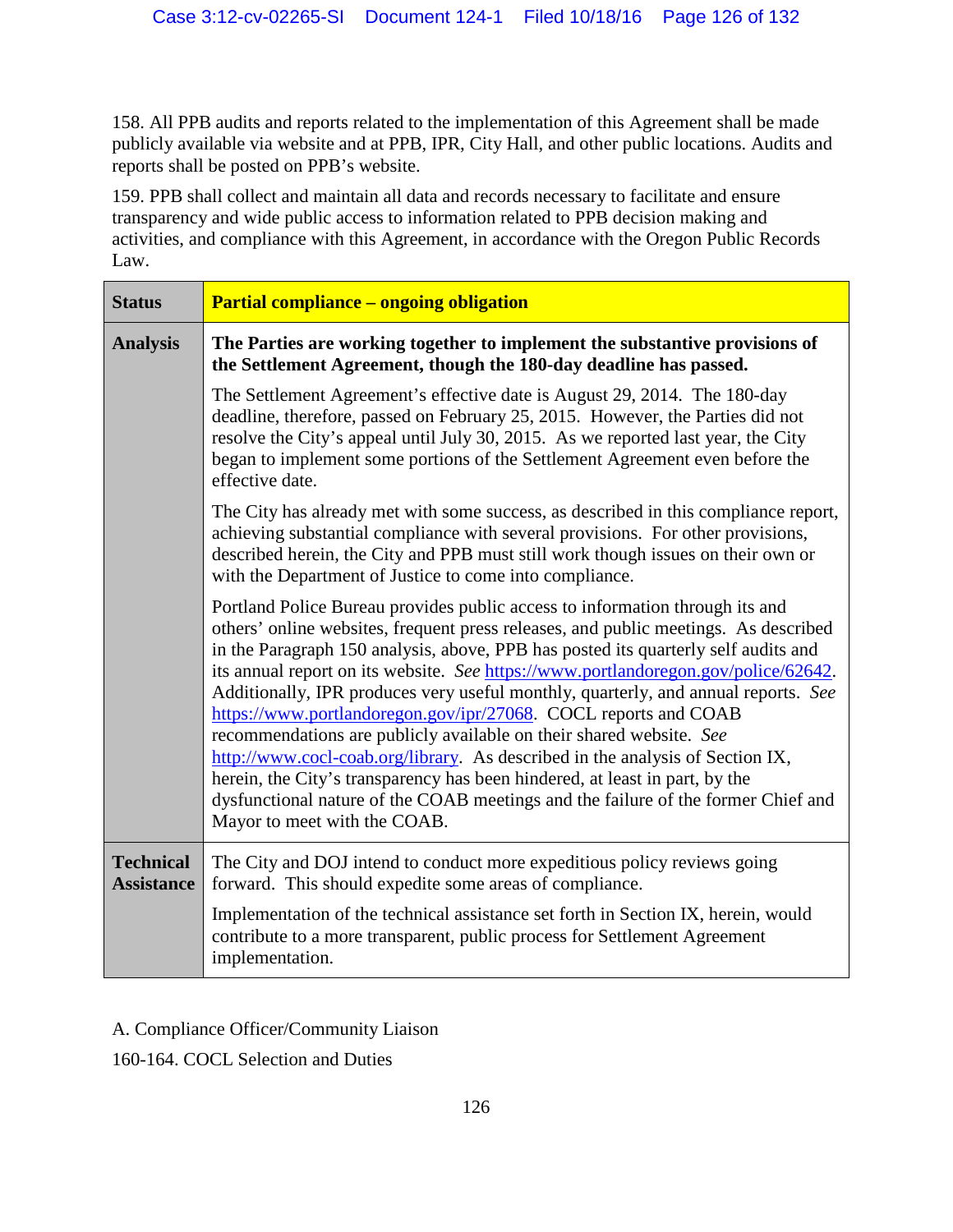| <b>Status</b> | Not measured                                                                  |
|---------------|-------------------------------------------------------------------------------|
|               | <b>Comment</b> The City Council selected COCL November 12, 2014.              |
|               | COCL has now published its reports on a schedule to which the Parties agreed. |

#### B. PPB Compliance Coordinator

165. PPB will hire or retain an employee familiar with the operations of PPB for the duration of this Agreement, to serve as a PPB Compliance Coordinator. The Compliance Coordinator will serve as a liaison between PPB and both the COCL and DOJ and will assist with PPB's compliance with this Agreement. At a minimum, the Compliance Coordinator will:

a. Coordinate PPB's compliance and implementation activities;

b. Facilitate the provision of data, documents, materials, and access to PPB personnel to the COCL and DOJ, as needed;

c. Ensure that all documents and records are maintained as provided in this Agreement;

d. Assist in assigning compliance tasks to PPB personnel, as directed by the Chief of Police or the Chief's designee; and

e. Take primary responsibility for collecting the information the COCL requires to carry out his/her assigned duties.

| <b>Status</b>                         | <b>Substantial Compliance – ongoing obligation</b>                                                                                                                                                                                                                                                                                                                      |
|---------------------------------------|-------------------------------------------------------------------------------------------------------------------------------------------------------------------------------------------------------------------------------------------------------------------------------------------------------------------------------------------------------------------------|
| <b>Analysis</b>                       | Portland Police Bureau appointed a Captain as compliance coordinator who, along<br>with a dedicated civilian experienced in mental health services, has ably<br>coordinated compliance reporting to DOJ. These individuals and their staff have<br>also provided data and communicated openly when called upon. We thank all of<br>these individuals for their efforts. |
| <b>Technical</b><br><b>Assistance</b> | This compliance report is intended to serve as a roadmap to assist PPB in furthering<br>compliance.                                                                                                                                                                                                                                                                     |

#### C. Access to People and Documents

166. The COCL shall have full and direct access to all PPB and City staff, employees, facilities, and documents that the COCL reasonably deems necessary to carry out his/her duties. If a document requested by the COCL is a privileged attorney-client communication, the COCL shall not disclose the document in a manner that destroys that privilege without the approval of the City Attorney. The COCL shall cooperate with PPB and the City to access people, facilities, and documents in a reasonable manner that minimizes, to the extent possible, interference with daily operations. In order to report on PPB's implementation of this Agreement, the COCL shall regularly conduct reviews to ensure that PPB implements and continues to implement all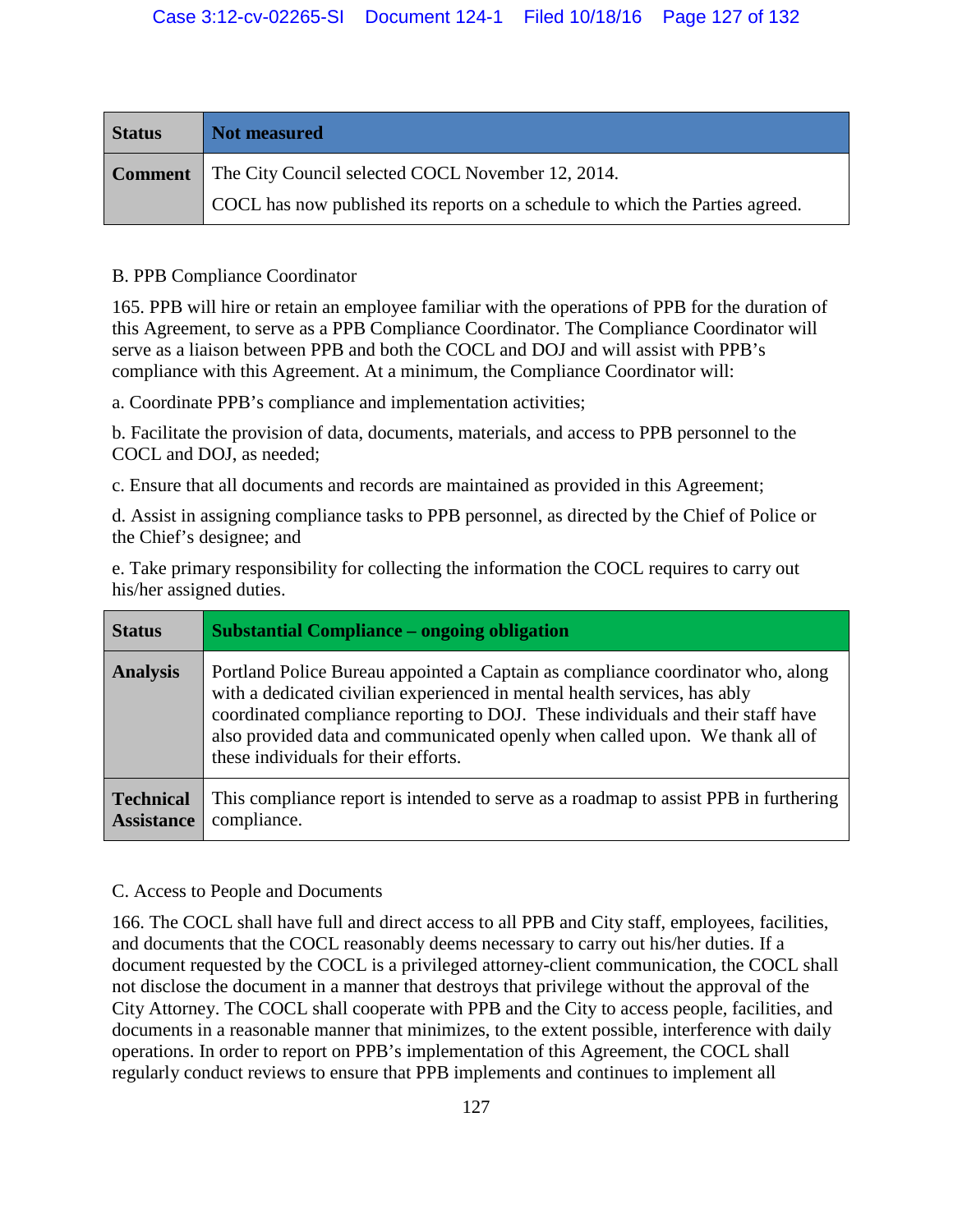measures required by this Agreement. The COCL may conduct on-site reviews without prior notice to PPB or the City.

167. For the purpose of monitoring this Agreement, DOJ and its consultative experts and agents shall have full and direct access to all PPB and City staff, employees, facilities, and documents, that DOJ reasonably deems necessary to carry out the enforcement and monitoring provisions of this Agreement to the extent permitted by law. DOJ and its consultative experts and agents shall cooperate with PPB and the City to access involved personnel, facilities, and documents in a reasonable manner that minimizes interference with daily operations; however, DOJ may conduct on-site reviews without prior notice to PPB or the City. DOJ shall provide PPB or the City with reasonable notice of a request for copies of documents. Upon such request, PPB or the City shall provide DOJ with copies (electronic, where readily available) of any documents that DOJ is entitled to access under this Agreement, except any documents protected by the attorneyclient privilege. Should PPB decline to provide DOJ with access to a document based on attorney-client privilege, PPB promptly shall provide DOJ with a log describing the document, including its author, recipients, date of production, and general topic.

168. All non-public information provided to the COCL or DOJ by PPB or the City shall be maintained in a confidential manner. Nothing in this Agreement requires the City to disclose documents protected from disclosure by the Oregon Public Records Law to third parties.

| <b>Status</b>                         | <b>Substantial Compliance – ongoing obligation</b>                                                                                                                                                                                                                          |
|---------------------------------------|-----------------------------------------------------------------------------------------------------------------------------------------------------------------------------------------------------------------------------------------------------------------------------|
| <b>Analysis</b>                       | The City and PPB have provided us with access to employees and information upon<br>our request. The individuals with whom we spoke provided data and<br>communicated openly. We thank all of these individuals and the Assistant City<br>Attorneys for facilitating access. |
| <b>Technical</b><br><b>Assistance</b> | As described in the analysis for Paragraph 97, the City should fulfill the<br>outstanding data request for C-I training.                                                                                                                                                    |

#### D. Review of Policies and Investigations

169. Within 180 days of the Effective Date, PPB shall revise and/or develop its policies, procedures, protocols, training curricula, and practices to ensure that they are consistent with, incorporate, address, and implement all provisions of this Agreement specific to force, training, community-based mental health services, crisis intervention, employee information system, officer accountability, and community engagement. PPB shall revise and/or develop as necessary other written documents such as handbooks, manuals, and forms, to effectuate the provisions of this Agreement. PPB shall send new or revised policies, procedures, protocols, and training curricula regarding use of force, interactions with persons in mental health crisis and systems of accountability to DOJ as they are promulgated, with a copy to the COCL. DOJ and the COCL will provide comments within 45 days and will not unreasonably withhold recommendations about policies, procedures, protocols, and training curricula. The COCL shall seek the timely input of the relevant members of the Training Division and patrol officers, as well members of the community. If the City disagrees with DOJ's comments, the City shall, within 14 days of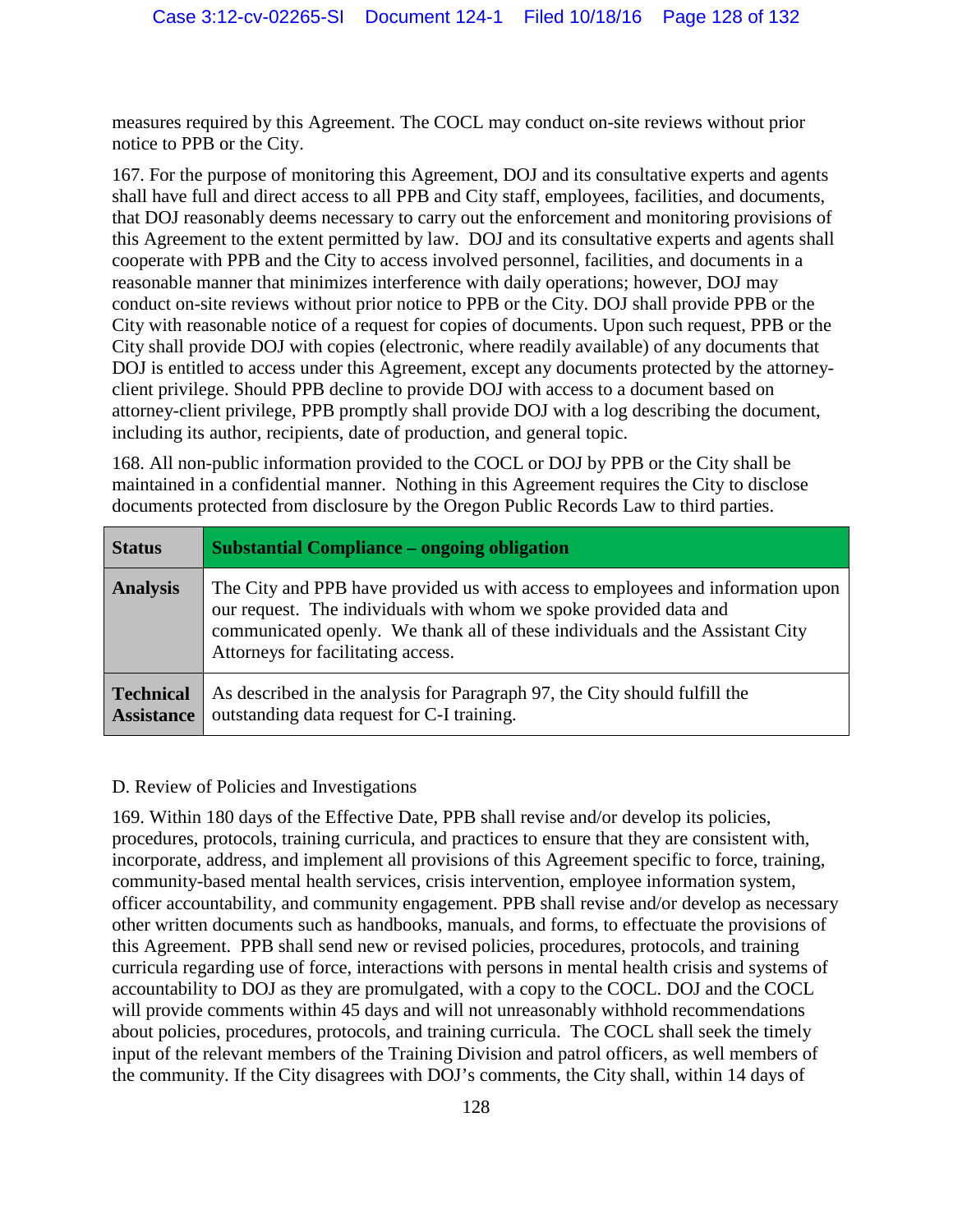being informed of the DOJ's comments, inform the Parties in writing of the disagreement. Within 14 days thereafter, the Parties shall meet and confer on the disagreement at a mutually agreeable time. Upon approval by the Parties, policies, procedures, training curricula, and manuals shall be implemented within 30 days of agreement or the Court's decision. PPB shall provide initial and in-service training to all officers and supervisors with respect to newly implemented or revised policies and procedures. PPB shall document employee review of and training in new or revised policies and procedures.

170. The Chief shall post on PPB's website final drafts of all new or revised policies that are proposed specific to force, training, community-based mental health services, crisis intervention, employee information system, officer accountability, and community engagement, to allow the public an opportunity for notice and comment, prior to finalizing such policies.

171. The Chief's Office shall coordinate a review of each policy or procedure required by this Agreement 180 days after such policy or procedure is implemented, and annually thereafter (on a regularly published schedule), to ensure that such policy or procedure provides effective direction to PPB personnel and remains consistent with the purpose and requirements of this Agreement.

| <b>Status</b>  | Not measured                                                                                                                        |
|----------------|-------------------------------------------------------------------------------------------------------------------------------------|
| <b>Comment</b> | Please refer to our August 10, 2015 policy review letter.                                                                           |
|                | The City and DOJ intend to conduct more expeditious policy reviews going<br>forward. This should expedite some areas of compliance. |

172. PPB shall apply policies uniformly and hold officers accountable for complying with PPB policy and procedure.

| <b>Status</b> | <b>Partial compliance – ongoing obligation</b>     |
|---------------|----------------------------------------------------|
|               | <b>Analysis</b> See Accountability section, above. |

173. In addition to compliance reviews, the COCL shall lead semi-annual qualitative and quantitative outcome assessments to measure whether the City and PPB's implementation of this Agreement has created: (1) capable systems and resources for responding to persons in mental health crisis; (2) competent accountability and oversight systems; (3) effective training for police officers that increases the knowledge, skills and abilities necessary for effective and successful delivery of service to persons in mental health crisis; (4) proper management of the use of force to meet constitutional standards; and (5) robust systems of community engagement. These outcome assessments shall be informed by the following:

a. Use of Force Data:

i. the number of police interactions where force was used on individuals with actual or perceived mental illness, including the type of force used; the reason for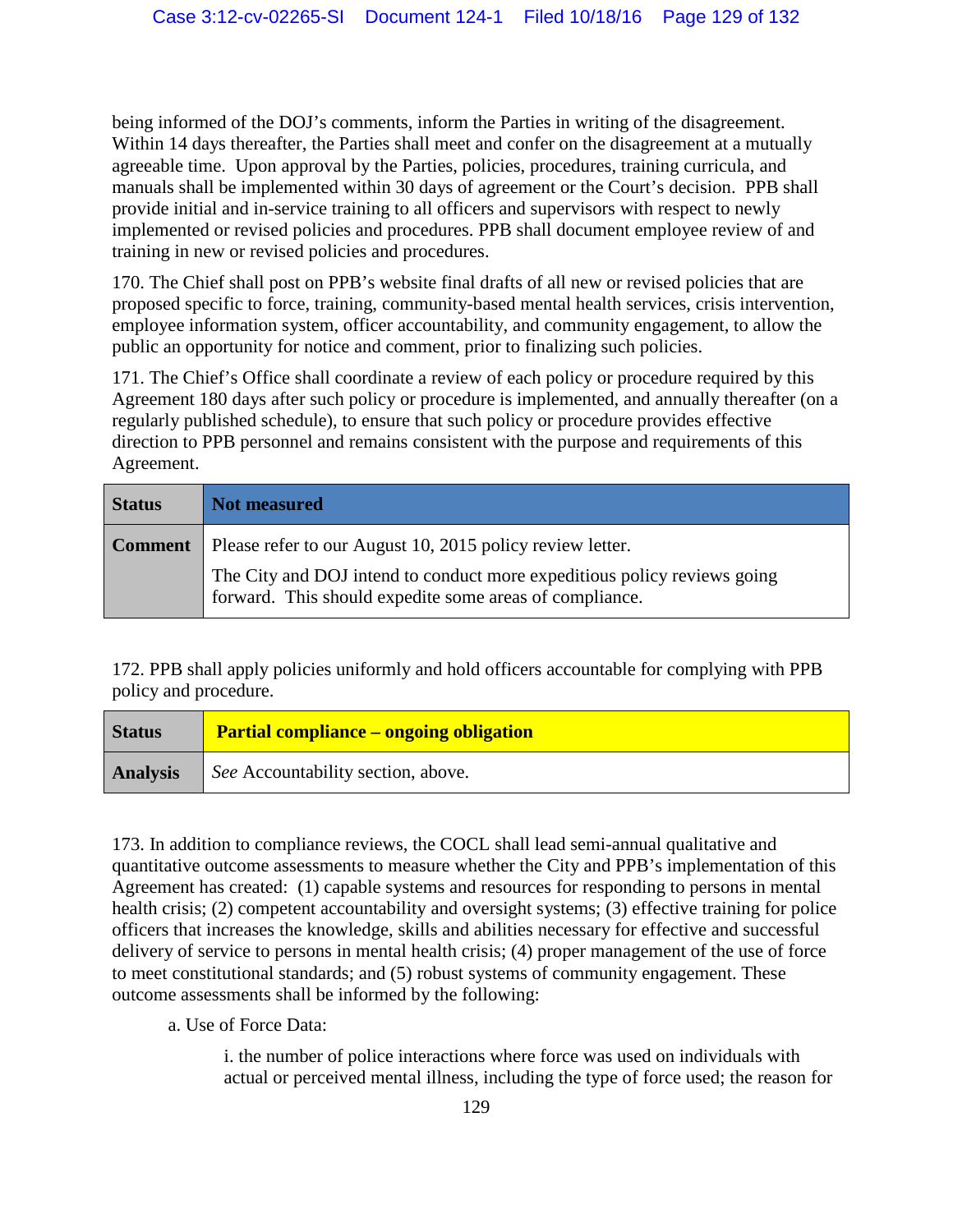the interaction, i.e., suspected criminal conduct or a well-being check; the threat to public safety, including whether the person was armed and if so, with what; a description of the type of resistance offered, if any; and a description of any attempts at strategic disengagement;

ii. the rate of force used per arrest by PPB; force implement used; geographic area (i.e., street address, neighborhood, or police precinct or district); type of arrest; and demographic category;

iii. the rate of force complaints that are sustained, overall and by force type; source of complaint (internal or external); type of arrest; type of force complained of; demographic category;

iv. uses of force that were found to violate policy overall and by force type; type of arrest; demographic category; force implement used; and number of officers involved;

v. the number and rate of use of force administrative investigations/reviews in which each finding is supported by a preponderance of the evidence;

vi. the number of officers who frequently or repeatedly use force, or have more than one instance of force found to violate policy;

vii. the rate at which ECW usage decreases or increases compared to the use of force overall and by weapon; and

viii. the rate at which officer and subject injuries decrease or increase overall and by severity of injury.

b. Mental health interaction data on:

i. MCPT dispositions;

ii. the flow of people in mental health crisis through PPB, the County jail, emergency receiving facilities, and community agencies;

iii. officer and agency staff satisfaction with the transfer process;

iv. the rate of repeat calls for service involving individuals in mental health crisis;

v. the use of the mental health commitment law; and

vi. the availability of appropriate treatment options;

c. Training data, including:

i. officer evaluation of adequacy of training; and

ii. the Training Division's assessment of incidents involving officer or civilian injury.

d. Performance data, including:

i. uses of force found to be unreasonable, complaints sustained and not sustained, and other performance related indicators for supervisors/commanders promoted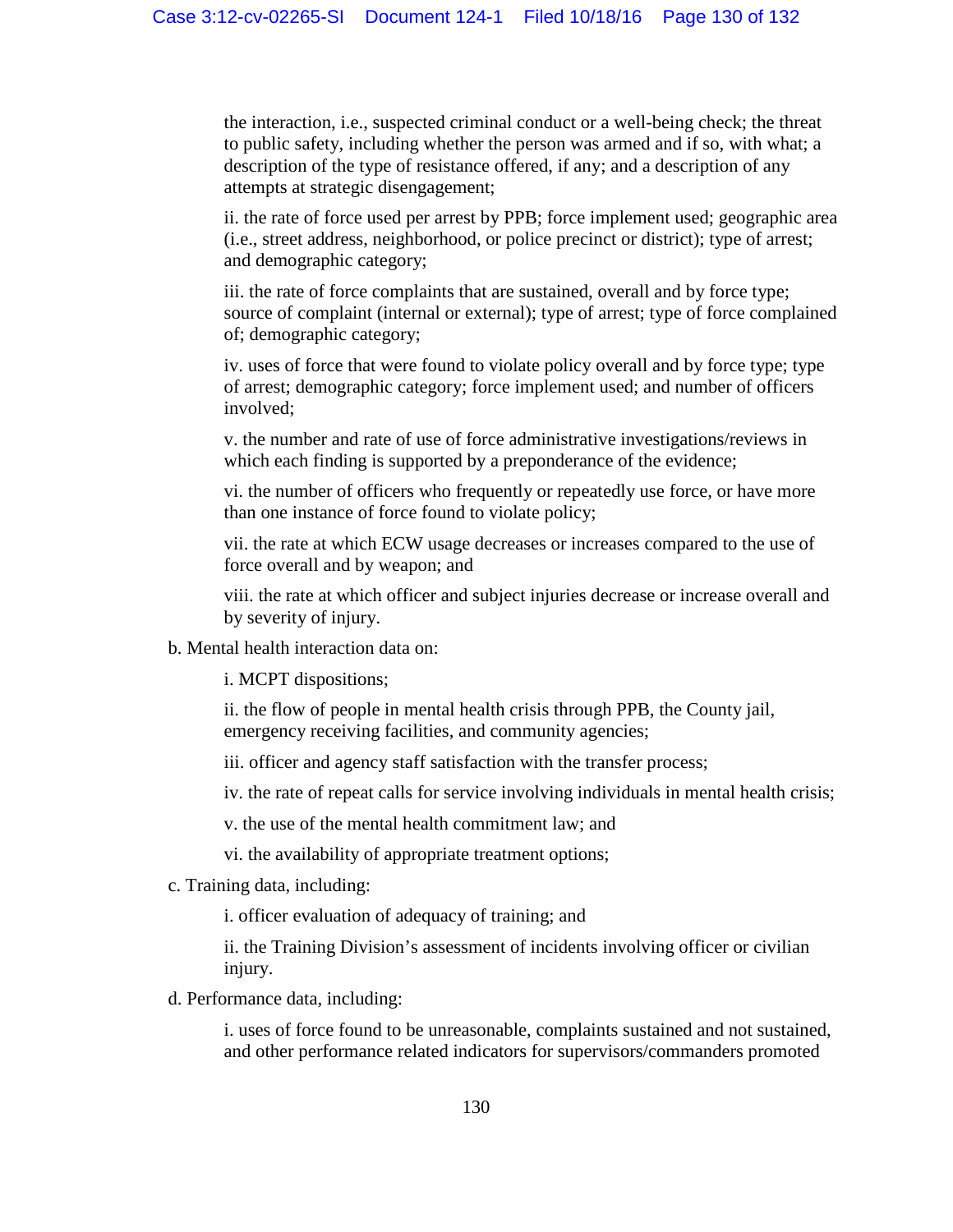pursuant to the requirements of this Agreement, and for the units these supervisors/commanders command; and

ii. initial identification of officer violations and performance problems by supervisors, and effectiveness of supervisory response.

e. Accountability data, including:

i. the number of complaints (broken out by type of complaint), with a qualitative assessment of whether any increase or decrease appears related to access to the complaint process;

ii. rate of sustained, not sustained, exonerated complaints;

iii. the number and rate of complaints in which the finding for each allegation is supported by a preponderance of the evidence;

iv. the number of officers who are subjects of repeated complaints, or have repeated instances of sustained complaints; and

v. the number, nature, and settlement amount of civil suits against PPB officers regardless of whether the City is a defendant in the litigation.

174. In conducting these outcome assessments, the COCL may use any relevant data collected and maintained by PPB, provided that it has determined, and the Parties agree, that this data is reasonably reliable and complete. Additionally, the COCL shall solicit input from community groups or initiatives that have relevant experience conducting statistical analyses. The COCL will contribute to and review the Annual Community Survey.

175. Two years after the Effective Date, DOJ shall conduct a comprehensive assessment to determine whether and to what extent the outcomes intended by the Agreement have been achieved. DOJ will further examine whether any modifications to the Agreement are necessary in light of changed circumstances or unanticipated impact (or lack of impact) of the Agreement's requirements. This assessment also shall address areas of greatest achievement and the requirements that appear to have contributed to this success, as well as areas of greatest concern, including strategies for accelerating full and effective compliance. Based upon this comprehensive assessment, DOJ may recommend modifications to the Agreement that are necessary to achieve and sustain intended outcomes. Where the City agrees with DOJ's recommendations, the Parties shall stipulate to modify the Agreement accordingly. Nothing in this assessment shall empower DOJ to unilaterally modify the terms of this Agreement.

| <b>Status</b>  | Not measured                                                                                                                                                                                                                                                 |
|----------------|--------------------------------------------------------------------------------------------------------------------------------------------------------------------------------------------------------------------------------------------------------------|
| <b>Comment</b> | Following the filing of this two-year report card and the October 26, 2016 hearing,<br>DOJ will meet with the Parties to discuss potential enhancements to the Settlement<br>Agreement. In part, these discussions will rely on COCL's outcomes assessments. |

## E. City Reports and Records